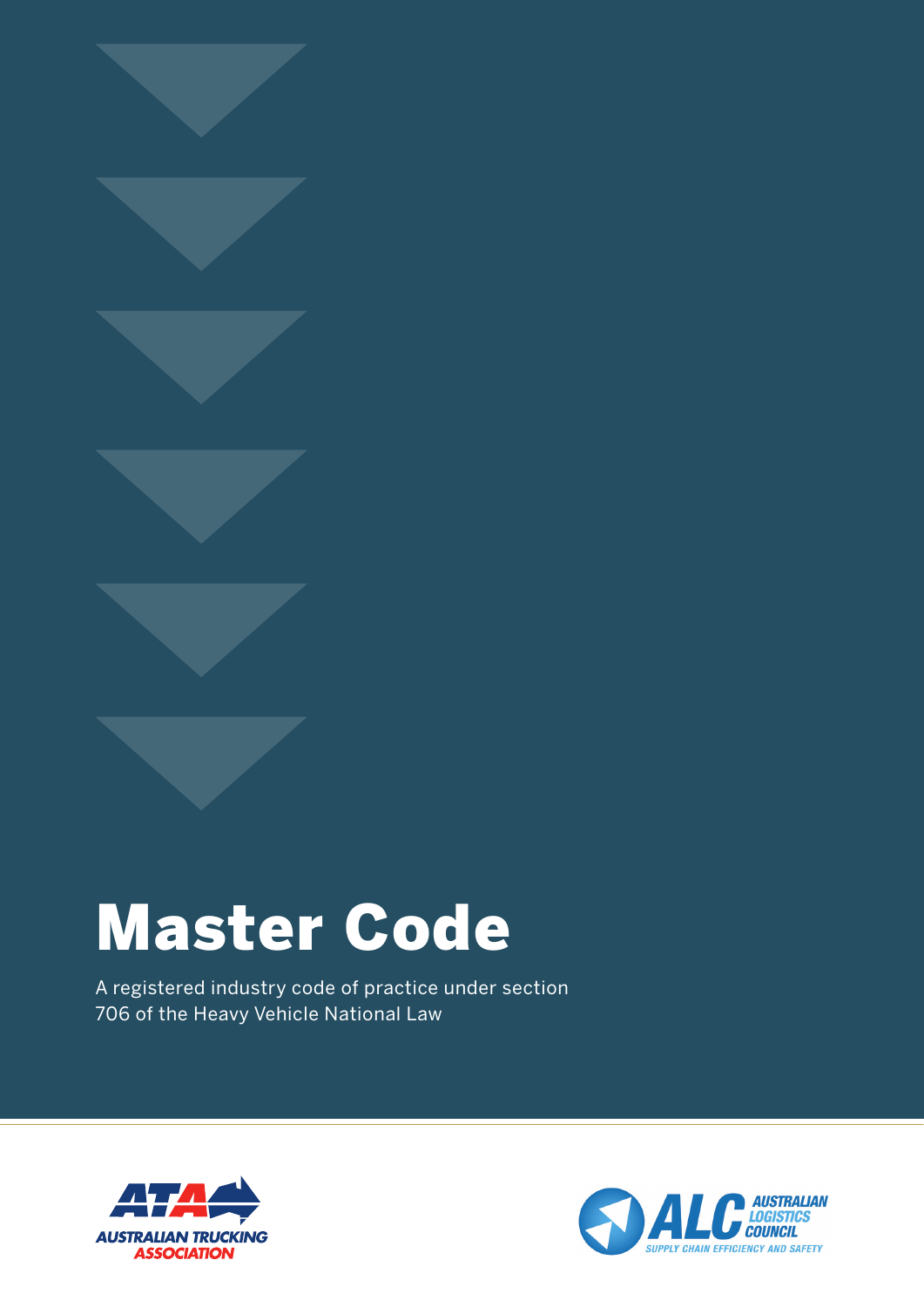## TABLE OF CONTENTS

| 1              |                                                                    |  |
|----------------|--------------------------------------------------------------------|--|
| 1.1            |                                                                    |  |
| 1.2            |                                                                    |  |
| 1.3            |                                                                    |  |
| $\overline{2}$ |                                                                    |  |
| 2.1            |                                                                    |  |
| 2.2            |                                                                    |  |
| 2.3            |                                                                    |  |
| 2.4            |                                                                    |  |
| 2.5            |                                                                    |  |
| 2.6            |                                                                    |  |
| 2.7            |                                                                    |  |
| 2.8            |                                                                    |  |
| 3              |                                                                    |  |
| 3.1            |                                                                    |  |
| 3.2            |                                                                    |  |
| 3.3            |                                                                    |  |
| 3.4            |                                                                    |  |
| 4              |                                                                    |  |
| 4.1            |                                                                    |  |
| 4.2            |                                                                    |  |
| 5              | SPEEDING - RISK TYPES AND SUGGESTED CONTROLS36                     |  |
| 5.1            |                                                                    |  |
| 5.2            |                                                                    |  |
| 5.3            |                                                                    |  |
| 6              | FATIGUE - RISK TYPES AND SUGGESTED CONTROLS 44                     |  |
| 6.1            |                                                                    |  |
| 6.2            |                                                                    |  |
| 6.3            |                                                                    |  |
| $\overline{7}$ | MASS, DIMENSION AND LOADING - RISK TYPES AND SUGGESTED CONTROLS 57 |  |
| 7.1            | What are the risks associated with mass, dimension and loading?57  |  |
| 7.2            |                                                                    |  |
| 7.3            |                                                                    |  |
| 8              | VEHICLE STANDARDS - RISK TYPES AND SUGGESTED CONTROLS 71           |  |
| 8.1            |                                                                    |  |
| 8.2            |                                                                    |  |
| 8.3            |                                                                    |  |
| 9              |                                                                    |  |
| 9.1            |                                                                    |  |
| 9.2            |                                                                    |  |
| 9.3            |                                                                    |  |
| 9.4            |                                                                    |  |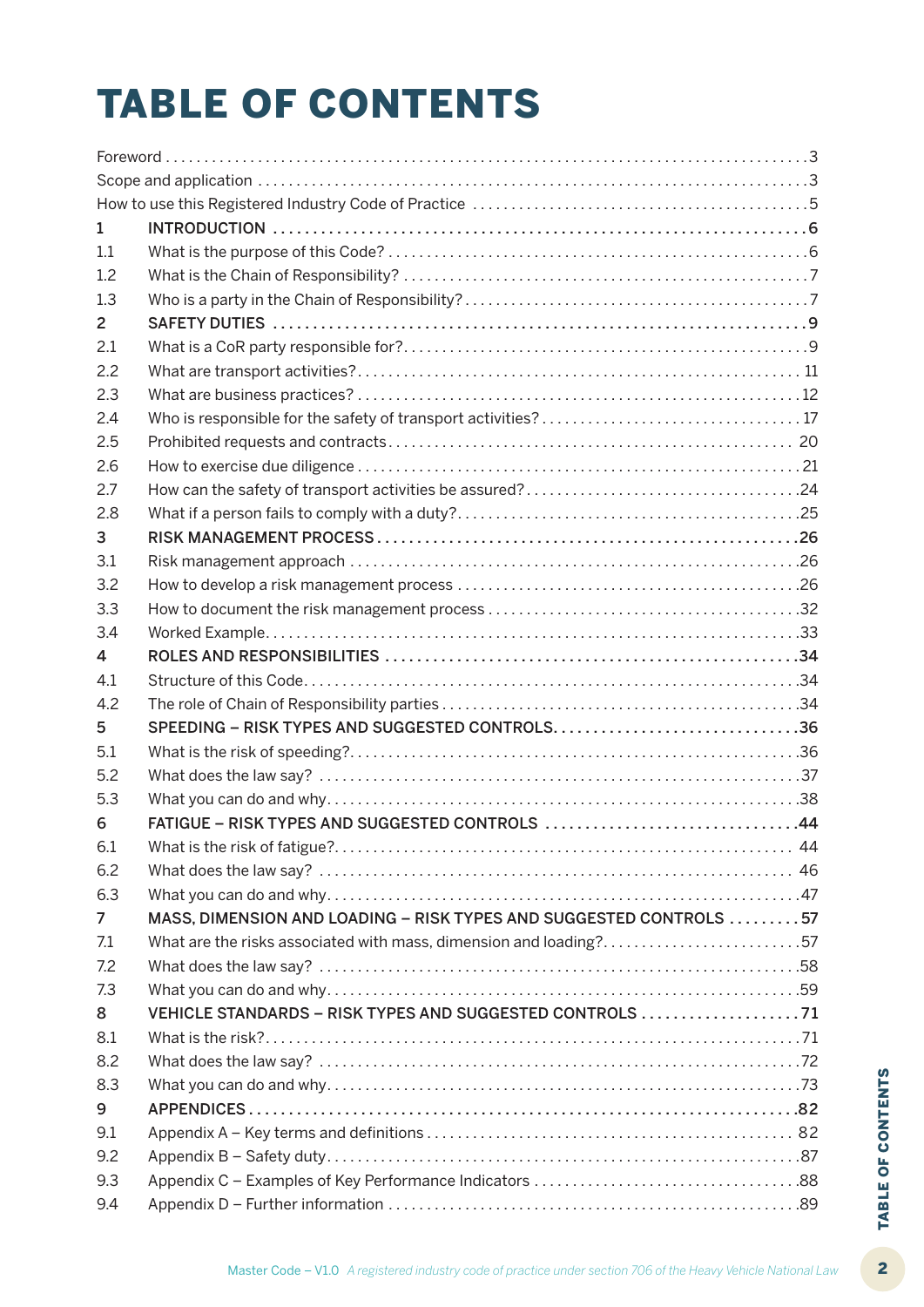## <span id="page-2-0"></span>FOREWORD

This Registered Industry Code of Practice (RICP), known as the Master Code, was developed in accordance with the Guidelines for industry codes of practice $^{\rm l}$  under section 705 of the Heavy Vehicle National Law (HVNL) and assessed as qualifying for registration by the National Heavy Vehicle Regulator (NHVR) under section 706 of the HVNL.

An approved RICP is a practical guide to achieving the standards of heavy vehicle safety and compliance required under the HVNL and the various Heavy Vehicle National Regulations (HVNR). A Registered Industry Code of Practice applies to anyone who has a duty of care in the circumstances described in this Code.

Safe Trucking and Supply Chains Limited, a jointly owned company of the Australian Logistics Council (ALC) and Australian Trucking Association (ATA), developed this Code. The ALC and ATA are the peak industry bodies in Australia representing the major Australian logistics supply chain participants and trucking operators respectively. The Code was developed in consultation with industry through various public forums involving a wide range of industry participants.

A draft of this Code of Practice was released for public consultation on 3rd July 2018 and was endorsed by the National Heavy Vehicle Regulator for registration on 23 November 2018.

## SCOPE AND APPLICATION

This Code applies to all parties in the supply chain of a heavy vehicle, known as the Chain of Responsibility (CoR). It is intended to be used by all persons and businesses involved in the transport activity of a heavy vehicle.

The Code applies to all types of heavy vehicles and loads covered by the HVNL and addresses the risks associated with the four core responsibilities of CoR regulated under the HVNL:

- **o** speed compliance (chapter 1A of the HVNL)
- **o** fatigue management (chapter 1A and chapter 6 of the HVNL)
- **o** mass, dimension and loading (chapter 1A and chapter 4 of the HVNL)
- **o** vehicle standards (chapter 1A and chapter 3 of the HVNL).

The duty to ensure safety in chapter 1A of the HVNL also extends to other safety matters beyond the four core responsibilities of CoR.

This Code applies to a broad range of industry sectors and commodities, including, but not limited to:

- **•** Agriculture and agricultural vehicles
- **•** Animal and vegetable oils, fats and waxes
- **•** Beverages and tobacco
- **•** Buses (transport of passengers)
- **o** Coal and gases
- **•** Cement and concrete

<sup>1</sup> National Heavy Vehicle Regulator, Industry Codes of Practice – Guidelines for Preparing and Registering Industry Codes of Practice, 2017, accessed at the NHVR website www.nhvr.gov.au, issued pursuant to section 705 of the HVNL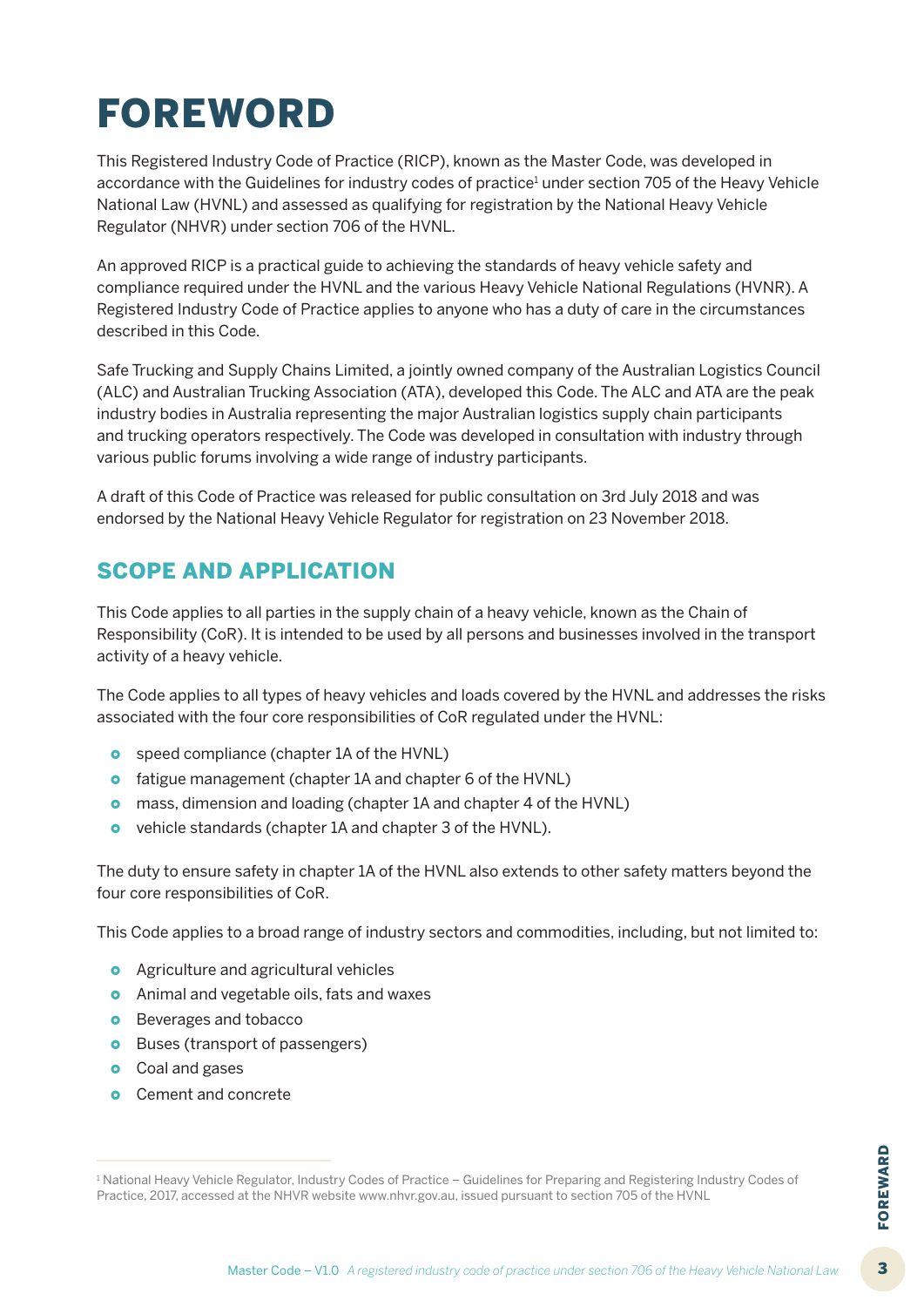- **•** Chemicals and fertilisers
- **o** Construction
- **o** Cranes
- **•** Food and food products
- **•** General freight and other commodities e.g. sealed containers and loads
- **o** Imports and exports
- **o** Iron and steel
- **o** Livestock
- **o** Logging and timber
- **•** Machinery and transport equipment
- **o** Manufacturing
- **o** Mining
- **•** Petroleum and petroleum products
- **o** Retail and wholesale
- **•** Sand, stone and gravel
- **•** Wood and wood products.

This Code applies to:

- **o** all persons or businesses who control or direct the use of heavy vehicles over 4.5 tonnes
- **o** all persons or businesses who employ, engage or control drivers of heavy vehicles
- **o** all persons or businesses who schedule the transport of goods or passengers, or the work/rest times of a heavy vehicle driver
- **•** all persons or businesses who request an operator of a heavy vehicle to transport goods by road (directly, indirectly or through a representative)
- **o** all persons or businesses who send goods using heavy vehicles and/or are the named consignor of the goods
- **o** all persons or businesses who receive goods using heavy vehicles and/or are the named receiver of the goods
- **o** all persons or businesses who assemble or package goods, or control the packing of goods, for road transport by heavy vehicles
- **o** all persons or businesses who load or control the loading of heavy vehicles
- **•** all persons or business who unload or control the unloading of heavy vehicles
- **o** all persons or businesses who import goods into Australia for road transport by heavy vehicles.

This Code may be a useful reference for others interested in the duties under the HVNL and Regulations.

Supporting Registered Industry Codes of Practice may be developed to provide more guidance where industry specific risks are identified and are not covered by the circumstances described in this Code.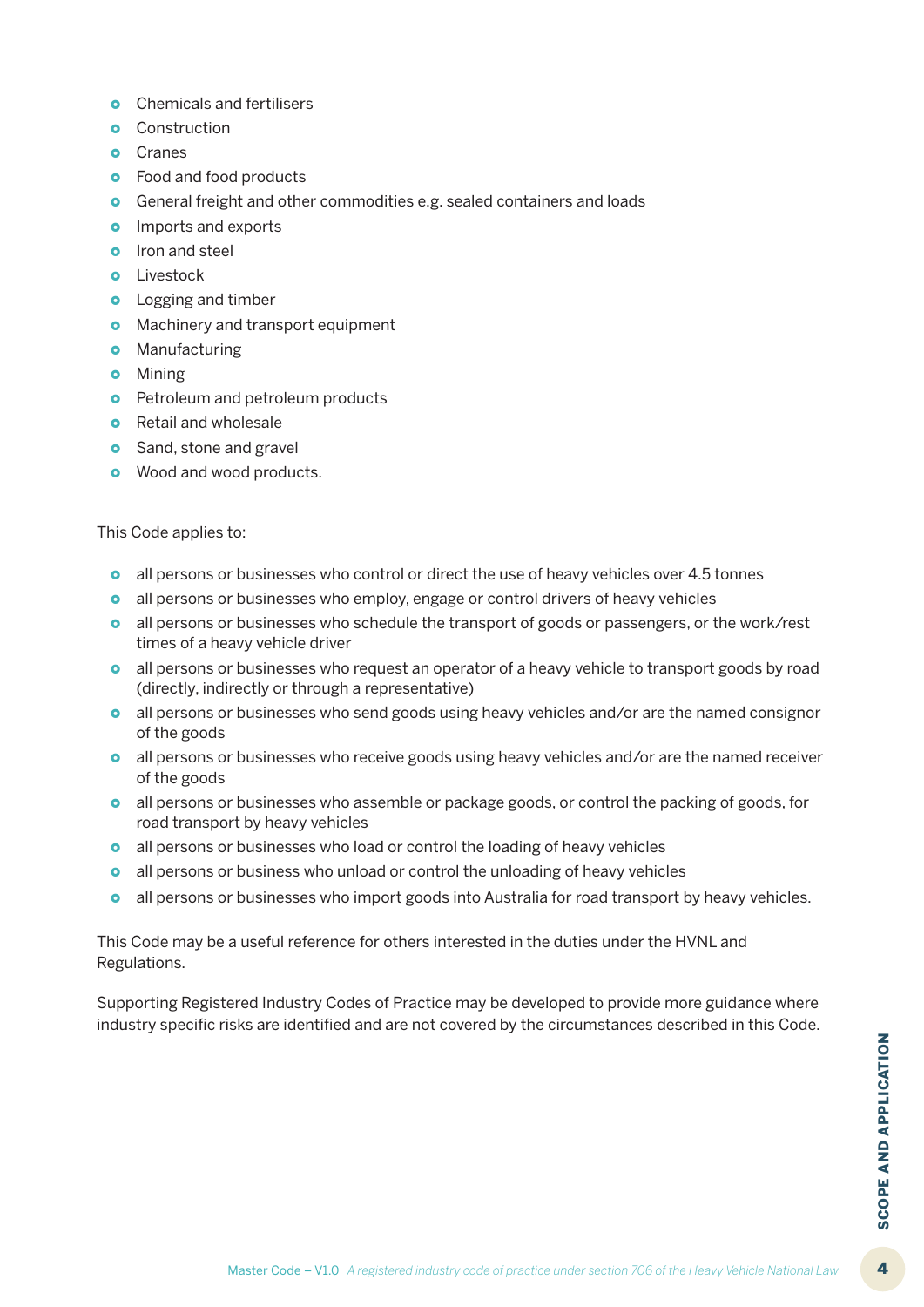## <span id="page-4-0"></span>HOW TO USE THIS REGISTERED INDUSTRY CODE OF PRACTICE

Adopting this Code is a voluntary choice by a party in the Chain of Responsibility. It is one way to take responsibility for the safety of transport activities. This Code will also assist executives of parties in the Chain of Responsibility to meet their due diligence obligations. While applying this Code is not mandatory, it should be noted that a distinguishing feature of an RICP is its evidentiary role in court proceedings pursuant to chapter 10 of the HVNL.

While complying with this Code will not afford a defence as such, the contents of the Code will be a way of admitting evidence of what is known about risks and controls and could be used by a court to determine what is reasonably practicable in the circumstances to which the Code relates (section 632A of the HVNL).

CoR parties who use this Code to develop and apply risk-based systems in their every-day business practices will improve the safety and legal compliance of their own activities and contribute to continuous improvement in best practice within their industry.2

In this Code, the word '**should**' is used to indicate a **recommended** course of action, while '**may**' is used to indicate an **optional** course of action.

This Code includes references to sections of the HVNL and Regulations which set out legal requirements. These references are not exhaustive. The words '**must**' or '**mandatory**' indicate that a **legal requirement exists and must be complied with**.

<sup>2</sup> Acknowledgement of use of National Heavy Vehicle Regulator (NHVR) *Registered Industry Codes of Practice Introduction, Fact Sheet 1 and Guidelines* content throughout the Code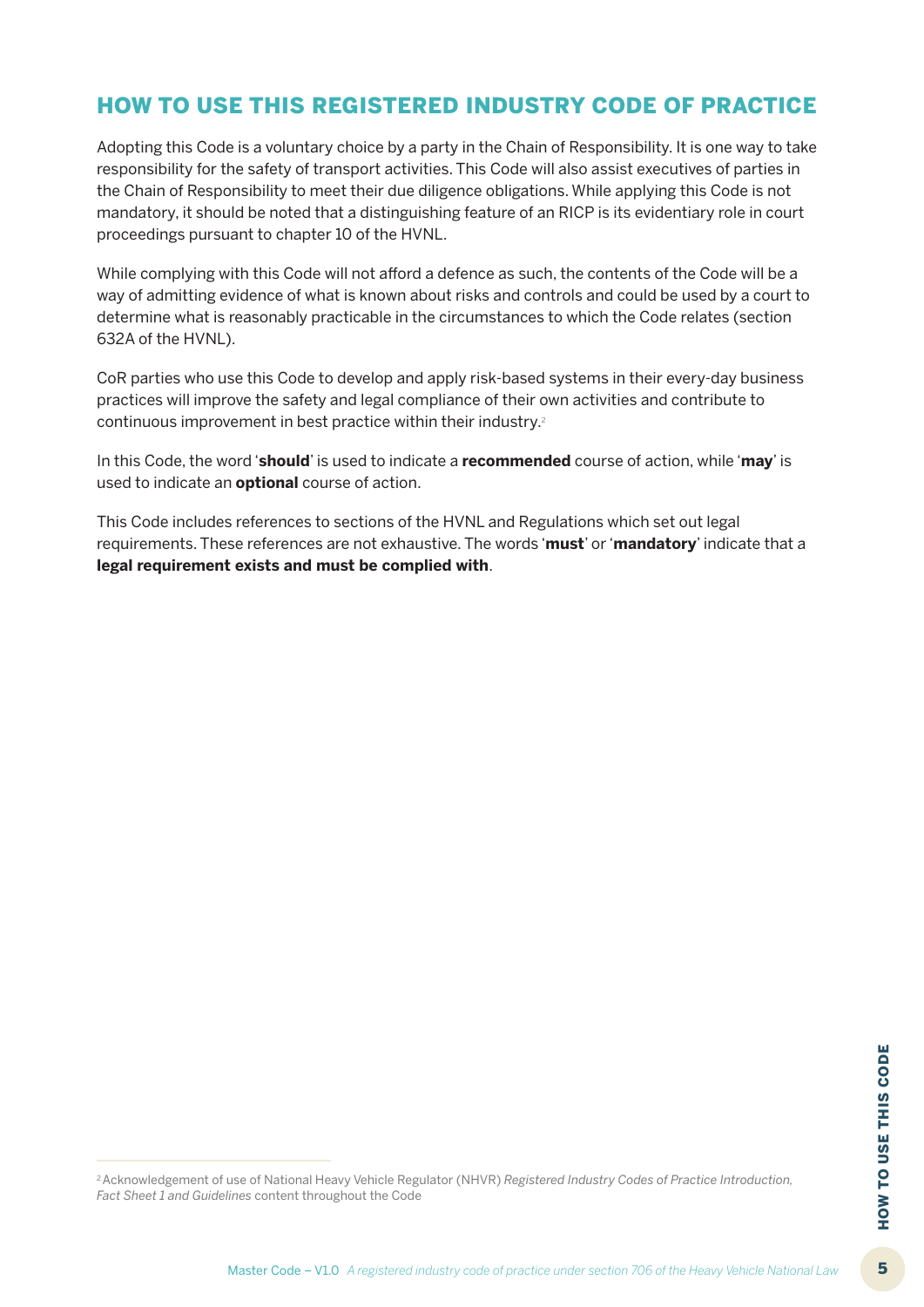## <span id="page-5-0"></span>1. INTRODUCTION

## 1.1 WHAT IS THE PURPOSE OF THIS CODE?

The main purpose of this Code is to assist each party in the Chain of Responsibility, and their executives, to ensure the safety of transport activities and to comply with relevant provisions of the HVNL.

This Code supports the object of the HVNL and provides practical guidance to assist all parties in the Chain of Responsibility.

#### HVNL section 3 – Object of Law

- *(a) promotes public safety; and*
- *(b) manages the impact of heavy vehicles on the environment, road infrastructure and public amenity; and*
- *(c) promotes industry productivity and efficiency in the road transport of goods and passengers by heavy vehicles; and*
- *(d) encourages and promotes productive, efficient, innovative and safe business practices.*

This Code is a means of admitting evidence of what is known about risks and controls. It may be used by a court to determine what is reasonably practicable in the circumstances to which it relates (section 632A of the HVNL).

Your corporate reputation and financial position can suffer if you are, directly or indirectly, involved in a heavy vehicle incident or breach of the HVNL that impacts public safety. You may suffer:

- **o** bad publicity in the media
- **o** loss of productivity due to recovery, remediation and repairs
- **o** loss of contracts due to damaged goods and equipment
- **o** costs to repair road infrastructure and public amenity
- **o** insurance excess payments and an increase in insurance premiums
- **o** court proceedings and legal costs, fines and imprisonment.

This Code presents a risk-based approach to managing safety. It encourages all CoR parties to implement controls appropriate to the size and nature of their transport activities. The Code provides all parties with an understanding of the risk management process so that they can take steps to control, eliminate or minimise risks within their business ([Section 3](#page-25-0) of this Code).

The Code translates the requirements of the HVNL into a practical application for the whole industry and suggests controls to manage safety and compliance ([Sections 5 to 8](#page-35-0) of this Code). The Code describes what you can do and why, but it does not require you to do it that way. You may be able to develop a different approach that is equally effective.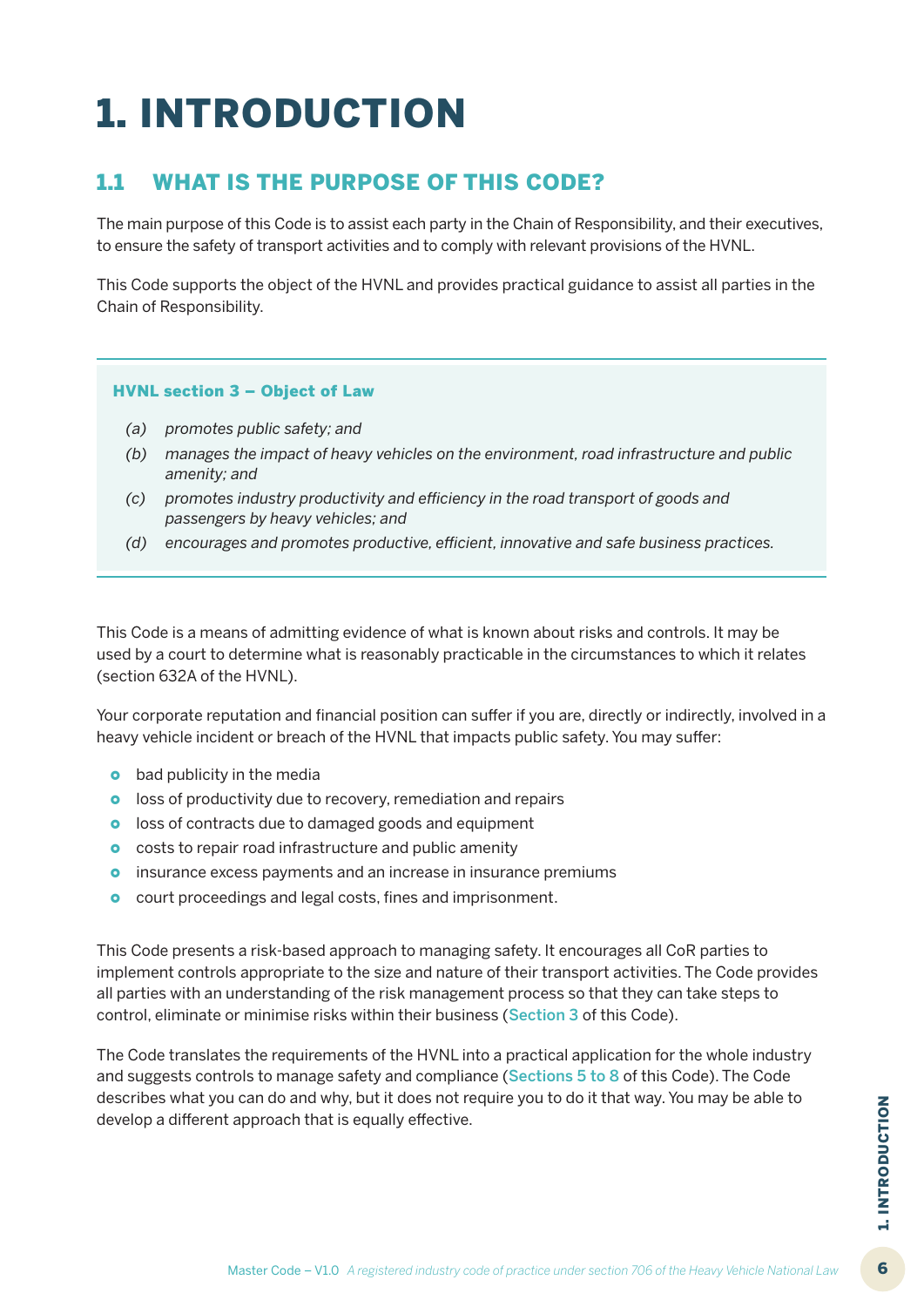## <span id="page-6-0"></span>1.2 WHAT IS THE CHAIN OF RESPONSIBILITY?

The Chain of Responsibility is a concept used in the HVNL to place legal obligations on particular parties in the supply chain of a heavy vehicle–not just the operator of the vehicle or the driver of the vehicle.

The philosophy of the Chain of Responsibility laws mean that any party in the chain who has the capacity to influence and control the transport activity is responsible for the safety of transport activities (section 26B of the HVNL). The level and nature of the party's responsibility for a transport activity depends on their capacity to control, eliminate or minimise the risk (section 26A of the HVNL).

## 1.3 WHO IS A PARTY IN THE CHAIN OF RESPONSIBILITY?

#### HVNL section 5 – Definitions

*party in the chain of responsibility, of a heavy vehicle, means each of the following persons–*

- *(a) if the vehicle's driver is an employed driver–an employer of the driver;*
- *(b) if the vehicle's driver is a self-employed driver–a prime contractor for the driver;*
- *(c) an operator of the vehicle;*
- *(d) a scheduler of the vehicle;*
- *(e) a consignor of any goods in the vehicle;*
- *(f) a consignee of any goods in the vehicle;*
- *(g) a packer of any goods in the vehicle;*
- *(h) a loading manager for any goods in the vehicle;*
- *(i) a loader of any goods in the vehicle;*
- *(j) an unloader of any goods in the vehicle.*

Section 5 of the HVNL provides more detailed meanings of each party in the Chain of Responsibility. More information on CoR parties is available in [Chapter 4](#page-33-0) of this Code.

**Note:** The role of a party in the Chain of Responsibility may also be conducted by a legal *entity such as a corporation, and/or an executive of the legal entity, such as an executive officer of a corporation.*

*For example, a small transport company may be performing the role of an operator of the vehicle, as the company is responsible for controlling or directing the use of the vehicle/s. The owner of the company, by right of their position, would be an executive of the company.*

*In this example, the transport company has duties under section 26C of the HVNL as a party in the Chain of Responsibility, and the owner has duties under section 26D as an executive of the company (being a legal entity). More information on the duties of executives is provided in*  [Chapter 2](#page-8-0) *of this Code.*

Persons who are involved in transport activities of a heavy vehicle may have a duty imposed on them under the HVNL, for example, those conducted by labour hire companies and loading agents. Seek independent legal advice if you are not sure about your role or duties.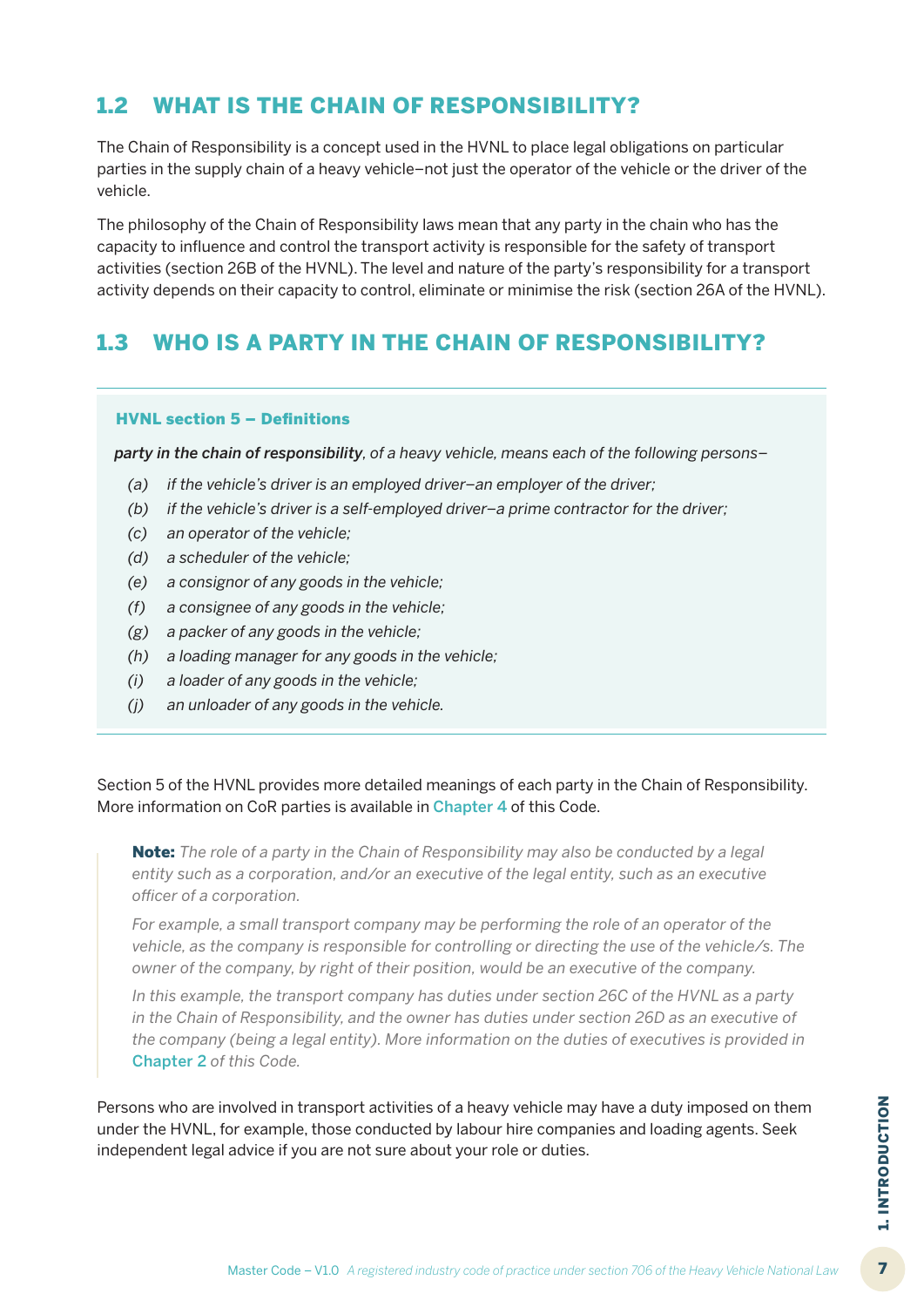#### What about drivers of heavy vehicles or combinations?

The driver of a heavy vehicle is not a named party in the Chain of Responsibility under the HVNL. But it is clear they have responsibilities under the HVNL, other road laws and WHS laws. As a responsible person, drivers play a pivotal role in ensuring the safety of the transport activities of a heavy vehicle. The driver is effectively the last line of defence in the supply chain of a heavy vehicle. It is often the final decision or choice of the driver that may or may not allow a breach of the HVNL. For example, if feeling fatigued, the driver may **decide** to take an extra rest break, or they may **choose** to take a risk and keep driving.

This is a significant responsibility for one person and the reason why the HVNL adopts the common principle of 'shared responsibility'. This means that multiple parties in the supply chain (not just the driver) are responsible for the safety of transport activities of a heavy vehicle. CoR laws are designed to deter all parties in the chain from causing or encouraging the driver or another person, directly or indirectly, to contravene the HVNL. 3

Drivers need to be empowered and encouraged to speak up and to stop work if they believe an activity is unsafe or in breach of the HVNL. But not all drivers will feel comfortable speaking the truth and raising safety concerns if they are worried about the consequences or if it impacts their livelihood. In the interests of safety, it is critical that drivers who do have the courage to speak up are recognised and rewarded for their courage, rather than be disciplined or labelled as trouble makers. Organisations with high performing safety cultures are said to be inquisitive, open to, and go looking for, bad news. 4

Strategies to help remove the stigma of reporting and foster a culture of safety and compliance include:

- **•** establishing a written and agreed issue resolution procedure to outline the steps and responsibilities to resolve issues. The procedure needs to be explained to all parties, including drivers–refer to part 5 of the primary WHS law
- **o** establishing a just and fair culture consequence model. This is a culture with a clear line between the acceptable and the unacceptable, with clear consequences; a culture where people are rewarded for doing the right thing (such as raising concerns) and where blame is reserved for truly reckless and malicious behaviour<sup>5,6</sup>
- **•** establishing a whistle-blower policy under which a driver or another person can alert an independent party about concerns without fear of being punished. Consider using the NHVR Heavy Vehicle Confidential Reporting Line
- **o** failing all else, encouraging all parties, including drivers, to directly contact the relevant regulatory body or enforcement agency within the relevant jurisdiction.

#### A heavy vehicle driver may be a party in the Chain of Responsibility if, for example, they are also an operator of a heavy vehicle or if they are loading or unloading the vehicle themselves.

Master Code – V1.0 *A registered industry code of practice under section 706 of the Heavy Vehicle National Law*<br>Master Code – V1.0 *A registered industry code of practice under section 706 of the Heavy Vehicle National Law* 3 Queensland Parliament, *Heavy Vehicle National Law and Other Legislation Amendment Bill 2016 – Explanatory Notes*, 09/12/2016, p.2.

<sup>4</sup> Attributed to Professor Patrick Hudson, Energy Institute – *"Hearts and Minds" Design Philosophy,*

*https://heartsandminds.energyinst.org/*

<sup>5</sup>*"Hearts and Minds"* Design Philosophy

<sup>6</sup> Reason, J. (2004). *Roadmap to a Just Culture: Enhancing the Safety Environment,* First Edition, September 2004, pp.6-7.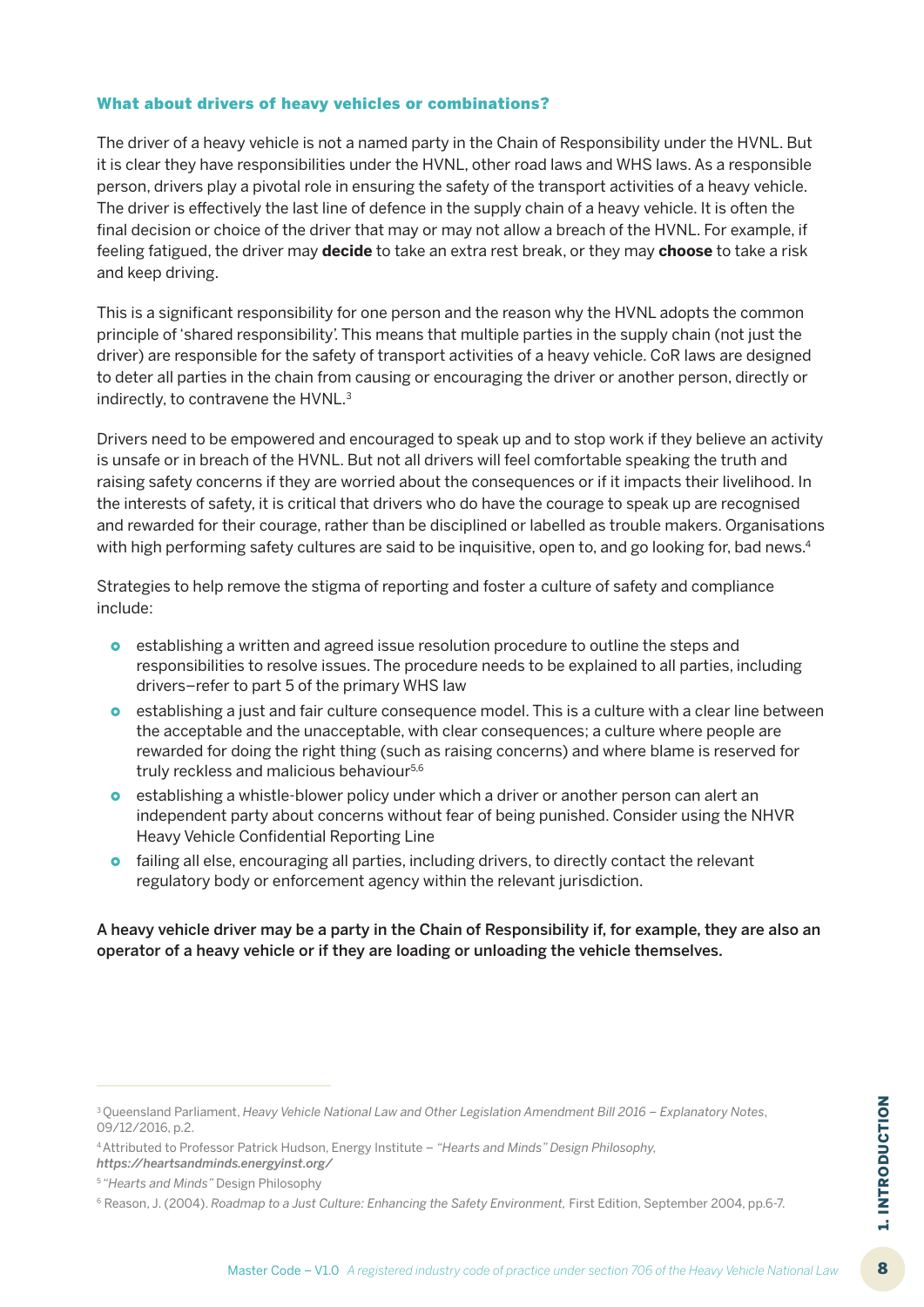## <span id="page-8-0"></span>2. SAFETY DUTIES

## 2.1 WHAT IS A COR PARTY RESPONSIBLE FOR?

The HVNL imposes a positive duty on all CoR parties to ensure the safety of their transport activities (section 26C(1)of the HVNL). They must do this in at least two ways: by eliminating or minimising public risks; and by ensuring their conduct doesn't cause or encourage a driver or another person, directly or indirectly, to breach the HVNL.

A CoR party's duty is to ensure the safety of their transport activities 'so far as is reasonably practicable'.

#### HVNL section 26C – Primary duty

- *(1) Each party in the chain of responsibility for a heavy vehicle must ensure, so far as is reasonably practicable, the safety of the party's transport activities relating to the vehicle.*
- *(2) Without limiting subsection (1), each party must, so far as is reasonably practicable–*
	- *(a) eliminate public risks and, to the extent it is not reasonably practicable to eliminate public risks, minimise the public risks; and*
	- *(b) ensure the party's conduct does not directly or indirectly cause or encourage–*
		- *(i) the driver of the heavy vehicle to contravene this Law; or*
		- *(ii) the driver of the heavy vehicle to exceed a speed limit applying to the driver; or*
		- *(iii) another person, including another party in the chain of responsibility, to contravene this Law.*

The primary duty is based on a positive duty to ensure safety. This means that a CoR party can be prosecuted for a HVNL breach if that party does not take proactive steps to perform its duty – *even if no incident or accident arises.*

**Note:** *You must also manage risks to the health and safety of workers when undertaking transport activities in the workplace when the "wheels are stopped" – for example, packing, loading, restraining and unloading activities, and the repairs and maintenance of heavy vehicles, in accordance with your duties under the primary WHS Law in the jurisdiction/s in which you operate.* 

*The primary duty to ensure safety under the HVNL is complementary to the health and safety duties under the primary WHS Law. In meeting a duty under the HVNL you may also meet a duty under the primary WHS Law, and vice versa. If there is any inconsistency between the safety requirements of the two laws, the provision of the primary WHS Law prevails (section 18 of the HVNL).*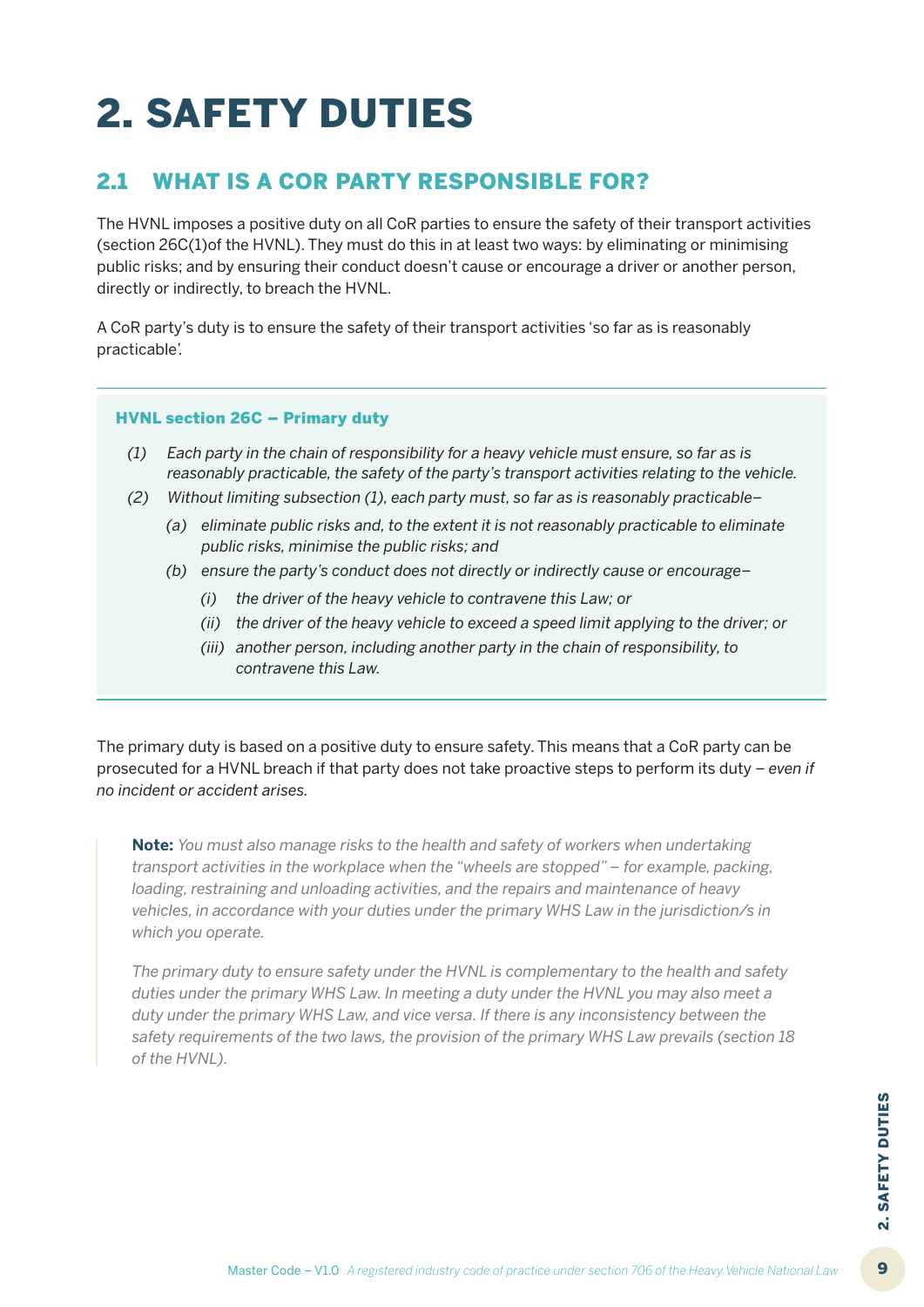## <span id="page-9-0"></span>2.1.1 What is reasonably practicable?

The HVNL adopts a required standard to discharge the duty 'so far as is reasonably practicable' for the primary duty (section 26C). The definition of reasonably practicable is explained in section 5 of the HVNL as follows and depicted in Figure 1:

#### HVNL section 5 – Definitions

*reasonably practicable, in relation to a duty, means that which is, or was at a particular time, reasonably able to be done in relation to the duty, weighing up all relevant matters, including—*

- *(a) the likelihood of a safety risk, or damage to road infrastructure, happening; and*
- *(b) the harm that could result from the risk or damage; and*
- *(c) what the person knows, or ought reasonably to know, about the risk or damage; and*
- *(d) what the person knows, or ought reasonably to know, about the ways of—*
	- *(i) removing or minimising the risk; or*
	- *(ii) preventing or minimising the damage; and*
- *(e) the availability and suitability of those ways; and*
- *(f) the cost associated with the available ways, including whether the cost is grossly disproportionate to the likelihood of the risk or damage.*

Cost is one factor that is considered as part of working out what is reasonably practicable to manage risk. Where the cost of implementing specific controls is grossly disproportionate to the likelihood of harm or loss, it may be that implementing those specific controls is not reasonably practicable and therefore not required.

#### This does not mean that the duty holder is excused from doing anything to minimise the risk so far as is reasonably practicable. *A less expensive way of minimising the risk must instead be used.* 7

You should consider the cost of a control **after** assessing the risk and identifying ways of eliminating or minimising it. There is a clear presumption in favour of safety ahead of  $\mathrm{cost.}^\mathrm{s}$ 

More information on reasonably practicable is available in the *[Safe Work Australia Guide: How to](https://www.safeworkaustralia.gov.au/doc/how-determine-what-reasonably-practicable-meet-health-and-safety-duty)  [Determine what is Reasonably Practicable to meet a Health and Safety Duty](https://www.safeworkaustralia.gov.au/doc/how-determine-what-reasonably-practicable-meet-health-and-safety-duty)*; and *[Interpretive](https://www.safeworkaustralia.gov.au/doc/interpretive-guideline-model-work-health-and-safety-act-meaning-reasonably-practicable)  [Guideline: the meaning of 'reasonably practicable'.](https://www.safeworkaustralia.gov.au/doc/interpretive-guideline-model-work-health-and-safety-act-meaning-reasonably-practicable)*

 <sup>7</sup> Safe Work Australia, Guide – *How to Determine what is Reasonably Practicable to meet a Health and Safety Duty*, May 2013, p.15. <sup>8</sup>*How to Determine what is Reasonably Practicable to meet a Health and Safety Duty*, p.6.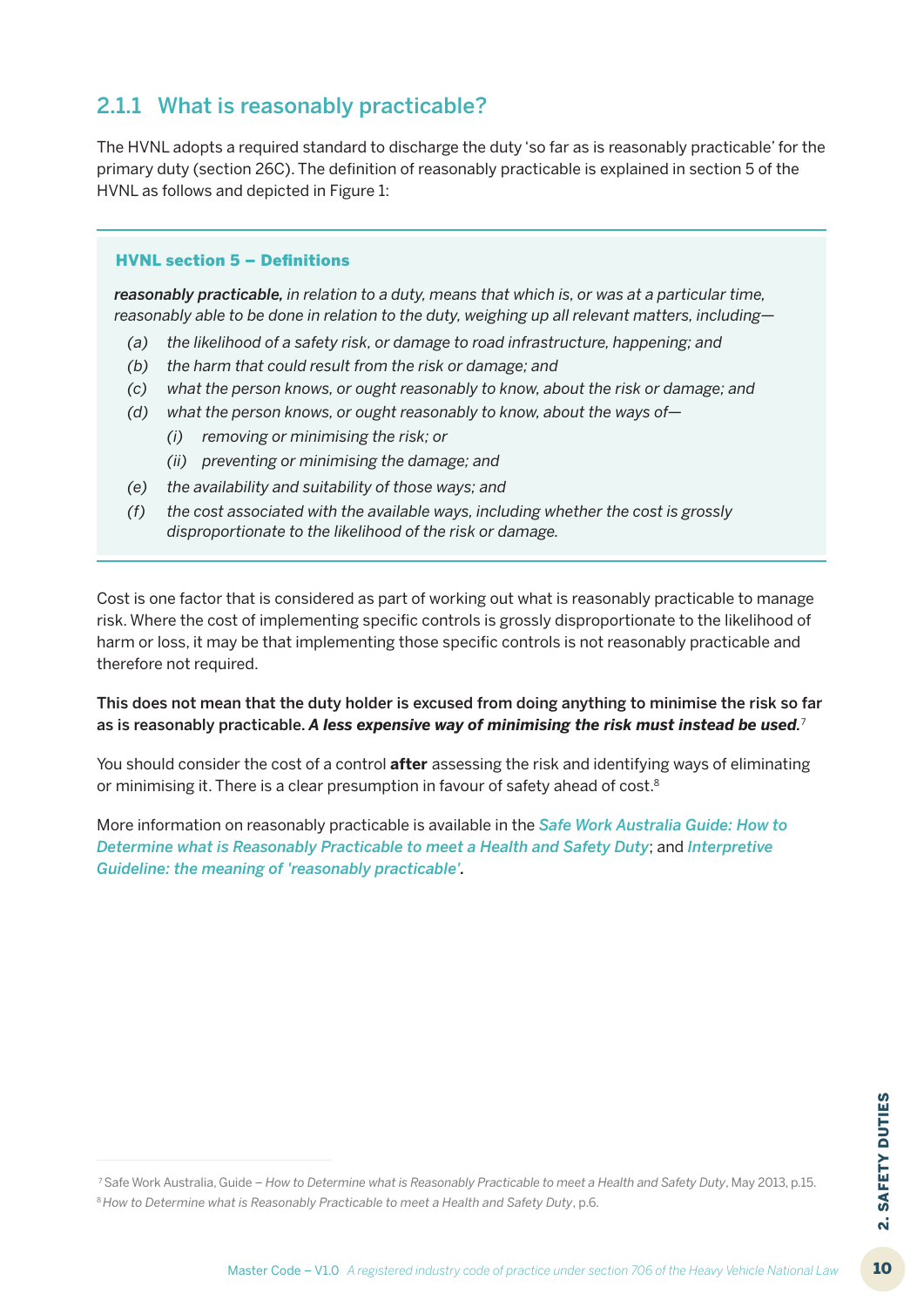<span id="page-10-0"></span>**Figure 1** So far as is reasonably practicable test – in simplified terms



### 2.2 WHAT ARE TRANSPORT ACTIVITIES?

#### HVNL section 5 – Definitions

*transport activities, means activities, including business practices and making decisions, associated with the use of a heavy vehicle on a road, including, for example–*

- *(a) contracting, directing or employing a person*
	- *(i) to drive the vehicle; or*
	- *(ii) to carry out another activity associated with the use of the vehicle (such as maintaining or repairing the vehicle); or*
- *(b) consigning goods for transport using the vehicle; or*
- *(c) scheduling the transport of goods or passengers using the vehicle; or*
- *(d) packing goods for transport using the vehicle; or*
- *(e) managing the loading of goods onto or unloading of goods from the vehicle; or*
- *(f) loading of goods onto or unloading of goods from the vehicle; or*
- *(g) receiving goods unloaded from the vehicles.*

Transport activities involve a whole range of things, not just the acts of consigning, scheduling, packing, loading, operating, driving, unloading and receiving. Transport activities include things such as what happens in the boardroom, how the business operates, the formal and informal systems and processes, the written and unwritten procedures and rules, the relationships and behaviours of people, how decisions are made, and so on – *the business practices and making decisions, associated with the use of a heavy vehicle on a road.*

This may include – decisions made by boards and executives, managers and supervisors; decisions about contracting, hiring and training; how often to maintain and repair vehicles; decisions about controlling risks; and so on.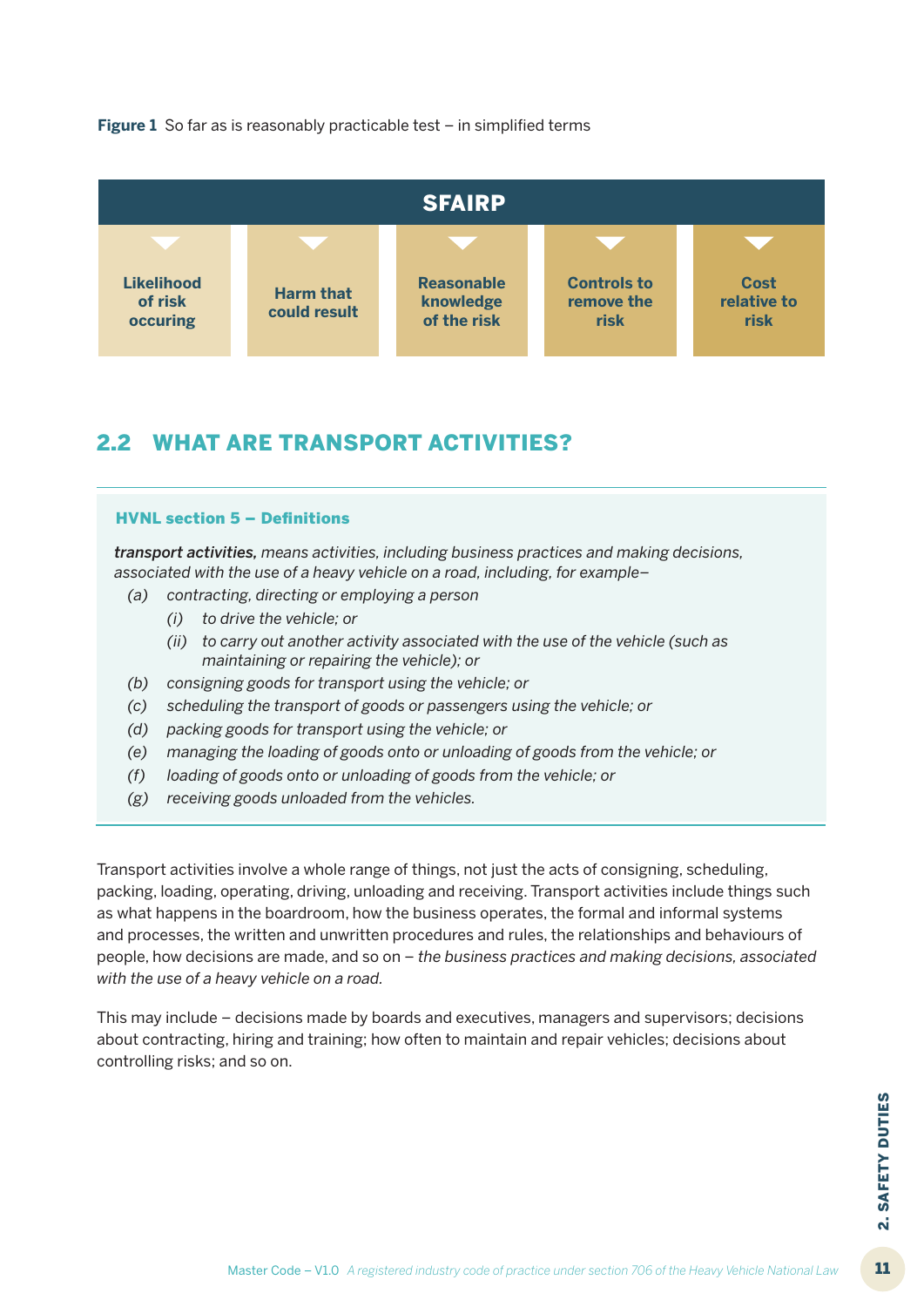## <span id="page-11-0"></span>2.2.1 Management commitment

The HVNL is designed to contribute to improvements in safety outcomes in the road transport sector by requiring all parties in the Chain of Responsibility, and executives, to focus on overall safety outcomes and build compliance cultures. 9

An important aspect of achieving these outcomes is the 'culture' of an organisation, often referred to as *"the way we do things around here".* An organisational culture can also be focussed on safety and compliance. The safety culture of an organisation is said to be the collective values and behaviours that determine the commitment to an organisation's health and safety management. $^{10}$ 

Organisations with a positive safety culture are characterised by:

- **o** leadership commitment to safety
- **o** accountability of line managers
- **o** involvement of all employees
- o open communication founded on mutual trust
- **•** demonstration of care and concern for all those affected by the business
- $\bullet$  confidence in the effectiveness of preventative measures.<sup>11</sup>

Effective risk management starts with the commitment to safety from those who manage and control the transport activities.

Proactive and positive safety cultures that focus on changing business practices have an immediate and direct impact on controlling risk<sup>12</sup>; and encourage continuous improvement will help a business to achieve better overall safety outcomes.

## 2.3 WHAT ARE BUSINESS PRACTICES?

#### HVNL section 5 – Definitions

*Business practices, of a person, means the person's practices in running a business associated with the use of a heavy vehicle on a road, including—*

- *(a) The operating policies and procedures of the business; and*
- *(b) the human resource and contract arrangements of the business; and*
- *(c) the arrangements for preventing and minimising public risks associated with the person's practices.*

Business practices are included within the scope of transport activities connected with the use of a heavy vehicle on a road. Business practices include both the formal and informal ways of doing business and making decisions and are not just the written policies and procedures. The way work is done, the "unwritten rules", need to be considered when managing the safety of transport activities.

 <sup>9</sup> Queensland Parliament, *Heavy Vehicle National Law and Other Legislation Amendment Bill 2016 – Explanatory Notes,* 09/12/2016, p.3.

Master Code – V1.0 *A registered industry code of practice under section 706 of the Heavy Vehicle National Culture.*<br>Master Code – V1.0 *A registered industry code of practice under section 706 of the Heavy Vehicle Nationa* 8 Borys. D., (2014). Organisational Culture. In Safety Institute of Australia, *The Core Body of Knowledge for Generalist OHS Professionals*. Tullamarine, VIC. Safety Institute of Australia, pp.6-8.

<sup>&</sup>lt;sup>11</sup> Organisational Culture, pp.9-11.

<sup>12</sup> Organisational Culture, p.30.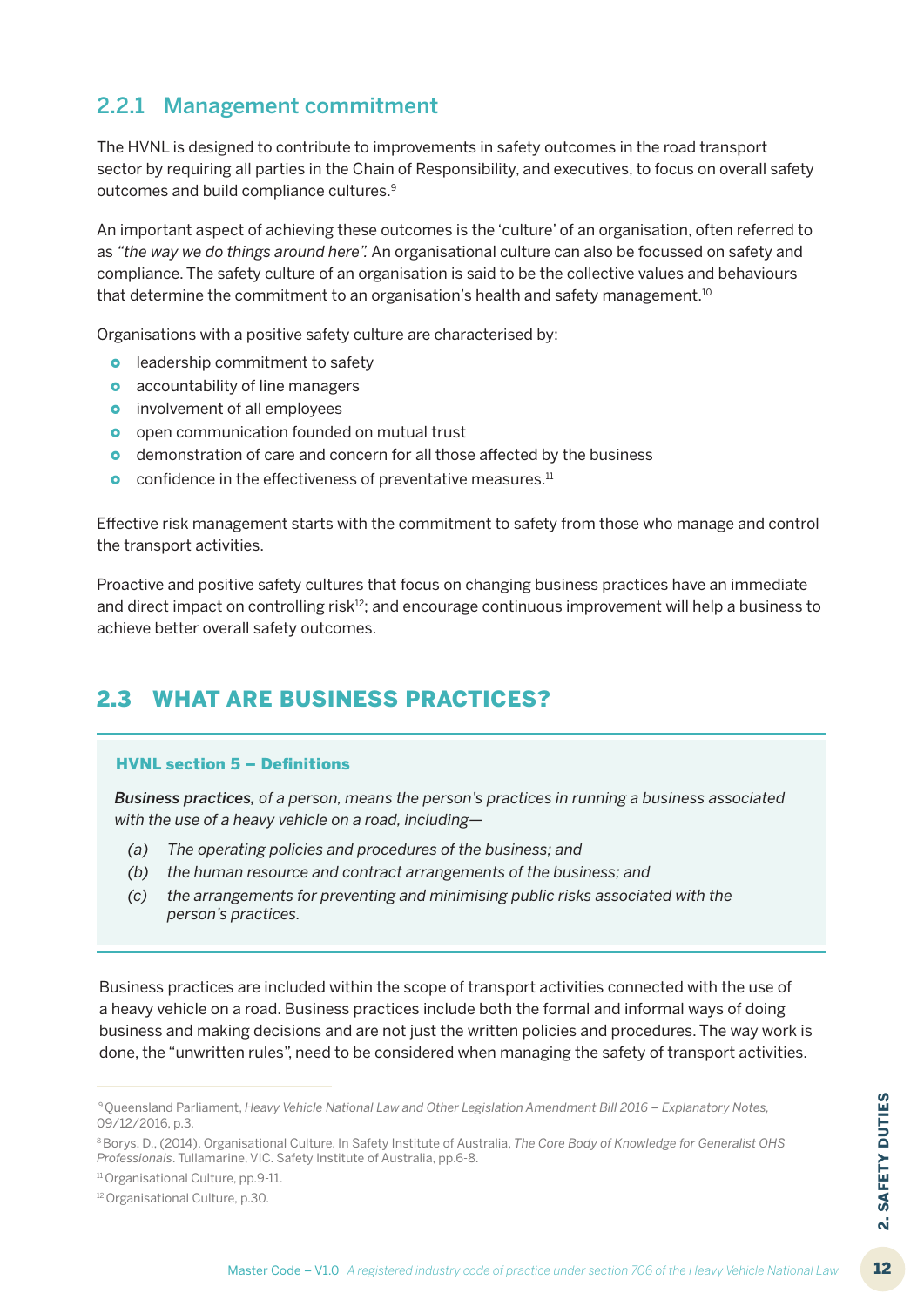## 2.3.1 Operating policies and procedures

Operating policies and procedures, also known as 'CoR policies and procedures':

- **•** describe the way the business operates and how the safety of your transport activities and compliance with the HVNL is managed
- **o** help all parties understand their duties and responsibilities in the Chain of Responsibility
- **o** demonstrate a commitment to safe transport activities.

All CoR parties should document and implement their operating policies and procedures. These CoR policies and procedures are referred to throughout this Code as:

- o speed management policies and procedures-to manage high risk behaviours such as speeding
- **o** fatigue management policies and procedures-to manage the fatigue of the driver
- **o** mass, dimension and loading policies and procedures–to manage risks associated with heavy vehicle mass, dimension and loading
- **o** vehicle standards policies and procedures–to manage risks associated with vehicle safety standards and roadworthiness.

CoR policies and procedures should include information about:

- **o** the roles, functions and responsibilities of parties in your supply chain
- **o** how you engage and interact with other CoR parties and vice versa
- **o** how the safety of transport activities is managed by CoR parties
- **o** how you will comply and how you expect others to comply
- **•** how you will share and act on information about incidents and non-compliance
- **•** what you will do if other CoR parties don't comply with their obligations.

CoR procedures sit under your safety and compliance policy. They provide instructions to employees and other CoR parties about how to conduct the transport activities over which you have control. For example, in relation to loading, CoR procedures may cover information to be exchanged before loading, who is to do what, pre-departure checks, and what sign-off is to be provided.

CoR policies and procedures should be communicated with relevant CoR parties to support consistent understanding and application throughout the supply chain.

CoR policies and procedures should be regularly reviewed to make sure they reflect operational practice – the way work is actually done. There needs to be supervision, monitoring and management oversight of business practices to give confidence that policies and procedures are followed. There should also be a way to recognise business practices done the right way and to address any nonconformances.

Documented CoR policies and procedures and records of how they are followed help to build an evidence log of safety and compliance. This is useful if there are any safety incidents or breaches of the HVNL. Effective policies and procedures provide assurance and evidence that your business practices are in place and are working. They also allow you to measure how effective your business practices are. More information on assurance is available in [Section 2.7](#page-23-0) of this Code.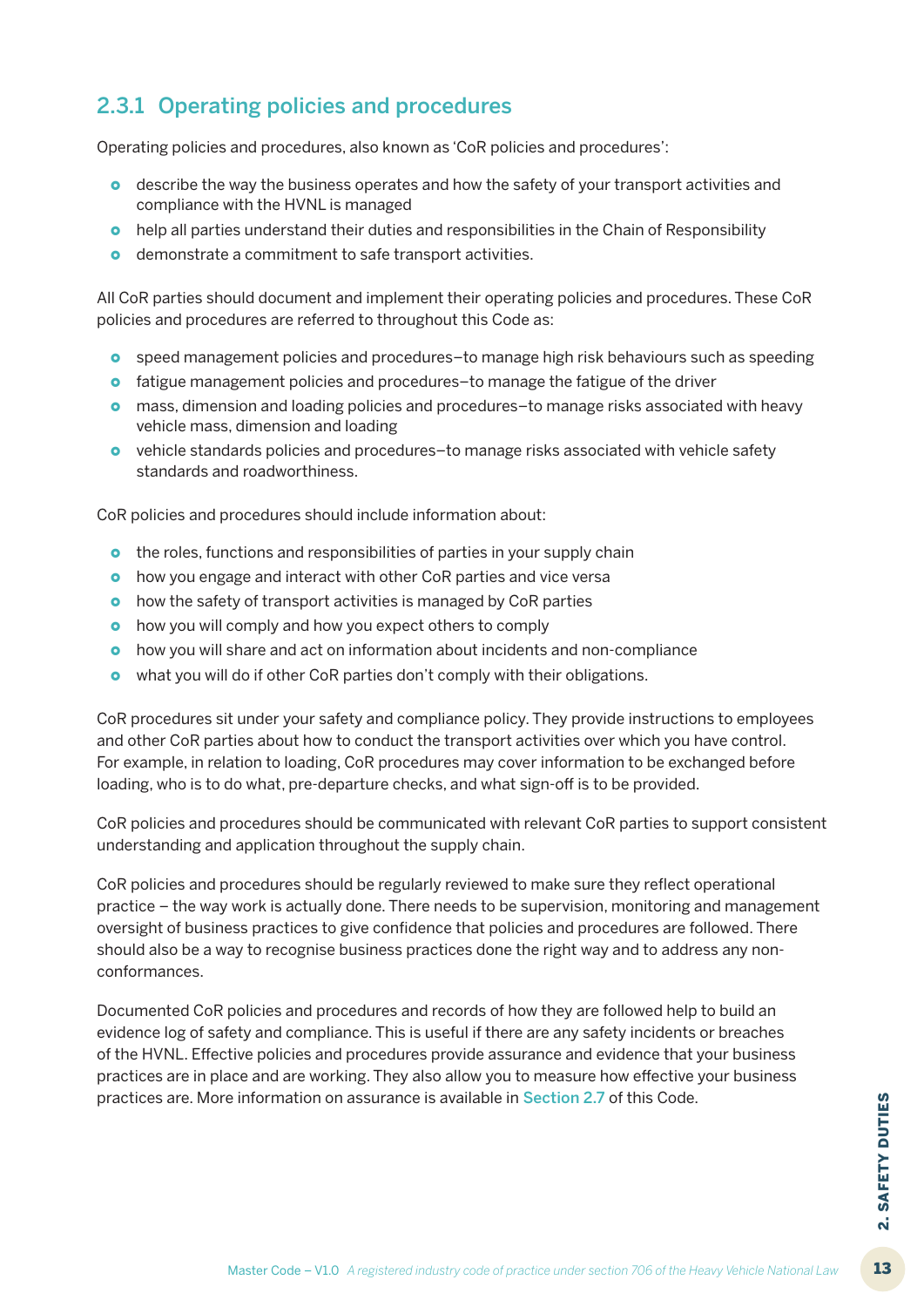## 2.3.2 Training

Human resource arrangements involve inducting and training personnel in safety-critical areas, including their duties under section 26C and 26D of the HVNL.

The primary WHS Law has a duty to provide **any information, training, instruction or supervision** that is necessary to protect all people from risks to their health and safety arising from work carried out (section 19 of the WHS Act). Although this is not a specific requirement of the HVNL, it may be an important part of how duties under the HVNL are met.

CoR parties should provide training and awareness of CoR policies and procedures—including how they contribute to the safety of the transport activity—to all relevant parties or persons. This will help everyone involved to understand business practices, and their duties and responsibilities under the HVNL, to prevent them directly or indirectly causing or encouraging the driver (or another party in the chain) to break the law or to take safety risks.

Training should develop awareness of the potential consequences of harm or loss and the human factors that may lead to risk taking behaviours. This includes information about the issues affecting how people do their jobs, such as social and personal factors, especially in relation to speeding and driving while impaired by fatigue.

All CoR parties should provide education and awareness of the steps that can be taken to manage delays, to prevent situations where a driver or another CoR party is directly or indirectly caused or encouraged to breach the HVNL as a result of a delay. It is important that drivers are not directly pressured, or feel indirectly pressured, to speed or drive while impaired by fatigue because of unplanned delays. Drivers and other parties should be positively recognised for taking steps to proactively manage CoR compliance, for example, by driving at safe speeds or taking rest breaks to avoid driving while impaired by fatigue.

All CoR parties should implement a training management system to:

- $\bullet$  identify the training needs—for example, a training needs analysis
- **o** identify any gaps in training—for example, a training register
- **o** maintain records of training provided and content covered
- **•** review the effectiveness of training—for example, competency assessments
- **•** conduct ongoing and regular refresher training.

An example training management system is shown in Figure 2.

Examples of training that should be undertaken include, but are not limited to:

- **o** role specific training, such as the responsibilities associated with a CoR role—for each person who has a named role in the chain of responsibility, or the responsibilities associated with HVNL duties—for example, an executive of a legal entity or a record keeper
- **o** task specific training, such as fatigue management strategies for schedulers, or load positioning and load restraint requirements for loading managers and loaders
- **o** the organisation's risk management process, including how hazards are identified, the controls implemented and how to use the controls
- **•** CoR policies and procedures that describe business practices
- **•** CoR requirements, such as fatigue and relevant vehicle mass, dimension and loading requirements, including the awareness of signs of fatigue, drug and alcohol use
- **o** tasks in the maintenance management system and who is responsible for each of those tasks for example, daily checks and fault reporting.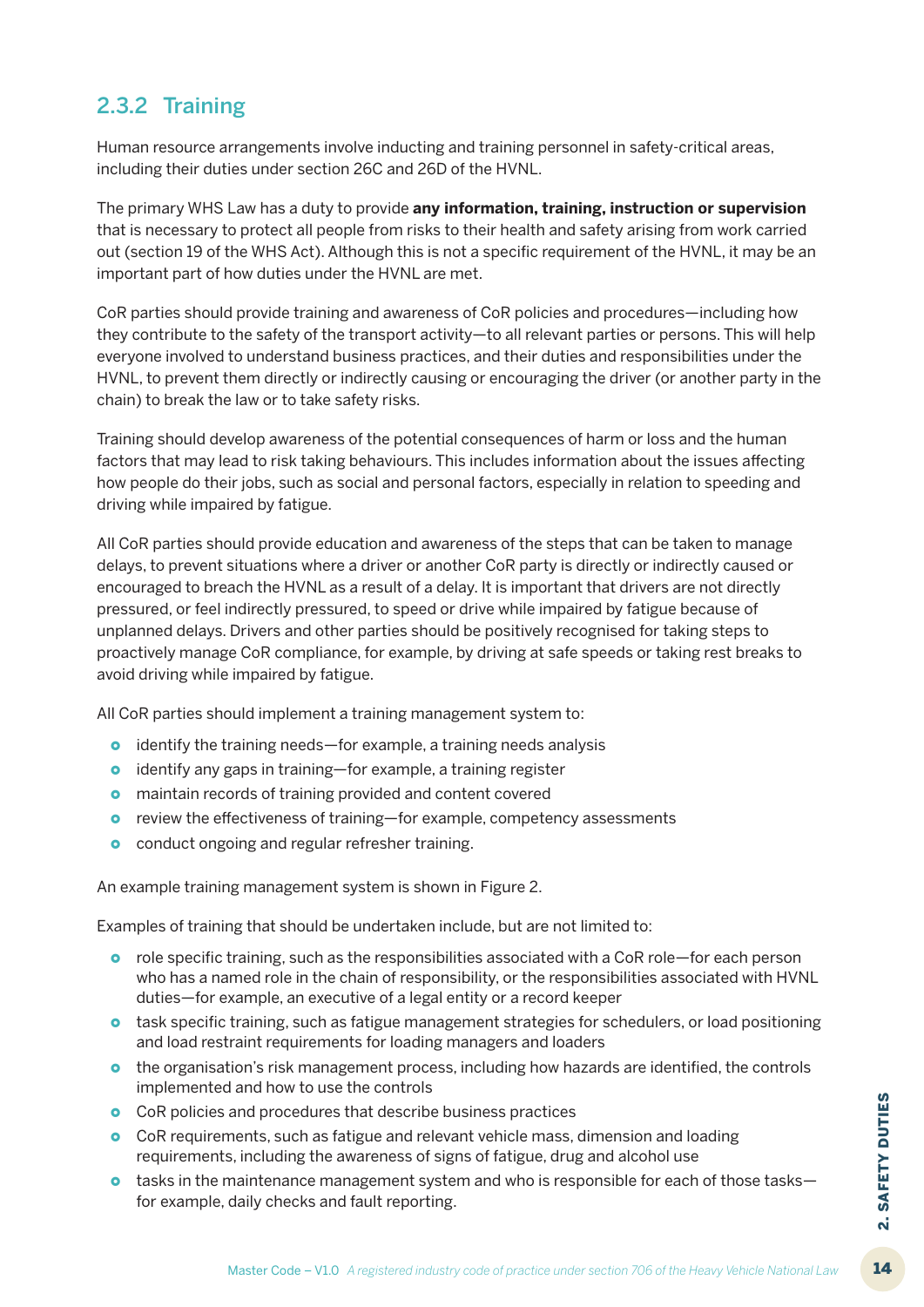**Figure 2** Training management system framework



The training management system, also known as a learning management system, may be an off-theshelf computerised database, an electronic spreadsheet or a simple paper-based system.

## 2.3.3 Contract management

Selecting and contracting with other CoR parties is part of transport activities and the same safety duties apply. Operators and other supply chain parties have a duty to ensure safety so far as is reasonably practicable (section 26C of the HVNL). Section 26B of the HVNL makes it clear that duties cannot be delegated (transferred). Where road transport is conducted by a contractor or third party, it is critical that every party in the supply chain has an *"active system in place to manage the risk and to minimise the chances of road transport law being breached".*

Selecting and contracting with other CoR parties may be the point where you have the greatest capacity to influence and control the transport activities. It is your opportunity to choose who to work with, and on what terms.

Some of the key concepts to be considered in managing contractors are:

- **•** the importance of selecting contractors who have a reputation for running a safe and compliant business
- **•** the need to include CoR safety and compliance conditions in all supply chain contracts
- **•** the importance of monitoring the compliance of contractors and third parties within the supply chain
- **•** where contractors do not have their own reliable safety and compliance systems, the need to subject contractors to awareness of business practices, policies and procedures, internal training and controls
- **o** the need to ensure that businesses have a meaningful safety and compliance framework, preferably documented and records maintained.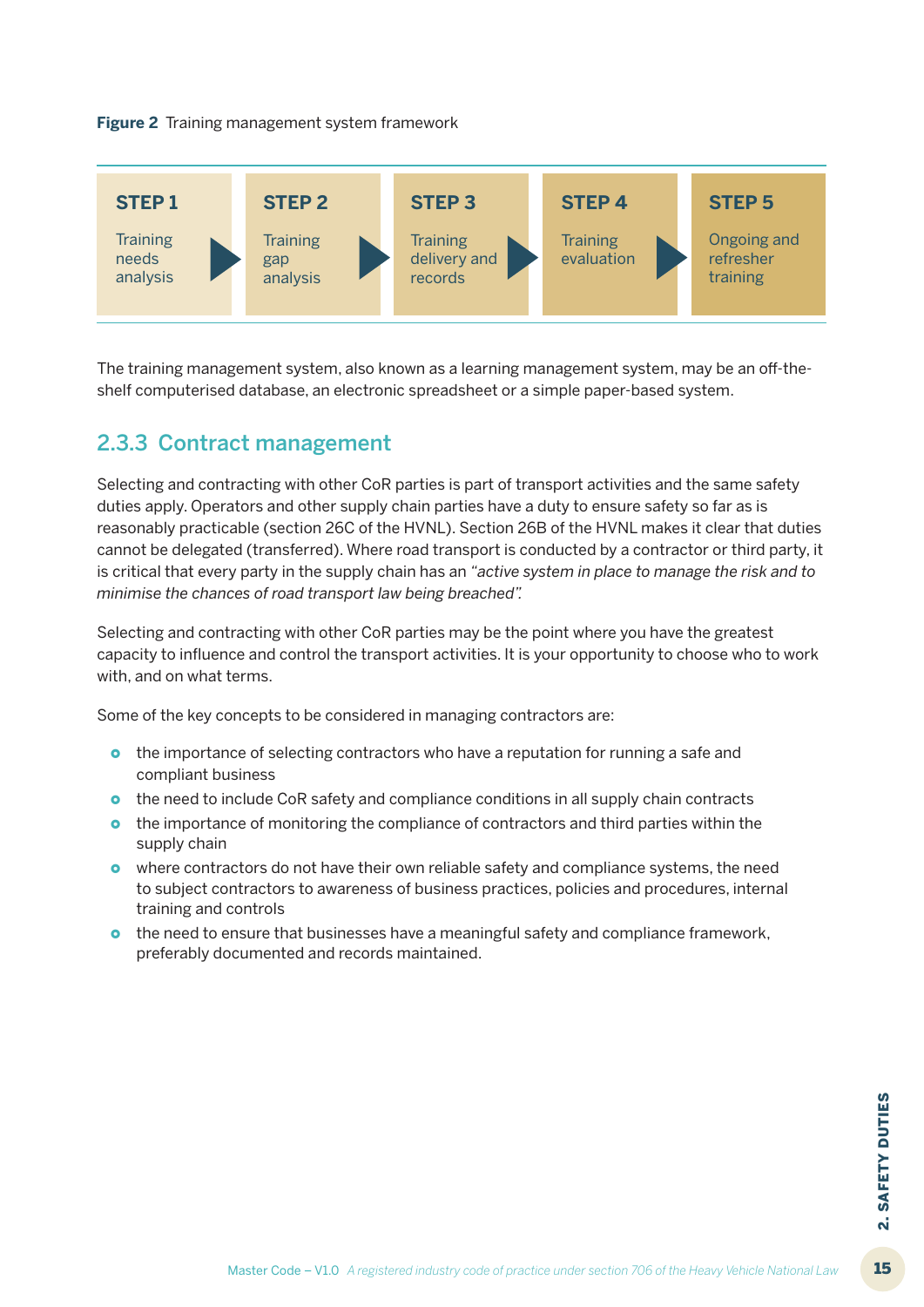A simple model of the contracting process that CoR parties may consider, as shown in Figure 3, includes the following five steps:

- 1. **Plan**—assign roles and responsibilities and conduct a risk assessment to ensure third parties understand your safety expectations and that you choose providers who can meet your requirements. This will be based on the size and nature of transport activities to be undertaken.
- 2. **Source**—pre-qualify contractors based on their capability to perform the transport activities and manage any associated safety and compliance risks. Consider whether the provider is part of an industry accreditation scheme or use other assessment tools to find out if they have a reputation for running a safe and compliant business. Find out whether the third party intends to subcontract any work to another party and, if so, identify who that is and how their performance will be assured.
- 3. **Mobilise**—reach agreement and be clear on the responsibilities of each CoR party, usually by written agreement. Include terms for ending the contract if there is non-compliance. Provide inductions and training if necessary.
- 4. **Manage**—implement CoR policies and procedures, and monitor performance. For example, have regular catch-ups with the third party to discuss and manage any issues.
- 5. **Review**—evaluate contractor performance to make sure that the third party is performing the activity according to your contractual arrangements. If unsatisfactory, attempt to negotiate ways to improve their performance or find another party to work with.

Your hazard identification and risk assessment process should consider the public risks that arise from the joint activities and the interactions between the parties when contracting or sub-contracting. The ways to eliminate or minimise risk may include things that the other party has to do, that the operator has to do, or a combination of both. Depending on the circumstances it may be necessary to include contractual obligations.

More information on managing third party interactions is available in the NHVR Safety Management Systems Quick Guide: *[Third Party Interactions.](https://www.nhvr.gov.au/safety-accreditation-compliance/safety-management-systems/safety-policy-and-documentation)*

More information about how to work with contractors and subcontractors is available in the Comcare publication: *[Contractor and subcontractors under the Work Health and Safety Act 2011 \(2018\).](http://www.comcare.gov.au/Forms_and_Publications/publications/services/laws_and_regulations/laws_and_regulations/contr_subcont_under_whs_act_2011)*



**Figure 3** A simple five step model of the contracting process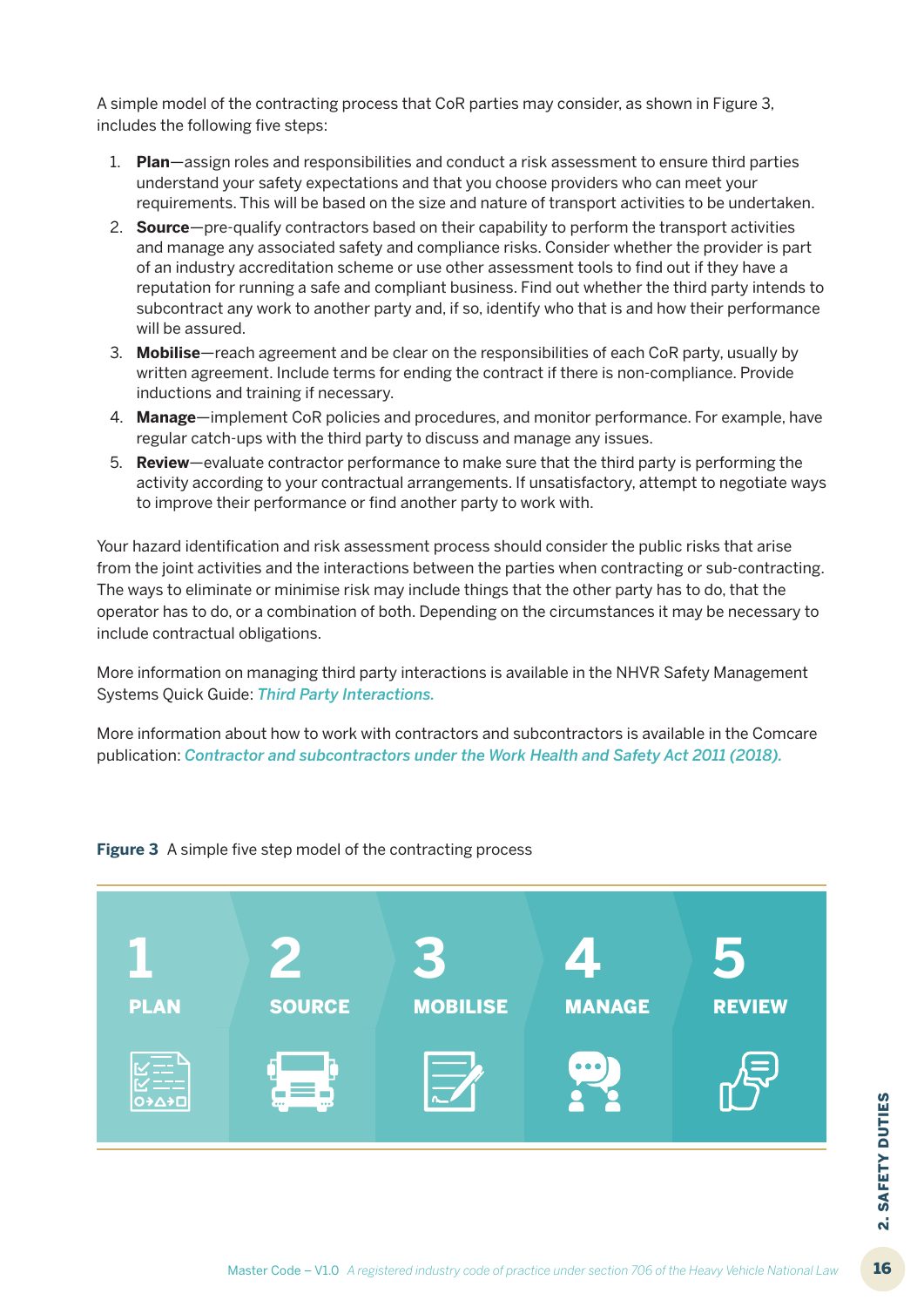## <span id="page-16-0"></span>2.4 WHO IS RESPONSIBLE FOR THE SAFETY OF TRANSPORT ACTIVITIES?

The HVNL adopts the principle of shared responsibility (section 26A) as follows:

#### HVNL section 26A – Principle of shared responsibility

- *(1) The safety of transport activities relating to a heavy vehicle is the shared responsibility of each party in the chain of responsibility for the vehicle.*
- *(2) The level and nature of a party's responsibility for a transport activity depends on–*
	- *(a) the functions the person performs or is required to perform, whether exclusively or occasionally, rather than—*
		- *(i) the person's job title; or*
		- *(ii) the person's functions described in a written contract; and*
	- *(b) the nature of the public risk created by the carrying out of the transport activity; and*
	- *(c) the party's capacity to control, eliminate or minimise the risk.*

The example below helps to explain the concept of shared responsibility.

When loading a heavy vehicle, the loading manager identifies the vehicle is unsafe because the brake lights and tail lights are not working.

In this case:

- (a) there is a risk if the unsafe vehicle is used on a road another vehicle could collide with it because the driver of the other vehicle was not alerted by rear lights
- (b) the operator is responsible for maintaining and repairing the vehicle. The loading manager can observe, record and report any obvious defects to the operator
- (c) the operator has the capacity to eliminate the risk by having the fault repaired. The loading manager can minimise the risk by stopping the loading activity and reporting the fault to the operator.

This example demonstrates both parties, the loading manager and operator, have a shared responsibility. And the party's responsibility depends on the function the person performs, the nature of the risk and the person's capacity to control, eliminate or minimise the risk.

The HVNL also adopts the principle of multiple and concurrent duties (section 26B) as follows:

#### HVNL section 26B – Principles applying to duties

- *(1) A person may have more than 1 duty because of the functions the person performs or is required to perform.*
- *(2) More than 1 person can concurrently have a duty under this Law and each duty holder must comply with that duty to the standard required by this Law even if another duty holder has the same duty.*
- *(3) If more than 1 person has a duty for the same matter, each person–*
	- *(a) retains responsibility for the person's duty in relation to the matter; and*
	- *(b) must discharge the person's duty to the extent to which the person–*
		- *(i) has the capacity to influence and control the matter; or*
		- Master Code V1.0 *A registered industry code of practice under section 706 of the Heavy Vehicle National Law*<br>Master Code V1.0 *A registered industry code of practice under section 706 of the Heavy Vehicle National Law (ii) would have had that capacity but for an agreement or arrangement purporting to limit or remove that capacity.*
- *(4) A duty under this Law may not be transferred to another person.*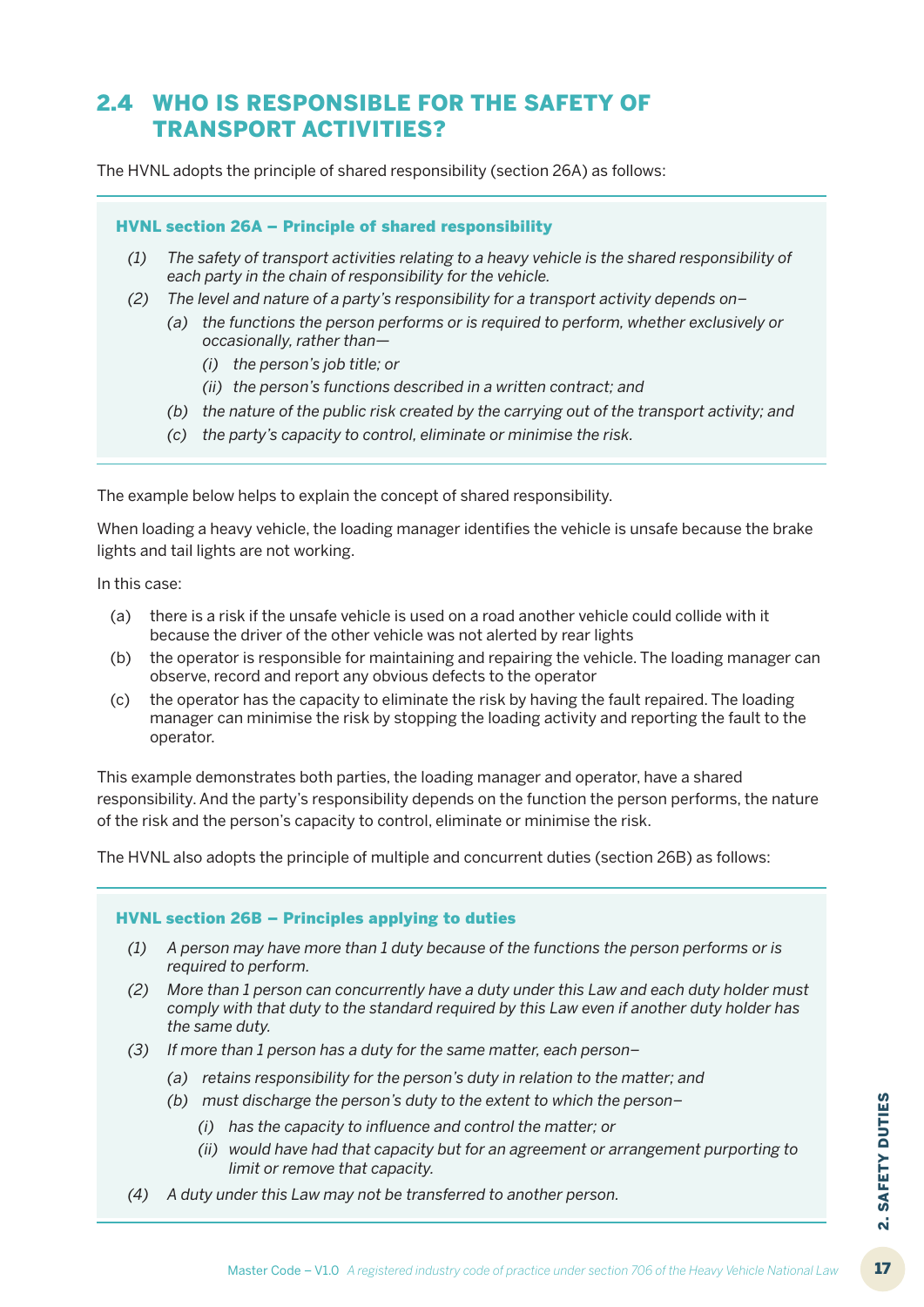For example, two food manufacturing businesses are both consignors and consignees as they both send and receive goods using heavy vehicles. Both manufacturers also package goods for transport. The first manufacturer manages their own outbound warehousing and distribution network, also performing the role of a packer, loading manager/loader and operator. The second manufacturer engages a third-party logistics provider (3PL) to manage their warehousing and distribution, performing the additional role of a packer only. In this scenario, the two manufacturers have multiple duties because of the functions they perform.

A duty under the HVNL may not be transferred. This means that multiple parties in the supply chain are responsible for the safety of transport activities of a heavy vehicle and those CoR parties may have multiple (and potentially overlapping) duties.

In the above scenario, the second manufacturer cannot contract out (transfer) their duties to the third-party logistics provider, or simply rely on the 3PL to manage the safety of their transport activities. The manufacturer still has a capacity to influence the activity and should have oversight of those activities.

This example demonstrates that a person may have more than one duty, and more than one person may share a duty. The important thing is that you understand your capacity to influence and control the transport activities and that you manage the risks associated with those activities.

More information on managing third party interactions is available in the NHVR Safety Management Systems Quick Guide: *[Third Party Interactions.](https://www.nhvr.gov.au/safety-accreditation-compliance/safety-management-systems/safety-policy-and-documentation)*

### 2.4.1 Influence and control

The philosophy of the Chain of Responsibility laws mean that any **party in the chain** who has the capacity to **influence and control** the transport activity is responsible for the **safety** of transport activities (section 26B(3) of the HVNL). The level and nature of a CoR party's responsibility for a transport activity depends on their **capacity** to control, eliminate or minimise the risk (section 26A(2) (c) of the HVNL).

The role of a party in the Chain of Responsibility may be conducted by one or more persons, including but not limited to the examples below:

- **o** a corporation
- **o** an executive
- **•** a person who manages or controls the activity
- **o** a person who supervises the activity
- **•** an individual person performing the activity.

In the case of a 'Packer' – a packer may be:

- **o** an individual person packaging goods for a heavy vehicle load
- **•** a person who supervises the packaging activity
- **•** a person or business who manages or controls the packaging activity.

Master Code – V1.0 *A registered industry code of practice under section 706 of the Heavy Vehicle National Law*<br>Master Code – V1.0 *A registered industry code of practice under section 706 of the Heavy Vehicle National Law* The level of responsibility for the transport activity of these differing parties and persons will depend on their capacity to control, eliminate or minimise the risk and/or to influence and control the activity. No one will be liable for breaches they cannot control or have influence over.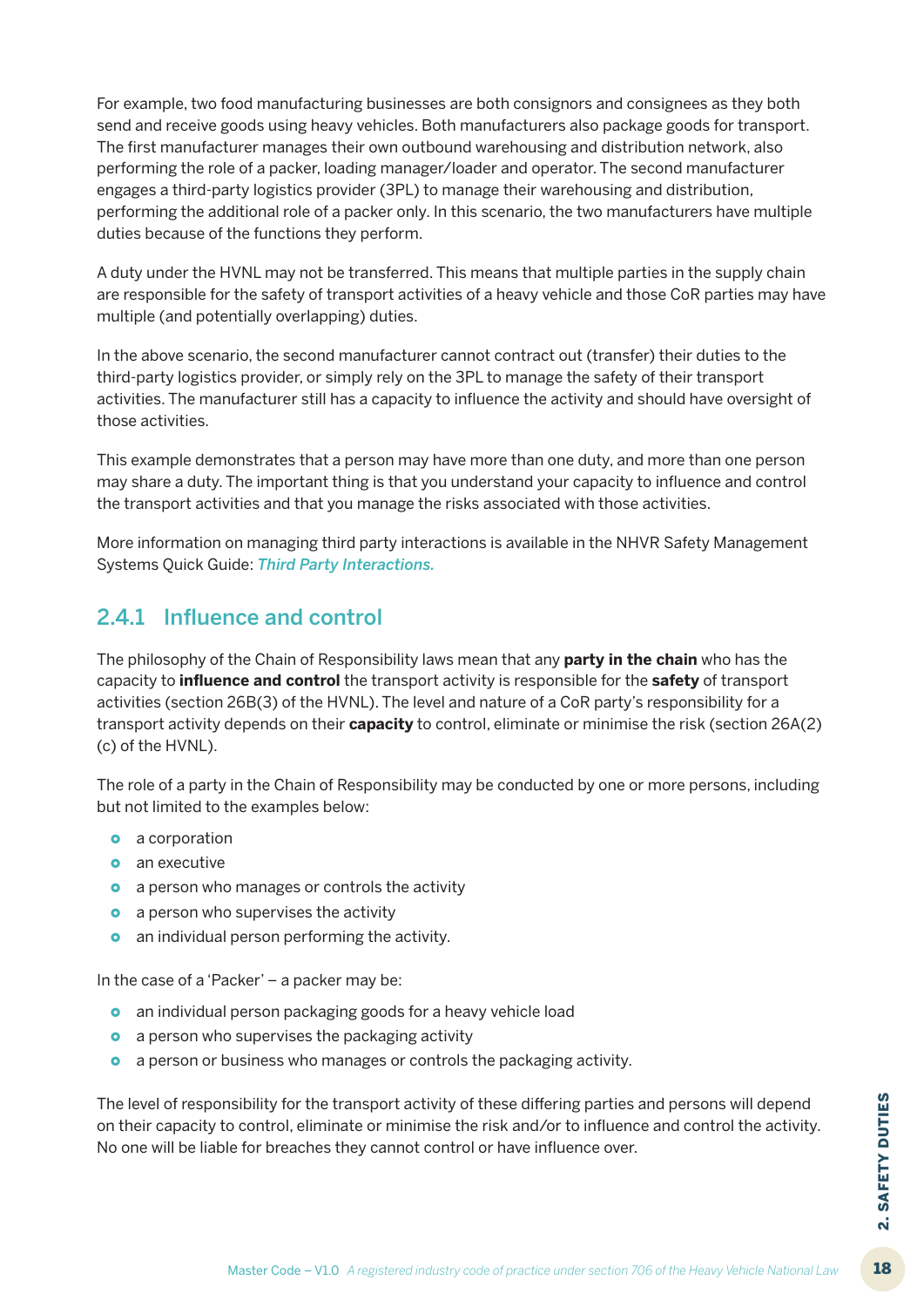<span id="page-18-0"></span>A seasonal worker packing produce for transport to market will have a different level of responsibility compared to the leading hand who supervises the packing of the produce, who in turn will have a different level of responsibility to the primary producer who manages and controls the packing of the produce.

This is one example of the differences that may exist around the specific duties of a party in the Chain of Responsibility. The important thing is that you understand your capacity to influence and control the transport activities and that you manage the risks associated with those activities.

You should also consider how other parties may influence the safety of your transport activities, and how you may influence theirs.

## 2.4.2 Consultation, cooperation and coordination

One way to foster a culture of shared responsibility between parties in the Chain of Responsibility is to use effective two-way **consultation, cooperation and coordination**. Proactive engagement and collaboration of all parties along the supply chain will encourage safe and productive transport activities.

Work Health and Safety laws also impose a duty to consult with workers directly affected by a health and safety matter and with all other persons who have a duty in relation to the same matter (sections 46 and 47 of the WHS Act). Although this is not a specific requirement of the HVNL, it may be an important part of how duties under the HVNL are met.

Examples of consultation, cooperation and coordination that encourage an integrated and consistent approach to safe transport activities include but are not limited to:

- **•** communicating CoR policies and procedures to other parties to support consistent understanding and application
- **•** involving other parties in the supply chain in discussions about identified risks to support consistent awareness and control of the risk
- **•** identifying safety and compliance synergies across the chain to create common solutions and strategies
- **o** sharing information to positively impact the activities of other CoR parties, for example, safety information and incident reporting
- **o** alerting other CoR parties to CoR incidents and non-compliances and working together to review the effectiveness of any remedial actions implemented (observe, record and report)
- **o** alerting other CoR parties to practices that have negative impacts, are unsafe, or may breach the HVNL.

CoR parties should engage and consult with each other to foster productive, efficient, innovative and safe supply chain relationships. To support this, you could develop a stakeholder engagement plan, or operational framework, that identifies the Who? What? Where? When? Why? and How? for basic information-gathering and information-sharing amongst CoR parties.

Further guidance on consultation is available in the Safe Work Australia Code of Practice: *[Work health](https://www.safeworkaustralia.gov.au/doc/model-code-practice-work-health-and-safety-consultation-cooperation-and-coordination)  [and safety consultation, cooperation and coordination.](https://www.safeworkaustralia.gov.au/doc/model-code-practice-work-health-and-safety-consultation-cooperation-and-coordination)*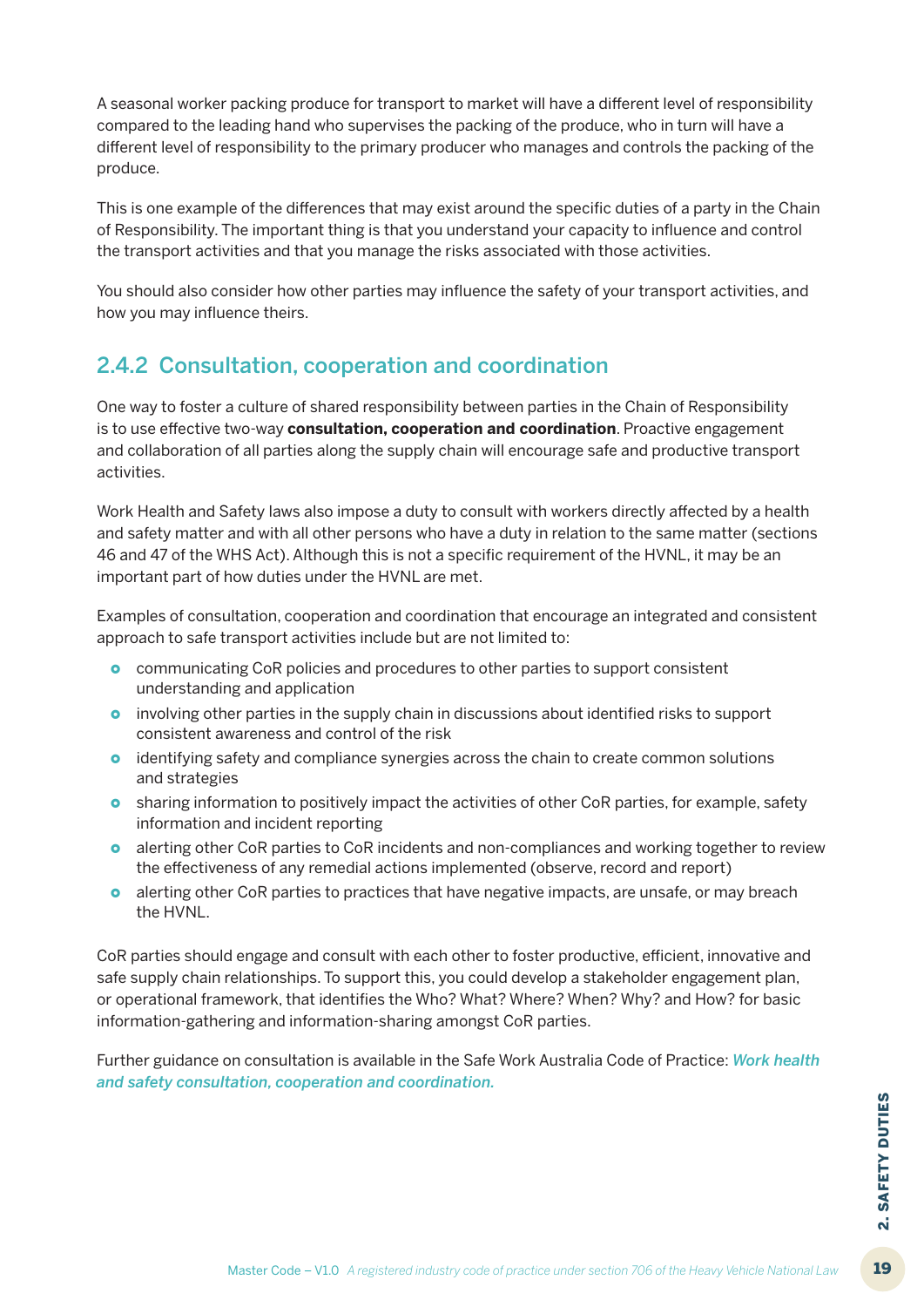## <span id="page-19-0"></span>2.5 PROHIBITED REQUESTS AND CONTRACTS

#### HVNL section 26E – Prohibited requests and contracts

- *(1) A person must not ask, direct or require (directly or indirectly) the driver of a heavy vehicle or a party in the chain of responsibility to do or not do something the person knows, or ought reasonably to know, would have the effect of causing the driver –*
	- *(a) to exceed a speed limit applying to the driver; or*
	- *(b) to drive a fatigue-regulated heavy vehicle while impaired by fatigue; or*
	- *(c) to drive a fatigue-regulated heavy vehicle while in breach of the driver's work and rest hours option; or*
	- *(d) to drive a fatigue-regulated heavy vehicle in breach of another law in order to avoid driving while impaired by fatigue or while in breach of the driver's work and rest hours option.*
- *(2) A person must not enter into a contract with the driver of a heavy vehicle or a party in the chain of responsibility that the person knows, or ought reasonably to know, would have the effect of causing the driver, or would encourage the driver, or would encourage a party in the chain of responsibility to cause the driver –*
	- *(a) to exceed a speed limit applying to the driver; or*
	- *(b) to drive a fatigue-regulated heavy vehicle while impaired by fatigue; or*
	- *(c) to drive a fatigue-regulated heavy vehicle while in breach of the driver's work and rest hours option; or*
	- *(d) to drive a fatigue-regulated heavy vehicle in breach of another law in order to avoid driving while impaired by fatigue or while in breach of the driver's work and rest hours option.*

**Note:** *Section 26E applies to any person but is restricted to requests of or contracts with a driver or CoR party that cause speeding or breaches of the Chapter 6 fatigue laws. The obligation in 26C(2)(b) applies only to CoR parties, but it relates to conduct encouraging or causing any breach of the HVNL, by a driver, another CoR party, or another person.*

Section 26E of the HVNL applies to **all persons**—not just CoR parties. A person may include a legal entity or an executive of a legal entity, or other persons entering into contracts with drivers or CoR parties, such as freight forwarders, shipping or loading agents, third party or fourth party logistics providers. It is a prescriptive requirement of the HVNL with a maximum penalty of \$10000.

You should make sure your requests do not directly or indirectly cause a driver or a CoR party to exceed a speed limit or to breach prescriptive fatigue laws. For example, a customer (the consignee) calls a supplier (the consignor) asking for an urgent delivery. The supplier calls the transport operator and asks that they deliver the goods *"as fast as you can".* In making this statement the supplier has indirectly implied the driver should speed to make the delivery. In this example, the supplier should ask the transport operator when they can **safely** make this delivery and advise their customer of the expected delivery time.

You should make sure that contracts, agreements and terms of consignment do not contain rate structures, incentives or penalties, or associated performance measures, that may reward or encourage the operator or driver to breach CoR requirements. Examples include incentives for early pick-up or delivery, or penalties for late delivery. These might create an environment where the operator or driver feels pressured to speed or drive whilst fatigued or breach work and rest requirements.

Commercial arrangements may include requirements to comply with legal obligations and incentives to do so, such as rewards when full compliance is achieved.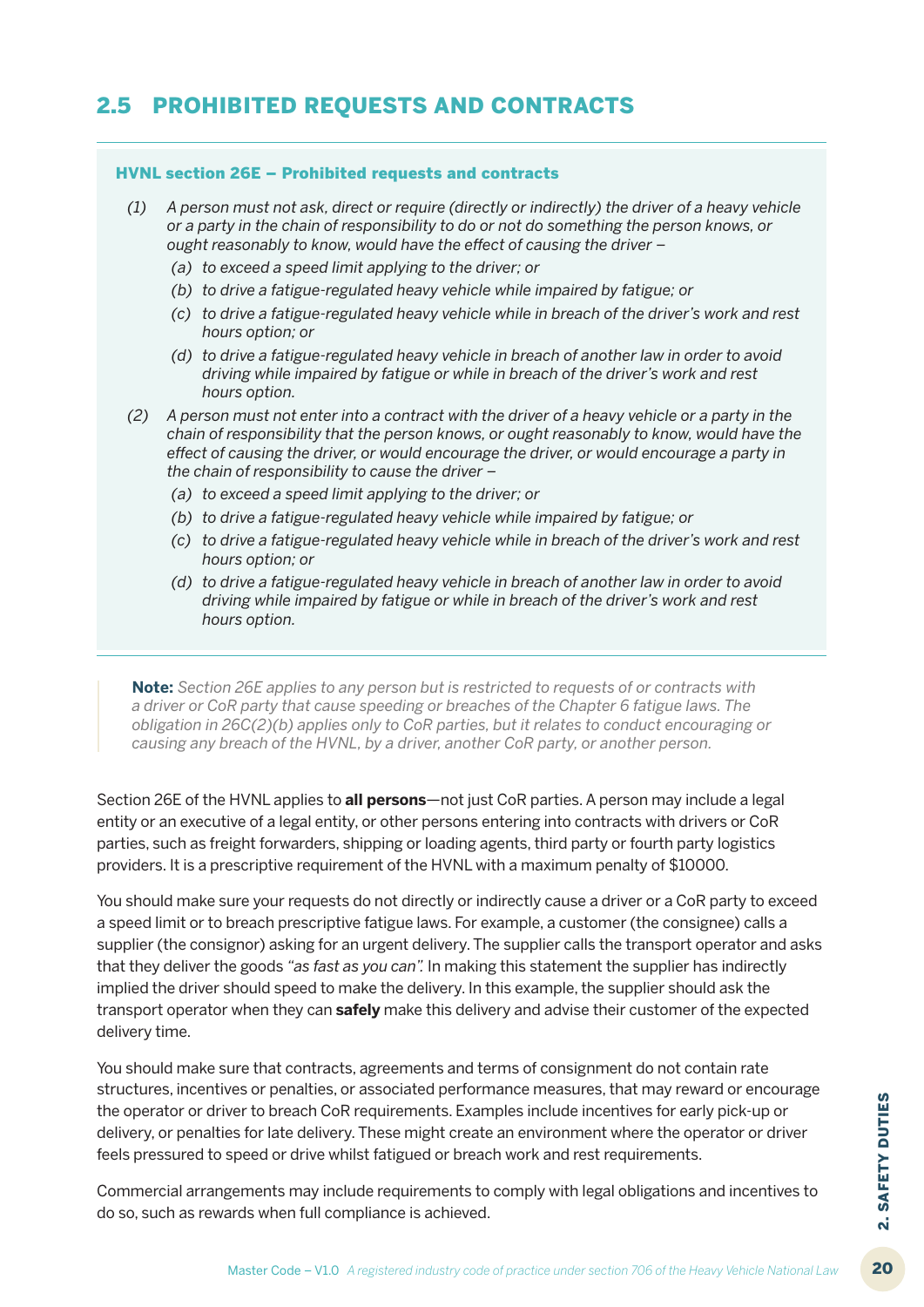## <span id="page-20-0"></span>2.6 HOW TO EXERCISE DUE DILIGENCE

The HVNL imposes an executive due diligence obligation to ensure CoR parties comply with their safety duties (section 26D) as follows:

#### HVNL section 26D – Duty of executive of legal entity

- *(1) If a legal entity has a safety duty, an executive of the legal entity must exercise due diligence to ensure the legal entity complies with the safety duty.*
- *(2) The executive may be convicted of an offence against subsection (1) even if the legal entity has not been proceeded against for, or convicted of, an offence relating to the safety duty.*

Safety duties cover all major safety offences in the HVNL which have a direct safety link and that executives can manage as part of their role. Safety duties include, but are not limited to, the primary duty (section 26C) and prohibited requests and contracts (section 26E). See [Appendix B](#page-86-0) for the full list of the applicable provisions.

Executive due diligence is a **positive, proactive, personal** duty. It is an offence for an executive of a legal entity with a safety duty to fail to use due diligence to ensure the legal entity complies with that safety duty. The executive due diligence duty is independent. This means that if the executive does not proactively take steps to perform their duty, the executive can still be prosecuted for a breach *even if no incident or accident arises.*

Executive Officers are also liable under sections 636-638 of the HVNL where a corporation/ partnership/unincorporated body has committed an offence in Schedule 4 of the HVNL and the executive knowingly authorised or permitted the conduct of the subject of the offence.

### 2.6.1 Who is an executive?

#### HVNL section 26D – Duty of executive of legal entity

*executive, of a legal entity, means—*

- *(a) for a corporation—an executive officer of the corporation; or*
- *(b) for an unincorporated partnership—a partner in the partnership; or*
- *(c) for an unincorporated body—a management member of the body.*

#### *legal entity means—*

- *(a) a corporation; or*
- *(b) an unincorporated partnership; or*
- *(c) an unincorporated body.*

For a corporation, an *executive officer, means– a director of the corporation; or any person who is concerned or takes part in the management of the corporation* (section 5 of the HVNL).

A person who is the owner-operator of their own small transport company will be considered an executive officer. In this scenario, the person will have duties under section 26C of the HVNL as an operator of a heavy vehicle and duties under section 26D of the HVNL as an executive.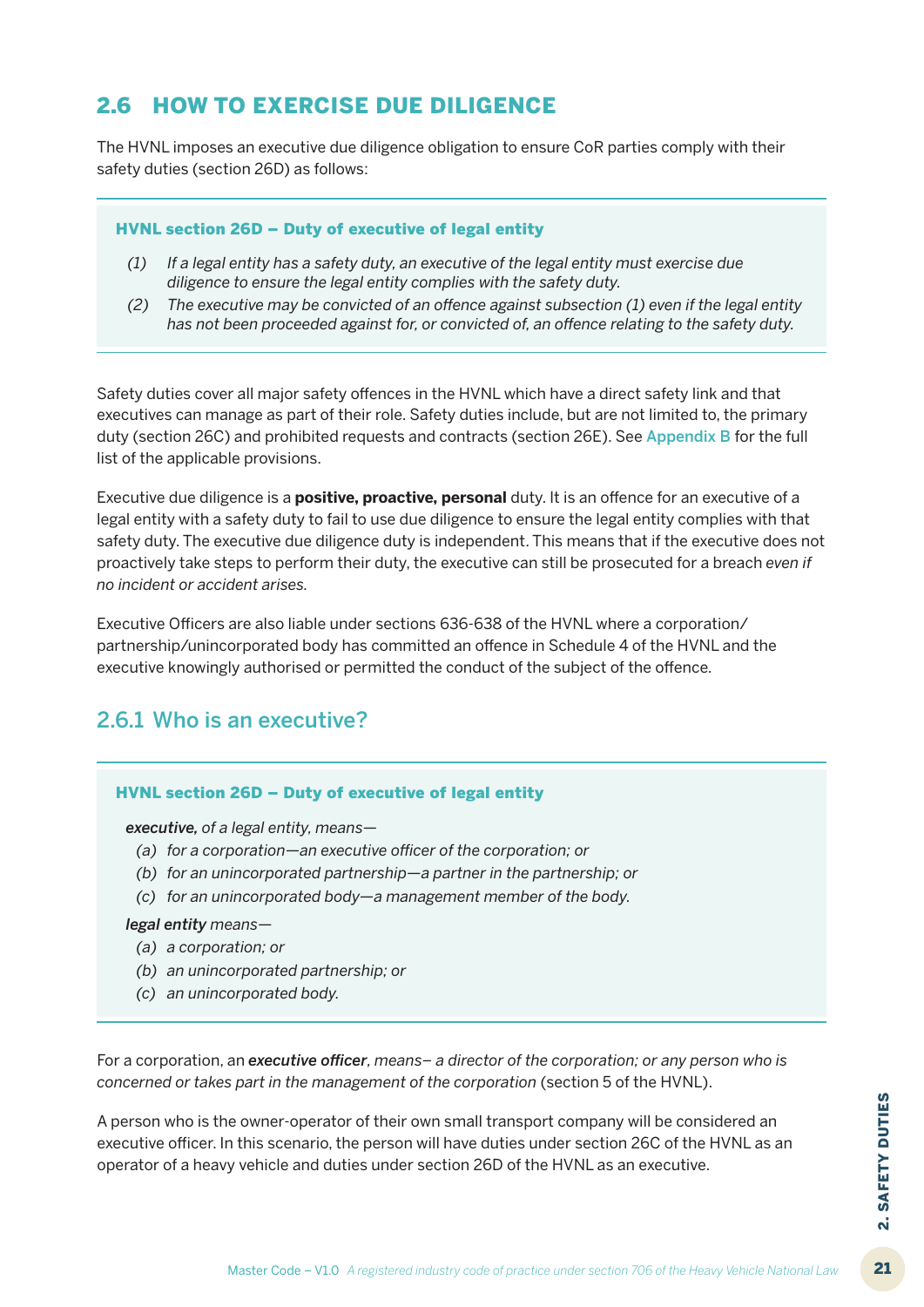### 2.6.2 What is due diligence?

#### HVNL section 26D – Duty of executive of legal entity

*due diligence includes taking reasonable steps—*

- *(a) to acquire, and keep up to date, knowledge about the safe conduct of transport activities; and*
- *(b) gain an understanding of—*
	- *(i) the nature of the legal entity's transport activities; and*
	- *(ii) the hazards and risks, including public risk, associated with those activities; and*
- *(c) to ensure the legal entity has, and uses, appropriate resources to eliminate or minimise those hazards and risks; and*
- *(d) to ensure the legal entity has, and implements, processes—*
	- *(i) for eliminating or minimising those hazards and risks; and*
	- *(ii) for receiving, considering, and responding in a timely way to, information about those hazards and risks and any incidents; and*
	- *(iii) for complying with the legal entity's safety duties; and*
- *(e) to verify the resources and processes mentioned in paragraphs (c) to (d) are being provided, used and implemented.*

Executives need to understand CoR compliance and the effectiveness of their business practices. Examples of due diligence activities as part of each stage of the cycle<sup>13</sup>, as shown in Figure 4, include:

- **o** Knowledge—be aware of your obligations under the HVNL and the compliance strategies, business practices (CoR policies and procedures) and risk management processes to eliminate or minimise public risks associated with your transport activities so far as is reasonably practicable.
- **o** Understanding—get advice from a suitably qualified person, if required, to understand the core transport activities and business practices (operations) and the hazards and risks associated with those activities and practices. And knowledge of emerging risks and controls, such as new technologies.
- **Resources**—understand the procedures and resources needed, both financial and physical resources, such as training. Make sure they are available and used, to meet your obligations under the HVNL and to eliminate or minimise public risks.
- **o** Information—have oversight of the reporting of incidents, breaches and emerging hazards and risks, identify any further action required to eliminate or minimise the hazards or risks so far as is reasonably practicable and make sure you take reasonably practicable steps.

<sup>13</sup> Adapted from Safe Work Australia, *Interpretive Guideline – model Work Health and Safety Act – the health and safety duty of an officer under section 27*, 26 Sep 2011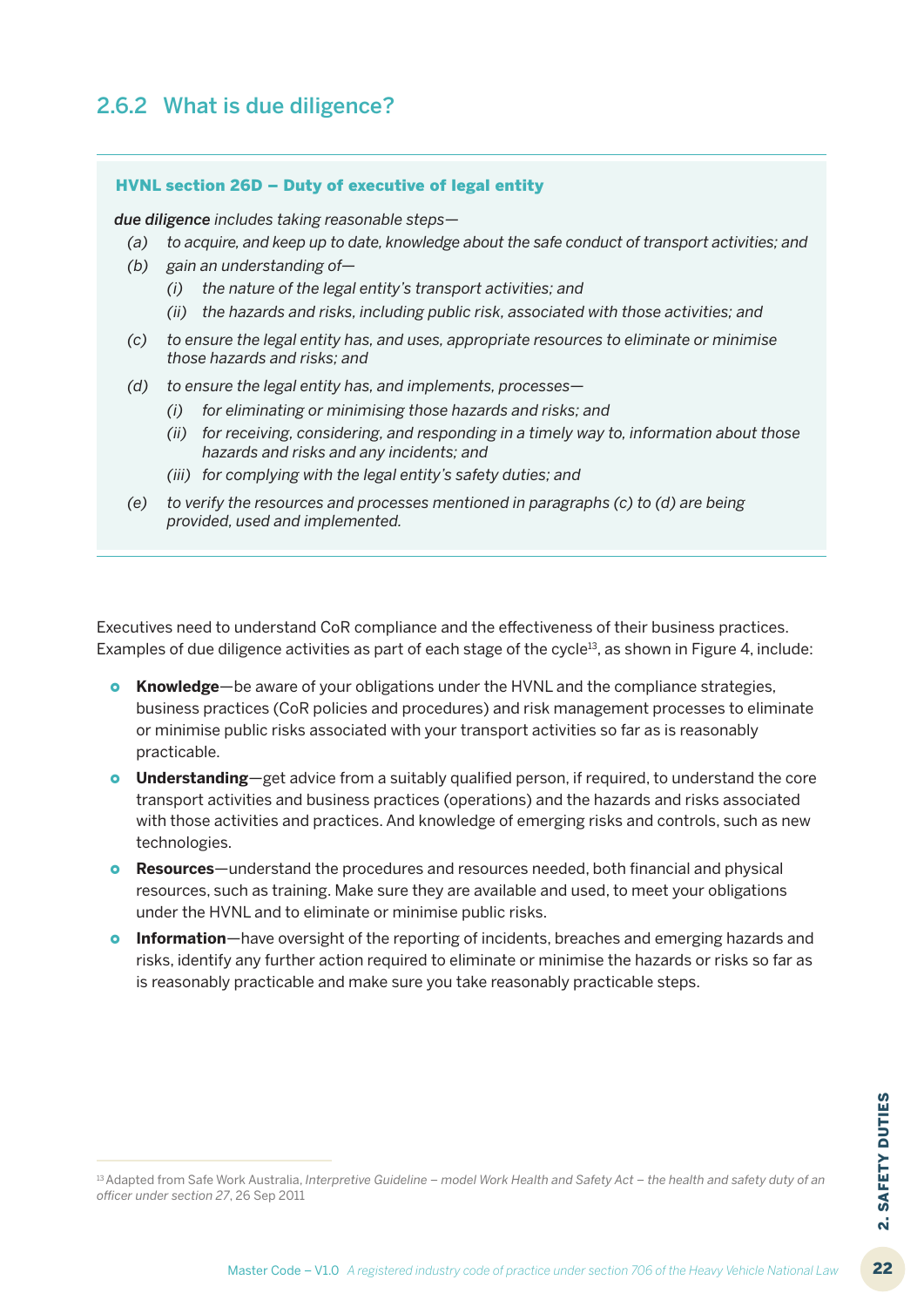- **Compliance**—establish and maintain systems to ensure business practices, policies and procedures comply with duties and obligations under the HVNL. For example, general duties under section 26C, or specific duties such as to make sure that transport documentation is not false or misleading (section 186 of the HVNL), or confirm compliance with conditions of BFM or AFM accreditation (section 467 of the HVNL). This can be done through legal compliance audit or by testing policies, procedures and practices to make sure that they comply with your safety management planning.
- **•** Verification—actively check, through inspection or auditing processes, that the procedures and resources are in place and are being used. Implementing governance activities is a good way to keep safety issues a priority for businesses and to make sure obligations are being complied with (see [Section 2.7](#page-23-0) of this Code). CoR reporting should be developed on the basis that information provided to executives is meaningful, and capable of driving safety and business improvement. For examples of key performance indicators see [Appendix C](#page-87-0).

More information on due diligence is available in the Comcare *[Guidance for officers in exercising due](https://www.comcare.gov.au/Forms_and_Publications/publications/services/safety_and_prevention/safety_and_prevention/due_diligience)  [diligence](https://www.comcare.gov.au/Forms_and_Publications/publications/services/safety_and_prevention/safety_and_prevention/due_diligience)*; and the Safe Work Australia Interpretive Guideline: *[The health and safety duty of an officer](https://www.safeworkaustralia.gov.au/doc/interpretive-guideline-model-work-health-and-safety-act-health-and-safety-duty-officer-under)  [under section 27](https://www.safeworkaustralia.gov.au/doc/interpretive-guideline-model-work-health-and-safety-act-health-and-safety-duty-officer-under)*.



#### **Figure 4** Due diligence cycle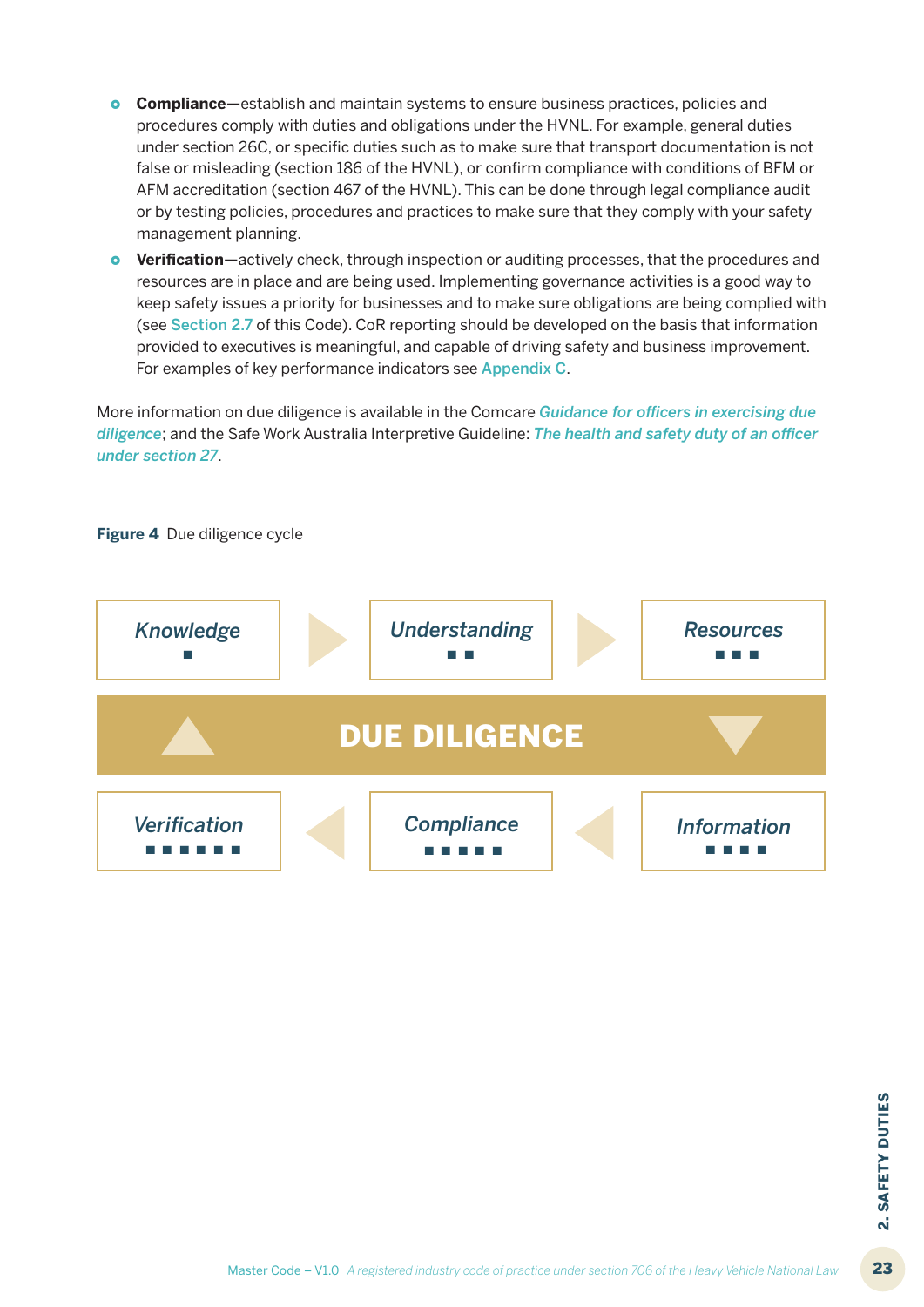## <span id="page-23-0"></span>2.7 HOW CAN THE SAFETY OF TRANSPORT ACTIVITIES BE ASSURED?

One way to make sure you are making good decisions and managing risk is to establish an active assurance program. Assurance gives you the confidence and certainty that you are doing the right things to meet the safety and compliance requirements of the HVNL.

Assurance tests the effectiveness of your business practices and decision making to confirm that these are working as planned. It involves monitoring operating policies and procedures, measuring safety performance and compliance, and managing change to continuously improve business practices.

**All CoR parties and their executives** should implement an active assurance program to help ensure transport activities are safe, prevent breaches of the HVNL, manage risk and maintain a safe road environment.

All CoR parties should implement documented reporting and notification processes as part of their business practices to address and manage any risks relating to CoR, including:

- **o** safety incidents or near misses
- **o** breaches of policies and procedures (system non-conformances)
- **o** breaches of the HVNL (non-compliances)
- **o** unplanned delays.

A process to resolve safety issues, particularly those relating to CoR requirements, gives CoR parties confidence that problems are reported and rectified, to prevent or reduce potential harm or loss (risks).

All CoR parties should have ways to alert and engage with other parties in the chain about CoR incidents and breaches and to review the effectiveness of any remedial actions implemented. This will help CoR parties work together to develop solutions and improve safety.

To support compliance and safety management, all CoR parties should implement an internal review process. Internal review involves monitoring, reviewing and assessing the effectiveness of business practices, to confirm they have been done and are being done in the manner intended. This requires a process to record and remedy any non-conformances identified. Internal reviews should be conducted on a periodic basis by a person independent of the business operations wherever possible.

Internal reviews may be complemented by external reviews or audits, by engaging an appropriately qualified auditor to audit business practices against this Code or other industry accreditation schemes. These accreditation schemes, such as the National Heavy Vehicle Accreditation Scheme (NHVAS) or TruckSafe, are a useful tool to provide assurance of safety and compliance to the operator and other CoR parties. Evidence points to improved safety, efficiency and productivity for parties who participate in accreditation schemes.

Implementing governance activities, such as internal reviews and reporting on CoR using key performance indicators (KPIs), is a good way to keep safety issues a priority and to make sure obligations are met. See **[Appendix C](#page-87-0)** for examples of KPIs.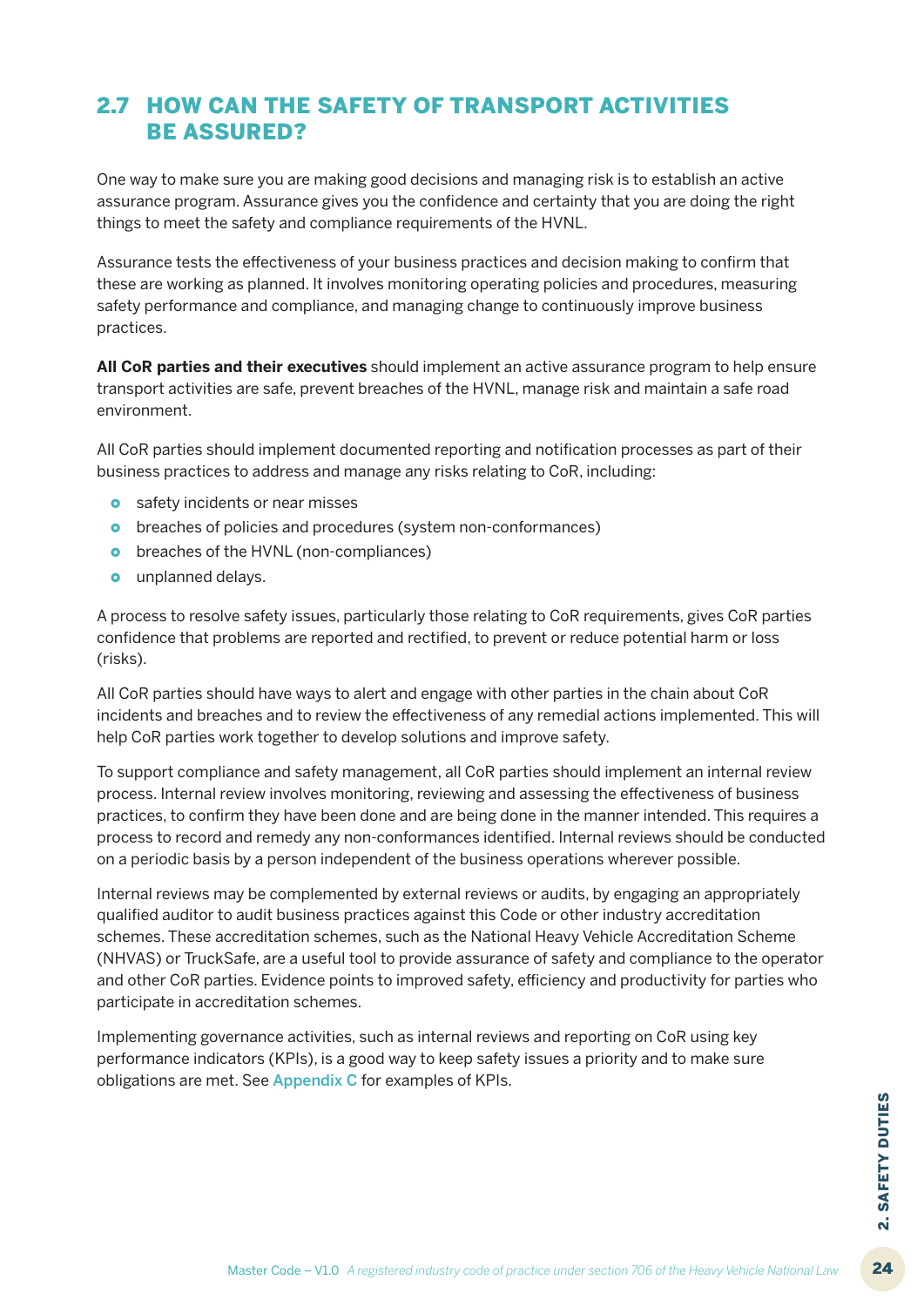## <span id="page-24-0"></span>2.8 WHAT IF A PERSON FAILS TO COMPLY WITH A DUTY?

The HVNL includes significant penalties for offences under the HVNL and breaches of the primary duty (Part 1A.3). There are three categories of offences for failing to comply with the duty – these are similar to primary WHS Laws.

**Table 1** Offences and penalties – Failing to comply with **section 26C Primary duty**

#### Offence **Penalty**

Category 1 offence for a person who is reckless as to the risk

#### Category 2 offence for exposure to risk of death or serious injury

Category 3 offence for breaches of the safety duty

Individual maximum \$300,000 or 5 years imprisonment, or both

Individual maximum \$150,000

Individual maximum \$50,000 Corporation maximum \$3,000,000

Corporation maximum \$1,500,000

Corporation maximum \$500,000

### 2.8.1 Failing to comply with section 26D Duty of executive of legal entity

The section 26D penalty is equal to the penalty for the offence against the primary duty that the executive did not prevent the legal entity from committing. The maximum penalty is the penalty for a contravention of the (section 26C) provision by an **individual**. For example, if an executive is reckless as to the risk in performing their duties the maximum penalty is \$300,000 or 5 years imprisonment, or both (refer to Table 1).

For the full list of the provisions and penalties applicable to executives see [Appendix B](#page-86-0).

CoR parties and their executives who incorporate appropriate risk-based activities into their everyday business practices will improve the safety and compliance of their transport activities and reduce their legal exposure to such significant penalties.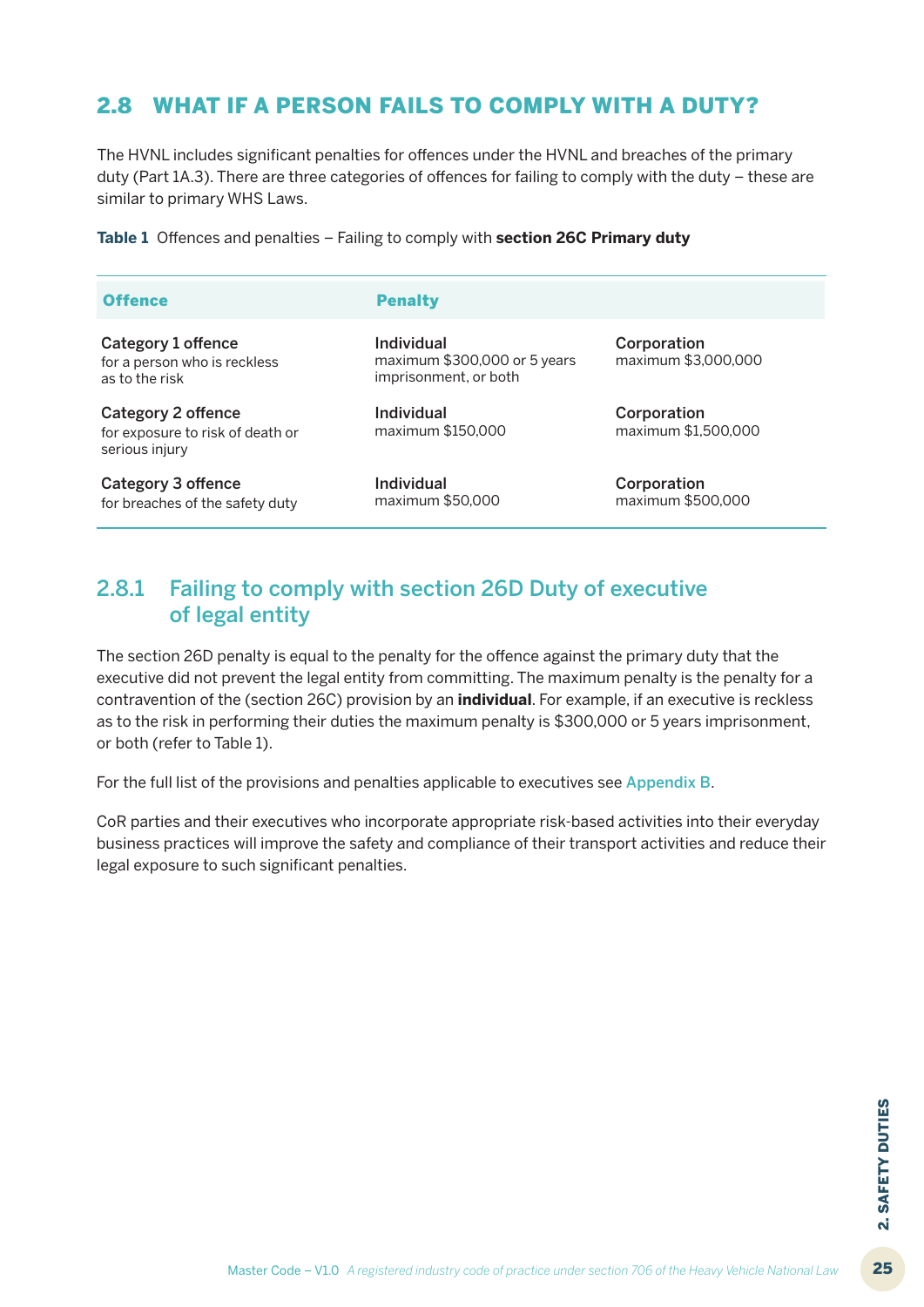## <span id="page-25-0"></span>3. RISK MANAGEMENT PROCESS

The risk management guidance provided in this chapter and in this Code complies with *AS/NZS ISO 31000:2018 Risk Management – Principles and Guidelines* and is aligned to the Safe Work Australia Code of Practice: *[How to manage work health and safety risks](https://www.safeworkaustralia.gov.au/doc/model-code-practice-how-manage-work-health-and-safety-risks)* (2018) and the NHVR heavy vehicle industry guide: *[Introduction to risk management](https://www.nhvr.gov.au/files/201709-0707-introduction-to-risk-management.pdf)* (2017).

## 3.1 RISK MANAGEMENT APPROACH

The HVNL aims to improve safety by encouraging a proactive, outcomes-focused approach to **managing the risks** associated with transport activities.

This Code addresses the key hazards and risk types that relate to the four CoR responsibilities of:

- **• Speed**—incidents caused by speeding heavy vehicles and breaches of speed compliance requirements
- **o** Fatigue—incidents caused by drivers being impaired by fatigue and breaches of fatigue management requirements
- **Mass, Dimension and Loading**—incidents caused by incorrectly positioned or restrained loads and overloaded or over-dimensional heavy vehicles, and breaches of mass, dimension and loading requirements
- **Vehicle Standards**—incidents caused by poorly maintained, unsafe or defective heavy vehicles and breaches of vehicle standards requirements.

Loss of control of a heavy vehicle is a serious consequence of such risks. Consequences include significant impacts on public safety such as fatalities or serious injuries to drivers, passengers, other road users and the general public. Operating heavy vehicles that do not comply with these requirements can also cause damage to road infrastructure, public amenity and the environment whether they are involved in an incident or not.

The business practices of other CoR parties may contribute to these risks.

All duty holders are required to use a risk management process to identify, assess and control public risks within their business to make sure that transport activities are safe and legal.

This chapter of the Code describes a risk management process you can use. A worked example is provided at the end of the chapter to demonstrate this approach.

If you already have a business risk management process in place you should use that.

## 3.2 HOW TO DEVELOP A RISK MANAGEMENT PROCESS

Risk management is a step-by-step process that consists of four key steps (see Figure 5 below):

- (1) **Identify hazards**—find out what could cause harm or loss
- (2) **Assess risks**—understand the harm or loss that could be caused by the hazard, how serious it could be and how likely it is to occur
- (3) **Control risks**—implement the most effective control that is reasonably practicable in the circumstances
- (4) **Monitor and review controls**—make sure controls remain effective over time and work as planned.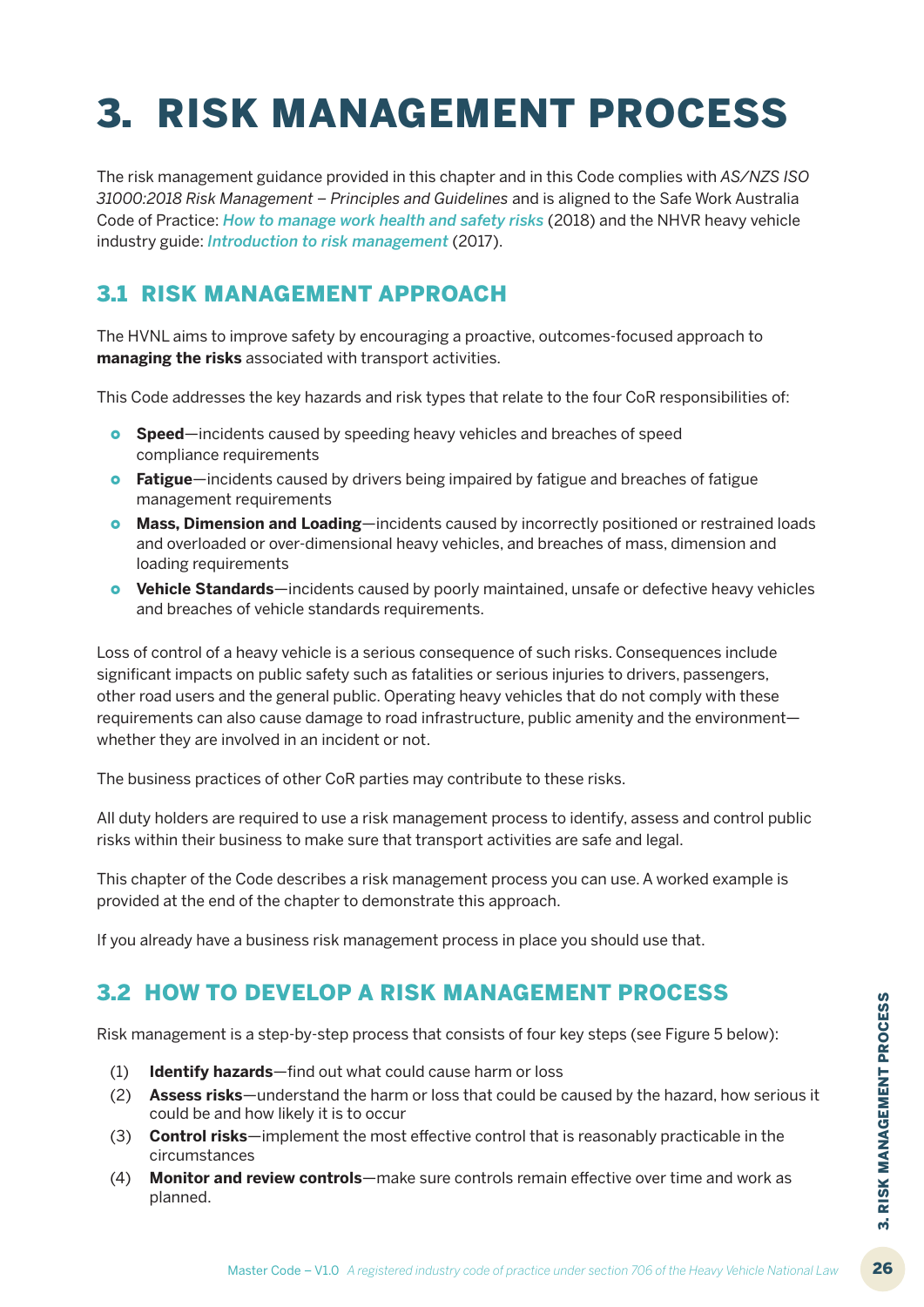Refer to [Section 2.1.1](#page-9-0) of this Code to determine what is 'reasonably practicable' to ensure the safety of transport activities.

How you implement the risk management process will depend on the size and nature of your transport activities. For example, larger businesses with a greater exposure to risk are likely to need more complex risk management processes whereas smaller operators are likely to need a simpler approach.





Commitment from management is at the core of the risk management process. Effective risk management starts with the commitment to safety from those who manage and control the transport activities. More information on management commitment is available in [Section 2.2.1](#page-11-0) of this Code.

Consultation at each step of the process supports effective risk management. Consultation includes cooperating and coordinating activities with other CoR parties. More information on consultation, cooperation and coordination is available in [Section 2.4.2](#page-18-0) of this Code.

To understand the hazards and risks associated with your transport activities:

- (a) describe the transport task—the transport of what goods (or passengers) using what type of heavy vehicle/s, where to/from, how often and so on. Different transport tasks will have different hazards and risks
- (b) work out your role/s in the chain of responsibility. Different CoR parties will have different hazards and risks in how they influence and control the transport activity.

Completing these two preliminary steps will set the context for your risk assessment. For some duty holders this will be a simple process, for others it will be more complex depending on the size and nature of your transport activities. A worked example of this approach is shown in [Section 3.4](#page-32-0).

<sup>14</sup> Safe Work Australia, Code of Practice: *How to manage work health and safety risks*, May 2018, p.8.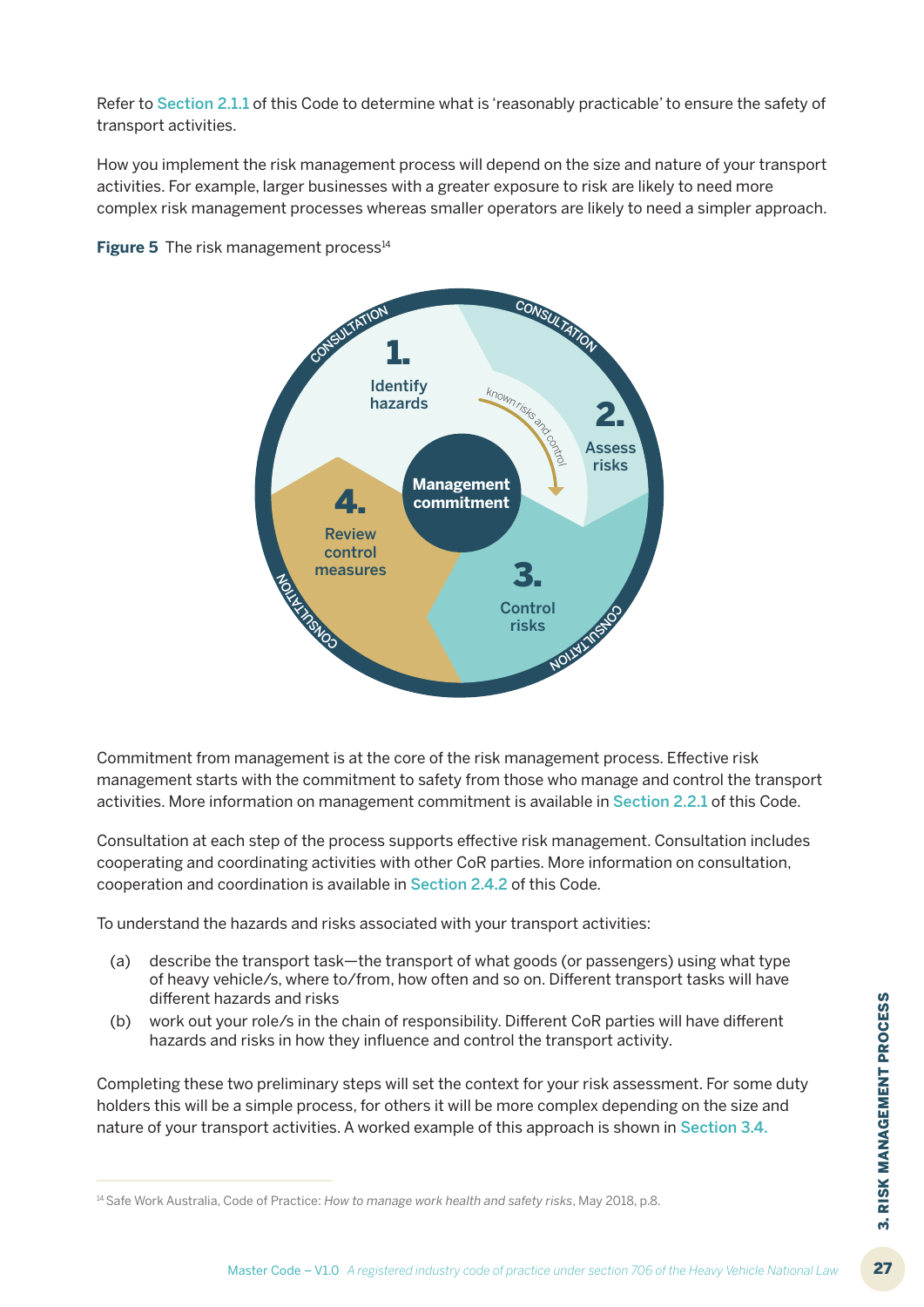#### <span id="page-27-0"></span>**STEP 1 – HOW TO IDENTIFY HAZARDS**

Identifying hazards involves finding things or situations with the potential to cause harm or loss. Hazards can include a wide range of things, such as:

- **o** activities or business practices, like setting unrealistic schedules or delivery windows
- **•** behaviours, like speeding or driving while impaired by fatigue to meet a deadline
- **o** physical objects, like a heavy vehicle with defective brakes, or worn lashings used to restrain a load
- **o** situations, like a poorly restrained load, loading or unloading delays or traffic congestion
- **•** management practices, like not providing employees with proper training.

Some of the common ways to find hazards include:

- **o** asking the person doing the job about any problems they have had and any near misses or incidents that have not been reported
- **o** consulting with other CoR parties to understand each other's needs and to identify any hazards
- o observing how people do the job and identifying safe or unsafe work or business practices
- $\bullet$  checking vehicles and equipment, how they are used and how well they are maintained
- **o** implementing an effective reporting system and encouraging people to report hazards and things that could go wrong
- **•** analysing information from incident investigation reports, inspection and audit findings
- **o** reviewing information and advice from industry associations, regulators, technical specialists and suppliers about known hazards
- **•** looking for hazards when something changes, for example, starting a new contract or purchasing new equipment.

Record identified hazards, follow up on why the situation may occur and assess the risk (if required).

**Note:** *Many hazards and their associated risks are well known and have well established and accepted control measures. In these situations, the second step to formally assess the risk*  is unnecessary. If, after identifying a hazard, you already know the risk and how to control it *effectively, you can implement the controls without undertaking a risk assessment.15*

#### **STEP 2 – HOW TO ASSESS RISKS**

A hazard is a source of risk. A risk assessment involves considering what could happen if someone is exposed to a hazard and the likelihood of it happening.

A risk assessment should be done whenever:

- **o** a new hazard is identified, or a new transport activity is commenced
- **o** there is uncertainty about how a hazard may result in harm or loss
- **o** the controls are not well known
- **o** vou are unsure how to best control the risk
- **•** changes occur that may impact on the effectiveness of existing controls.

<sup>15</sup> Safe Work Australia, Code of Practice: *How to manage work health and safety risks*, May 2018, p.8.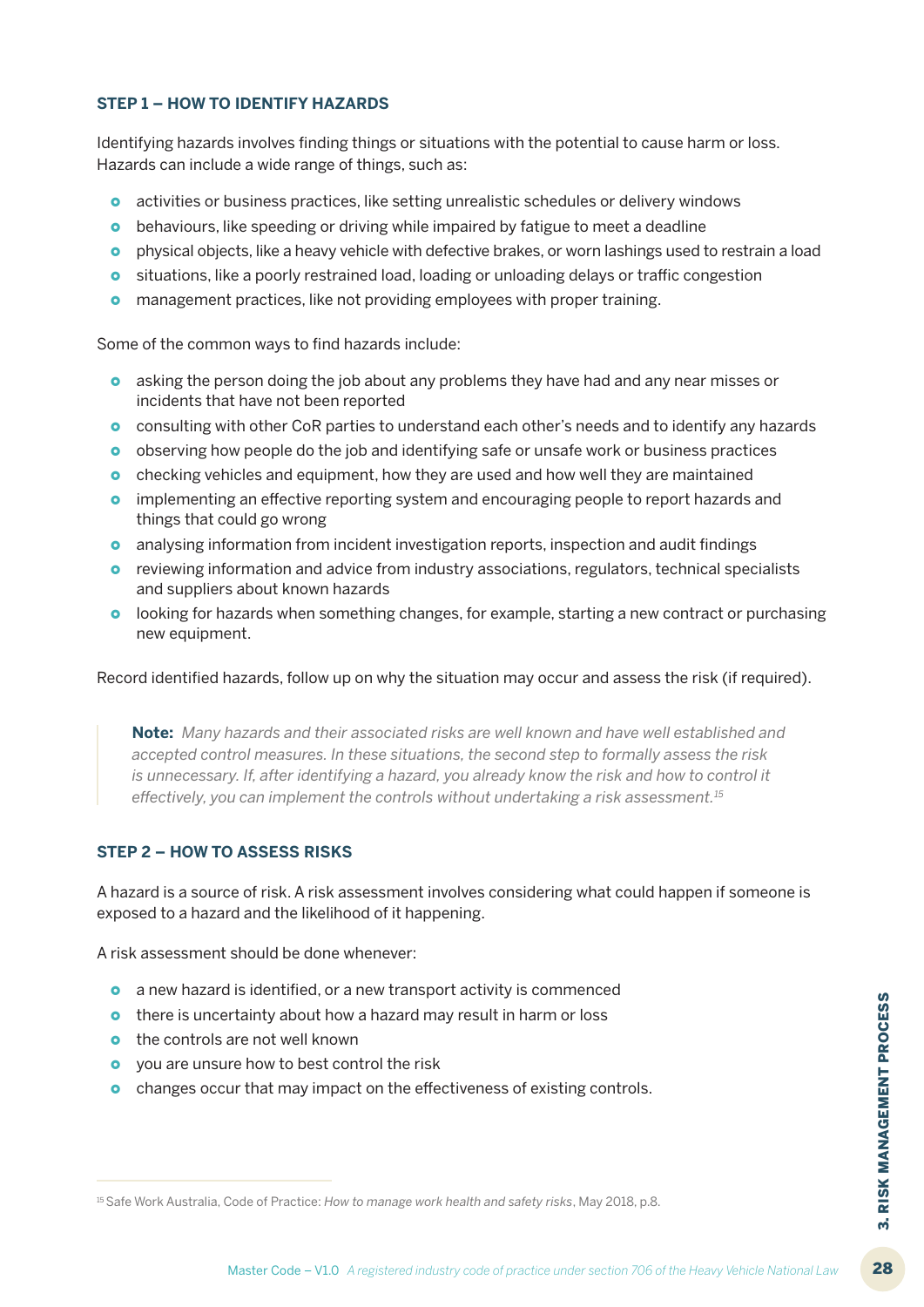Conducting a risk assessment is a structured process that involves working out:

- **o** how the hazard could cause harm or loss
- **o** how severe the harm or loss could be
- **o** the likelihood of harm occurring.

To work out **how the hazard could cause harm or loss**, consider public risks including:

- **•** how could someone (drivers, passengers, other road users or other persons like pedestrians) be hurt?
- **o** how could heavy vehicles or their loads be damaged?
- **o** how could property (such as other vehicles or buildings) be damaged?
- **o** how could road infrastructure (such as road surfaces, tunnels and bridges or other roadside infrastructure like barriers) be damaged?
- **o** how could the environment be impacted?

For example, a poorly restrained load is a hazard and there is a risk that the load could fall off the vehicle and damage the freight. Another risk of this hazard is that freight could hit and damage a car. There is also a risk the driver or passengers in the car could be hurt. Often one risk will lead to another, as demonstrated in this example.

To work out how severe the harm or loss could be, consider the possible consequences including:

- **•** how seriously could someone be hurt? Could the hazard cause death, serious injuries or only moderate to minor injuries requiring medical treatment or first aid? For example, if freight falls off a truck and hits a car, how seriously could the driver or passengers in the car be hurt?
- o how many people are exposed to the hazard and how many could be hurt? Could the hazard hurt one person or many people?
- **•** how much damage could occur? Could the hazard result in high cost or major disruption, or only minimal cost or minor disruption, or somewhere in between?
- **o** what factors could influence the severity of harm? For example, the type of load being transported such as highly flammable dangerous goods?
- **o** could one failure lead to other failures? For example, could a poorly restrained load in a container shift and cause the truck to rollover?
- **o** could a small event turn into a much larger event with more serious consequences? For example, could a collision cause a fire or result in an explosion?

#### To estimate **the likelihood of harm occurring** consider:

- **o** how often is the task done? Does this make the harm more or less likely?
- **•** how often are people near the hazard? How close do people get to it?
- e people near the hazard? How close do people get to it?<br>A propened before, either as part of your transport activities or somewhere else?<br>A registered industry code of practice under section 706 of the Heavy Vehicle Natio **o** has it ever happened before, either as part of your transport activities or somewhere else?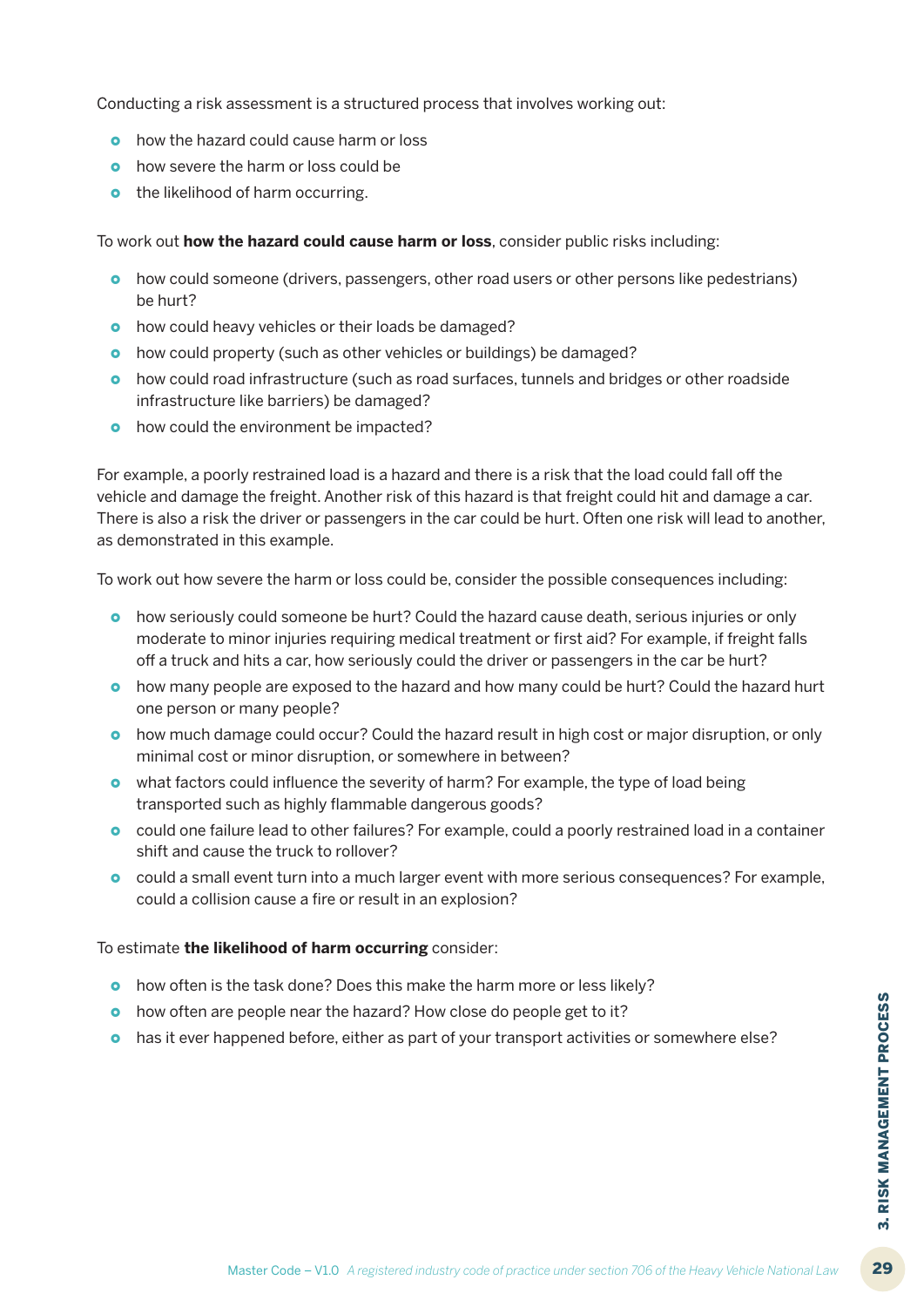<span id="page-29-0"></span>You can rate the likelihood as one of the following:

- **o** Certain to occur—expected to occur in most circumstances
- **Very likely**—will probably occur in most circumstances
- **Possible**—might occur occasionally
- **Unlikely**—could happen at some time
- **o** Rare—may happen only in exceptional circumstances.

When working out the severity and likelihood of harm, consider the controls that are already in place to manage the risk. For example, the above-mentioned freight is restrained using webbing straps inside a tautliner vehicle with side gates. What is the likelihood it will fall off the vehicle and hurt someone?

#### **STEP 3 – HOW TO CONTROL RISKS**

The most important step in managing risks involves eliminating or minimising them so far as is reasonably practicable. It is a requirement of the HVNL, so far as is reasonably practicable, to eliminate or minimise public risks (section 26C).

When working out how to eliminate or minimise risks, you should work your way through the **hierarchy of control**, as shown in Figure 6. The ways of controlling risks are ranked from the highest level of protection and reliability to the lowest level.

You must always aim to eliminate the risk, which is the most effective control, but this may not always be reasonably practicable. In this event you should minimise the risk by working your way through the other options in the hierarchy. You may need to use a combination of controls to control the risk, so far as is reasonably practicable.



#### **Figure 6** The hierarchy of control<sup>16</sup>

16 Safe Work Australia, Code of Practice: *How to manage work health and safety risks*, May 2018, p.19.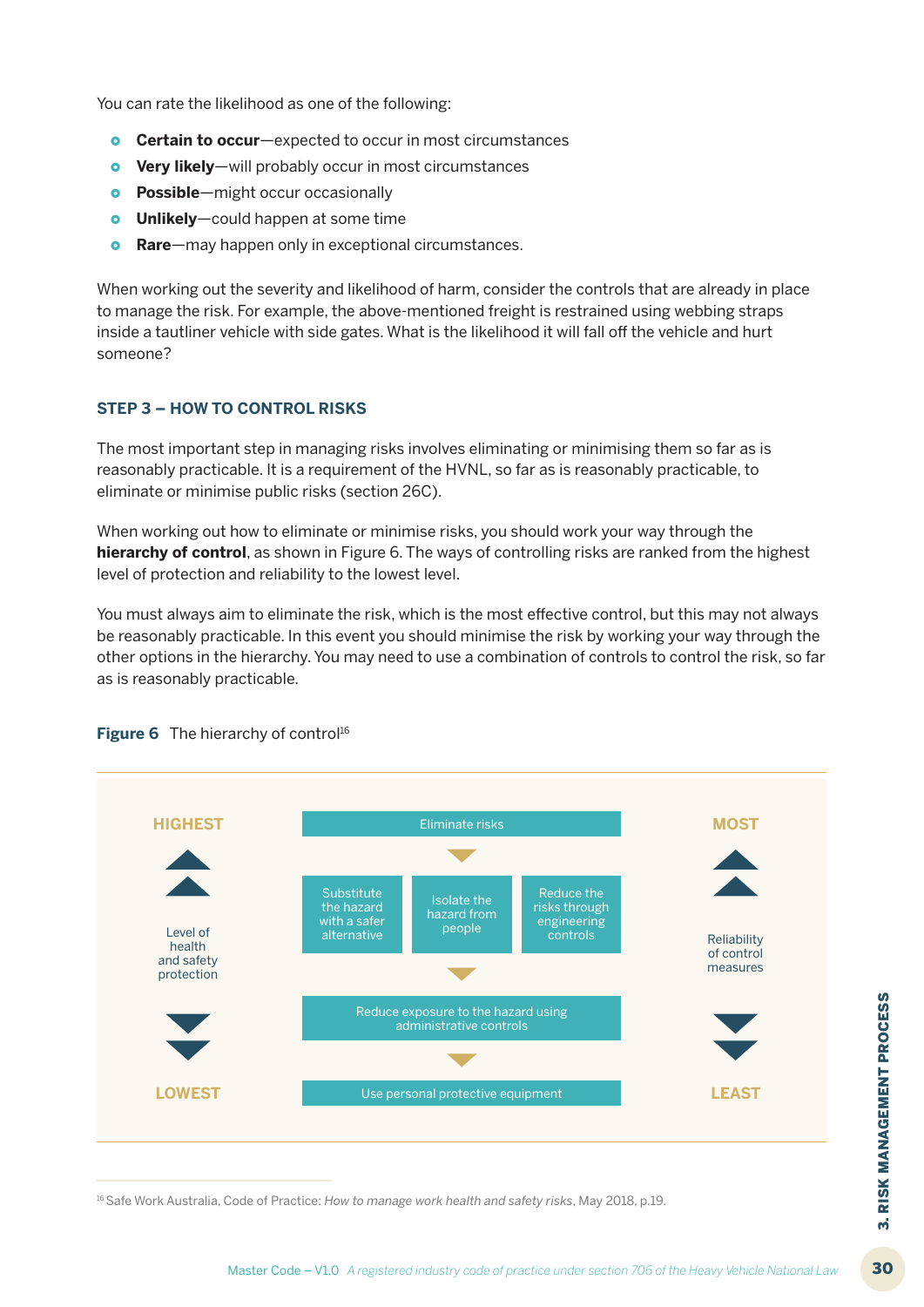As an example, driving between the hours of 12 midnight to 6am (when a person would normally be asleep) is a hazard as there is an increased risk of driving while impaired by fatigue.

Options to control the risk include:

- **e** eliminate the risk some operators have eliminated this risk by not driving between these hours
- **o** reduce the risk through engineering controls some operators have minimised the risk by using in-cab face and eye tracking technology that detects the symptoms of fatigue and alerts affected drivers
- **o** reduce exposure to the hazard using administrative controls some operators minimise the risk by contacting drivers regularly during these hours to check on their welfare
- **o** use personal protective equipment in the event of an incident, seatbelts and SRS air bags are designed to reduce the severity of injuries to drivers.

You cannot eliminate the risk without eliminating the hazard (in the example above, by not driving at night). The lower levels in the hierarchy are less effective as they can only minimise the risk. Administrative controls and personal protective equipment (PPE) are the least effective as they rely on human behaviour and supervision. In the example above, administrative controls rely on the operator to make a phone call, or for the driver to wear a seatbelt. These controls should only be used to support higher order controls, as a short-term measure, or as a last resort.

To help duty holders develop controls, this Code identifies and suggests controls for general types of risk including:

- **o** Speed-[Chapter 5](#page-35-0)
- **o** Fatigue-[Chapter 6](#page-43-0)
- **o** Mass, Dimension and Loading-[Chapter 7](#page-56-0)
- **o** Vehicle Standards-[Chapter 8](#page-70-0)

As a duty holder it is your responsibility to assess the range of suggested controls and select the most suitable controls and/or develop your own controls. The implementation of controls will depend on:

- **•** your role or roles in the Chain of Responsibility
- **o** the size and nature of your transport activities
- o the outcomes of your own risk management processes
- **•** what you are capable of doing to control, eliminate or minimise public risk.

Technical standards and other guidance material about possible controls which are readily and freely available have been included in this Code as reference materials. Refer to [Appendix D – Further](#page-88-0)  [information](#page-88-0) on each of the four types of risk in Sections 5 to 8 of the Code.

Putting controls in place will usually require changes to the way work is done. For example, when introducing a new load restraint system, or electronic work diaries, it may be necessary to support those controls with other lower level controls to make sure they become embedded operational practices (the way things are done).

To support the introduction of controls, you could:

- **•** document policies and procedures that outline the controls implemented
- **o** provide training, instruction and information on how to use the controls
- **•** provide supervision to make sure that controls are being used as intended
- **•** conduct routine inspections and maintenance of controls to make sure they are working as planned.

Guidance on how to develop and implement controls is available in the Safe Work Australia Code of Practice: *[How to manage work health and safety risks](https://www.safeworkaustralia.gov.au/doc/model-code-practice-how-manage-work-health-and-safety-risks)* (2018).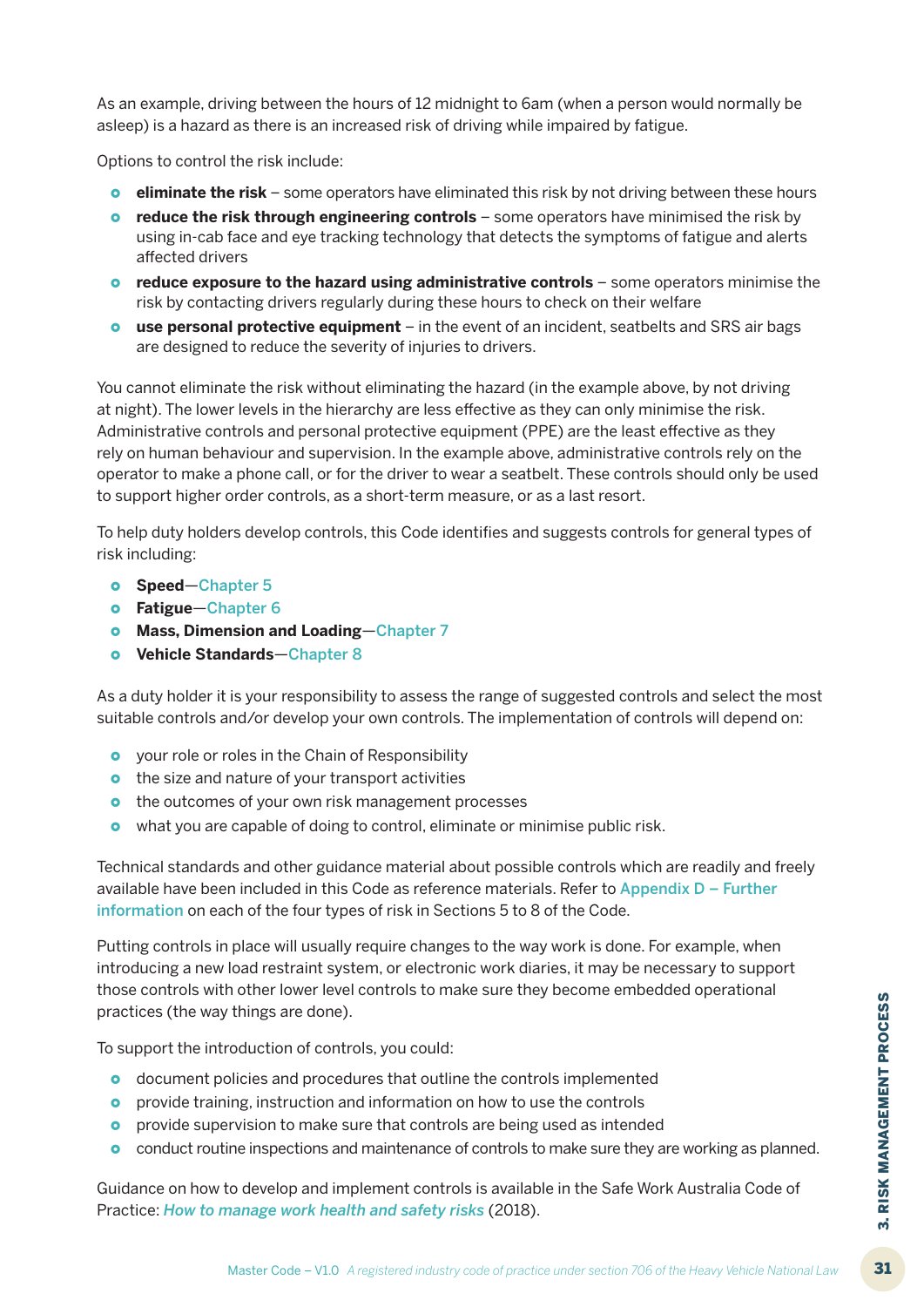#### <span id="page-31-0"></span>**STEP 4 – HOW TO MONITOR AND REVIEW CONTROLS**

As part of the risk management process:

- $\bullet$  you should monitor controls put in place to verify they are effective and working as planned for example, if new information or ways of working become available, do they indicate the current controls may no longer be the most effective?
- **o** you should review all risks on a periodic basis to make sure things haven't changed and to check that all hazards have been identified. Priority for review should be based on the level of risk. Controls for high risks should be reviewed more frequently.

You can use the same methods as in the initial hazard identification step (Step  $1 -$  How to identify [hazards](#page-27-0)) to check controls. If you find problems, go back through the risk management steps (Step 3 – [How to control risks](#page-29-0)), review your information and make further decisions about controlling the risk.

You can also monitor controls by:

- **•** encouraging people to provide feedback about how effective the control is or if things have changed – for example, impacts on your controls from road-works, or changes to advisory speed limits which may impact a chosen route
- o observing the controls in practice to check they are working as intended and are being done correctly – for example, doing a walkaround with drivers as they complete daily inspections, or conducting load restraint inspections
- **•** reviewing and analysing any information that might help you understand how the control is working – for example, the use of GPS tracking to monitor adherence to speed limits and checking the effectiveness of speed limiting devices
- **•** using key performance indicators to measure the effectiveness of controls and identify opportunities for improvement – for example, the number (or percentage) of load restraint inspections conducted that passed or failed and the reasons why.

If a control is not effective or not working as planned, or has created additional risks, it may need be modified or a new control implemented. For example, if waterlines are used to prevent overloading, but your mass sampling program identifies repeated overloads, the control will need to be adjusted, such as lowering the waterline. Or you could implement a new control by using air gauges or loader scales.

You should establish accountability for monitoring and performing reviews to provide confidence of the effectiveness of controls. This may include identifying:

- **o** risk owners with the accountability and authority to manage risks. For example, a loading manager who manages the premises where loading or unloading occurs may own the risks associated with loading and unloading a heavy vehicle
- **o** responsibilities of people at all levels for risk management activities. For example, all workers are responsible for following reasonable instructions, reporting hazards and stopping work if it is deemed unsafe or if they are not fit for duty.

## 3.3 HOW TO DOCUMENT THE RISK MANAGEMENT PROCESS

Master Code – V1.0 *A registered industry code of practice under section 706 of the Heavy Vehicle National Law*<br>Master Code – V1.0 *A registered industry code of practice under section 706 of the Heavy Vehicle National Law* It is important to document the risk management process to demonstrate what you have done to manage the safety of your transport activities and to comply with the HVNL. A documented risk management process also helps when monitoring controls and reviewing risks so that you can recall what you have done and why, and to keep a record of any changes.

The results of your risk assessment should be recorded and shared with your staff and/or other CoR parties as relevant.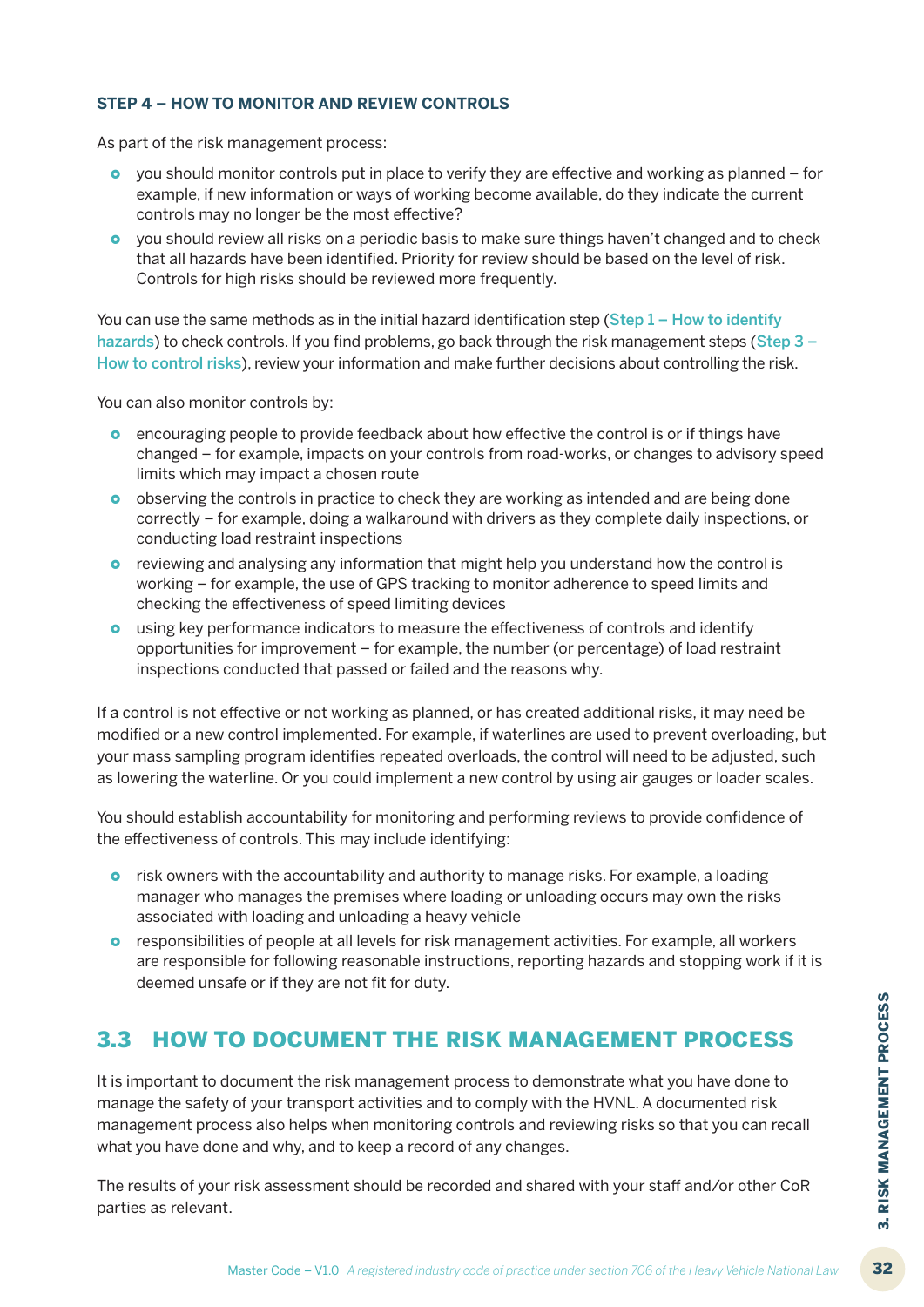<span id="page-32-0"></span>Some common ways of reporting and documenting hazards and risks include:

- **o** hazard report forms paper-based or electronic hazard and incident reporting systems. For an example hazard report form see the National Heavy Vehicle Regulator (NHVR) Safety Management Systems (SMS) guidance materials and templates: *[Hazard Report Template](https://www.nhvr.gov.au/safety-accreditation-compliance/safety-management-systems/safety-risk-management)*
- $\bullet$  risk assessment templates risk assessments and risk registers also track actions where improvements in controls are required. Risk assessment templates may be generic in nature or specific to a task or activity, for example, a traffic management risk assessment
- $\bullet$  risk registers a summary register of risks that can be paper-based or an electronic data base. For an example risk register see the Safe Work Australia Code of Practice: *[How to manage work health](https://www.safeworkaustralia.gov.au/doc/model-code-practice-how-manage-work-health-and-safety-risks)  [and safety risks](https://www.safeworkaustralia.gov.au/doc/model-code-practice-how-manage-work-health-and-safety-risks)*, or NHVR SMS guidance materials and templates: *[Risk Register Template](https://www.nhvr.gov.au/safety-accreditation-compliance/safety-management-systems/safety-risk-management).*

The primary duty is an overarching duty and extends to risks that may fall outside the four core responsibilities of CoR. If your transport activities create other risks the same risk management process should be used to identify and control those risks.

## 3.4 WORKED EXAMPLE

| <b>Establish context</b>                                                                                                                                                                                                                                                                                                  | Step 1.                                                                                                                                                                                                                                      | Step 2.                                                                                                                                                                                                                                                                                                                                                                       | Step 3.                                                                                                                                                                                                                                                                                                                                                   | Step 4.                                                                                                                                                                                                                                                                |  |  |  |  |  |  |
|---------------------------------------------------------------------------------------------------------------------------------------------------------------------------------------------------------------------------------------------------------------------------------------------------------------------------|----------------------------------------------------------------------------------------------------------------------------------------------------------------------------------------------------------------------------------------------|-------------------------------------------------------------------------------------------------------------------------------------------------------------------------------------------------------------------------------------------------------------------------------------------------------------------------------------------------------------------------------|-----------------------------------------------------------------------------------------------------------------------------------------------------------------------------------------------------------------------------------------------------------------------------------------------------------------------------------------------------------|------------------------------------------------------------------------------------------------------------------------------------------------------------------------------------------------------------------------------------------------------------------------|--|--|--|--|--|--|
|                                                                                                                                                                                                                                                                                                                           | <b>Identify hazards</b>                                                                                                                                                                                                                      | Assess risk                                                                                                                                                                                                                                                                                                                                                                   | <b>Control risk</b>                                                                                                                                                                                                                                                                                                                                       | <b>Monitor and review</b>                                                                                                                                                                                                                                              |  |  |  |  |  |  |
| Describe transport<br>activity and roles<br>in the chain of<br>responsibility.                                                                                                                                                                                                                                            | Identify any thing<br>that could potentially<br>cause harm or loss.                                                                                                                                                                          | Consider how the<br>hazard or risk could<br>cause harm or loss.<br>Look at your existing<br>controls to <i>eliminate</i><br>or <b>minimise</b> the risk.                                                                                                                                                                                                                      | Try to eliminate the risk<br>first but, if that's not<br>possible, put additional<br>controls in place to<br>minimise the risk so<br>far as is reasonably<br>practicable.                                                                                                                                                                                 | Regularly monitor and<br>review the controls<br>you've put in place to<br>make sure they are<br>working as planned.                                                                                                                                                    |  |  |  |  |  |  |
|                                                                                                                                                                                                                                                                                                                           | <b>Transport activities</b>                                                                                                                                                                                                                  |                                                                                                                                                                                                                                                                                                                                                                               |                                                                                                                                                                                                                                                                                                                                                           |                                                                                                                                                                                                                                                                        |  |  |  |  |  |  |
| <b>Loading</b>                                                                                                                                                                                                                                                                                                            |                                                                                                                                                                                                                                              |                                                                                                                                                                                                                                                                                                                                                                               |                                                                                                                                                                                                                                                                                                                                                           |                                                                                                                                                                                                                                                                        |  |  |  |  |  |  |
| A large machinery<br>company, a<br>consignee, sources<br>pre-fabricated<br>components from<br>an overseas supplier.<br>The components<br>are packed and<br>restrained in freight<br>containers for<br>shipping to Australia.<br>The restraint of the<br>components is done<br>manually using tie-<br>down restraint. When | Poorly restrained<br>freight in an imported<br>shipping container<br>(The consignee and<br>operator are aware<br>this is a known<br>hazard with imported<br>containers as there<br>have been serious<br>incidents reported in<br>the media). | The freight could<br>shift in the container<br>during transport. The<br>freight shifting in the<br>container could cause<br>the vehicle to become<br>unstable and result<br>in the driver losing<br>control of the vehicle.<br>The vehicle could<br>roll over and crush a<br>passing car. The driver<br>or passenger/s of the<br>car could be seriously<br>injured or killed. | Engineering - Investigate<br>alternate load restraint<br>methods that utilise<br>more direct restraint<br>such as blocking and<br>containment and reduce<br>the margin for error.<br>Admin - A supervisor is<br>required to inspect and<br>sign-off that the freight<br>has been correctly<br>packed and restrained<br>prior to sealing the<br>container. | The freight is inspected<br>when it is received<br>by the consignee in<br>Australia to verify it is<br>correctly restrained<br>and meets the packing<br>instructions.<br>Feedback is sent to<br>the overseas supplier,<br>including photos of any<br>non-conformances. |  |  |  |  |  |  |
| the freight containers<br>arrive in Australia<br>they are picked up<br>from the wharf by a<br>contracted transport<br>operator. The drivers<br>deliver the containers<br>on skel trailers to the<br>machinery company's<br>warehouse for<br>unpacking and<br>assembly.                                                    |                                                                                                                                                                                                                                              | Packing instructions,<br>including load<br>positioning<br>and restraint<br>requirements, are<br>provided to the<br>overseas supplier<br>(but the control is not<br>always effective as not<br>all loads are correctly<br>restrained).                                                                                                                                         | Admin - A photograph<br>of the freight restrained<br>in the container is to be<br>provided for all loads prior<br>to shipping.<br>Admin - The operator/<br>scheduler develops a<br>journey plan to identify<br>any hazards on the<br>route that may affect<br>vehicle stability (e.g.<br>harsh corners and steep                                          |                                                                                                                                                                                                                                                                        |  |  |  |  |  |  |

be taken.

descents) and advises drivers of precautions to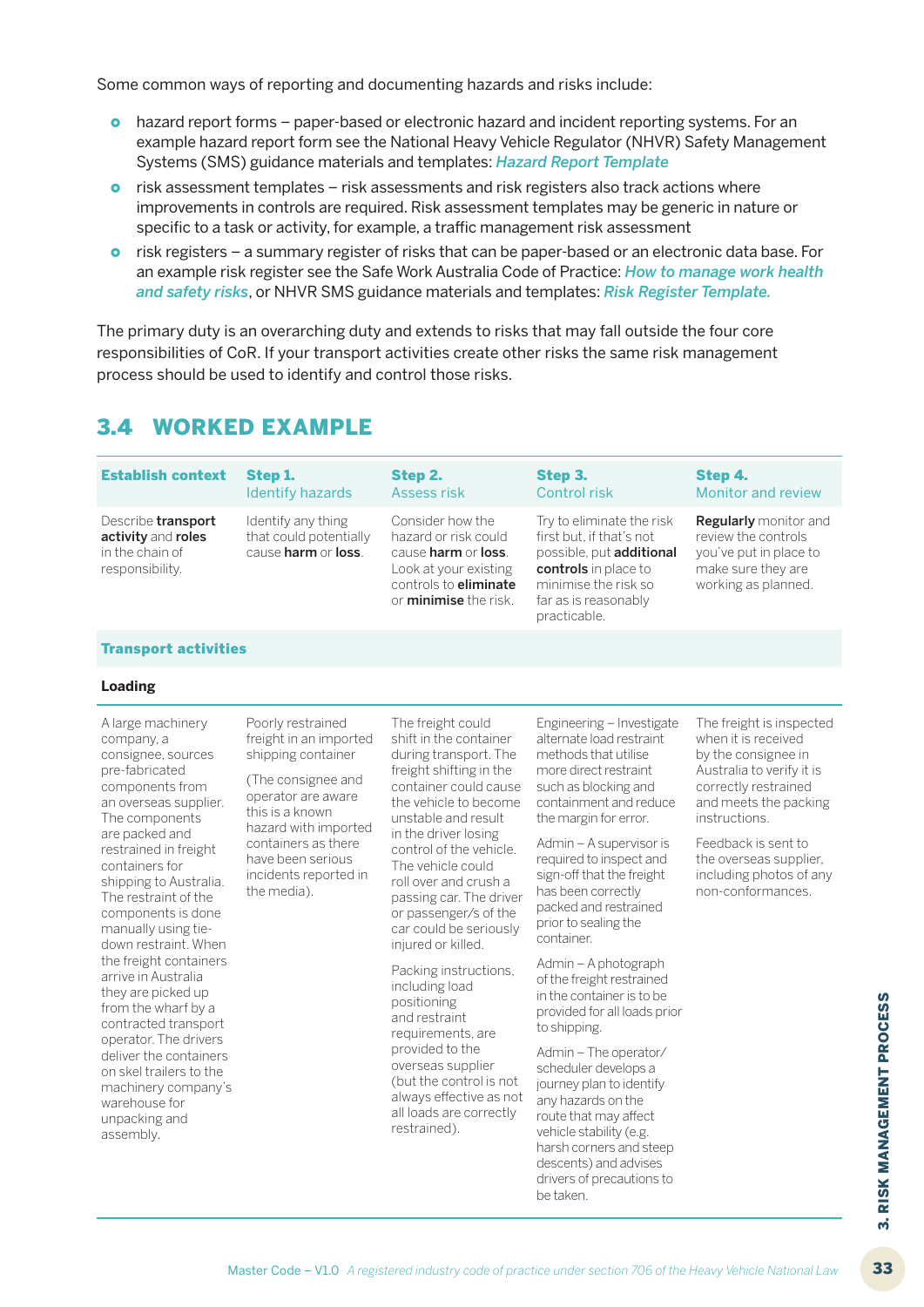## <span id="page-33-0"></span>4. ROLES AND RESPONSIBILITIES

## 4.1 STRUCTURE OF THIS CODE

This Code identifies the types of risk for the four core responsibilities of CoR. These are outlined in Sections 5 to 8. The Code is structured to identify and address the risks associated with each activity and responsibility that is covered by HVNL, against the role of each party in the Chain of Responsibility.

Sections 5 to 8 of this Code are structured as follows:

#### **What is the risk?**

The general risks relevant to whole sectors of the heavy vehicle industry.

#### **What does the law say?**

A summary of the relevant parts of the duties under the HVNL. Note—the HVNL is not quoted in its entirety in these sections of this Code. Duty holders should refer to the HVNL for more detail.

#### **Why do it?**

The risks to be managed by each party in the supply chain.

#### **What you can do**

The suggested controls identified for each type of risk available to each party in the supply chain (see notes below on selecting controls). The examples of specific controls included in this section of the Code are possible ways to control risk – there may be other ways to control the risk that are equally effective.

**A Note on Selecting Controls:** *It is each duty holder's responsibility to assess the suggested controls contained in this Code and select the appropriate controls. Not all the controls suggested in this Code may be required and/or you may be able to develop other controls that are equally effective (see* [Section 3.2](#page-25-0) *of this Code, Step 3 – How to control risk).*

*The examples are provided for explanatory purposes; they are not prescriptive and are intended to highlight possible methods based upon known industry practices and real-world examples. The examples presented in this Code are not an exhaustive list of all measures that can be implemented to control a risk – there may be other ways to control a risk.*

## 4.2 THE ROLE OF CHAIN OF RESPONSIBILITY PARTIES

To help determine your role, or roles, in the Chain of Responsibility, refer to the NHVR *[CoR Gap](https://www.nhvr.gov.au/safety-accreditation-compliance/chain-of-responsibility/cor-gap-assessment-tool)  [Assessment Tool](https://www.nhvr.gov.au/safety-accreditation-compliance/chain-of-responsibility/cor-gap-assessment-tool)* available on the NHVR website at [www.nhvr.gov.au](https://www.nhvr.gov.au/). You may have more than one role in the Chain Responsibility – for example, if you send and receive goods you may be both a consignor and a consignee.

Once you know your role (or roles) in the Chain of Responsibility, use Table 2 below as a quick reference guide to the relevant sections of this Code setting out suggested controls applicable to your role or roles.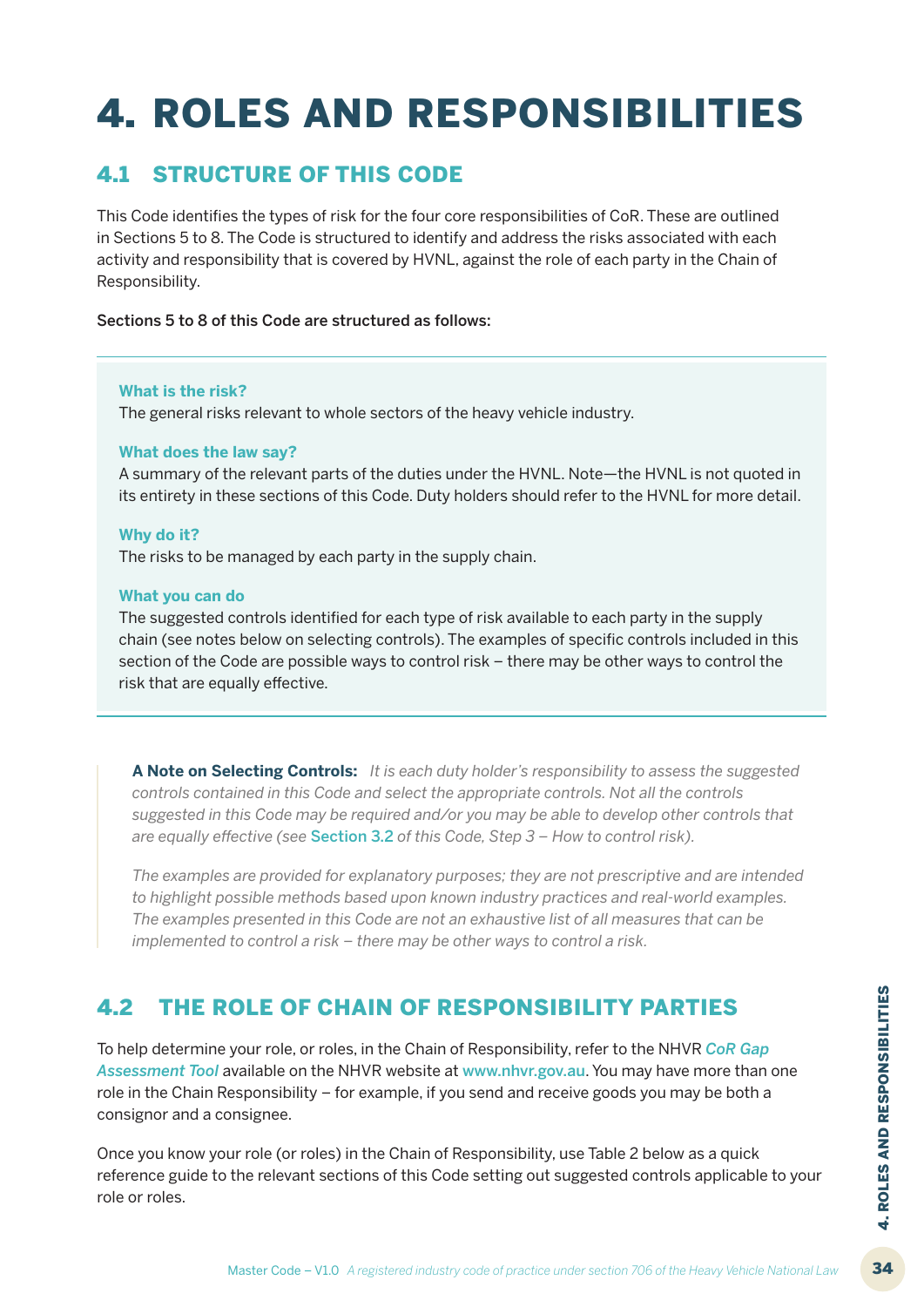**A note on supply chains and supply chain parties:** *Supply chains can often be complex in nature and do not always follow a linear or traditional relationship. For example, a consignor may or may not also be a packer, loading manager, loader or unloader. Duty holders need to consider their roles and relationships with other parties in the supply chain, including differing consignment arrangements, when assessing and selecting the suggested controls in this Code, or develop other controls that are equally effective.*

| <b>CoR party</b>                               | <b>Definition</b> (refer also section 5 of the HVNL)                                                                                                                                                                                                  | <b>Section of</b><br>this Code   |
|------------------------------------------------|-------------------------------------------------------------------------------------------------------------------------------------------------------------------------------------------------------------------------------------------------------|----------------------------------|
| <b>Employer and</b><br><b>Prime Contractor</b> | Employer - in general terms, a person who employs a driver of a<br>heavy vehicle.                                                                                                                                                                     | 5.3.1<br>6.3.1                   |
|                                                | Prime Contractor - in general terms, a person responsible for<br>engaging a driver of a heavy vehicle by contract.                                                                                                                                    | 7.3.1<br>8.3.1                   |
| Operator                                       | In general terms, a person responsible for controlling or directing<br>the use of a heavy vehicle.                                                                                                                                                    | 5.3.2<br>6.3.2<br>7.3.2<br>8.3.2 |
| <b>Scheduler</b>                               | In general terms, a person who plans the transport of goods or<br>schedules the work and rest times of a driver.                                                                                                                                      | 5.3.3<br>6.3.3<br>7.3.3<br>8.3.3 |
| <b>Consignor and</b><br>Consignee              | Consignor - in general terms the named sender of goods by road<br>transport.                                                                                                                                                                          | 5.3.4<br>6.3.4                   |
|                                                | Consignee - in general terms the named receiver of goods after<br>their completion of road transport.                                                                                                                                                 | 7.3.4<br>8.3.4                   |
| Packer                                         | In general terms, a person engaged in the process of packaging<br>goods for a heavy vehicle load.                                                                                                                                                     | 5.3.5<br>6.3.5<br>7.3.5<br>8.3.5 |
| Loading Manager,<br><b>Loader and Unloader</b> | Loading Manager - in general terms, a person who supervises<br>loading or unloading or manages the premises where this occurs.<br>Loader and Unloader - in general terms, a person engaged in the<br>process of loading or unloading a heavy vehicle. | 5.3.6<br>6.3.6<br>7.3.6<br>8.3.6 |

#### **Table 2** Quick reference guide by CoR party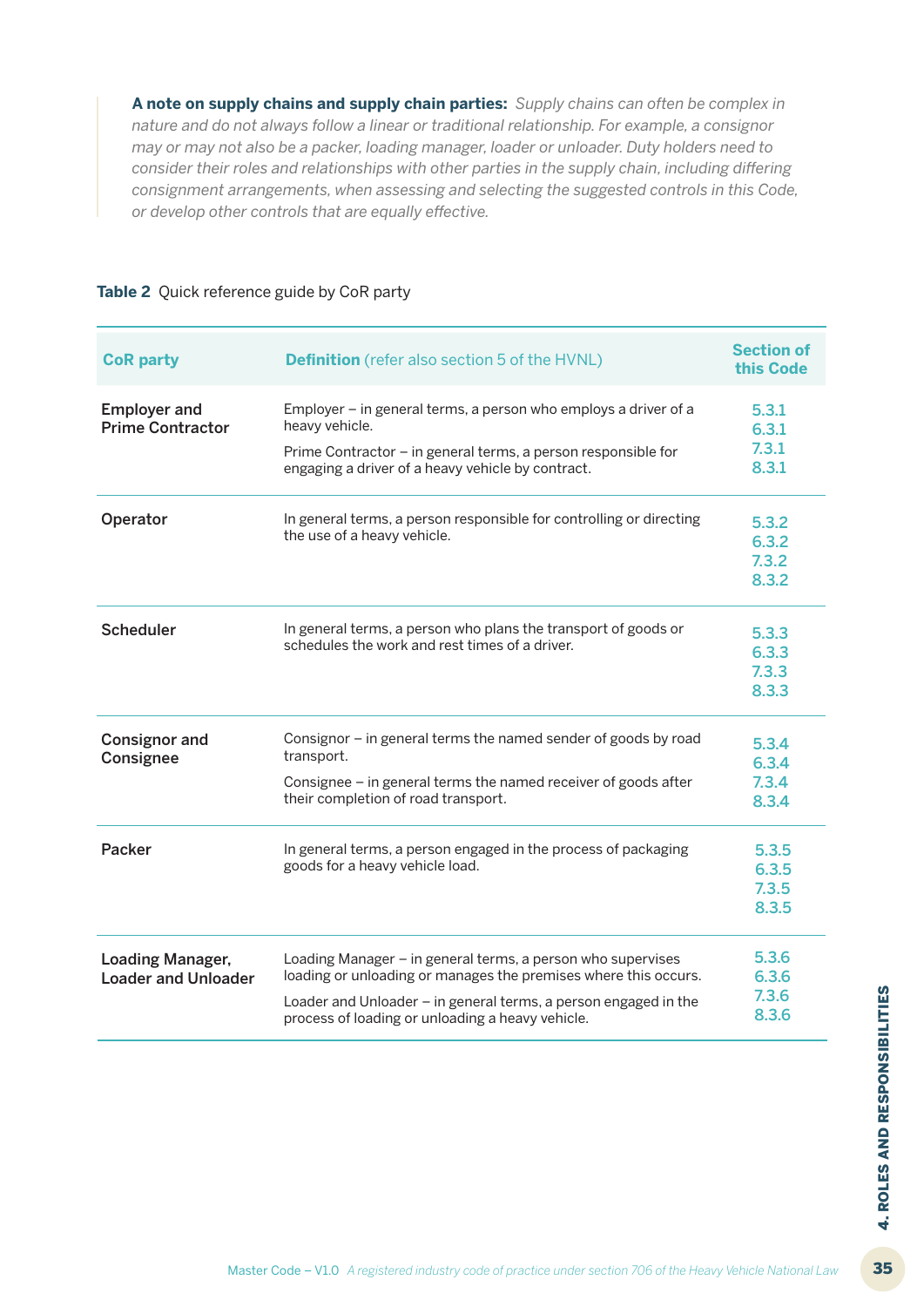## <span id="page-35-0"></span>5. SPEEDING – RISK TYPES AND SUGGESTED CONTROLS

## 5.1 WHAT IS THE RISK OF SPEEDING?

Speeding is a high-risk behaviour. Speeding is not just driving faster than the sign-posted speed limit. It is also driving too fast for the weather, light, traffic and road conditions based on vehicle condition, driver skills and experience.

There is a risk that the behaviour or business practices of "off-road" CoR parties may result in a driver feeling pressured to speed.

Speeding heavy vehicles are at a greater risk of being involved in a motor vehicle incident. Evidence suggests that if you travel at 10 km/h faster than the average speed of other traffic, you are twice as likely to have a serious crash. This is roughly equivalent to the increase in risk associated with a blood alcohol concentration of 0.05. 17

Statistics show that more fatal crashes occur on roads where the speed limit is greater than or equal to 100 km/h. 18 As the speed increases, so too does the time and distance required to stop a heavy vehicle. The impact forces experienced by vehicle occupants and other road users also increase. In fact, at any speed, for every extra 1km/h of speed:

- **o** the stopping distance increases
- **o** more time is needed to react and avoid a crash
- **•** the impact of the crash is more severe. Put simply: the faster you drive, the harder you hit
- **o** the likelihood of serious injury or death increases<sup>19</sup>
- **•** the damage to road infrastructure and the environment as a result of a crash increases.

Speeding can affect the stability, steering and braking performance of a heavy vehicle, increasing the likelihood of a driver losing control of the vehicle. Other road users may misjudge the speed of the vehicle and make a mistake.

Driving at an unsafe speed for the conditions, or failing to follow advisory and variable speed limits, increases the risk of things going wrong. For example, driving too fast for conditions when cornering or negotiating a roundabout, even at lower speeds, increases the risk of the driver losing control of the heavy vehicle and the vehicle rolling over.

<sup>17</sup> Centre for Accident Research & Road Safety – Queensland (CARRS-Q), State of the Road Fact Sheet: *Speeding*, August 2015 18 Bureau of Infrastructure, Transport and Regional Economics (BITRE), *Australian Road Deaths Database: Fatal Crashes, Fatal* 

*Crash Data Index 1) 2011-2017,* https://bitre.gov.au/statistics/safety/fatal\_road\_crash\_database.aspx, August 2017

<sup>19</sup> NSW Government, *Road Safety Plan 2021*, Transport for NSW, Centre for Road Safety, February 2018, p.11.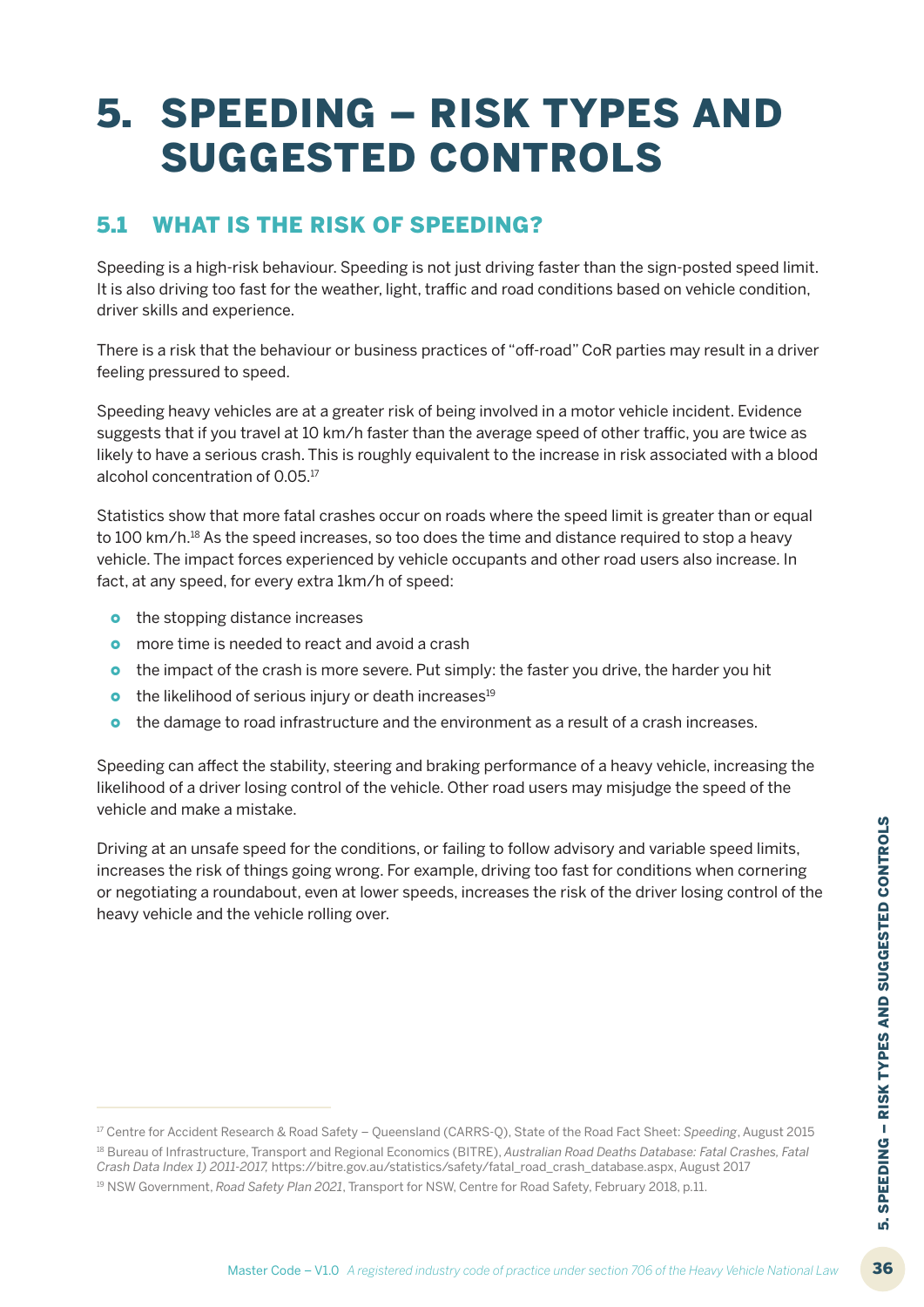Contributing factors that may cause safety risks or encourage high-risk behaviours, such as heavy vehicle speeding, include but are not limited to:

- **o** lack of policy and procedures, or systems to report non-compliance
- $\bullet$  ineffective two-way consultation, cooperation and coordination of all parties along the supply chain
- **o** inadequate information, training, instruction and/or supervision of speed management obligations and associated policies and procedures
- **•** conflicting commercial arrangements or employment terms between CoR parties
- **o** poorly planned trip schedules and driver rosters and/or inadequate oversight to verify suitability
- **o** inflexible loading and unloading schedules or timeslots
- **o** non-compliance with speed-limiting requirements and/or inadequate maintenance of speed monitoring components
- **o** deliberate actions of drivers or other CoR parties
- **o** driver inexperience and skills
- o inadequate monitoring and/ or due diligence by all CoR parties to ensure safety and compliance of transport activities

### 5.2 WHAT DOES THE LAW SAY?

A focus of the HVNL is the CoR compliance of "off-road" parties rather than specific "on-road" offences committed by drivers. Importantly, the law recognises that multiple parties may be responsible for offences committed by the drivers and operators of heavy vehicles.

#### HVNL section 26C – Primary duty

Each party in the chain of responsibility for a heavy vehicle must ensure, so far as is reasonably practicable, the safety of the party's transport activities relating to the vehicle.

Each party must, so far as is reasonably practicable–

- $\bullet$  eliminate public risks and, to the extent it is not reasonably practicable to eliminate public risks, minimise the public risks; and
- **•** ensure the party's conduct does not directly or indirectly cause or encourage– the driver of the heavy vehicle to contravene this Law; or the driver of the heavy vehicle **to exceed a speed limit applying to the driver**; or another person, including another party in the chain of responsibility, to contravene this Law.

#### HVNL section 26E – Prohibited requests and contracts

A person must not ask, direct or require (directly or indirectly) the driver of a heavy vehicle or a party in the chain of responsibility to do or not do something the person knows, or ought reasonably to know, would have the effect of causing the driver– **to exceed a speed limit applying to the driver.**

A person must not enter into a contract with the driver of a heavy vehicle or a party in the chain of responsibility that the person knows, or ought reasonably to know, would have the effect of causing the driver, or would encourage the driver, or would encourage a party in the chain of responsibility to cause the driver– **to exceed a speed limit applying to the driver.**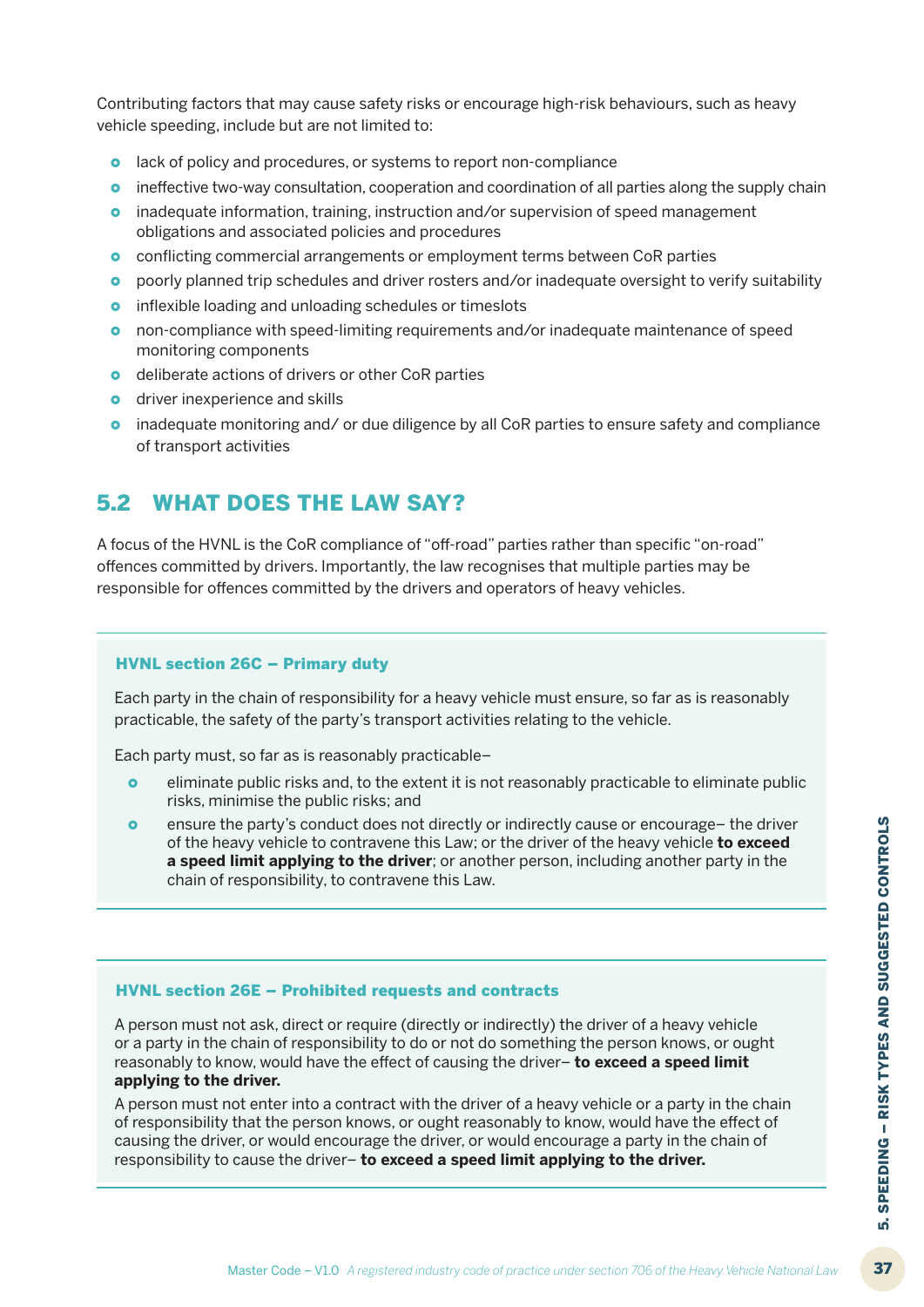#### Australian Road Rules Part 3 – Speed-limits

A driver must not drive at a speed over the speed limit applying to the driver for the length of road where the driver is driving.

(For specifics refer to respective state and territory road rule laws)

Refer also *Vehicle Standard (Australian Design Rule 65/00 – Maximum Road Speed Limiting for Heavy Goods Vehicles and Heavy Omnibuses) 2006.* The Vehicle Standard and HVNL both require **heavy goods vehicles** more than 12 tonnes Gross Vehicle Mass to be speed limited at 100 km/h. 20

### 5.3 WHAT YOU CAN DO AND WHY

CoR parties should implement a risk-based approach to manage safety and ensure compliance with all requirements of the HVNL, including speed management. A dedicated risk assessment of your speed hazards and speed management requirements can identify where risks might arise in your business. [Section 3](#page-25-0) of this Code provides information on how to conduct a risk assessment.

Consider any unique or different circumstances that relate to your transport activities in your risk assessment and control the risks accordingly.

For example, risk factors relating to speed compliance may include but are not limited to—urgent, express or overnight deliveries, time sensitive freight such as perishable items, or fast-moving consumer goods.

Controls to manage at-risk behaviours such as speeding, based on your role/s in the Chain of Responsibility, are suggested in this section. You also need to consider the outcomes of the risk assessment of your speed risks when developing and implementing controls and make sure that they are appropriate for the size and nature of your transport activities.

It is good practice to apply these speed management principles and practices to other at-risk behaviours such as not wearing seat belts, harsh braking and cornering (which can be indicators of speeding), reckless driving including tailgating, drug and alcohol use, and in-cab distractions including mobile device or phone use (for example, using voice to text activated dialling). Further information on drug and alcohol use is available in [Chapter 6](#page-43-0) of this Code.

### 5.3.1 Employer and Prime Contractor

#### *Why do it?*

- **•** your business practices do not cause a driver to speed
- **o** contracts and agreements do not cause a driver to speed
- **o** demands are not made of a driver that may result in the driver speeding

<sup>5.</sup> SPEEDING - RISK TYPES AND SUGGESTED CONTROLS 5. SPEEDING – RISK TYPES AND SUGGESTED CONTROLS

<sup>&</sup>lt;sup>20</sup> Refer to regulations, road rules and notices in each jurisdiction for applicable variations based on GVM, type of combination or maximum speed limits.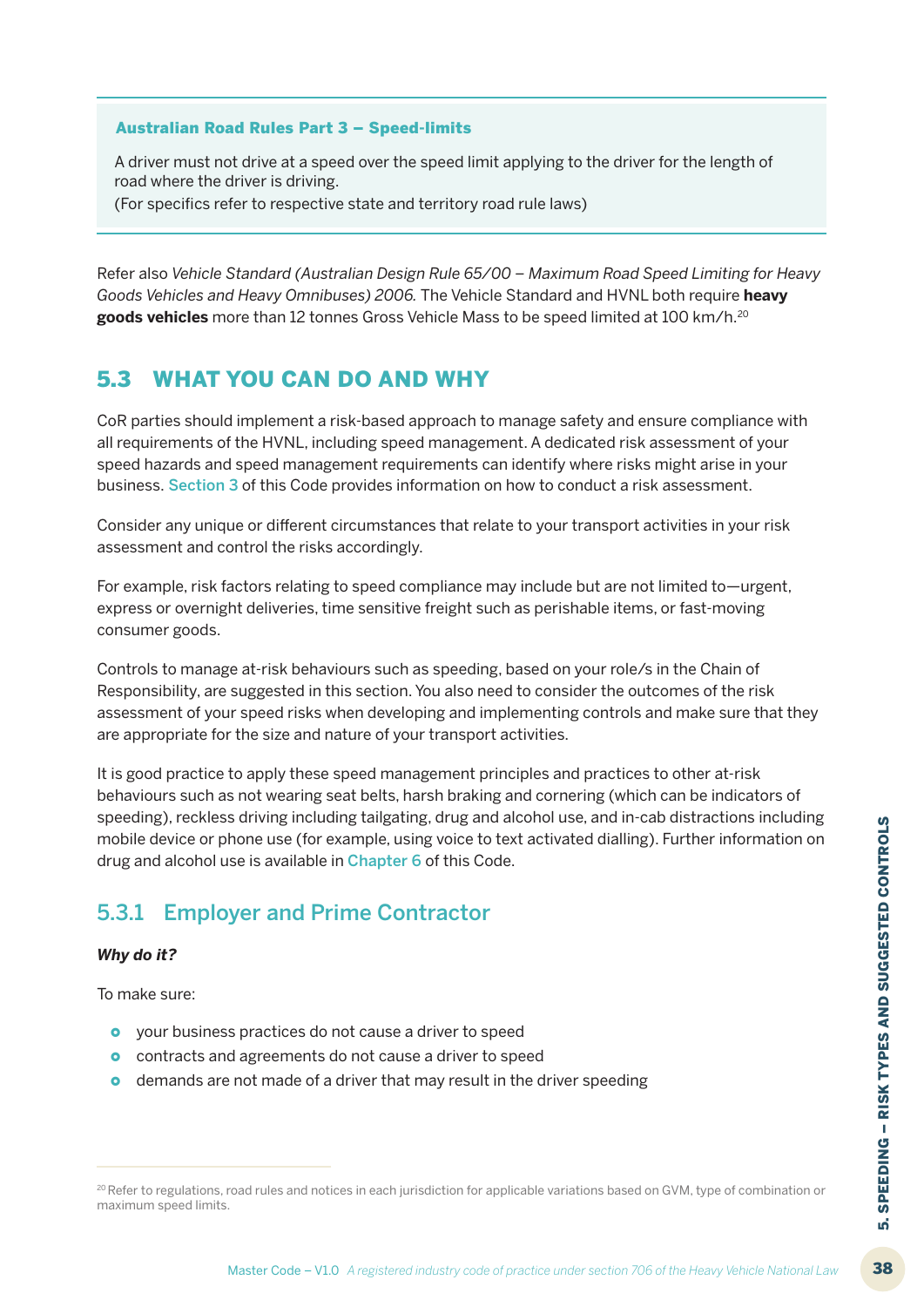| What you can do                                                                                                                                                                                                                                                     | <b>Consider</b>                                                                                                                                                                                                                                                                                                                                                                                                                                                                                                                   |
|---------------------------------------------------------------------------------------------------------------------------------------------------------------------------------------------------------------------------------------------------------------------|-----------------------------------------------------------------------------------------------------------------------------------------------------------------------------------------------------------------------------------------------------------------------------------------------------------------------------------------------------------------------------------------------------------------------------------------------------------------------------------------------------------------------------------|
| Refuse to enter a contract that you<br>consider has a risk of causing a<br>driver to speed                                                                                                                                                                          | has enough time been allowed for the transport activity<br>$\bullet$<br>to be completed safely and without a driver feeling<br>pressured to speed?                                                                                                                                                                                                                                                                                                                                                                                |
| Before you engage a driver or<br>subcontractor find out whether<br>they have a safe driving record or<br>a reputation for running a safe and<br>compliant business                                                                                                  | conducting reference checks and assessments of their<br>$\bullet$<br>skills and capability to do the task safely<br>conducting in cab assessments of drivers prior to<br>$\bullet$<br>engagement<br>using road authority opt-in systems that allow a driver's<br>$\bullet$<br>traffic history to be shared<br>do subcontractors participate in any accreditation<br>$\bullet$<br>schemes?<br>have they undertaken any audits or assessments of<br>$\bullet$<br>the effectiveness of controls that manage the risk of<br>speeding? |
| Make sure your requests of, and<br>any contractual arrangements do<br>not encourage a driver to speed                                                                                                                                                               | do agreements have incentives for early delivery or<br>$\bullet$<br>penalties for late delivery?                                                                                                                                                                                                                                                                                                                                                                                                                                  |
| Make sure you have a review<br>process in place to check a driver<br>or subcontractor is performing<br>the activity according to your<br>employment or contractual<br>arrangements and that those<br>arrangements are effective in<br>managing the risk of speeding | are there any new speeding risks that may arise<br>O<br>from the interaction between the parties and are the<br>arrangements put in place effective to manage the risk<br>of speeding?<br>if not effective, improve compliance or change the<br>$\bullet$<br>arrangements<br>implementing regular performance reviews<br>O                                                                                                                                                                                                        |
| Have regular catch-ups with other<br>CoR parties to discuss and manage<br>any issues                                                                                                                                                                                | tactical meetings that focus on day-to-day operations<br>O                                                                                                                                                                                                                                                                                                                                                                                                                                                                        |
| Confirm that drivers are licenced<br>for the class of heavy vehicle or<br>combination they are operating                                                                                                                                                            | maintaining an up-to-date register of drivers and their<br>O<br>licences                                                                                                                                                                                                                                                                                                                                                                                                                                                          |
| Make sure that drivers agree to<br>adhere to Australian Road Rules<br>in the state/s and/or territory of<br>operation                                                                                                                                               | including this in employee and subcontractor<br>$\bullet$<br>agreements, driver declarations and inductions                                                                                                                                                                                                                                                                                                                                                                                                                       |
| Ask that you be notified of<br>infringement of road rules by<br>drivers or subcontractors and any<br>compliance and enforcement<br>action taken                                                                                                                     | using road authority opt-in systems that allow a driver's<br>0<br>traffic history to be shared<br>including self-declaration by drivers or subcontractors<br>$\bullet$<br>of infringements or roadside enforcement action as a<br>condition of employment or contractual arrangements                                                                                                                                                                                                                                             |
|                                                                                                                                                                                                                                                                     | Note: If you are an employer or prime contractor who also performs other roles in the Chain of<br>Responsibility, refer to the respective sub-sections under this Section 5.3.<br>Master Code - V1.0 A registered industry code of practice under section 706 of the Heavy Vehicle National Law                                                                                                                                                                                                                                   |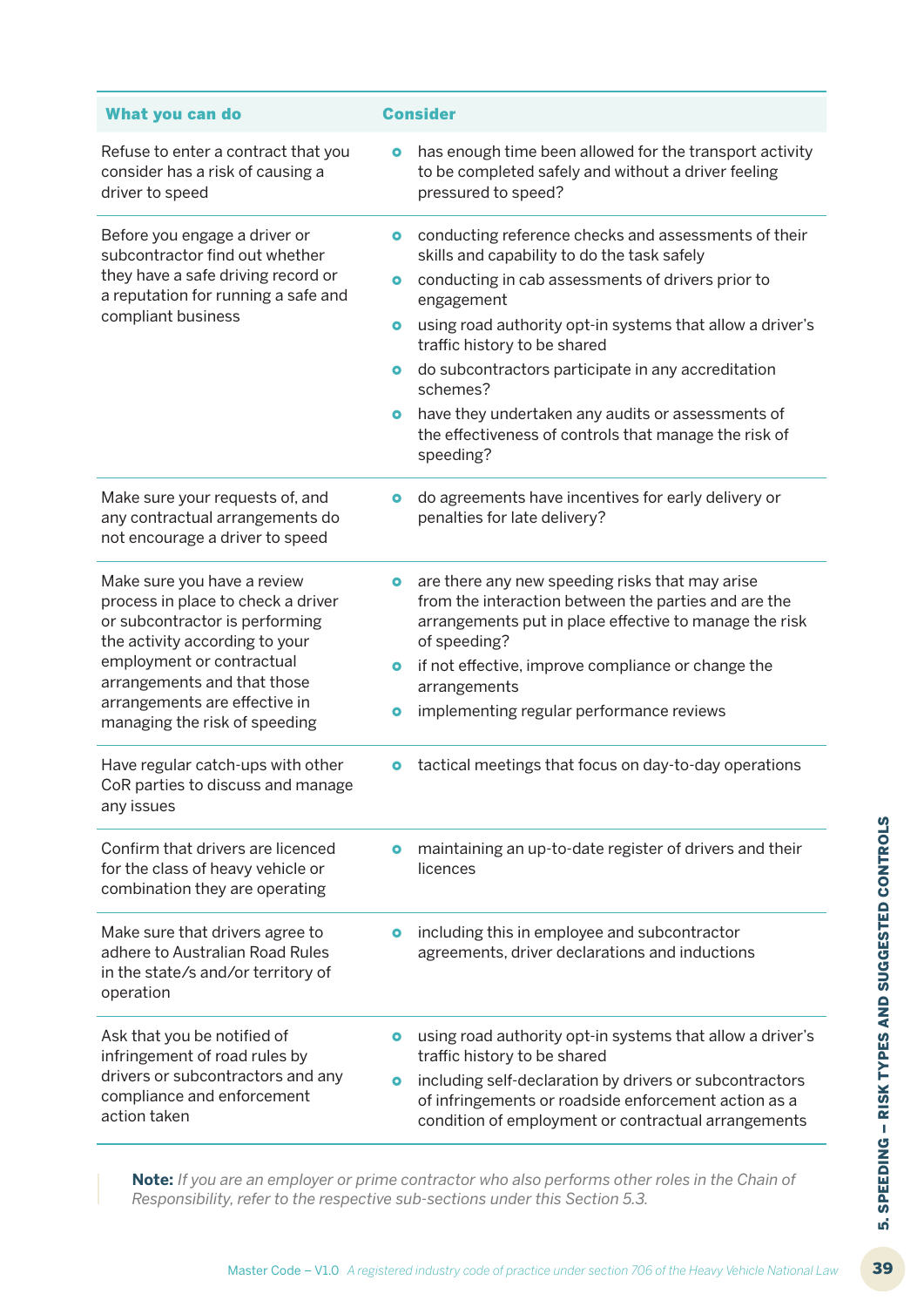### 5.3.2 Operator

#### *Why do it?*

- **o** your business practices do not cause a driver to speed
- **o** terms of consignment, contracts and agreements do not cause a driver to speed
- **•** demands are not made of a driver that may result in the driver speeding
- **o** a driver's schedule will not cause the driver to speed
- **o** drivers understand the risks of speeding and drive to conditions including speed limits

| has enough time been allowed for the transport<br>$\bullet$<br>activity to be completed safely and without a<br>driver feeling pressured to speed?<br>maintaining an up-to-date register of drivers and<br>O<br>their licences<br>including this in employee and subcontractor<br>O<br>agreements, driver declarations and inductions<br>urgent, express or overnight deliveries, time<br>۰<br>sensitive freight such as perishable items or<br>fast-moving consumer goods, short lead times,<br>increased volumes or seasonal demands, "stock<br>outs" or backlog orders<br>GPS-based telematics systems or engine<br>$\bullet$<br>management systems / engine control module<br>data downloads<br>developing a speed compliance matrix with<br>$\bullet$<br>the frequency and severity of speeding and<br>corrective action to be taken (or performance<br>management steps)<br>displaying a "report my driving" decal and phone<br>number on vehicles<br><sup>21</sup> At the time of registration of the Code, monitoring driver speed in real time is typically confined to maximum speed limits<br>due to current data limitations of GPS-based technology. Technology advancements may support speed monitoring in any sign | What you can do                                                                                                                                                                                        | <b>Consider</b> |
|------------------------------------------------------------------------------------------------------------------------------------------------------------------------------------------------------------------------------------------------------------------------------------------------------------------------------------------------------------------------------------------------------------------------------------------------------------------------------------------------------------------------------------------------------------------------------------------------------------------------------------------------------------------------------------------------------------------------------------------------------------------------------------------------------------------------------------------------------------------------------------------------------------------------------------------------------------------------------------------------------------------------------------------------------------------------------------------------------------------------------------------------------------------------------------------------------------------------------------|--------------------------------------------------------------------------------------------------------------------------------------------------------------------------------------------------------|-----------------|
|                                                                                                                                                                                                                                                                                                                                                                                                                                                                                                                                                                                                                                                                                                                                                                                                                                                                                                                                                                                                                                                                                                                                                                                                                                    | Refuse to enter a contract that you consider<br>has a risk of causing a driver to speed                                                                                                                |                 |
|                                                                                                                                                                                                                                                                                                                                                                                                                                                                                                                                                                                                                                                                                                                                                                                                                                                                                                                                                                                                                                                                                                                                                                                                                                    | Confirm that drivers are licenced for the class<br>of heavy vehicle or combination they are<br>operating                                                                                               |                 |
|                                                                                                                                                                                                                                                                                                                                                                                                                                                                                                                                                                                                                                                                                                                                                                                                                                                                                                                                                                                                                                                                                                                                                                                                                                    | Make sure that drivers agree to adhere to<br>Australian Road Rules in the state/s and/or<br>territory of operation                                                                                     |                 |
|                                                                                                                                                                                                                                                                                                                                                                                                                                                                                                                                                                                                                                                                                                                                                                                                                                                                                                                                                                                                                                                                                                                                                                                                                                    | Initiate alerts and take remedial action when<br>you identify consignment arrangements with<br>the potential to cause a driver to speed                                                                |                 |
|                                                                                                                                                                                                                                                                                                                                                                                                                                                                                                                                                                                                                                                                                                                                                                                                                                                                                                                                                                                                                                                                                                                                                                                                                                    | Monitor and regularly review driver speeds (if<br>possible in real time and at any sign-posted<br>speed limit, including 'low speed zones', with<br>automatic notifications of breaches) <sup>21</sup> |                 |
|                                                                                                                                                                                                                                                                                                                                                                                                                                                                                                                                                                                                                                                                                                                                                                                                                                                                                                                                                                                                                                                                                                                                                                                                                                    | Record incidents of vehicles exceeding<br>speed limits and act to address any speeding<br>breaches                                                                                                     |                 |
|                                                                                                                                                                                                                                                                                                                                                                                                                                                                                                                                                                                                                                                                                                                                                                                                                                                                                                                                                                                                                                                                                                                                                                                                                                    |                                                                                                                                                                                                        |                 |
| Master Code - V1.0 A registered industry code of practice under section 706 of the Heavy Vehicle National Law                                                                                                                                                                                                                                                                                                                                                                                                                                                                                                                                                                                                                                                                                                                                                                                                                                                                                                                                                                                                                                                                                                                      | posted speed limit in due course.                                                                                                                                                                      |                 |

<sup>&</sup>lt;sup>21</sup> At the time of registration of the Code, monitoring driver speed in real time is typically confined to maximum speed limits due to current data limitations of GPS-based technology. Technology advancements may support speed monitoring in any sign posted speed limit in due course.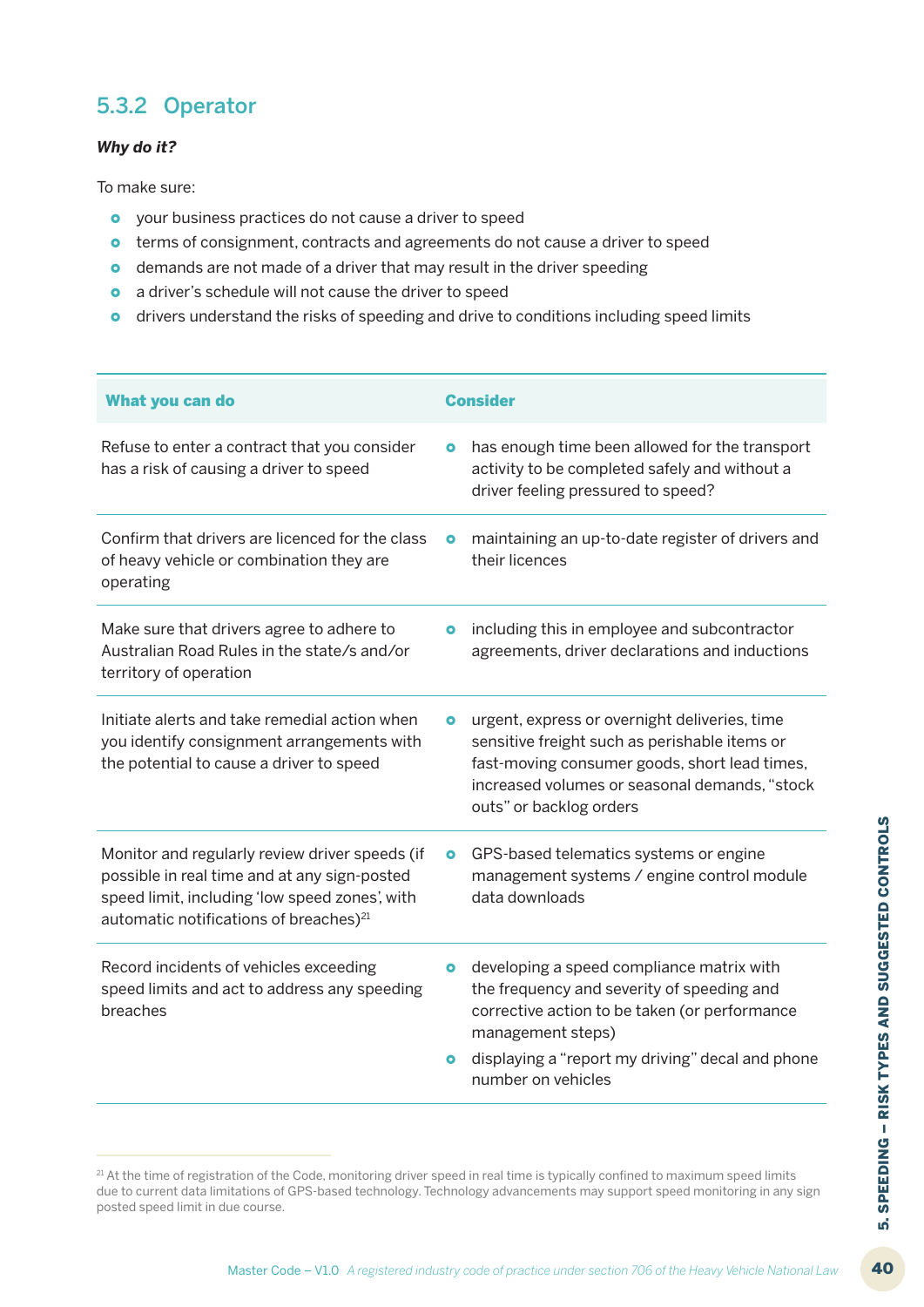| Measure the accuracy of speed data<br>and implement remedial actions when<br>inaccuracies are detected                                                                                                                 | $\bullet$<br>$\bullet$ | GPS matching - assessing GPS records vs<br>speedo readings, or comparing different sources<br>of speed data such as GPS records of hauling<br>and trailing units, to detect any inconsistencies<br>checking engine management system data -<br>downloading the vehicle's speed records data |
|------------------------------------------------------------------------------------------------------------------------------------------------------------------------------------------------------------------------|------------------------|---------------------------------------------------------------------------------------------------------------------------------------------------------------------------------------------------------------------------------------------------------------------------------------------|
| Check and confirm that heavy vehicles<br>are fitted with fit-for-purpose, maintained,<br>calibrated speed limiters and that these have<br>not been adjusted or tampered with (refer<br>sections 60 and 93 of the HVNL) | $\bullet$              | periodic maintenance and testing the accuracy<br>of speed data                                                                                                                                                                                                                              |
| Provide driver education                                                                                                                                                                                               | $\bullet$              | safe driving programs, toolbox talks                                                                                                                                                                                                                                                        |
| Have regular catch-ups with other CoR<br>parties (e.g. consignors) to demonstrate how<br>you perform the task safely and to discuss<br>and manage any issues                                                           | $\bullet$              | tactical meetings that focus on day-to-day<br>operations                                                                                                                                                                                                                                    |

**Note:** *If you are an operator who also performs other roles in the Chain of Responsibility, including but not limited to employing drivers or scheduling activities, refer to the respective sub-sections under this Section 5.3.*

### 5.3.3 Scheduler

#### *Why do it?*

To make sure

**o** schedules do not cause a driver to speed

| What you can do                                                                                                                                                      |           | <b>Consider</b>                                                                                                                                                                                                                                                                                             |
|----------------------------------------------------------------------------------------------------------------------------------------------------------------------|-----------|-------------------------------------------------------------------------------------------------------------------------------------------------------------------------------------------------------------------------------------------------------------------------------------------------------------|
| Plan driver schedules with appropriate<br>timeframes so drivers are not directly<br>pressured, or feel indirectly pressured,<br>to speed                             | $\bullet$ | scheduling journeys with enough time for them to<br>be completed safely and according to speed limits<br>along the route, allowing for contingencies and<br>conditions such as steep ascents and descents,<br>traffic congestion, major roadworks, adverse<br>weather, curfews and loading/unloading delays |
| Adjust and/or manage changes to schedules,<br>including delays, so drivers are not directly<br>pressured, or feel indirectly pressured, to<br>exceed the speed limit | $\bullet$ | timely communication and advance notice<br>wherever possible to drivers and other CoR<br>parties of changes or delays to schedules                                                                                                                                                                          |
| Regularly review business practices, including<br>scheduling arrangements, in consultation<br>with drivers and other impacted parties in the<br>supply chain         | O         | reviewing schedules to monitor if they are<br>completed to plan, adjusting as required if there<br>are deviations                                                                                                                                                                                           |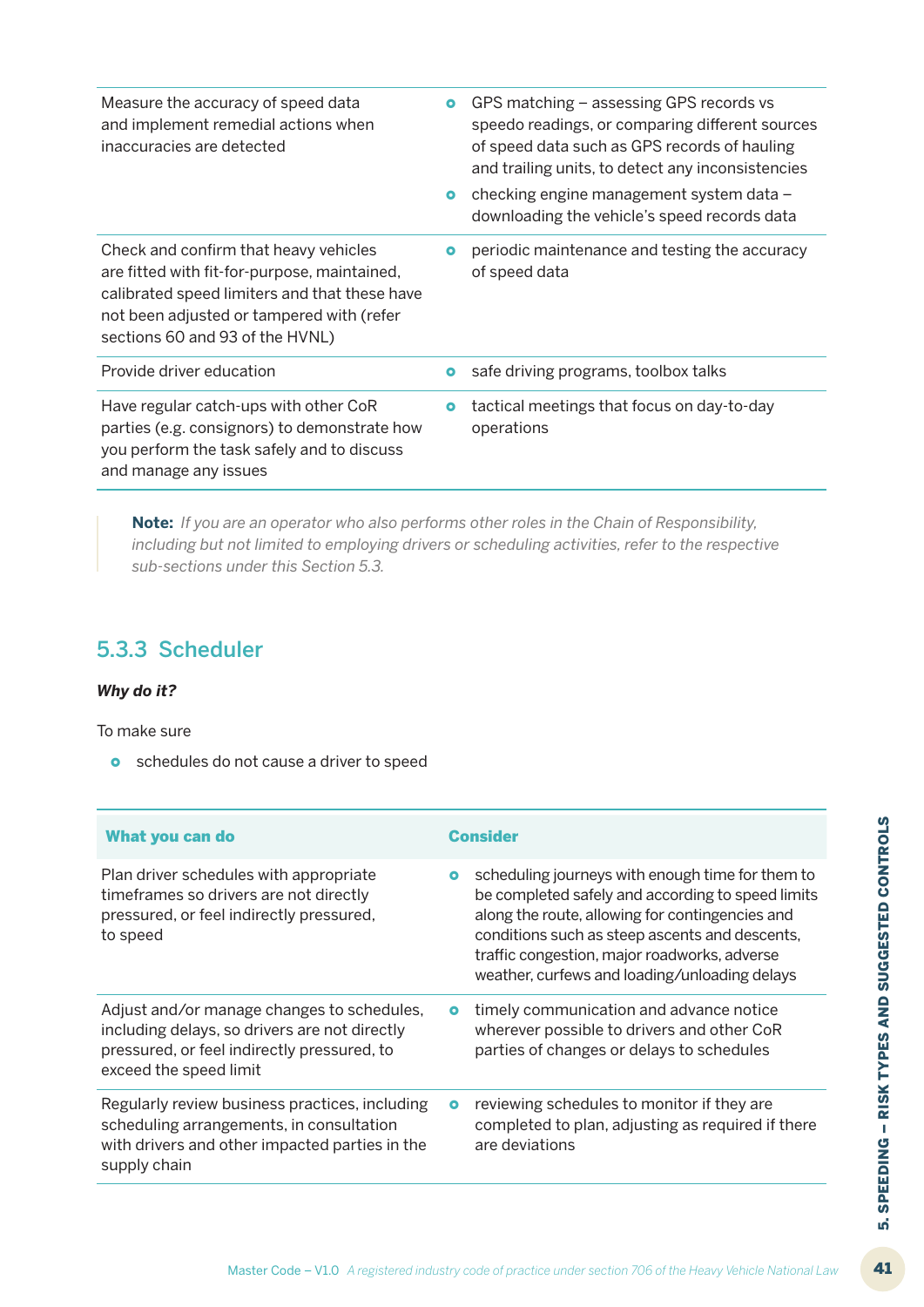### 5.3.4 Consignor and Consignee

#### *Why do it?*

To make sure

- **o** your business practices do not cause a driver to speed
- **o** terms of consignment, contracts and agreements do not cause the driver to speed
- **o** demands are not made of a driver or of other parties that may result in a driver speeding
- **o** delivery schedules do not cause the driver to speed

| What you can do                                                                                                                                                                                      | <b>Consider</b>                                                                                                                                                                                                                                           |
|------------------------------------------------------------------------------------------------------------------------------------------------------------------------------------------------------|-----------------------------------------------------------------------------------------------------------------------------------------------------------------------------------------------------------------------------------------------------------|
| Before you engage a third party (e.g.<br>prime contractor or operator), find<br>out whether they have a reputation for<br>running a safe and compliant business                                      | do they participate in any accreditation schemes?<br>$\bullet$<br>have they undertaken any audits or assessments of<br>۰<br>the effectiveness of controls that manage the risk of<br>speeding?                                                            |
| Make sure your requests and any<br>contractual arrangements with the<br>third party do not encourage a driver to<br>speed                                                                            | do agreements have incentives for early delivery or<br>$\bullet$<br>penalties for late delivery?                                                                                                                                                          |
| Initiate alerts when consignment<br>arrangements with the potential to<br>cause a driver to speed are identified                                                                                     | urgent, express or overnight deliveries, time sensitive<br>$\bullet$<br>freight such as perishable items or fast-moving<br>consumer goods, short lead times, increased<br>volumes or seasonal demands, "stock outs" or<br>backlog orders                  |
| Plan deliveries with appropriate time<br>for the required route so drivers are<br>not directly pressured, or feel indirectly<br>pressured, to exceed the speed limit                                 | allowing for speed limits, contingencies and<br>O<br>conditions such as steep ascents and descents,<br>traffic congestion, major roadworks, adverse weather,<br>curfews and loading/unloading delays                                                      |
| Make sure you have a review process<br>in place to check the third party is<br>performing the activity according to<br>your contractual arrangements and<br>that those arrangements are effective in | are there any new speeding risks that may arise<br>O<br>from the interaction between the parties and are the<br>arrangements put in place effective to manage the<br>risk of speeding?<br>if not effective, improve compliance or change the<br>$\bullet$ |
| managing the risk of speeding                                                                                                                                                                        | arrangements<br>implementing regular contract performance reviews<br>$\bullet$<br>or similar arrangements                                                                                                                                                 |
| Have regular catch-ups with other CoR<br>parties to discuss and manage any<br><b>issues</b>                                                                                                          | tactical meetings that focus on day-to-day<br>$\bullet$<br>operations                                                                                                                                                                                     |
| Regularly review your business<br>practices, including consignment<br>arrangements and delivery times, and<br>adjust if required                                                                     | asking other CoR parties what works well and what<br>doesn't                                                                                                                                                                                              |
| sub-sections under this Section 5.3.                                                                                                                                                                 | Note: If you are a consignor or consignee who also performs other roles in the Chain of<br>Responsibility, including but not limited to packing or loading activities, refer to the respective                                                            |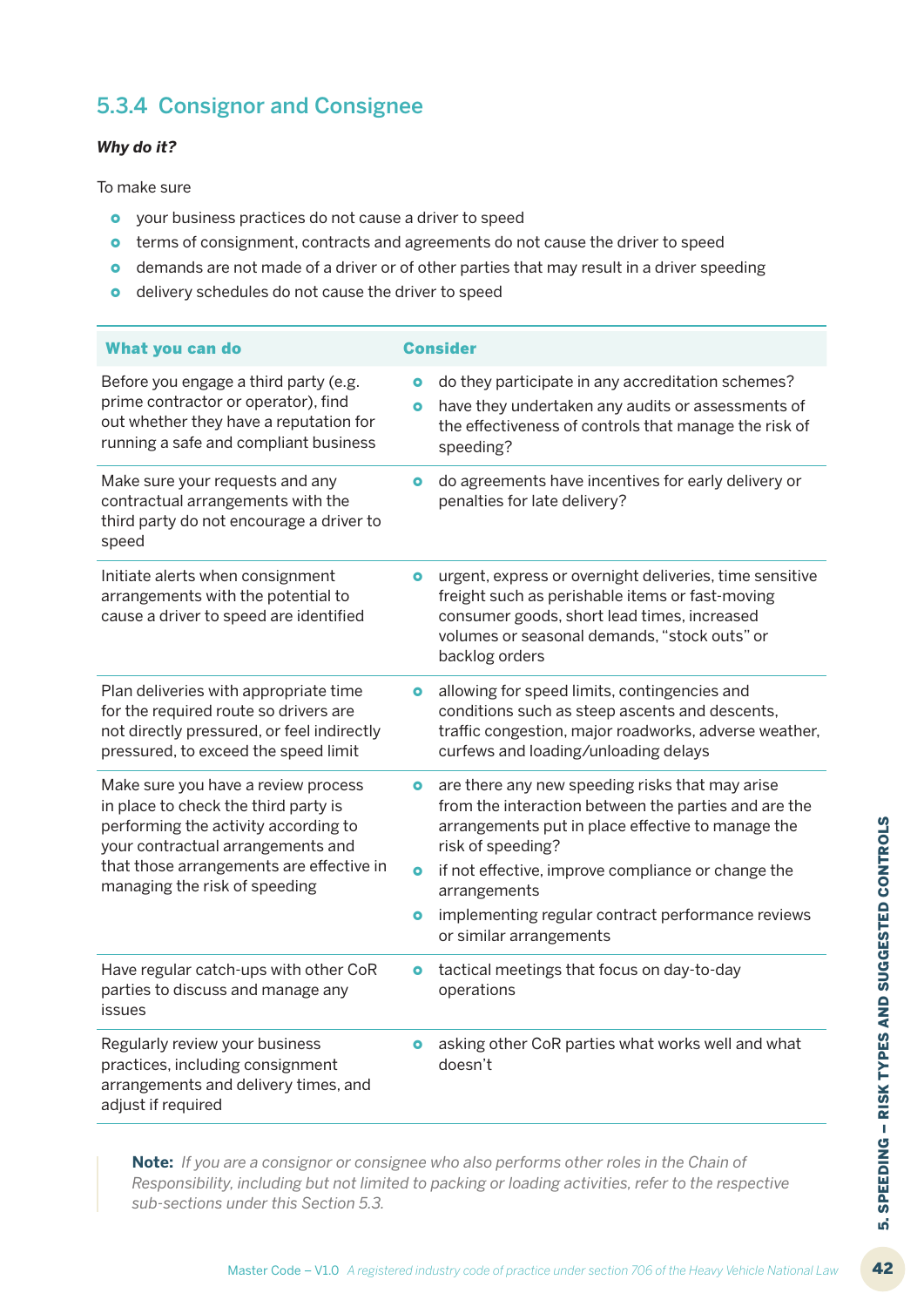### 5.3.5 Packer

### *Why do it?*

To make sure:

**o** packing practices will not cause a driver to speed

| What you can do                                                                                                                                                                                                                                          | <b>Consider</b>                                                                                                                                                                                          |
|----------------------------------------------------------------------------------------------------------------------------------------------------------------------------------------------------------------------------------------------------------|----------------------------------------------------------------------------------------------------------------------------------------------------------------------------------------------------------|
| Adhere to packing times and scheduled<br>pick-up times to minimise delays for drivers.<br>If delays occur, advise operators and drivers<br>in advance and take steps so drivers are not<br>directly pressured, or feel indirectly pressured,<br>to speed | identifying CoR parties potentially impacted<br>$\bullet$<br>if there are delays and providing timely<br>communication and advance notice wherever<br>possible, so schedules can be adjusted             |
| Regularly review your business practices<br>including packing times and delays in<br>consultation with drivers and other impacted<br>CoR parties                                                                                                         | reviewing packing times to check if they are<br>$\bullet$<br>completed to plan and adjusting as required<br>if there are deviations so that they do not<br>adversely impact drivers or other CoR parties |

# 5.3.6 Loading Manager, Loader and Unloader

#### *Why do it?*

- **o** loading and unloading practices do not cause a driver to speed
- **o** demands are not made of a driver that may result in the driver speeding
- **o** delays are minimised or managed, so drivers do not feel pressured to speed

| What you can do                                                                                                                                                                                                                     |           | Consider                                                                                                                                                                                                                                                                                                                         |
|-------------------------------------------------------------------------------------------------------------------------------------------------------------------------------------------------------------------------------------|-----------|----------------------------------------------------------------------------------------------------------------------------------------------------------------------------------------------------------------------------------------------------------------------------------------------------------------------------------|
| Adhere to scheduled pick-up and delivery<br>windows and minimise delays for drivers.<br>If delays occur, take steps to advise<br>operators and drivers in advance                                                                   | $\bullet$ | providing timely communication and advance<br>notification wherever possible to drivers and other<br>CoR parties so schedules can be adjusted                                                                                                                                                                                    |
| Allow flexibility in pick-up and delivery times<br>where there are changes to the schedule,<br>so drivers are not directly pressured, or feel<br>indirectly pressured, to speed                                                     | $\bullet$ | prioritising the loading or unloading of drivers of<br>fatigue-regulated vehicles or making alternative<br>arrangements for the loading and unloading of the<br>vehicle with the prime contractor or operator                                                                                                                    |
| Report the early or late arrival of a load as<br>this can be a potential indicator of speed                                                                                                                                         |           |                                                                                                                                                                                                                                                                                                                                  |
| Regularly review your business practices<br>in consultation with drivers and other<br>impacted CoR parties, including<br>consignment arrangements, delivery<br>times, time spent on site, loading and<br>unloading times and delays | $\bullet$ | monitoring and reviewing truck turnaround times<br>including the time the vehicle arrives at site, the time<br>taken to load or unload the vehicle and the time the<br>vehicle departs the site, to establish average work<br>times and trigger alerts when there are anomalies or<br>deviations (delays) and adjust as required |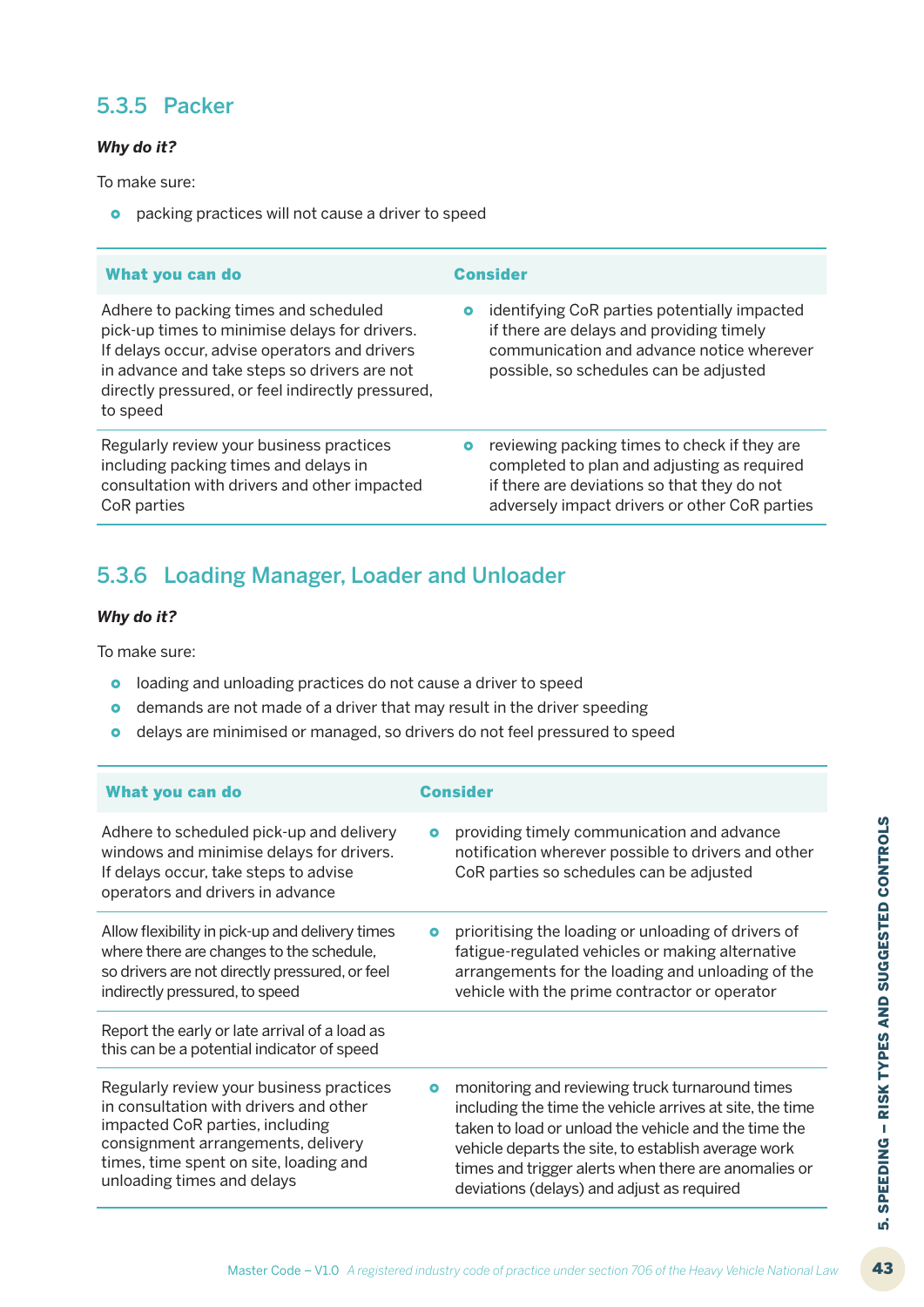# <span id="page-43-0"></span>6. FATIGUE – RISK TYPES AND SUGGESTED CONTROLS

# 6.1 WHAT IS THE RISK OF FATIGUE?

The main purpose of the fatigue management requirements in the HVNL is to prevent drivers from being impaired by fatigue when operating a heavy vehicle.

There is a risk that the behaviour or business practices of "off-road" CoR parties may result in a driver feeling pressured to drive while impaired by fatigue or in breach of their work and rest hours.

If a driver breaches their work and rest hours option there is an increased risk of the driver becoming fatigued and driving while impaired by fatigue.

Fatigue is when you feel sleepy, physically or mentally tired, weary or drowsy, exhausted and/or lacking in energy (section 223 of the HVNL). A driver is *impaired by fatigue* if the driver's ability to drive a heavy vehicle safely is affected by fatigue (section 225 of the HVNL). The main causes of fatigue or drowsy driving are too little sleep, driving at times when you would normally be asleep and/ or working or being awake for very long hours.

Examples of the signs of fatigue, as defined in section 221 of the HVNL, include:

- **o** lack of alertness
- **o** inability to concentrate
- **o** reduced ability to recognise or respond to external stimuli
- **o** poor judgment or memory
- **o** making more mistakes than usual
- **o** drowsiness, or falling asleep, at work (including microsleeps)
- **o** finding it difficult to keep eyes open
- **•** needing more frequent naps than usual
- **o** not feeling refreshed after sleep
- **•** excessive head-nodding or yawning
- **o** blurred vision
- **•** mood changes, increased irritability or other changes to the person's mental health
- **o** changes to the person's health or fitness.

It has been shown that after a person has been awake for 17 hours, their performance is comparable having a blood alcohol concentration of .05; the legal limit for driving a car in Australia. After 24 hours of wakefulness, performance is impaired to a level comparable to a BAC of twice the legal limit (.10).<sup>22,23</sup>

Increased irritability or other changes to the person's mental health<br>
the person's health or fitness.<br>
that after a person has been awake for 17 hours, their performance is comparable<br>
hol concentration of .05; the legal A driver impaired by fatigue may experience momentary lapses in alertness, often known as micro sleeps. A fatigued driver experiencing a micro sleep travelling at 80km/h can travel close to 90m with their eyes closed in a span of 4 seconds, entirely unaware of what is happening. $^{24}$  There is also a likelihood of a driver taking greater risks in the control of a vehicle when impaired by fatigue. This can result in poor speed control, lane departures and poor decision making.

<sup>22</sup> Dawson, Drew & Reid, Kathryn. (1997). *Fatigue, alcohol and performance impairment.* Nature. 388. 235. 10.1038/40775

<sup>&</sup>lt;sup>23</sup> BAC legal limits are based on a full (unrestricted) driver licence. The BAC legal limit for driving a heavy vehicle in Australia is typically .00. Refer state and territory legislation for specific requirements or variations.

<sup>24</sup> Fatigue Science, *The Science of Sleep and Workplace Fatigue e-book*, accessed at www.fatiguescience.com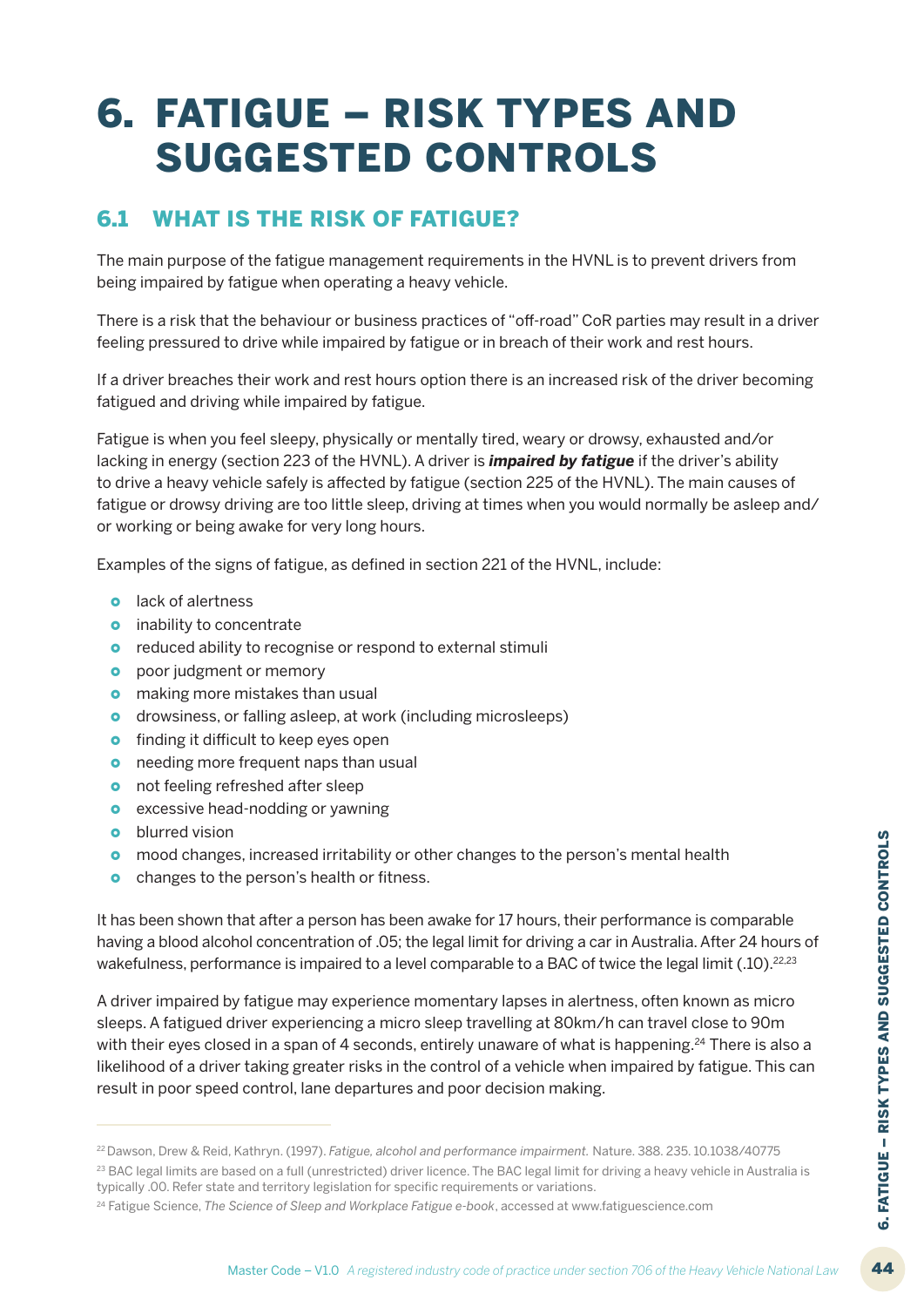When a driver falls asleep at the wheel there is a risk the vehicle will leave the roadway or cross to the other side of the road in to the path of oncoming traffic. Once a driver loses control of a heavy vehicle, serious injuries and fatalities to drivers and other road users, damage to road infrastructure and to the environment can result.

If a driver is working at a loading or unloading premises while impaired by fatigue, there is a risk to the safety of the driver and others working at the premises. There is also a risk of a driver being fatigued when operating a vehicle that is not a 'fatigue-regulated heavy vehicle'.

Contributing factors that may cause safety risks or encourage a driver to drive a heavy vehicle whilst impaired by fatigue or in breach of their work and rest hours include but are not limited to:

- **•** lack of policy and procedures, or systems to report non-compliance
- **•** ineffective two-way consultation, cooperation and coordination of all parties along the supply chain
- **o** inadequate information, training, instruction and/or supervision of fatigue management requirements and associated policies and procedures
- **•** conflicting commercial arrangements or employment terms between parties
- **o** ineffective monitoring and management of driver fatigue levels
- **•** inadequate assessment of driver fitness including health (physical and psychological factors) and medical issues
- **•** lifestyle factors such as poor quality of sleep, drug and alcohol use, lack of exercise or poor dietary habits
- o workplace factors including the work environment and job demands
- **o** poorly planned trip schedules and driver rosters and/or inadequate oversight to verify suitability
- **o** inflexible loading and unloading schedules and/or poor monitoring of time spent on site
- **•** inadequate work records and/or inadequate oversight to ensure compliance
- **o** deliberate actions of drivers or other parties
- **o** inadequate monitoring and/or due diligence by all parties to ensure safety and compliance of transport activities.

**A Note on Fitness to Drive:** *A driver's health and wellbeing, and drug and alcohol use, can affect their fatigue. Section 5 of the HVNL defines for a person to be fit to drive a heavy vehicle they must:*

- *• be apparently physically and mentally fit to drive the vehicle*
- *• be not apparently affected by either or both alcohol or a drug that affects a person's ability to drive a vehicle*
- *• not have an alcohol concentration in the blood or breath exceeding the amount permitted by law*
- *• not have a drug present in the blood or saliva that is not permitted by law.*

#### Physical signs that someone is affected by alcohol or drugs include:

- **o** glassy or bloodshot eyes
- **o** smell of alcohol or drugs (for example, marijuana) on the breath or clothes
- **o** slurred or incoherent speech and talking too loud or too fast
- $\bullet$  lowered inhibitions doing or saying inappropriate things
- **o** impaired coordination or motor skills poor balance and clumsiness
- **o** sense of confusion, appears lethargic or "spaced out"
- **•** memory problems or problems concentrating
- **o** general personality changes or mood swings, irritability or outbursts
- **o** additionally, for drugs:
	- periods of hyperactivity ("wired"), agitation or giddiness
	- appears fearful, anxious or paranoid.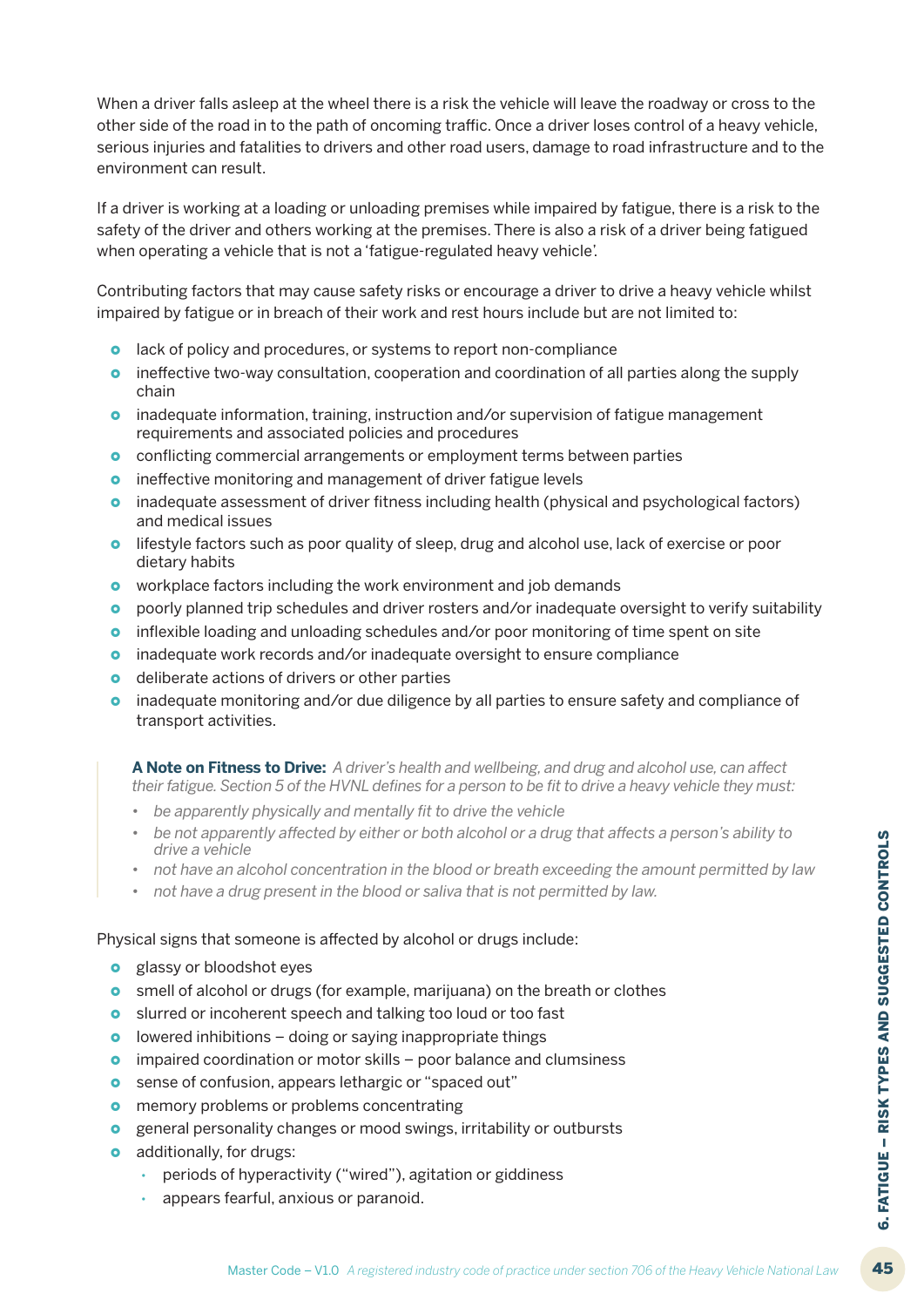### 6.2 WHAT DOES THE LAW SAY?

#### HVNL section 26C – Primary duty

Each party in the chain of responsibility for a heavy vehicle must ensure, so far as is reasonably practicable, the safety of the party's transport activities relating to the vehicle.

Each party must, so far as is reasonably practicable–

- **•** eliminate public risks and, to the extent it is not reasonably practicable to eliminate public risks, minimise the public risks; and
- **•** ensure the party's conduct does not directly or indirectly cause or encourage– the driver of the heavy vehicle to contravene this Law; or another person, including another party in the chain of responsibility, to contravene this Law.

#### HVNL section 26E – Prohibited requests and contracts

A person must not ask, direct or require (directly or indirectly) the driver of a heavy vehicle or a party in the chain of responsibility to do or not do something the person knows, or ought reasonably to know, would have the effect of causing the driver–

- **o** to drive a fatigue-regulated heavy vehicle while impaired by fatigue; or
- o to drive a fatigue-regulated heavy vehicle while in breach of the driver's work and rest hours option; or
- to drive a fatigue-regulated heavy vehicle in breach of another law in order to avoid driving while impaired by fatigue or while in breach of the driver's work and rest hours option.

A person must not enter into a contract with the driver of a heavy vehicle or a party in the chain of responsibility that the person knows, or ought reasonably to know, would have the effect of causing the driver, or would encourage the driver, or would encourage a party in the chain of responsibility to cause the driver–

- **o** to drive a fatigue-regulated heavy vehicle while impaired by fatigue; or
- **o** to drive a fatigue-regulated heavy vehicle while in breach of the driver's work and rest hours option; or
- **•** to drive a fatigue-regulated heavy vehicle in breach of another law in order to avoid driving while impaired by fatigue or while in breach of the driver's work and rest hours option.

#### HVNL section 228 – Duty of driver to avoid driving while fatigued

A person must not drive a fatigue-regulated heavy vehicle on a road while the person is impaired by fatigue.

Refer also the *Heavy Vehicle (Fatigue Management) National Regulation* and Commonwealth Gazette notices for information on how drivers operating fatigue-regulated heavy vehicles can comply with their legal obligations, including maximum work requirements and minimum rest requirements.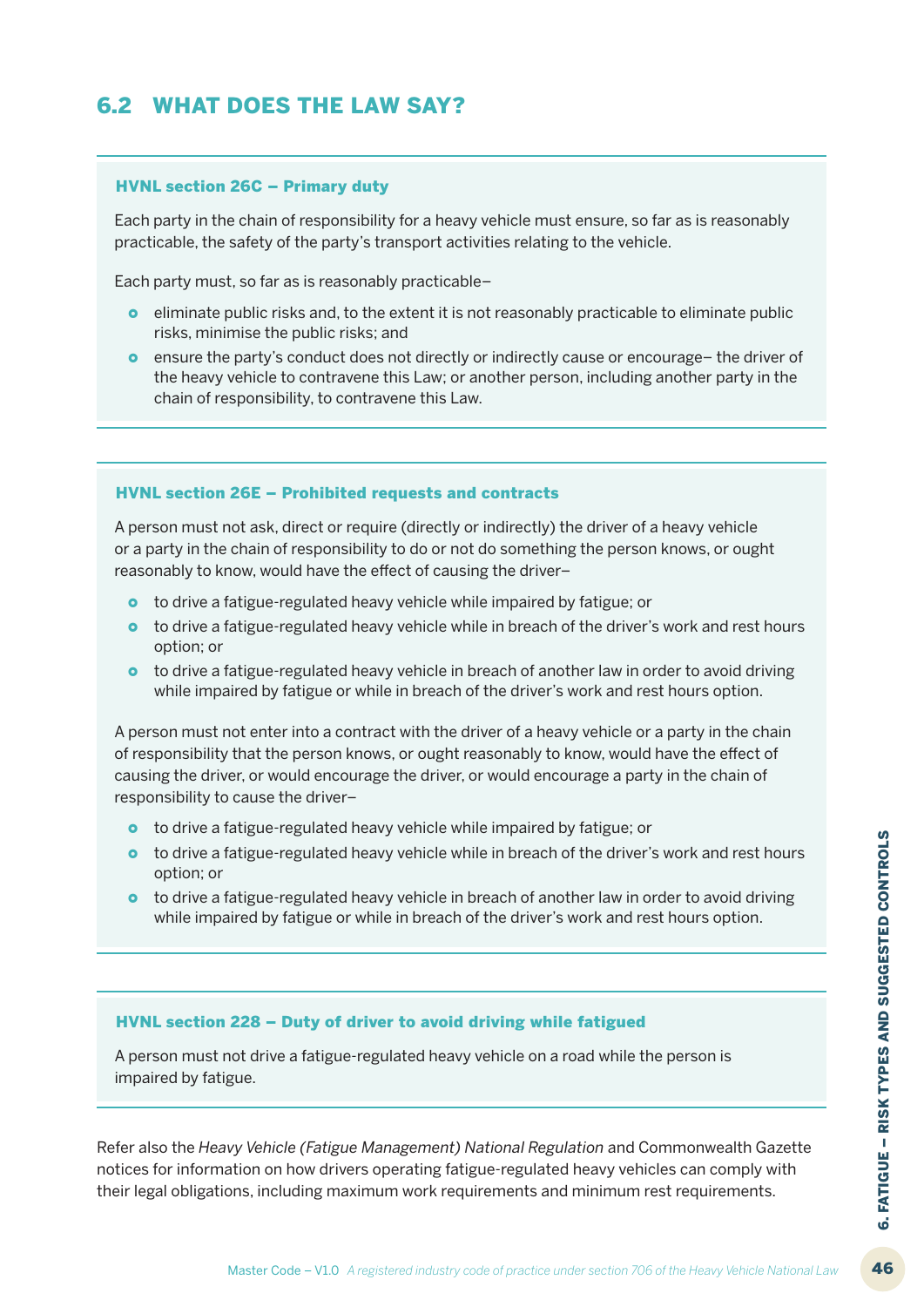<span id="page-46-0"></span>**Note:** *A fatigue-regulated heavy vehicle, as defined in section 7 of the HVNL, is a motor vehicle or a combination with a GVM of more than 12t, or a fatigue-regulated bus–a bus built or fitted to carry more than 12 passengers including the driver.*

**Section 26C of the HVNL in effect requires all parties to safely manage the risks of fatigue including the fatigue of drivers of all heavy vehicles of more than 4.5t** (not just drivers of fatigueregulated heavy vehicles). It is an additional requirement to manage the fatigue of the driver of a fatigue-regulated heavy vehicle in accordance with the applicable work and rest hours option (s243 of the HVNL) and in doing so, maintain a work diary (s293 of the HVNL), unless exemptions apply.

It is good practice to apply the prescribed requirements for drivers of fatigue-regulated heavy vehicles (chapter 6 of the HVNL) to the drivers of heavy vehicles under 12t (all heavy vehicles).

# 6.3 WHAT YOU CAN DO AND WHY

CoR parties should implement a risk-based approach to prevent drivers from being impaired by fatigue when operating a heavy vehicle and ensure compliance with all requirements of the HVNL including fatigue. A dedicated risk assessment of your fatigue hazards and fatigue management requirements can identify where risks might arise in your business. [Section 3](#page-25-0) of this Code provides information about how to conduct a risk assessment.

Consider any unique or different circumstances that relate to your transport activities in your risk assessment and control the risks accordingly.

For example, risk factors relating to fatigue management may include but are not limited to—urgent, express or overnight deliveries (driving at times when a person would normally be asleep), long distance journeys or operating across different time zones, time sensitive freight such as perishable items, or fast-moving consumer goods.

Controls to manage the fatigue of drivers operating heavy vehicles, based on your role/s in the Chain of Responsibility, are suggested in this section. You also need to consider the outcomes of the risk assessment of your fatigue risks when developing and implementing controls and make sure that they are appropriate for the size and nature of your transport activities.

Seven fatigue management principles have been identified to help prevent driver fatigue:<sup>25</sup>

- (1) reduce the time spent continuously working in the work opportunity
- (2) the more frequent breaks from driving, the better
- (3) ensure adequate sleep opportunity in order to obtain sufficient sleep
- (4) maximise adequate night sleep
- (5) minimise shifts ending between 00:00 to 06:00
- (6) minimise extended shifts
- (7) prevent accumulation of fatigue with reset breaks of at least 30hrs (and include two night periods, 00:00 to 06:00) between work sequences.

More information on fatigue management principles is available in the NHVR *[Risk Classification](https://www.nhvr.gov.au/safety-accreditation-compliance/fatigue-management/work-and-rest-requirements/advanced-fatigue-management-afm)  [System for Advanced Fatigue Management Policy](https://www.nhvr.gov.au/safety-accreditation-compliance/fatigue-management/work-and-rest-requirements/advanced-fatigue-management-afm)* (2013).

**If a responsible party for the driver of a heavy vehicle, such as the employer, prime contractor, operator or scheduler, becomes aware the driver is impaired by fatigue they should stop the driver immediately and arrange for the driver to have a rest break.** This is a control that all CoR parties should implement to prevent a driver from driving while impaired by fatigue.

<sup>25</sup> National Heavy Vehicle Regulator, *[Risk Classification System for Advanced Fatigue Management Policy](https://www.nhvr.gov.au/safety-accreditation-compliance/fatigue-management/work-and-rest-requirements/advanced-fatigue-management-afm)*, Version 2.0, June 2013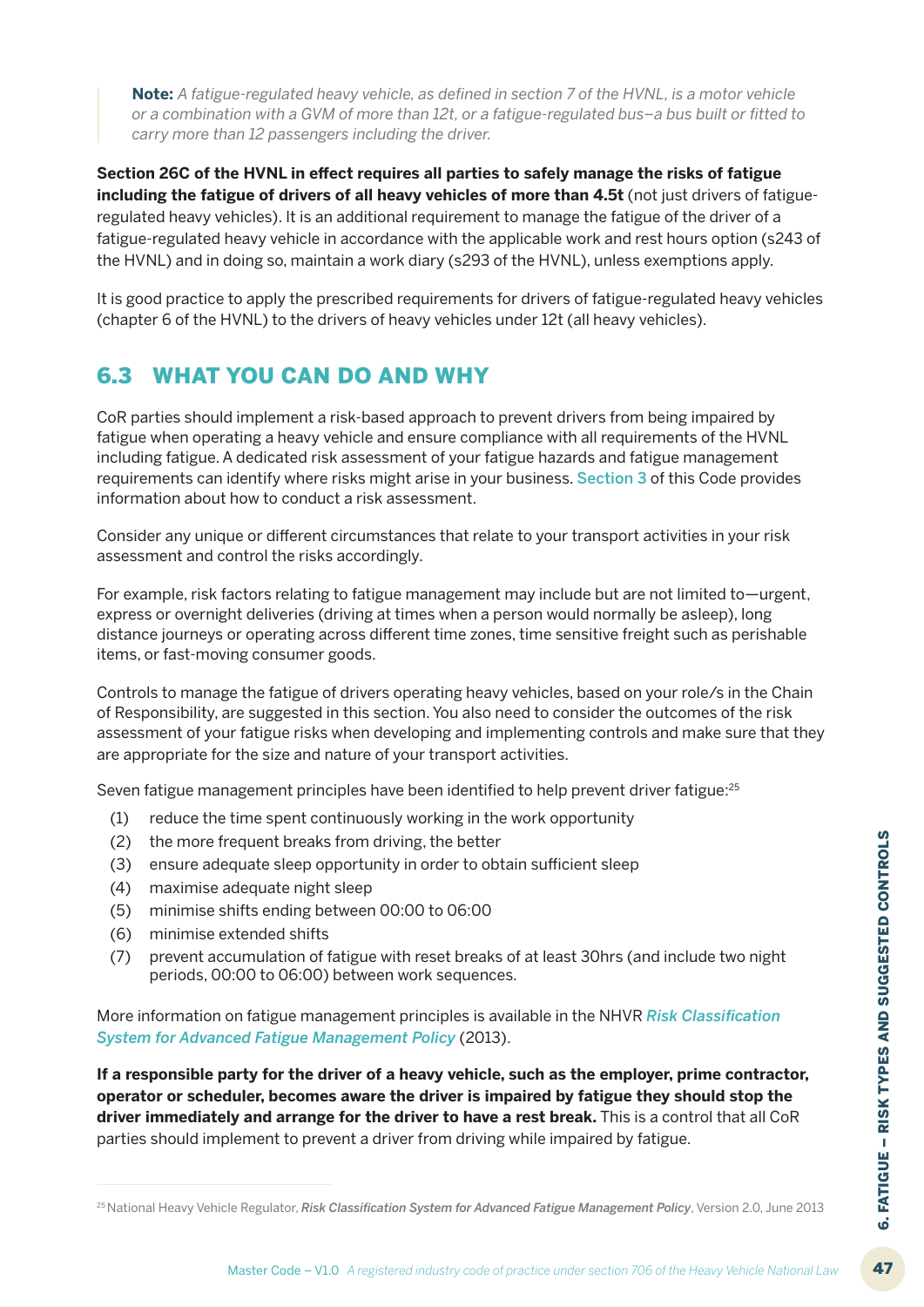# 6.3.1 Employer and Prime Contractor

#### *Why do it?*

- **o** your business practices do not cause a driver to drive whilst fatigued or breach their work and rest hours option
- **o** demands by other parties do not result in a driver driving whilst impaired by fatigue
- **o** driver fitness for duty is assessed and the fatigue of a driver is managed
- **o** accurate records are kept for the driver of a fatigue-regulated heavy vehicle by the driver's employer (sections 319 and 321 of the HVNL)
- **o** driver fatigue levels are monitored, work and rest times are recorded and reviewed

| What you can do                                                                                                                                                                                                                                                    | <b>Consider</b>                                                                                                                                                                                                                                                                                                                                                                                                                                                                                                                  |
|--------------------------------------------------------------------------------------------------------------------------------------------------------------------------------------------------------------------------------------------------------------------|----------------------------------------------------------------------------------------------------------------------------------------------------------------------------------------------------------------------------------------------------------------------------------------------------------------------------------------------------------------------------------------------------------------------------------------------------------------------------------------------------------------------------------|
| Refuse to enter a contract that you<br>consider has a risk of causing the<br>driver to drive while fatigued or to<br>breach their work and rest hours                                                                                                              | has enough time been allowed for the transport activity<br>$\bullet$<br>to completed safely and within work and rest hours<br>limits?                                                                                                                                                                                                                                                                                                                                                                                            |
| Before you engage a driver or<br>subcontractor, find out whether<br>they have a safe driving record or<br>a reputation for running a safe and<br>compliant business                                                                                                | conducting reference checks and assessments of their<br>$\bullet$<br>skills and capability to do the task safely<br>conducting in cab assessments of drivers prior to<br>$\bullet$<br>engagement<br>using road authority opt-in systems that allow a driver's<br>$\bullet$<br>traffic history to be shared<br>do subcontractors participate in any accreditation<br>$\bullet$<br>schemes?<br>have they undertaken any audits or assessments of<br>$\bullet$<br>the effectiveness of controls that manage the risk of<br>fatigue? |
| Make sure your requests of, and any<br>contractual arrangements do not<br>encourage a driver to drive while<br>impaired by fatigue or breach their<br>work and rest hours                                                                                          | do agreements have incentives for early delivery or<br>$\bullet$<br>penalties for late delivery?                                                                                                                                                                                                                                                                                                                                                                                                                                 |
| Make sure you have a review<br>process in place to check a driver<br>or subcontractor is performing<br>the activity according to your<br>employment or contractual<br>arrangements and that those<br>arrangements are effective in<br>managing the risk of fatigue | are there any new fatigue risks that may arise from<br>$\bullet$<br>the interaction between the parties and are the<br>arrangements put in place effective to manage the risk<br>of fatigue?<br>if not effective, improve compliance or change the<br>$\bullet$<br>arrangements<br>implementing regular performance reviews<br>$\bullet$                                                                                                                                                                                         |
| Ask that you be notified of<br>infringement of road rules by drivers<br>or subcontractors or any compliance<br>and enforcement action taken                                                                                                                        | using road authority opt-in systems that allow a driver's<br>$\bullet$<br>traffic history to be shared<br>including self-declaration by drivers or subcontractors<br>$\bullet$<br>of infringements or roadside enforcement action as a<br>condition of employment or contractual arrangements                                                                                                                                                                                                                                    |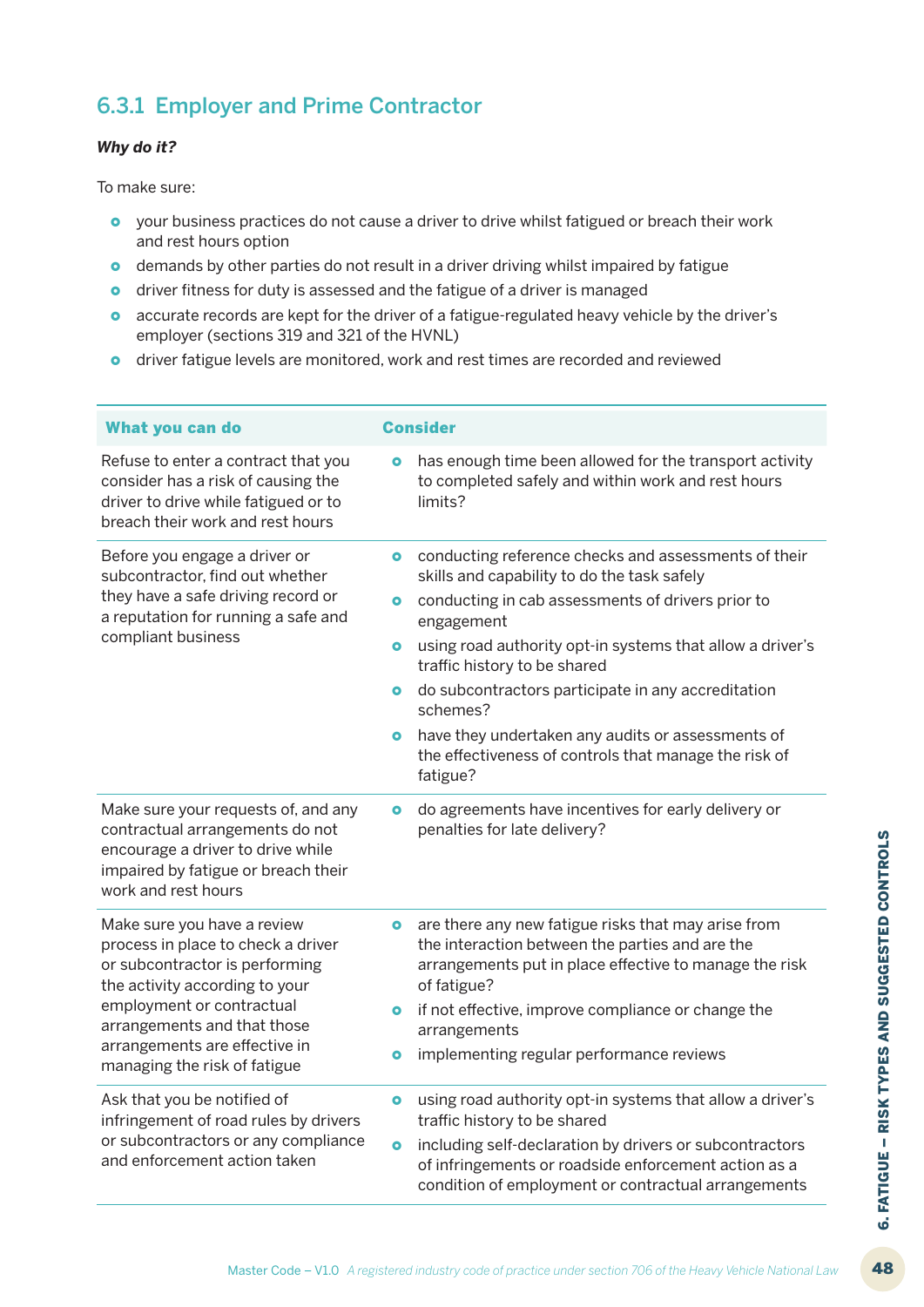| Have regular catch-ups with other<br>CoR parties to discuss and manage<br>any issues                                                                                                                                                                       | $\bullet$                                        | tactical meetings that focus on day-to-day operations                                                                                                                                                                                                                                                                                                                                                                                                                                                                                                       |
|------------------------------------------------------------------------------------------------------------------------------------------------------------------------------------------------------------------------------------------------------------|--------------------------------------------------|-------------------------------------------------------------------------------------------------------------------------------------------------------------------------------------------------------------------------------------------------------------------------------------------------------------------------------------------------------------------------------------------------------------------------------------------------------------------------------------------------------------------------------------------------------------|
| Assist drivers to self-manage fatigue                                                                                                                                                                                                                      | $\bullet$                                        | training all employees, including drivers, with awareness<br>of the signs of fatigue, the importance of quality rest<br>and lifestyle factors impacting fatigue. Nationally<br>recognised training in fatigue management is available<br>for truck drivers and schedulers                                                                                                                                                                                                                                                                                   |
| Empower drivers to act if impaired by<br>fatigue                                                                                                                                                                                                           | $\bullet$                                        | a self-declaration and encourage self-reporting if feeling<br>sleepy, physically or mentally tired, weary or drowsy,<br>exhausted and/or lacking in energy                                                                                                                                                                                                                                                                                                                                                                                                  |
| If you become aware the driver<br>is impaired by fatigue, stop the<br>driver immediately and arrange for<br>the driver to have a rest break                                                                                                                | $\bullet$                                        | establishing a clear escalation process including agreed<br>actions to be taken if a driver is impaired by fatigue, such<br>as access to suitable rest facilities, reallocating the task to<br>a different driver, recording and reporting of any incidents                                                                                                                                                                                                                                                                                                 |
| Keep accurate records and monitor<br>driver work and rest times (in real<br>time if possible) and review regularly<br>for effectiveness and accuracy                                                                                                       | $\bullet$<br>$\bullet$<br>$\bullet$<br>$\bullet$ | electronic recording systems such as telematics or<br>Electronic Work Diaries (EWDs) to monitor and record<br>work and rest times for drivers. These may be checked<br>more quickly and make record keeping easier<br>logbook checking software that checks if the<br>records from written work diaries comply with legal<br>requirements<br>a sampling program where records of driver work and<br>rest times are regularly reviewed to check compliance<br>with the legislated operating limits<br>maintaining an up-to-date register of driver's records |
| Make sure drivers have regular<br>medical checks at prescribed<br>intervals, including drug and alcohol<br>testing, and are provided with<br>education, advice and resources to<br>manage their personal health and<br>wellbeing, both physical and mental | $\bullet$                                        | (per sections 319 and 321 of the HVNL)<br>Austroads Assessing Fitness to Drive, for information<br>on health assessments and measures to support<br>drivers' health. Drivers are required to report to their<br>employer and/or prime contractor if the licensing<br>authority requires them to provide medical certificates                                                                                                                                                                                                                                |
| Regularly check and verify drivers<br>are fit to drive, both physically and<br>mentally, and not affected by drugs<br>or alcohol (or both)                                                                                                                 | $\bullet$<br>$\bullet$<br>$\bullet$              | a driver declaration of fitness for duty $-$ a signed<br>checklist completed by drivers declaring they are fit<br>to drive, are feeling okay, have had enough rest, have<br>enough hours to legally perform the task, are not<br>impaired by drugs or alcohol<br>a fitness for duty assessment sheet - some simple<br>questions that a driver can be asked before starting<br>work (along the lines of the driver declaration above)<br>regular drug and alcohol testing programs including<br>random testing where practicable                             |

**Note:** *If you are an employer or prime contractor who also performs other roles in the Chain of Responsibility, refer to the respective sub-sections under this Section 6.3.*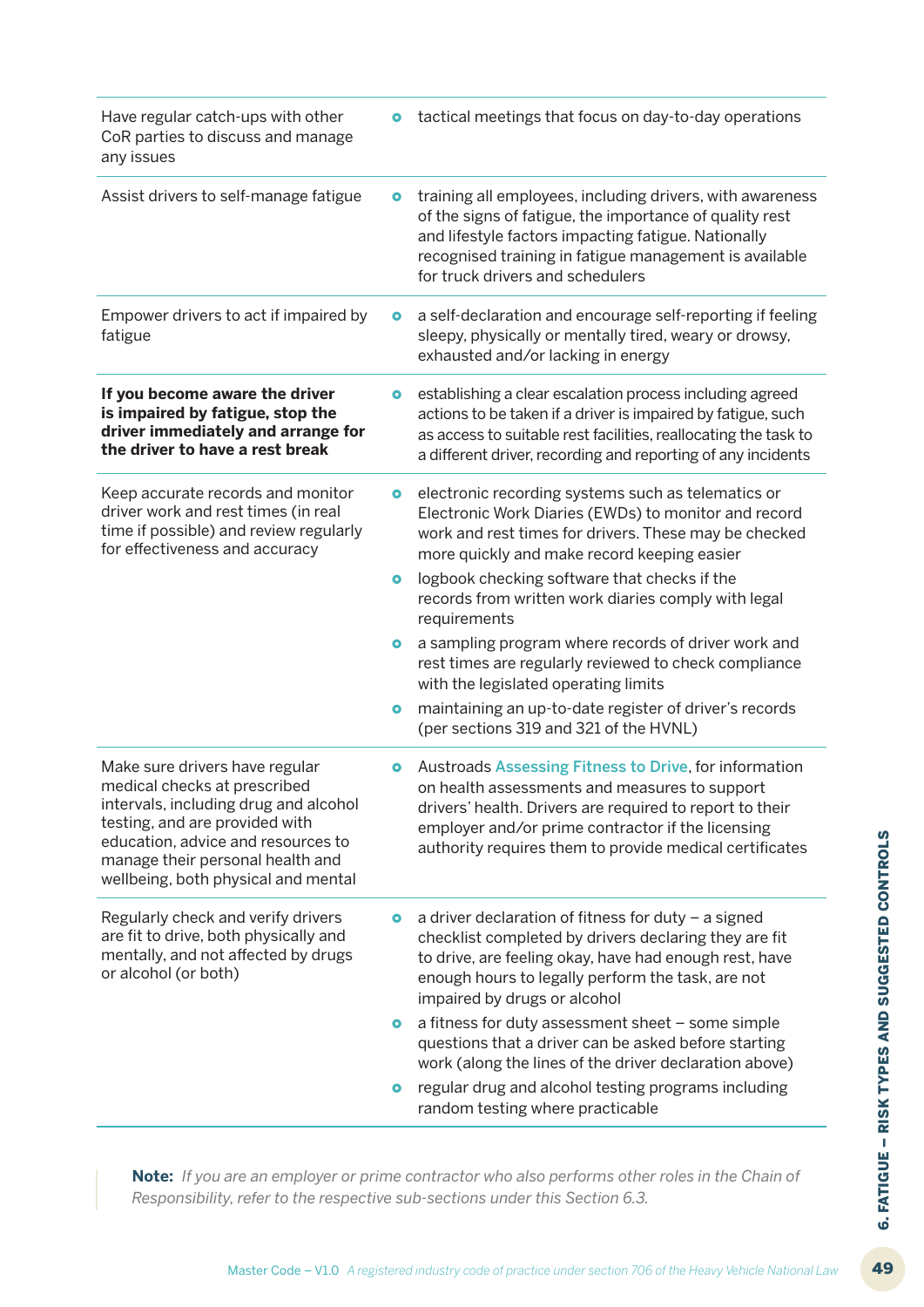# 6.3.2 Operator

#### *Why do it?*

- **o** your business practices do not cause a driver to drive whilst fatigued or to breach their work and rest hours
- **o** demands by other CoR parties do not result in a driver driving whilst impaired by fatigue
- **o** driver fitness for duty is assessed and the fatigue of the driver is managed
- o the scheduler has complied with scheduling arrangements that will not cause a driver to drive in breach of their work and rest hours option
- **o** accurate records are kept for the driver of a fatigue-regulated heavy vehicle (sections 319 and 321 of the HVNL)
- **o** driver work and rest times are recorded and reviewed, and fatigue levels monitored

| What you can do                                                                                                                                                                      | <b>Consider</b>                                                                                                                                                                                                                                                                                                                                                                                                                                                                                                                                                            |
|--------------------------------------------------------------------------------------------------------------------------------------------------------------------------------------|----------------------------------------------------------------------------------------------------------------------------------------------------------------------------------------------------------------------------------------------------------------------------------------------------------------------------------------------------------------------------------------------------------------------------------------------------------------------------------------------------------------------------------------------------------------------------|
| Refuse to enter a contract that you<br>consider has a risk of causing a<br>driver to drive while fatigued or to<br>breach their work and rest hours                                  | has enough time been allowed for the transport activity<br>$\bullet$<br>to completed safely and within work and rest hours<br>limits?<br>do the terms of the contract provide an incentive for<br>$\bullet$<br>exceeding working hours?                                                                                                                                                                                                                                                                                                                                    |
| Initiate alerts when consignment<br>arrangements with the potential to<br>cause a driver to drive while impaired<br>by fatigue or breach their work and<br>rest hours are identified | urgent, express or overnight deliveries, time sensitive<br>$\bullet$<br>freight such as perishable items or fast-moving<br>consumer goods, short lead times, increased volumes or<br>seasonal demands, "stock outs" or backlog orders                                                                                                                                                                                                                                                                                                                                      |
| Monitor driver fatigue levels (in real<br>time if possible) and review regularly<br>for effectiveness and accuracy                                                                   | providing predictive wearable technology that analyses<br>$\bullet$<br>personal sleep patterns and empowers drivers to<br>measure, manage and reduce their fatigue levels<br>using in cab face and eye tracking technology that<br>$\bullet$<br>detects the symptoms of fatigue and alerts affected<br>drivers and their employer or the operator of the<br>vehicles<br><b>o</b> contacting drivers on a regular basis to check on their<br>welfare, especially during higher risk periods such as 12<br>midnight to 6am when driving when you would normally<br>be asleep |
| If you become aware the driver<br>is impaired by fatigue, stop the<br>driver immediately and arrange for<br>the driver to have a rest break                                          | establishing a clear escalation process including agreed<br>$\bullet$<br>actions to be taken if a driver is impaired by fatigue,<br>such as access to suitable rest facilities, reallocating the<br>task to a different driver, recording and reporting of any<br>incidents                                                                                                                                                                                                                                                                                                |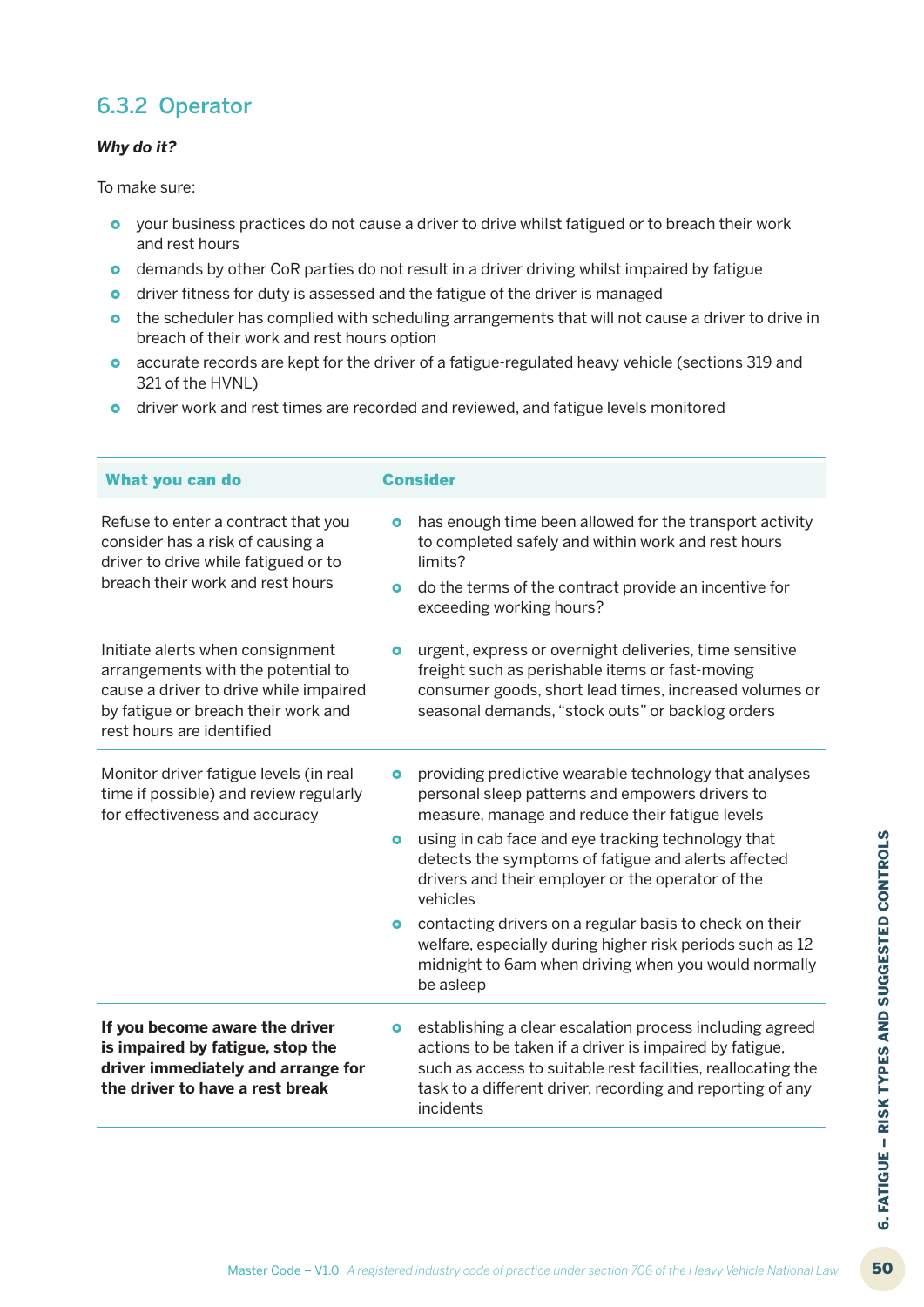| Keep accurate records and monitor<br>driver work and rest times (in real<br>time if possible) and review regularly<br>for effectiveness and accuracy | $\bullet$<br>$\bullet$<br>$\bullet$<br>$\bullet$ | electronic recording systems such as telematics or<br>Electronic Work Diaries (EWDs) to monitor and record<br>work and rest times for drivers. These may be checked<br>more quickly and make record keeping easier<br>logbook checking software that checks if the<br>records from written work diaries comply with legal<br>requirements<br>a sampling program where records of driver work and<br>rest times are regularly reviewed to check compliance<br>with the legislated operating limits<br>maintaining an up-to-date register of driver's records<br>(per sections 319 and 321 of the HVNL) |
|------------------------------------------------------------------------------------------------------------------------------------------------------|--------------------------------------------------|-------------------------------------------------------------------------------------------------------------------------------------------------------------------------------------------------------------------------------------------------------------------------------------------------------------------------------------------------------------------------------------------------------------------------------------------------------------------------------------------------------------------------------------------------------------------------------------------------------|
| Support drivers to self-manage<br>fatigue and other persons to aid the<br>welfare of drivers                                                         | $\bullet$                                        | training all employees, including drivers, with awareness<br>of the signs of fatigue, the importance of quality rest<br>and lifestyle factors impacting fatigue. Nationally<br>recognised training in fatigue management is available<br>for truck drivers and schedulers                                                                                                                                                                                                                                                                                                                             |
| Empower drivers to act if impaired by<br>fatigue                                                                                                     | $\bullet$                                        | a self-declaration and encourage self-reporting if feeling<br>sleepy, physically or mentally tired, weary or drowsy,<br>exhausted and/or lacking in energy                                                                                                                                                                                                                                                                                                                                                                                                                                            |
| Assess the fatigue of the driver,<br>before, during and after driving<br>duties                                                                      | $\bullet$                                        | a check-in process including a thorough visual<br>observation of the driver by a supervisor or other<br>nominated person to confirm the driver is fit to drive to<br>the best of their knowledge and training (see Section 6.1<br>of this Code for things to look for)                                                                                                                                                                                                                                                                                                                                |
| Manage environmental factors such<br>as temperature, fumes, vibration and<br>noise that are known to speed up the<br>onset of driver fatigue         | $\bullet$                                        | making sure vehicle design does not contribute<br>to fatigue - for example, good suspension, well<br>maintained, protection from glare and noise                                                                                                                                                                                                                                                                                                                                                                                                                                                      |
| Regularly check and verify drivers<br>are fit to drive, both physically and<br>mentally, and not affected by drugs<br>or alcohol or both             | $\bullet$                                        | a driver declaration of fitness for duty $-$ a signed<br>checklist completed by drivers declaring they are fit<br>to drive, are feeling okay, have had enough rest, have<br>enough hours to legally perform the task, are not<br>impaired by drugs or alcohol                                                                                                                                                                                                                                                                                                                                         |
|                                                                                                                                                      | $\bullet$                                        | a check-in process including a thorough visual<br>observation of the driver by a Supervisor or other<br>nominated person to confirm the driver is fit to drive to<br>the best of their knowledge and training (see Section 6.1<br>of this Code for things to look for)                                                                                                                                                                                                                                                                                                                                |
|                                                                                                                                                      | $\bullet$                                        | a fitness for duty assessment sheet - some simple<br>questions that a driver can be asked before starting<br>work (along the lines of the driver declaration above)                                                                                                                                                                                                                                                                                                                                                                                                                                   |
|                                                                                                                                                      | $\bullet$                                        | regular drug and alcohol testing programs including<br>random testing where practicable                                                                                                                                                                                                                                                                                                                                                                                                                                                                                                               |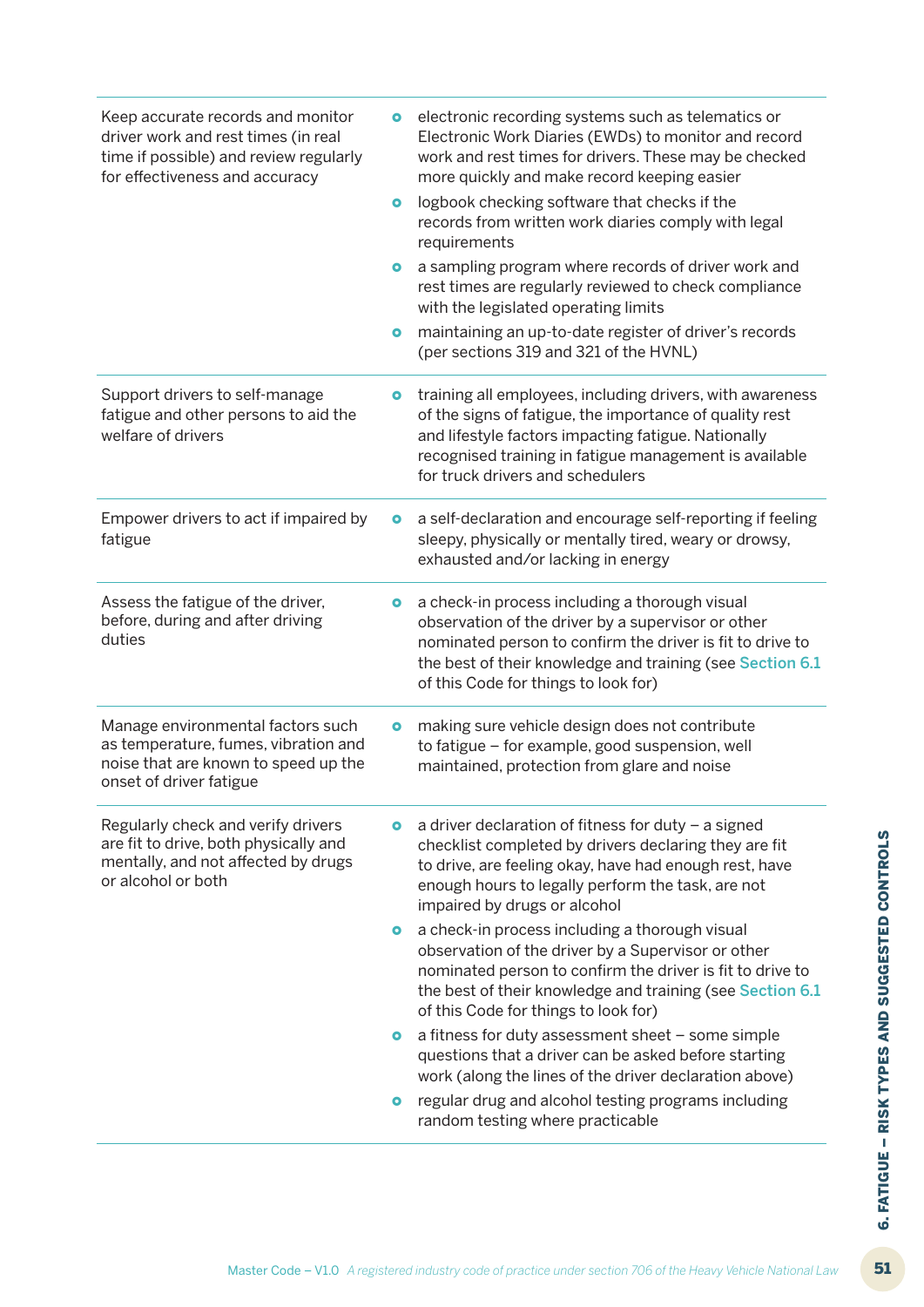| Provide a comfortable sleeper berth                                                                                                                             | $\bullet$ | ADR 42 for design and construction requirements of an<br>approved sleeper berth. Note an approved sleeper berth<br>is a mandatory requirement for two-up driving (section<br>221 of the HVNL) |
|-----------------------------------------------------------------------------------------------------------------------------------------------------------------|-----------|-----------------------------------------------------------------------------------------------------------------------------------------------------------------------------------------------|
| Use innovative in-vehicle<br>technologies where practical and<br>based on risk to assist with crash<br>avoidance in the event of a driver<br>being fatigued     | $\bullet$ | unintended lane departure warning systems and lane<br>keep assist systems to warn the driver of deviation from<br>the lane                                                                    |
|                                                                                                                                                                 | $\bullet$ | object detection systems to warn the driver of potential<br>frontal crashes                                                                                                                   |
|                                                                                                                                                                 | $\bullet$ | stability and vehicle control technologies to correct the<br>vehicle automatically                                                                                                            |
| Have regular catch-ups with other<br>CoR parties (e.g. consignors) to<br>demonstrate how you perform<br>the task safely and to discuss and<br>manage any issues | $\bullet$ | tactical meetings that focus on day-to-day operations                                                                                                                                         |

**Note:** *If you are an operator who also performs other roles in the Chain of Responsibility, including but not limited to employing or scheduling, refer to the respective sub-sections under this Section 6.3.*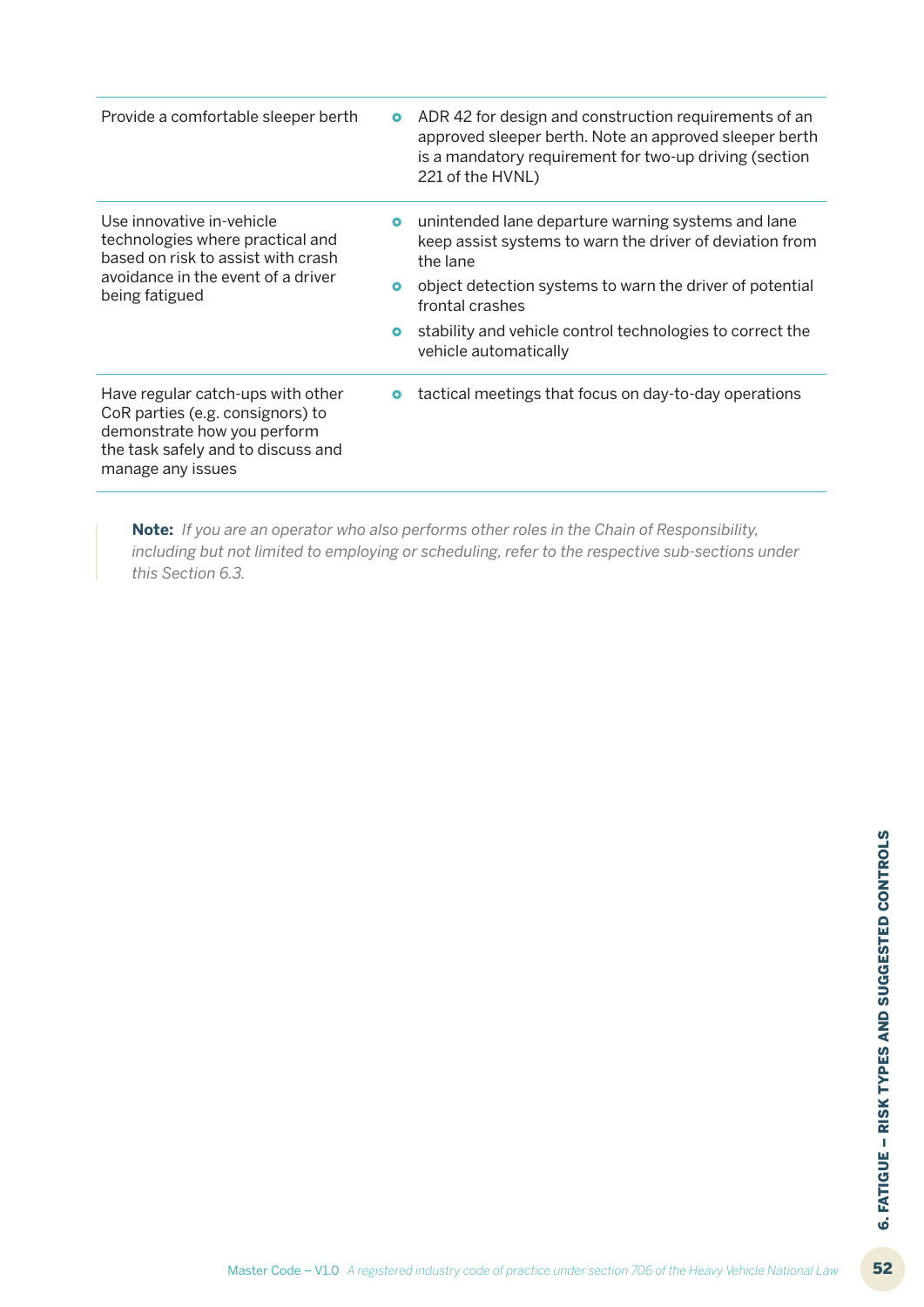# 6.3.3 Scheduler

#### *Why do it?*

- **o** schedules and rosters do not cause a driver to drive whilst fatigued or breach their work and rest hours
- **o** schedules and rosters do not result in, encourage, or provide an incentive to a relevant party to cause a driver to drive whilst fatigued

| What you can do                                                                                                                                                                                                                                                          | <b>Consider</b>        |                                                                                                                                                                                                                                                                                                                            |
|--------------------------------------------------------------------------------------------------------------------------------------------------------------------------------------------------------------------------------------------------------------------------|------------------------|----------------------------------------------------------------------------------------------------------------------------------------------------------------------------------------------------------------------------------------------------------------------------------------------------------------------------|
| Plan trip schedules (schedules of the<br>transport of any goods or passengers<br>by the vehicle) with appropriate<br>timeframes so drivers are not directly<br>pressured, or feel indirectly pressured,<br>to drive when fatigued or breach their<br>work and rest hours | $\bullet$              | scheduling journeys with enough time for them to<br>be completed safely and according to applicable<br>rest breaks required along the route, allowing<br>for contingencies and conditions such as traffic<br>congestion, major roadworks, adverse weather,<br>missed curfews and loading or unloading delays               |
| Schedule journeys so that drivers can<br>stop and rest at places where there are<br>rest facilities and amenities, or where<br>there is not excessive noise                                                                                                              | $\bullet$              | identifying suitable heavy vehicle rest areas, service<br>centres and roadhouses. Refer to road authority<br>websites for maps of rest areas in respective states<br>and territories                                                                                                                                       |
| Plan driver's rosters (schedules of<br>the driver's work and rest times) with<br>appropriate timeframes so drivers are<br>not directly pressured, or feel indirectly<br>pressured, to drive whilst fatigued or<br>breach their work and rest hours                       | O                      | rostering drivers taking into consideration fatigue<br>risks, maximum work requirements and minimum<br>rest requirements according to their work and rest<br>hours option, two-up driving or driver changeovers                                                                                                            |
| Consult with drivers, and CoR parties as<br>relevant to the scheduling of journeys,<br>about pick-up and delivery times. Make<br>sure rostering of drivers considers<br>contingencies and allows changes<br>(including delays) to be managed                             | $\bullet$              | discussing targeted truck turnaround times with<br>consignors, consignees or loading managers<br>including queuing arrangements, loading and<br>unloading times, driver working and resting time on<br>site, and building agreed timeframes into schedules                                                                 |
| Design specific tasks to use multiple<br>drivers or allow added recovery and<br>adjust activities based on historical data                                                                                                                                               | $\bullet$              | planning for situations where drivers are no longer<br>able to complete a trip within their work limits due to<br>increasing delays and congestion                                                                                                                                                                         |
| Manage changes to schedules including<br>delays so drivers are not directly<br>pressured, or feel indirectly pressured,<br>to drive whilst fatigued or breach their<br>work and rest hours                                                                               | $\bullet$<br>$\bullet$ | developing contingency plans in advance<br>including communication protocols and agreed<br>actions to be taken in the event of delays, such<br>as driver changeovers, access to rest facilities or<br>accommodation<br>timely communication and advance notification<br>wherever possible to drivers and other CoR parties |
| If you become aware the driver is<br>impaired by fatigue, stop the driver<br>immediately and arrange for the<br>driver to have a rest break                                                                                                                              | $\bullet$              | establishing a clear escalation process including<br>agreed actions to be taken if a driver is impaired<br>by fatigue, such as access to suitable rest facilities,<br>reallocating the task to a different driver, recording<br>and reporting of any incidents                                                             |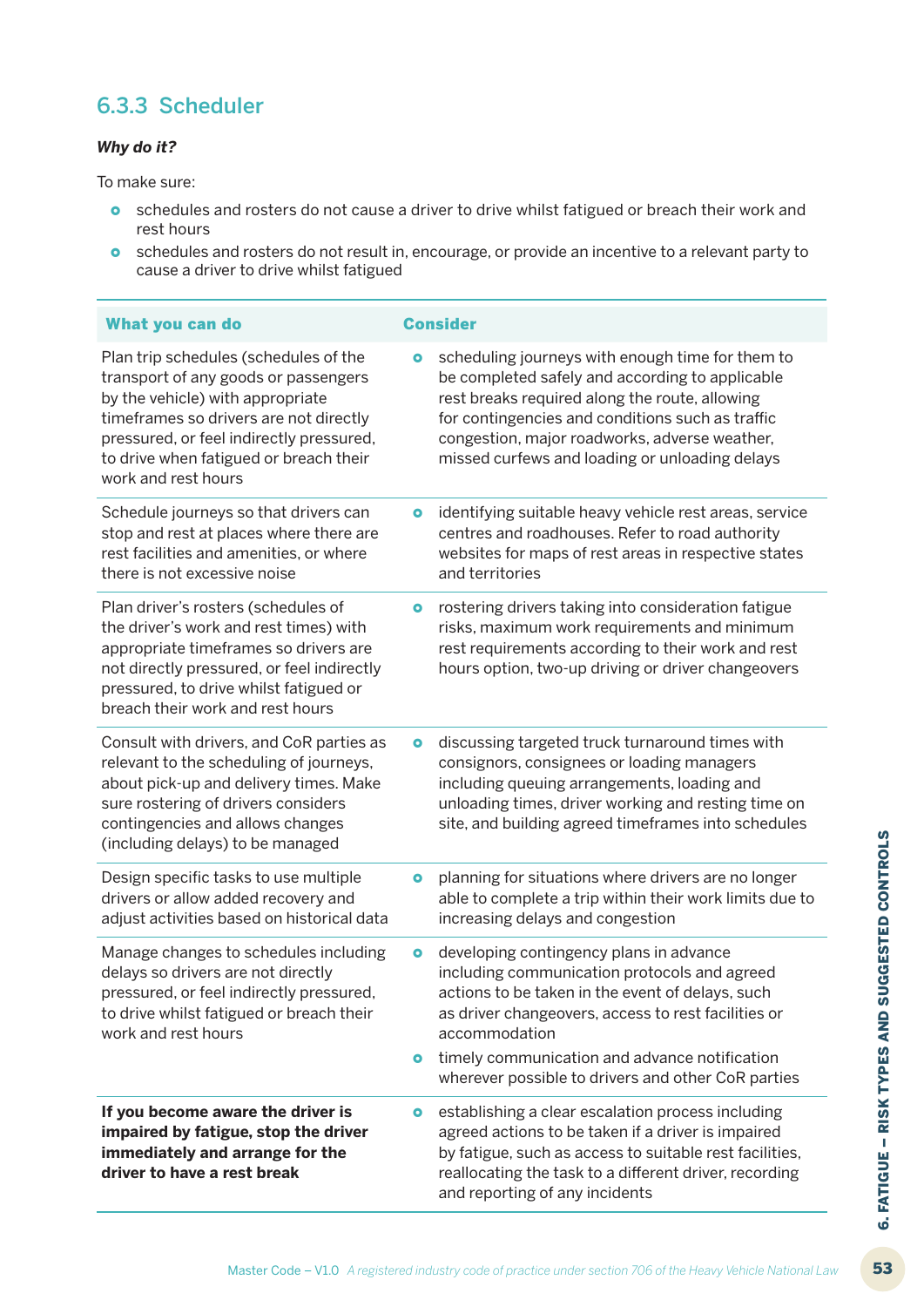# 6.3.4 Consignor and Consignee

#### *Why do it?*

To make sure:

- **o** your business practices do not cause a driver to drive whilst fatigued or breach their work and rest hours
- **o** requests and contractual arrangements will not cause or encourage the driver to drive whilst fatigued or breach their work and rest hours

| What you can do                                                                                                                                                                                                                   | <b>Consider</b>                                                                                                                                                                                                                                                                                                                                                        |
|-----------------------------------------------------------------------------------------------------------------------------------------------------------------------------------------------------------------------------------|------------------------------------------------------------------------------------------------------------------------------------------------------------------------------------------------------------------------------------------------------------------------------------------------------------------------------------------------------------------------|
| Before you engage a third party (e.g. prime<br>contractor or operator), find out whether<br>they have a reputation for running a safe and<br>compliant business                                                                   | do they participate in any accreditation schemes?<br>$\bullet$<br>have they undertaken any audits or assessments<br>$\bullet$<br>of the effectiveness of controls that manage the<br>risk of fatigue?                                                                                                                                                                  |
| Make sure your requests of, and any<br>contractual arrangements with, the third<br>party do not encourage a driver to drive<br>while impaired by fatigue or breach their<br>work and rest hours                                   | do agreements or terms of consignment have<br>$\bullet$<br>incentives for early delivery or penalties for late<br>delivery?                                                                                                                                                                                                                                            |
| Initiate alerts when consignment<br>arrangements with the potential to cause<br>a driver to drive while impaired by fatigue<br>or breach their work and rest hours are<br>identified                                              | urgent, express or overnight deliveries, time<br>$\bullet$<br>sensitive freight such as perishable items or<br>fast-moving consumer goods, short lead times,<br>increased volumes or seasonal demands, "stock<br>outs" or backlog orders                                                                                                                               |
| Make sure you have a review process in<br>place to check the third party is performing<br>the activity according to your contractual<br>arrangements and that those arrangements<br>are effective in managing the risk of fatigue | are there any new fatigue risks that may arise<br>$\bullet$<br>from the interaction between the parties and<br>are the arrangements put in place effective to<br>manage the risk of fatigue?<br>if not effective, improve compliance or change<br>$\bullet$<br>the arrangements<br>implementing regular contract performance<br>$\bullet$<br>reviews or similar forums |
| Have regular catch-ups with other CoR<br>parties to discuss and manage any issues                                                                                                                                                 | tactical meetings that focus on day-to-day<br>$\bullet$<br>operations                                                                                                                                                                                                                                                                                                  |
| Plan deliveries with appropriate time for the<br>required route so drivers are not directly<br>pressured, or feel indirectly pressured, to<br>drive whilst fatigued or breach their work<br>and rest hours                        | allowing for speed limits, contingencies and<br>$\bullet$<br>conditions such as steep ascents and descents,<br>traffic congestion, major roadworks, adverse<br>weather conditions, curfews and loading/<br>unloading delays                                                                                                                                            |
| Prefer loading and distribution centres that<br>provide access to rest facilities for drivers                                                                                                                                     |                                                                                                                                                                                                                                                                                                                                                                        |
| If you become aware the driver is impaired<br>by fatigue, stop the driver immediately and<br>notify the driver's employer or scheduler, or<br>the operator of the vehicle                                                         | establishing a clear escalation process including<br>$\bullet$<br>agreed actions to be taken if a driver is impaired<br>by fatigue, such as access to suitable rest<br>facilities, recording and reporting of any incidents                                                                                                                                            |

**Note:** *If you are a consignor or consignee who also performs other roles in the Chain of Responsibility, including but not limited to packing or loading activities, refer to the respective sub-sections under this Section 6.3.*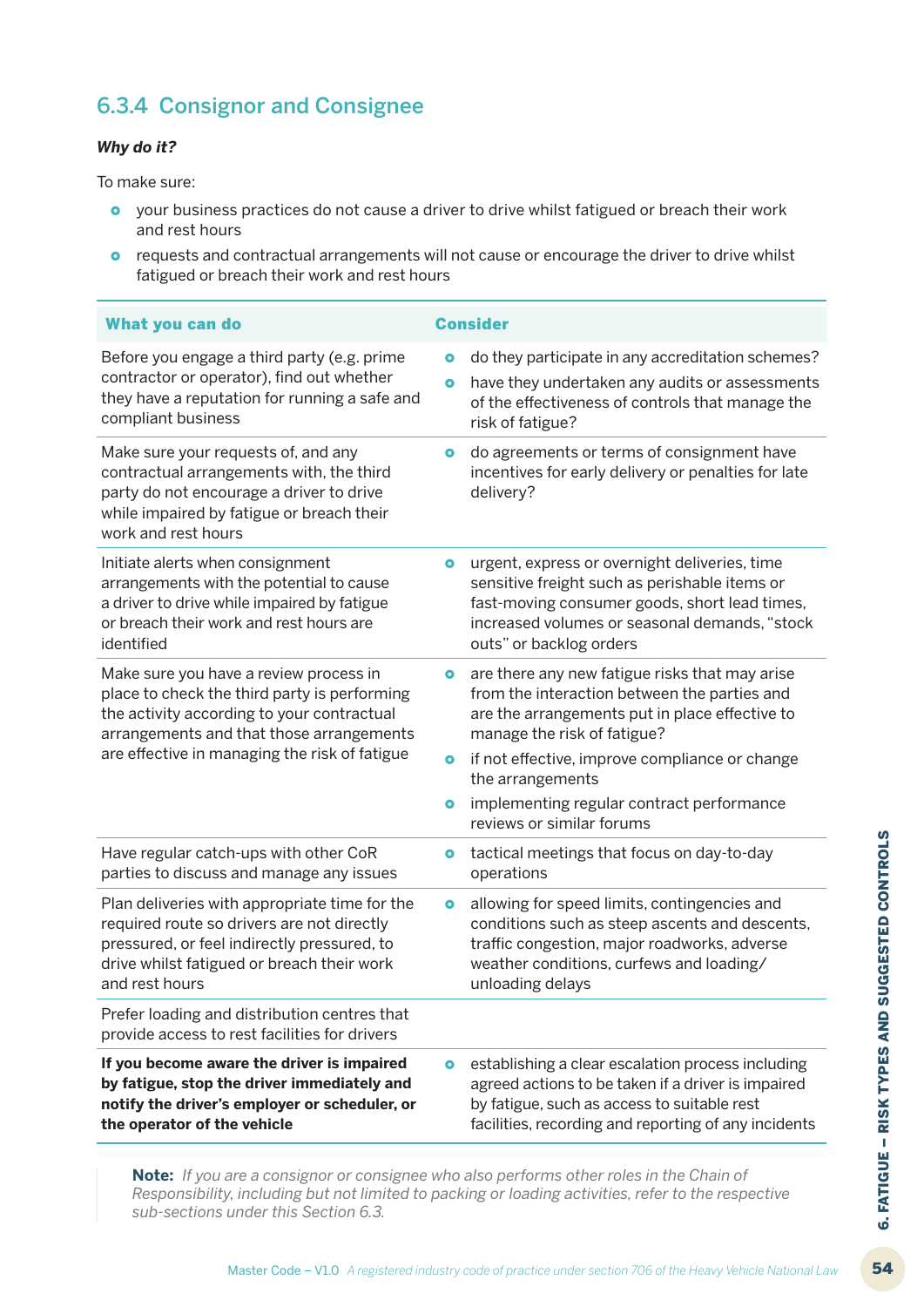### 6.3.5 Packer

#### *Why do it?*

To make sure:

**o** packing practices do not cause a driver to drive whilst fatigued or breach their work and rest hours

| What you can do                                                                                                                                                              |           | <b>Consider</b>                                                                                                                                                                                                |
|------------------------------------------------------------------------------------------------------------------------------------------------------------------------------|-----------|----------------------------------------------------------------------------------------------------------------------------------------------------------------------------------------------------------------|
| Train packers, who may be able to<br>identify the fatigue of the driver, with<br>awareness of the signs of fatigue                                                           | $\bullet$ | supporting packers who might engage with drivers to<br>identify any obvious signs of fatigue, or concerns with<br>the driver's general welfare                                                                 |
| If you become aware the driver<br>is impaired by fatigue, stop the<br>driver immediately and notify the<br>driver's employer or scheduler, or<br>the operator of the vehicle | $\bullet$ | establishing a clear escalation process including agreed<br>actions to be taken if a driver is impaired by fatigue,<br>such as access to suitable rest facilities, recording and<br>reporting of any incidents |
| Monitor adherence to delivery<br>windows, truck turnaround times<br>and delays and take remedial action<br>as required                                                       | $\bullet$ | establishing, measuring and reporting against key<br>performance indicators to track performance to plan,<br>and adjust where necessary                                                                        |
| Review loading/unloading<br>arrangements and packing practices<br>that may lead to delays in loading<br>on a regular basis involving relevant<br>parties in the supply chain | $\bullet$ | monitoring and reviewing packing times to establish<br>average work times and triggering alerts when there<br>are anomalies or deviations (delays) that impact the<br>transport of goods by a heavy vehicle    |

# 6.3.6 Loading Manager, Loader and Unloader

#### *Why do it?*

- **•** loading or unloading practices do not cause a driver to drive whilst fatigued or breach their work and rest hours
- o delays are minimised or managed so drivers are not directly or indirectly pressured to drive whilst fatigued or breach their work and rest hours

| What you can do                                                                                                                                                                                     |           | <b>Consider</b>                                                                                                                                                                                                |
|-----------------------------------------------------------------------------------------------------------------------------------------------------------------------------------------------------|-----------|----------------------------------------------------------------------------------------------------------------------------------------------------------------------------------------------------------------|
| Train key personnel, including but not<br>limited to, loading managers, loaders and<br>unloaders, who may be able to assess the<br>fatigue of the driver, with awareness of the<br>signs of fatigue |           | supporting loaders or unloaders who engage with<br>drivers, to identify any obvious signs of fatigue,<br>or concerns with the drivers' general welfare, and<br>report to the loading manager                   |
| If you become aware the driver is impaired<br>by fatigue, stop the driver immediately and<br>notify the driver's employer or scheduler,<br>or the operator of the vehicle                           | $\bullet$ | establishing a clear escalation process including<br>agreed actions to be taken if a driver is impaired<br>by fatigue, such as access to suitable rest<br>facilities, recording and reporting of any incidents |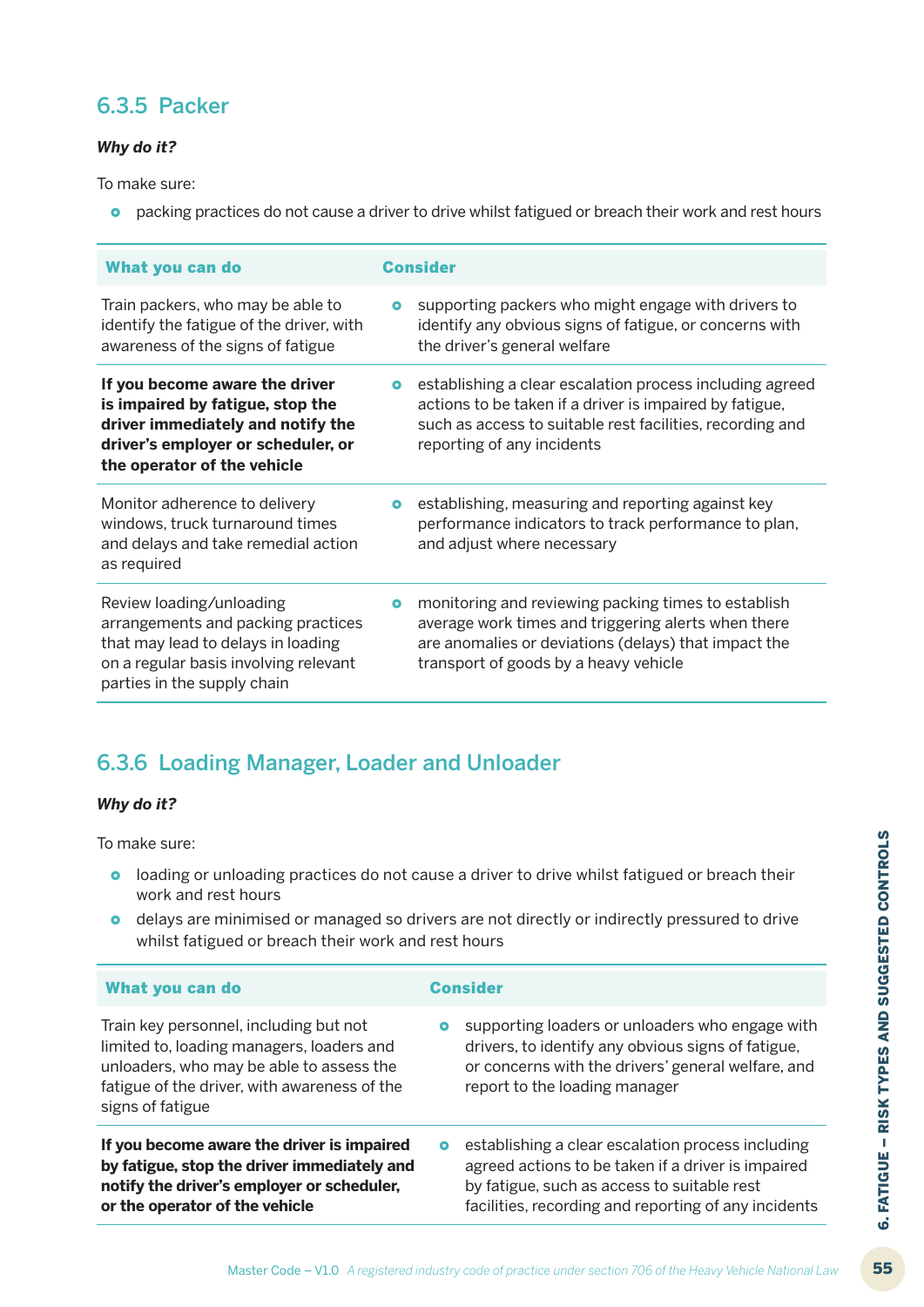| Assess the fatigue and general welfare of<br>the driver, before, during and after loading<br>or unloading                                                    | $\bullet$<br>$\bullet$<br>$\bullet$<br>$\bullet$ | a driver declaration of fitness for duty $-$ a signed<br>checklist completed by drivers declaring they are<br>fit to drive and as such are feeling okay, have had<br>sufficient rest, have sufficient hours to perform<br>the task, are not impaired by drugs or alcohol<br>a check-in process including a thorough visual<br>observation of the driver by a Supervisor or other<br>nominated person to confirm the driver is fit to<br>drive to the best of their knowledge and training<br>(see Section 6.1 and Section 6.3 of the Code for<br>things to look for)<br>a fitness for duty assessment sheet - some<br>simple questions that a driver can be asked<br>before commencing work (along the lines of the<br>driver declaration above)<br>regular drug and alcohol testing programs<br>including random testing |
|--------------------------------------------------------------------------------------------------------------------------------------------------------------|--------------------------------------------------|---------------------------------------------------------------------------------------------------------------------------------------------------------------------------------------------------------------------------------------------------------------------------------------------------------------------------------------------------------------------------------------------------------------------------------------------------------------------------------------------------------------------------------------------------------------------------------------------------------------------------------------------------------------------------------------------------------------------------------------------------------------------------------------------------------------------------|
| Consult with loaders or unloaders and other<br>CoR parties about planning loading and<br>unloading times, including potential delays                         | $\bullet$                                        | discussing and agreeing to targeted truck<br>turnaround times with schedulers including<br>queuing arrangements, loading and unloading<br>times, and build these timeframes into schedules                                                                                                                                                                                                                                                                                                                                                                                                                                                                                                                                                                                                                                |
| Accommodate and communicate delays<br>in the transport task including adjusting or<br>reprioritising loading or unloading times as<br>required               | $\bullet$                                        | prioritising drivers of fatigue-regulated vehicles<br>or making alternative arrangements for the<br>loading and unloading of the vehicle with the<br>prime contractor or operator                                                                                                                                                                                                                                                                                                                                                                                                                                                                                                                                                                                                                                         |
| Provide access to rest facilities in the event<br>of loading or unloading delays to assist<br>drivers manage their work and rest hours<br>and fatigue levels | $\bullet$                                        | lunchrooms with fresh water, tea and coffee<br>making facilities, toilets, change rooms with<br>showers, or access to the nearest offsite rest<br>facilities if limited onsite facilities are available                                                                                                                                                                                                                                                                                                                                                                                                                                                                                                                                                                                                                   |
| Monitor adherence to delivery windows,<br>truck turnaround times and delays and take<br>remedial action as required                                          | o                                                | establishing reporting key performance<br>indicators to track performance and to plan and<br>adjust where necessary                                                                                                                                                                                                                                                                                                                                                                                                                                                                                                                                                                                                                                                                                                       |
| Review loading/unloading arrangements<br>and practices that may cause delays on<br>a regular basis involving all relevant CoR<br>parties                     | $\bullet$                                        | monitoring and reviewing truck turnaround times<br>including the time the vehicle arrives at site, time<br>spent waiting or queuing, the time taken to load<br>or unload the vehicle and the time the vehicle<br>departs the site to establish average work times<br>and triggering alerts when there are anomalies or<br>deviations (delays)                                                                                                                                                                                                                                                                                                                                                                                                                                                                             |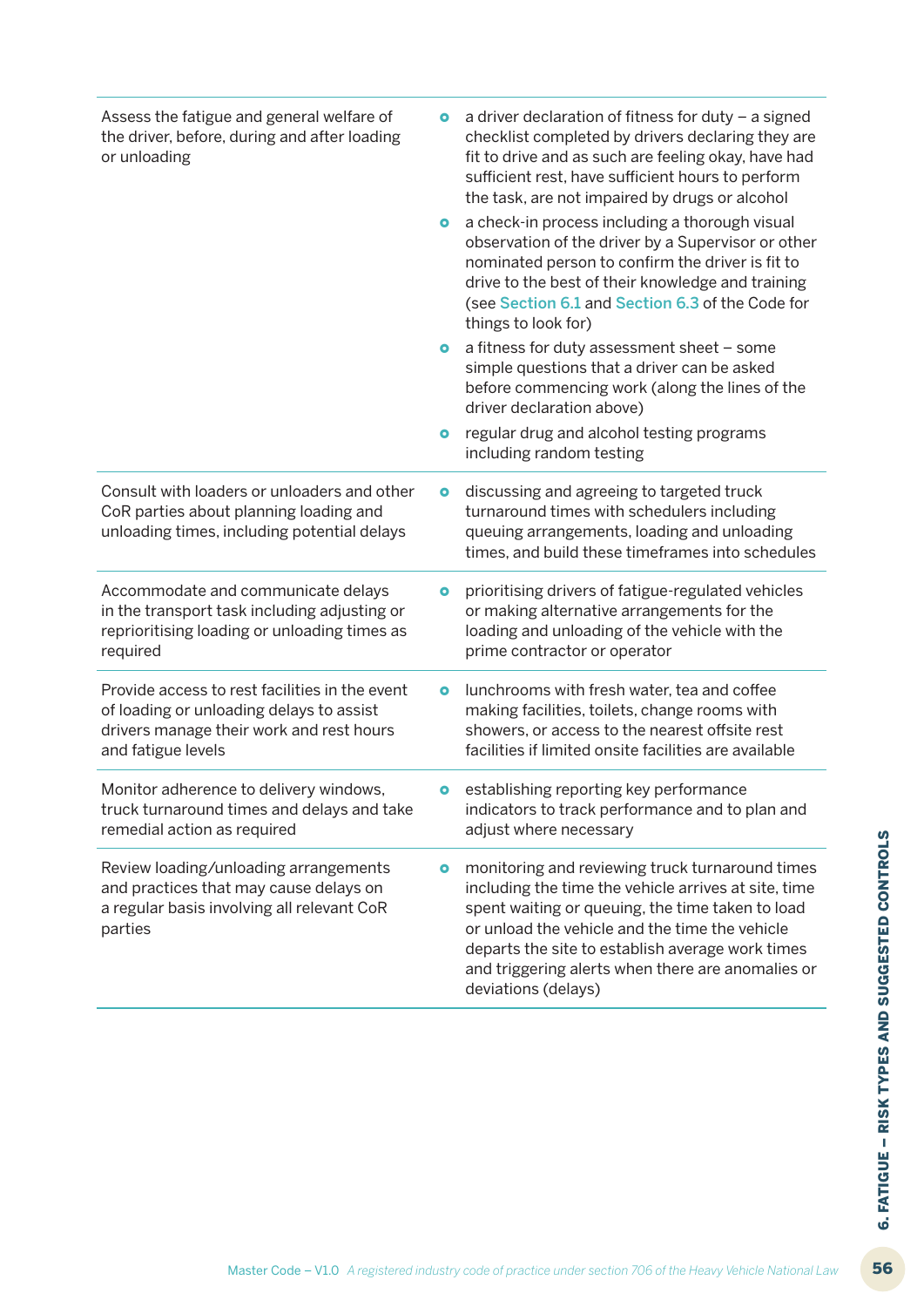# <span id="page-56-0"></span>7. MASS, DIMENSION AND LOADING– RISK TYPES AND SUGGESTED CONTROLS

### 7.1 WHAT ARE THE RISKS ASSOCIATED WITH MASS, DIMENSION AND LOADING?

The main purpose of the mass, dimension and loading requirements in the HVNL is to decrease risks from excessively loaded or excessively large heavy vehicles. Decreasing these risks improves public safety and minimises any adverse impact from excessively loaded or excessively large heavy vehicles on road infrastructure or to public amenity.

There is a risk that the behaviour or business practices of "off-road" CoR parties may result in a driver feeling pressured to drive a vehicle with loads in breach of mass, dimension and loading requirements.

Incorrectly positioned or restrained loads, or a heavy vehicle that is overloaded, can affect the stability, steering and braking performance of a heavy vehicle. This can result in the driver losing control of the vehicle. Loads that affect vehicle stability, such as unevenly distributed loads, loads with a high centre of gravity, or loads that shift when cornering due to poor packing and restraint (for example poorly secured goods in freight containers), increase the risk of the heavy vehicle rolling over. Serious injuries and fatalities to drivers, other road users and pedestrians, damage to road infrastructure and the environment can result.

Protruding loads, or an inappropriately restrained load that falls off the vehicle, can endanger the lives of other road users and pedestrians through a direct collision or by causing other drivers to swerve to avoid it. If the load moves forward it can pierce the cabin and injure or kill the driver or passenger.

There is a risk of serious injury or fatality when loading and unloading a load that is poorly restrained or has shifted in transit. The load could fall from the vehicle and strike or crush people in the immediate vicinity if controls are not in place during unloading. A load that is poorly restrained or has shifted in transit should never be allowed to return to the road (or to sender) without first remedying the situation, due to these risk factors.

Over-size or over-mass loads can cause damage to road infrastructure and result in serious incidents and traffic congestion. Examples include over-height loads colliding with bridges, tunnels and overhead powerlines. If the heavy vehicle is not fit for the purpose, it can cause damage to road infrastructure and the load can adversely affect the performance of the heavy vehicle. This may also cause damage to the equipment and to the vehicle, including suspension damage and degradation of structural integrity.

If safety devices and systems described in and required by dimension exemptions are not used, operated or followed, safety risks may be created. See schedule 8 of the Heavy Vehicle (Mass, Dimension and Loading) National Regulations.

If safety risks are realised, this can lead to lost productivity and increased costs to the operator and other CoR parties.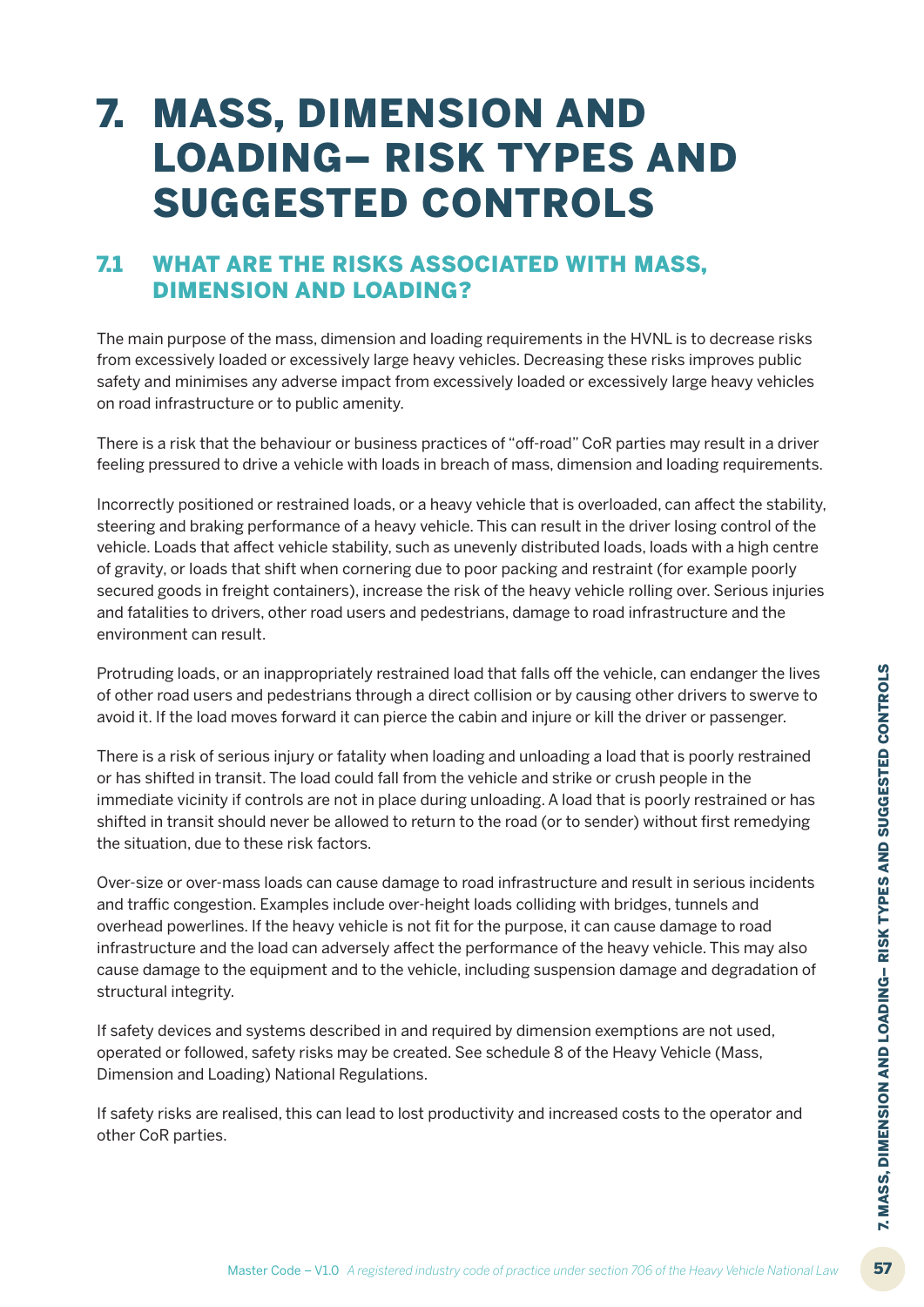Contributing factors that may cause safety risks or encourage breaches of heavy vehicle mass, dimension and loading requirements include but are not limited to:

- **o** lack of policy and procedures, or systems to report non-compliance
- **•** ineffective two-way consultation, cooperation and coordination of all parties along the supply chain
- **•** inadequate information, training, instruction and/or supervision of mass, dimension and loading requirements and associated procedures
- **o** conflicting commercial arrangements between parties
- **•** poorly planned or prepared loads and/or inadequate oversight to verify suitability
- **•** incorrect placement and positioning of loads
- **o** lack of weighing or measuring equipment or method
- **o** inflexible loading and unloading practices, including inability to re-adjust loads
- **o** improperly restrained loads and/or inadequate expertise to verify suitability of load restraint systems
- **o** non-compliance with vehicle and equipment operating requirements
- **o** inadequate maintenance of equipment
- **•** deliberate actions of drivers or other CoR parties
- **o** inadequate monitoring and/or due diligence by all CoR parties to ensure safety and compliance of transport activities.

### 7.2 WHAT DOES THE LAW SAY?

For the main purposes of the mass, dimension and loading requirements and how these are achieved refer to section 94 of the HVNL (see also [Section 7.1](#page-56-0) of this Code).

#### HVNL section 26C – Primary duty

Each party in the chain of responsibility for a heavy vehicle must ensure, so far as is reasonably practicable, the safety of the party's transport activities relating to the vehicle.

Each party must, so far as is reasonably practicable–

- **•** eliminate public risks and, to the extent it is not reasonably practicable to eliminate public risks, minimise the public risks; and
- **•** ensure the party's conduct does not directly or indirectly cause or encourage– the driver of the heavy vehicle to contravene this Law; or another person, including another party in the chain of responsibility, to contravene this Law.

#### HVNL section 96 – Compliance with mass requirements

A person who drives, or permits another person to drive, a heavy vehicle on a road must ensure the vehicle, and the vehicle's components and load, comply with the **mass requirements** applying to the vehicle, unless the person has a reasonable excuse.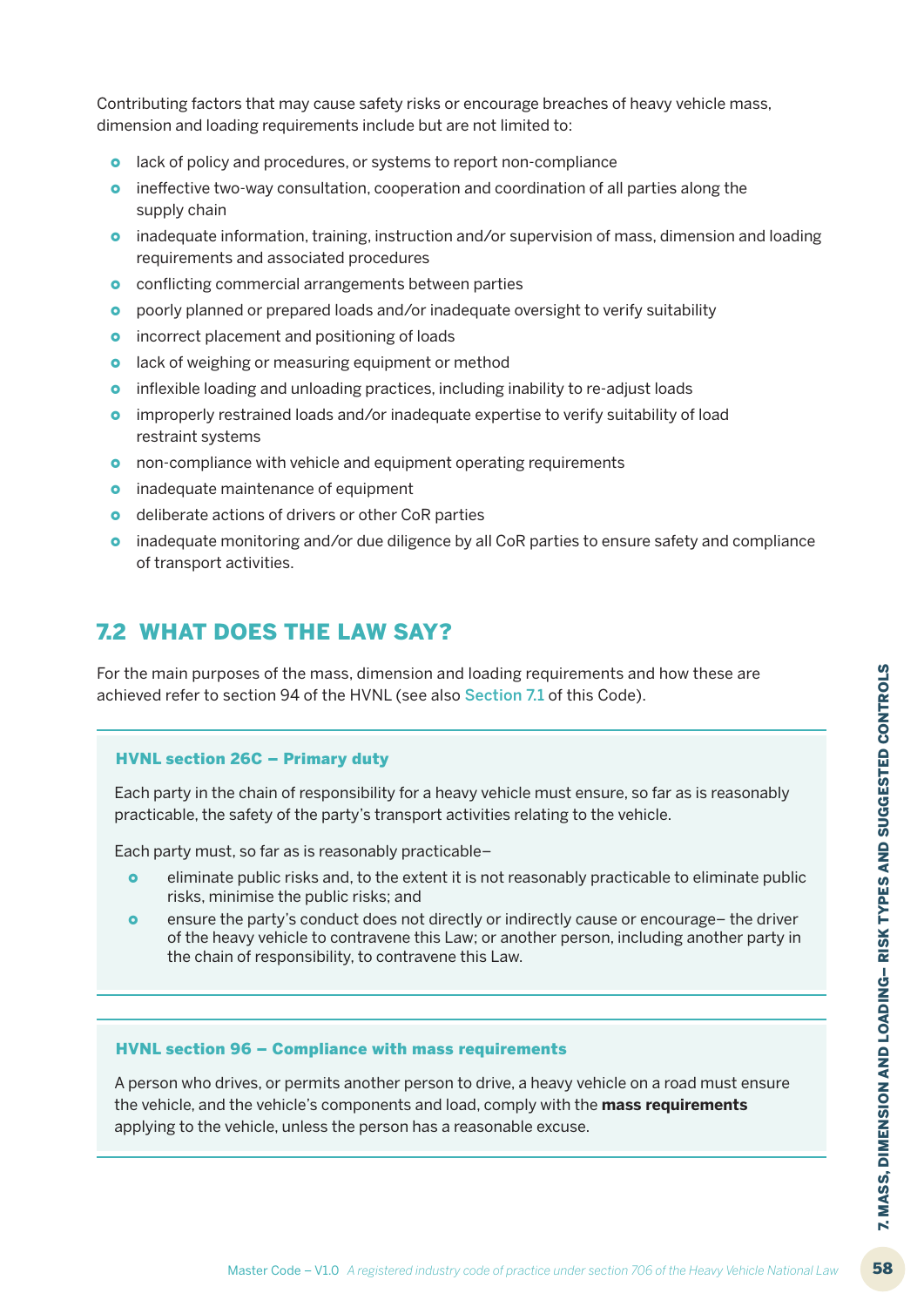#### HVNL section 102 – Compliance with dimension requirements

A person who drives, or permits another person to drive, a heavy vehicle on a road must ensure the vehicle, and the vehicle's components and load, comply with the **dimension requirements** applying to the vehicle, unless the person has a reasonable excuse.

#### HVNL section 111 – Compliance with loading requirements

A person who drives, or permits another person to drive, a heavy vehicle on a road must ensure the vehicle, and the vehicle's components and load, comply with the **loading requirements** applying to the vehicle, unless the person has a reasonable excuse.

More information on the mass, dimension and loading requirements is available in sections 95, 101 and 110 of the HVNL respectively.

Refer also the Heavy Vehicle *(Mass, Dimension and Loading) National Regulation* to confirm that vehicles comply with the mass, dimension and loading requirements applicable to the vehicle under the Regulations – mass requirements in Schedules 1-5A, dimension requirements in Schedule 6 and loading requirements in Schedule 7.

Refer also mass, dimension and route requirements contained in exemption notices, permits or PBS vehicle approvals for authorised (mass) limits and/or authorised dimensions. These notices and permits may also include extra conditions that must be followed to control safety risks with over-size or over-mass loads.

### 7.3 WHAT YOU CAN DO AND WHY

CoR parties should implement a risk-based approach to manage safety and ensure compliance with all requirements of the HVNL including mass, dimension and loading. A dedicated risk assessment of your mass, dimension and loading hazards and requirements can identify where risks might arise in your business. [Section 3](#page-25-0) of this Code provides information on how to conduct a risk assessment.

Consider any unique or different circumstances that relate to your transport activities in your risk assessment and control the risks accordingly.

For example, risk factors relating to mass, dimension and loading may include but are not limited to—uniformly dense and heavy loads, large indivisible loads including over-size and over-mass loads, non-specific or specialised load types such as awkwardly shaped items or prefabricated components, or loads with a high centre of gravity.

Controls to manage risks associated with mass, dimension and loading, based on your role/s in the Chain of Responsibility, are suggested in this section. You also need to consider the outcomes of the risk assessment of your mass, dimension and loading risks when developing and implementing controls and make sure that they are appropriate for the size and nature of your transport activities.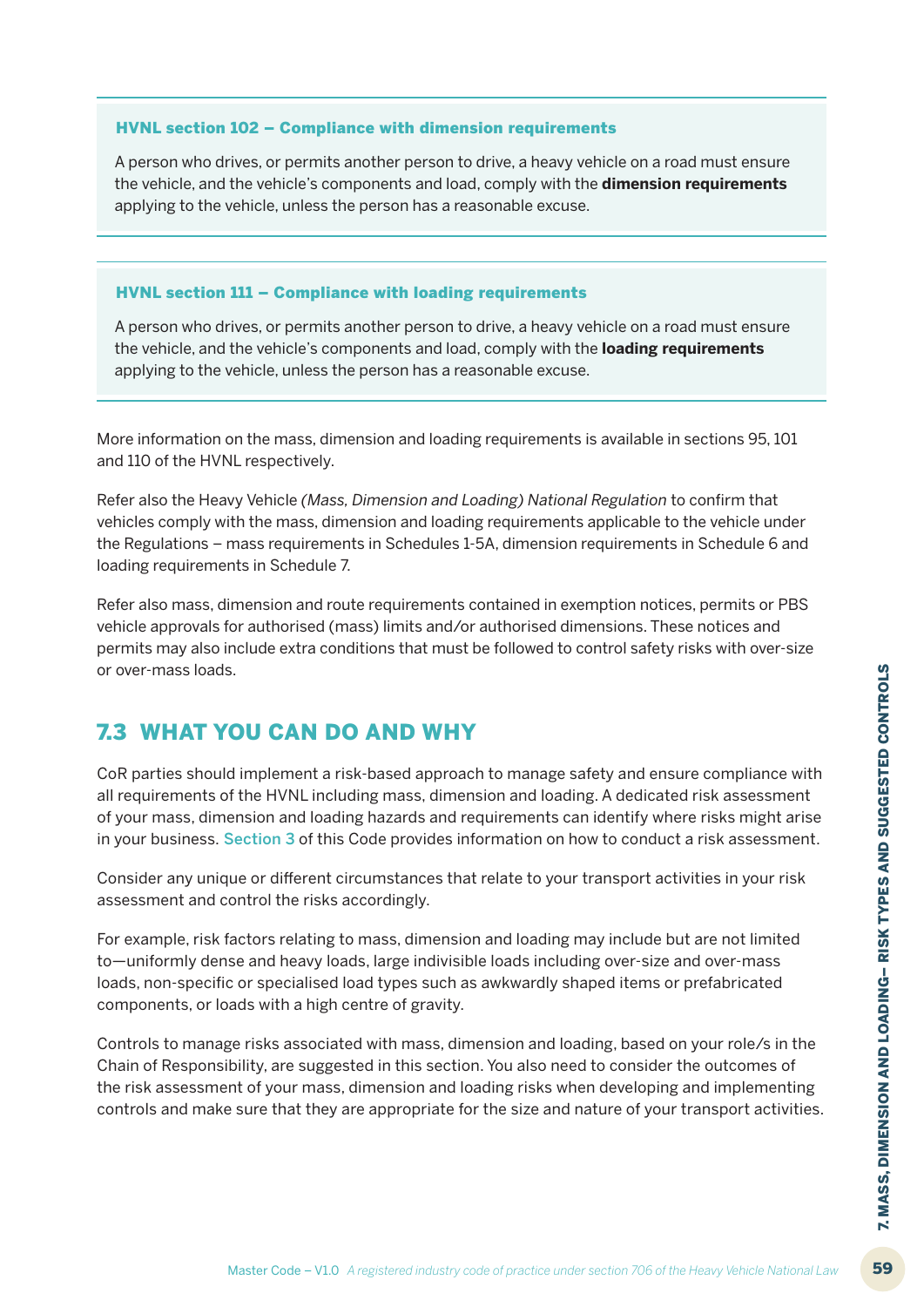# 7.3.1 Employer and Prime Contractor

#### *Why do it?*

To make sure:

- $\bullet$  the vehicle or combination is fit for the task
- **o** accurate load weights are known
- **o** loaded vehicles comply with gross and axle/axle group weights
- **o** loads are placed to maintain vehicle stability and safety
- **o** loads are secured to prevent them falling or being dislodged from the vehicle
- **o** an appropriate method has been used to restrain the load on a heavy vehicle
- **o** loads are restrained in a way that meets loading performance standards

| What you can do                                                                                                                                                                                                                                                               | <b>Consider</b>                                                                                                                                                                                                                                                                                                                                                                                                                                                                                                                   |  |
|-------------------------------------------------------------------------------------------------------------------------------------------------------------------------------------------------------------------------------------------------------------------------------|-----------------------------------------------------------------------------------------------------------------------------------------------------------------------------------------------------------------------------------------------------------------------------------------------------------------------------------------------------------------------------------------------------------------------------------------------------------------------------------------------------------------------------------|--|
| Refuse to enter a contract that you<br>consider has a risk of causing the<br>operator or driver to breach mass,<br>dimension and loading requirements                                                                                                                         | is there suitable equipment to move, load, restrain<br>$\bullet$<br>and unload freight safely?                                                                                                                                                                                                                                                                                                                                                                                                                                    |  |
| Before you engage a driver or<br>subcontractor find out whether they<br>have a safe driving record or a reputation<br>for running a safe and compliant<br>business                                                                                                            | conducting reference checks and assessments of<br>$\bullet$<br>their skills and capability to do the task safely<br>conducting in cab assessments of drivers prior to<br>engagement<br>using road authority opt-in systems that allow a<br>$\bullet$<br>driver's traffic history to be shared<br>do subcontractors participate in any accreditation<br>$\bullet$<br>schemes?<br>have they undertaken any audits or assessments<br>$\bullet$<br>of the effectiveness of controls that manage mass,<br>dimension and loading risks? |  |
| Make sure your requests of, and any<br>contractual arrangements with, the<br>third party do not reward or encourage<br>a driver to breach mass, dimension and<br>loading requirements                                                                                         | do agreements have incentives that may encourage<br>$\bullet$<br>overloading?                                                                                                                                                                                                                                                                                                                                                                                                                                                     |  |
| Make sure you have a review process in<br>place to check a driver or subcontractor<br>is performing the activity according<br>to your employment or contractual<br>arrangements and that those<br>arrangements are effective in managing<br>mass, dimension and loading risks | are there any new mass, dimension or loading<br>$\bullet$<br>risks that may arise from the interaction between<br>the parties and are the arrangements put in place<br>effective to manage these risks?<br>if not effective, improve compliance or change the<br>$\bullet$<br>arrangements<br>implementing regular performance reviews<br>$\bullet$<br>visual inspections and assessments of mass,<br>$\bullet$<br>dimension and loading requirements and controls                                                                |  |
| Have regular catch-ups with other CoR<br>parties to discuss and manage any issues                                                                                                                                                                                             | tactical meetings that focus on day-to-day<br>$\bullet$<br>operations                                                                                                                                                                                                                                                                                                                                                                                                                                                             |  |

**Note:** *If you are an employer or prime contractor who also performs other roles in the Chain of Responsibility, refer to the respective sub-sections under this Section 7.3.*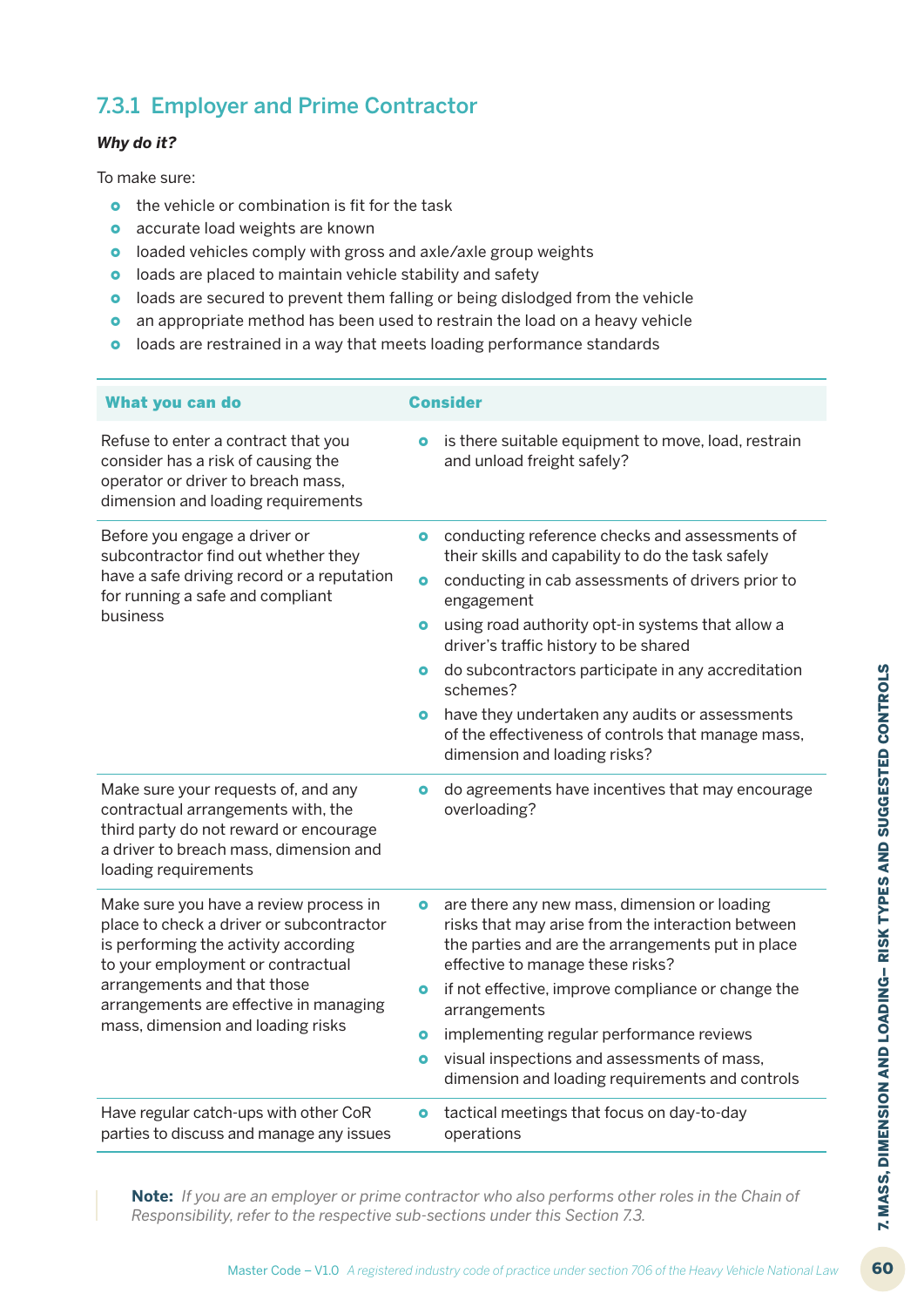## 7.3.2 Operator

#### *Why do it?*

- **o** the vehicle or combination is fit for the task
- **o** accurate load weights are known
- **o** loaded vehicles comply with gross and axle/axle group weights
- **o** loads are placed to maintain vehicle stability and safety
- **o** loads are secured to prevent them falling or being dislodged from the vehicle
- **o** an appropriate method has been used to restrain the load on a heavy vehicle
- o loads are restrained in a way that meets the loading performance standards

| What you can do                                                                                                                                                                                                           |                        | <b>Consider</b>                                                                                                                                                                                                                                        |
|---------------------------------------------------------------------------------------------------------------------------------------------------------------------------------------------------------------------------|------------------------|--------------------------------------------------------------------------------------------------------------------------------------------------------------------------------------------------------------------------------------------------------|
| Refuse to enter a contract that you<br>consider has a risk of causing the driver<br>to breach mass, dimension and loading<br>requirements                                                                                 | $\bullet$              | is there suitable equipment to move, load, restrain<br>and unload freight safely?                                                                                                                                                                      |
| Initiate alerts when consignment<br>arrangements with the potential to cause<br>a driver to breach mass, dimension and<br>loading requirements are identified                                                             | $\bullet$              | uniformly dense and heavy loads, large indivisible<br>loads including over size and over mass loads,<br>non-specific or specialised load types such<br>as awkwardly shaped items or prefabricated<br>components or loads with a high centre of gravity |
| Identify the mass, dimension and loading<br>requirements (such as tare, gross and<br>axle weights, widths and lengths) that<br>apply to each vehicle or combination and<br>communicate these with relevant CoR<br>parties | $\bullet$              | OEM specifications, mass management<br>accreditation scheme documentation,<br>Commonwealth Gazette notices, NHVR Common<br><b>Heavy Freight Vehicle Configurations, industry</b><br>truck charts                                                       |
| Provide drivers with accurate load weights<br>and dimensions before or at the point of<br>loading (refer sections 186 and 187 of the<br>HVNL)                                                                             | $\bullet$              | load plans, consignment notes, despatch<br>documents, container weight declarations. Load<br>weights may need to take into consideration the<br>weight of the goods and any packaging materials,<br>pallet, stillage or dunnage                        |
| Make sure appropriate dunnage and<br>stillage is used for the task and that any<br>packaging materials, pallet, stillage or<br>dunnage is in good condition                                                               | $\bullet$<br>$\bullet$ | communicating with other parties to find out who<br>has responsibility to provide dunnage and stillage<br>notifying the relevant party (e.g. loading manager)<br>if there are any problems with the load to have it<br>fixed                           |
| Measure dimensions of loaded vehicles<br>and compare to applicable requirements                                                                                                                                           | $\bullet$              | providing drivers with training, and measuring<br>devices such as tape measures or height sticks<br>to confirm the vehicle and its load are within<br>allowable dimensions                                                                             |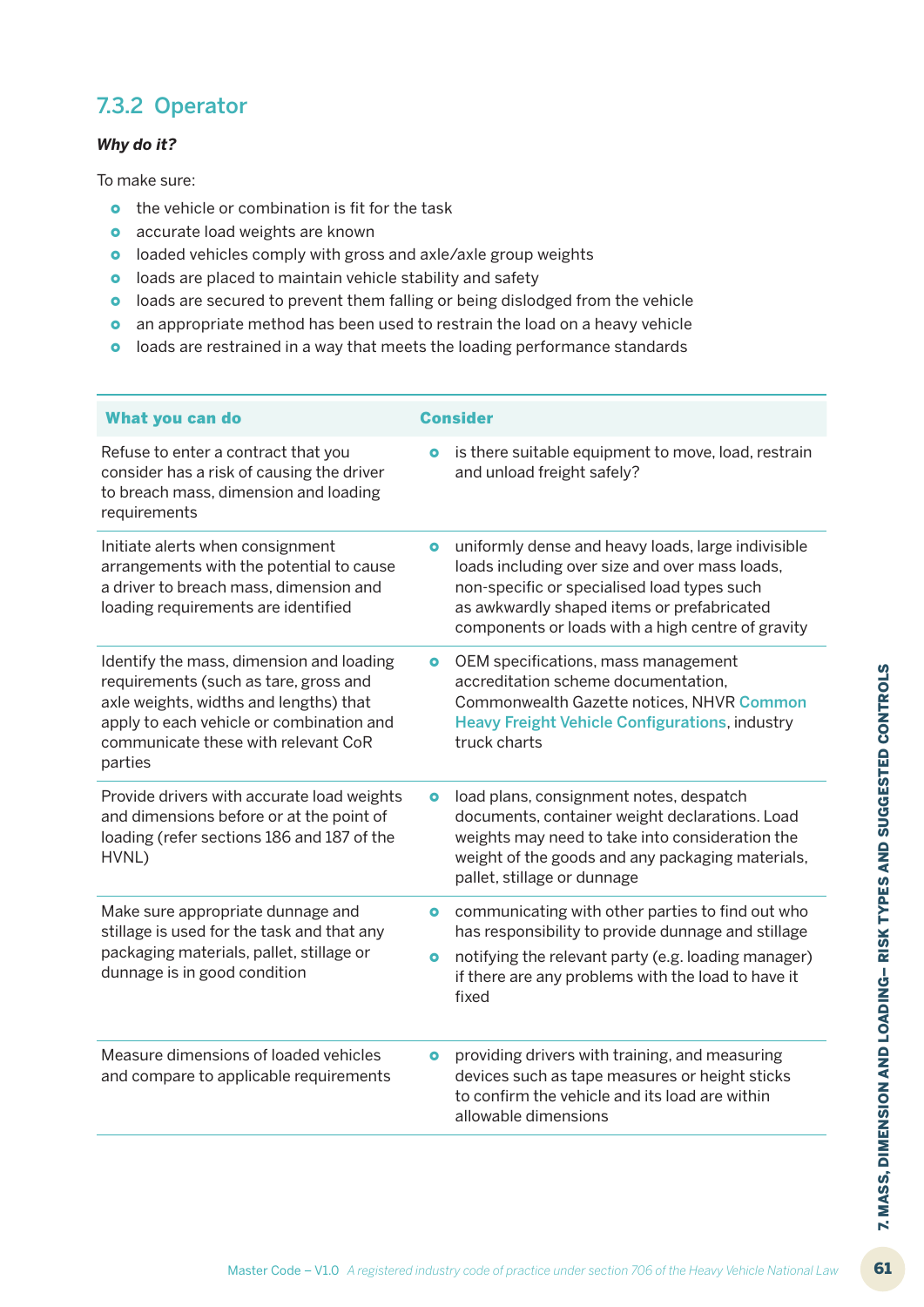| Measure load weights and monitor<br>compliance with gross and axle/axle<br>group mass limits, container maximum<br>limit (for containerised goods)                    | $\bullet$<br>$\bullet$<br>$\bullet$<br>$\bullet$<br>$\bullet$<br>$\bullet$ | access to onsite or offsite weighbridges, for<br>heavier/larger or unevenly distributed loads that<br>may need to be weighed prior to every journey<br>using of vehicles or combinations or loading<br>equipment fitted with on-board mass systems<br>(weigh scales) or air pressure gauges<br>cubic capacities and waterlines for contained,<br>evenly distributed or lighter weight loads<br>sampling programs for loads that are consistent in<br>type and frequency<br>calculations or modelling of mass (based on batch<br>weights)<br>physically weighing the load for initial verification<br>to confirm compliance and verifying ongoing<br>compliance at an agreed frequency based on<br>severity of risk |
|-----------------------------------------------------------------------------------------------------------------------------------------------------------------------|----------------------------------------------------------------------------|--------------------------------------------------------------------------------------------------------------------------------------------------------------------------------------------------------------------------------------------------------------------------------------------------------------------------------------------------------------------------------------------------------------------------------------------------------------------------------------------------------------------------------------------------------------------------------------------------------------------------------------------------------------------------------------------------------------------|
| Compare estimated weights with any<br>confirmed weights where possible and<br>take any variations into consideration<br>when adjusting future loading<br>arrangements | $\bullet$                                                                  | checking your estimated load weight against<br>recorded weights (e.g. where a load is not<br>weighed at the loading point but is weighed at the<br>destination for invoicing)                                                                                                                                                                                                                                                                                                                                                                                                                                                                                                                                      |
| Verify accuracy of positioning and<br>distribution of the load, including its<br>stability, in accordance with loading<br>instructions and adjust as required         | $\bullet$                                                                  | documented load distribution plans, load planning<br>tools                                                                                                                                                                                                                                                                                                                                                                                                                                                                                                                                                                                                                                                         |
| Communicate load positioning to drivers,<br>consignors and loaders                                                                                                    | $\bullet$                                                                  | documented load distribution plans and diagrams,<br>procedures and work instructions, task specific<br>training                                                                                                                                                                                                                                                                                                                                                                                                                                                                                                                                                                                                    |
| Verify the transport of dangerous goods<br>is undertaken per the requirements of the<br>Australian Dangerous Goods Code (refer<br>separate legislation)               | $\bullet$                                                                  | specific loading and load restraint requirements if<br>a dangerous goods class label is present                                                                                                                                                                                                                                                                                                                                                                                                                                                                                                                                                                                                                    |
| Verify loads are placed, secured and<br>restrained in compliance with a loading<br>requirement applying to the vehicle                                                | $\bullet$                                                                  | checking the Loads module in the Load Restraint<br>Guide for advice on specific load types                                                                                                                                                                                                                                                                                                                                                                                                                                                                                                                                                                                                                         |
|                                                                                                                                                                       | $\bullet$                                                                  | load restraint also applies to restraint of goods<br>within freight containers                                                                                                                                                                                                                                                                                                                                                                                                                                                                                                                                                                                                                                     |
|                                                                                                                                                                       | $\bullet$                                                                  | for tie-down restraint, work out how much load<br>restraint you need using the Working Out Load<br>Restraint module and tie-down tables in the Load<br><b>Restraint Guide</b>                                                                                                                                                                                                                                                                                                                                                                                                                                                                                                                                      |
|                                                                                                                                                                       | $\bullet$                                                                  | for direct restraint, to determine what strength<br>lashings you need use the Working Out Load<br>Restraint module or load tables in the Load<br><b>Restraint Guide</b>                                                                                                                                                                                                                                                                                                                                                                                                                                                                                                                                            |
|                                                                                                                                                                       | $\bullet$                                                                  | calculating the required load restraint for a<br>vehicle's load and generating a load restraint<br>plan. Provide this plan to relevant parties for<br>implementation                                                                                                                                                                                                                                                                                                                                                                                                                                                                                                                                               |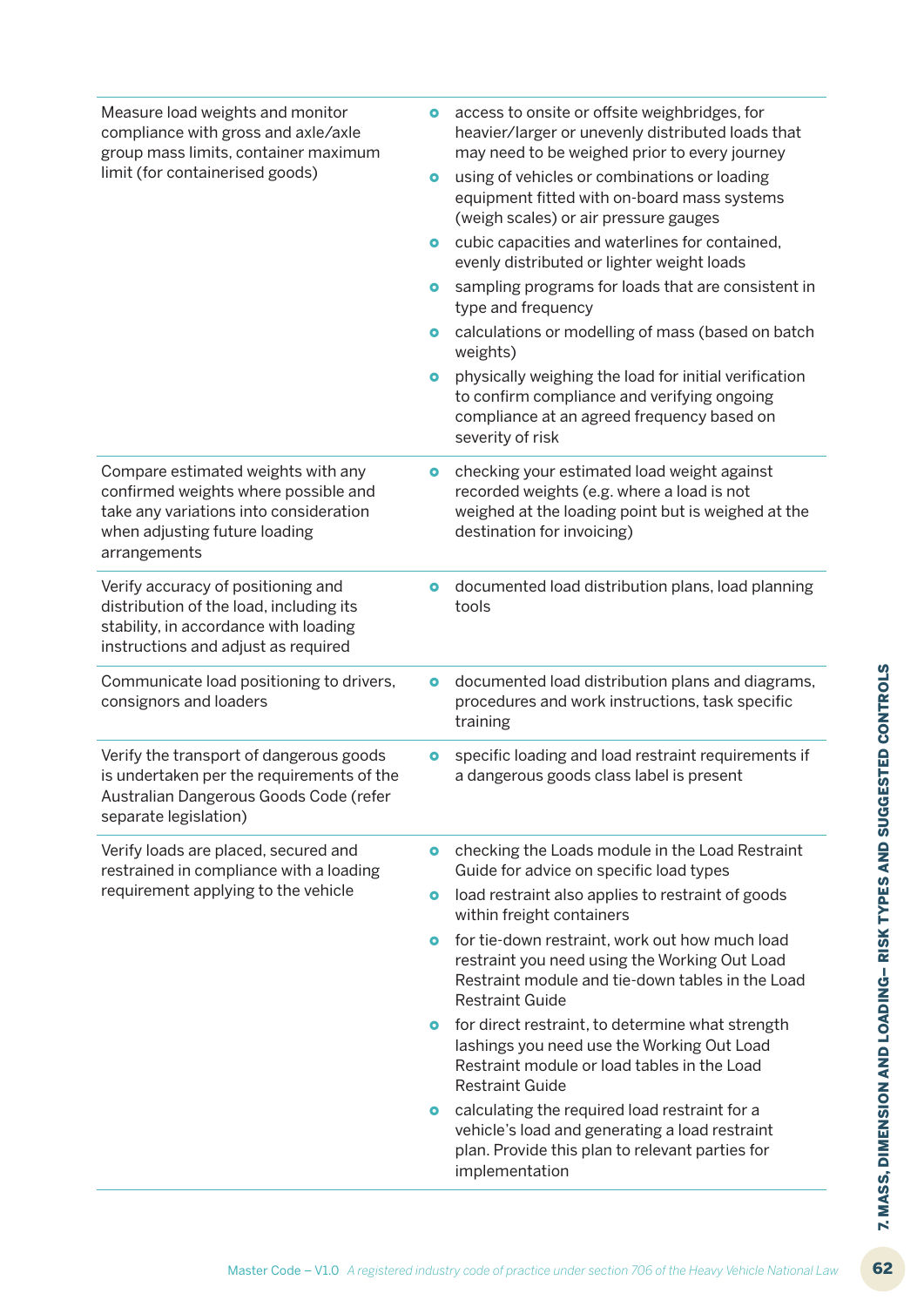| Develop load restraint systems for<br>common loads and provide to responsible<br>parties for implementation (such as<br>loading managers)                                                                                                                                                                                                                      | $\bullet$              | industry specific guidance materials and<br>instructions on load positioning and restraint                                                                                                                                                                                                     |
|----------------------------------------------------------------------------------------------------------------------------------------------------------------------------------------------------------------------------------------------------------------------------------------------------------------------------------------------------------------|------------------------|------------------------------------------------------------------------------------------------------------------------------------------------------------------------------------------------------------------------------------------------------------------------------------------------|
| For non-specific or specialised load types<br>(for example, large, heavy or awkwardly<br>shaped items or prefabricated components<br>that are difficult to load and restrain) have<br>a certified engineer design and select the<br>load restraint system used, or as applicable<br>refer to certified load restraint systems<br>provided by other CoR parties | $\bullet$              | industry specific load restraint guidelines                                                                                                                                                                                                                                                    |
| If required, have an appropriately skilled,<br>experienced and qualified person (for<br>example, a certified engineer) certify the<br>load restraint system used meets the<br>loading performance standards                                                                                                                                                    | $\bullet$              | referring to the Certification and Technical Advice<br>modules in the Load Restraint Guide                                                                                                                                                                                                     |
| Confirm equipment used to restrain a load<br>is load rated equipment, including rated<br>vehicle structures                                                                                                                                                                                                                                                    | $\bullet$              | checking against manufacturer's specifications                                                                                                                                                                                                                                                 |
| Confirm equipment used in the loading<br>process, including mass management<br>(e.g. scales and weighbridges) and load<br>restraint (e.g. lashings), is fit for purpose,<br>regularly inspected and maintained, or<br>calibrated as required                                                                                                                   | $\bullet$              | relevant Australian Standards, or manufacturer's<br>operations and maintenance manuals or<br>equivalent. A plant and equipment inspection and<br>testing register or an 'off the shelf' computerised<br>fleet maintenance system are examples of useful<br>tools to keep track of these things |
| Maintain mass, dimension and loading<br>requirements during pick-up and delivery<br>of part loads and in transit such as<br>compliance with axle weights, vehicle and<br>load stability, and proper restraint                                                                                                                                                  | $\bullet$<br>$\bullet$ | a journey plan that instructs the driver on how this<br>could be achieved<br>checks of the load carried out periodically<br>throughout the journey to ensure the load has not<br>shifted and the load is secure                                                                                |
| Split multi combinations or road trains to<br>not exceed mass and dimensions limits                                                                                                                                                                                                                                                                            |                        |                                                                                                                                                                                                                                                                                                |
| Manage the refuelling of the vehicle as this<br>can cause steer axle overloading                                                                                                                                                                                                                                                                               |                        |                                                                                                                                                                                                                                                                                                |
| Monitor mass, dimension and loading<br>requirements and review regularly                                                                                                                                                                                                                                                                                       | $\bullet$              | mass sampling programs, load restraint<br>inspections                                                                                                                                                                                                                                          |
| Have regular catch-ups with other<br>CoR parties (e.g. prime contractors or<br>consignors) to demonstrate how you<br>perform the task safely and to discuss and<br>manage any issues                                                                                                                                                                           | $\bullet$              | tactical meetings that focus on day-to-day<br>operations                                                                                                                                                                                                                                       |

**Note:** *If you are an operator who also performs other roles in the Chain of Responsibility, including but not limited to scheduling, refer to the respective sub-sections under this Section 7.3.*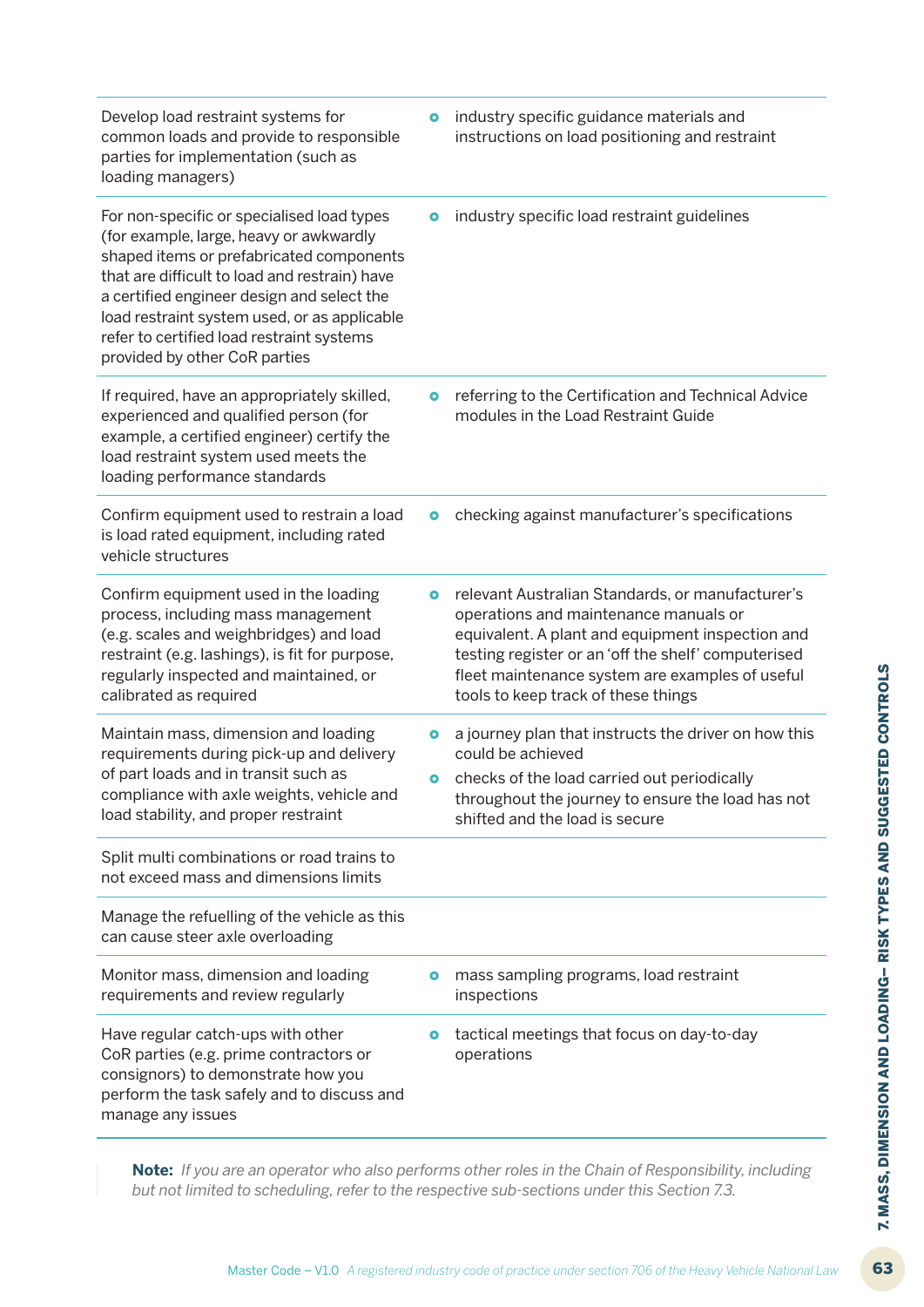### 7.3.3 Scheduler

#### *Why do it?*

- **o** schedules and routes will not cause the driver to breach mass, dimension and loading requirements
- **o** road infrastructure is suitable for the vehicle and its load

| What you can do                                                                                                                                                                                                                                                                                                                                                                                  |           | <b>Consider</b>                                                                                                                                                                         |
|--------------------------------------------------------------------------------------------------------------------------------------------------------------------------------------------------------------------------------------------------------------------------------------------------------------------------------------------------------------------------------------------------|-----------|-----------------------------------------------------------------------------------------------------------------------------------------------------------------------------------------|
| Schedule vehicles or combinations<br>that have the capability, capacity and<br>equipment to match the mass, dimension<br>and loading requirements for the<br>particular load and journey, including<br>mass management accreditation<br>schemes, mass and dimension permits,<br>access permits or dangerous goods<br>requirements-the right truck with the<br>right equipment for the right load | $\bullet$ | requesting written confirmation of mass,<br>dimension loading requirements including any<br>special conditions or equipment required from the<br>consignor as part the load consignment |
| Make sure route (journey) plans take<br>into consideration mass and dimension<br>requirements to ensure the route/<br>infrastructure is suitable for the load<br>and complies with any route permits or<br>conditions as applicable                                                                                                                                                              | $\bullet$ | for over height loads, any low height bridges,<br>tunnels or infrastructure such as overhead<br>powerlines, similarly for wide loads                                                    |
| Check route permits and conditions will<br>be met prior to a journey commencing and<br>notify relevant supply chain parties                                                                                                                                                                                                                                                                      | $\bullet$ | compliance to over-size (dimension) and over-<br>mass requirements, local mass restrictions                                                                                             |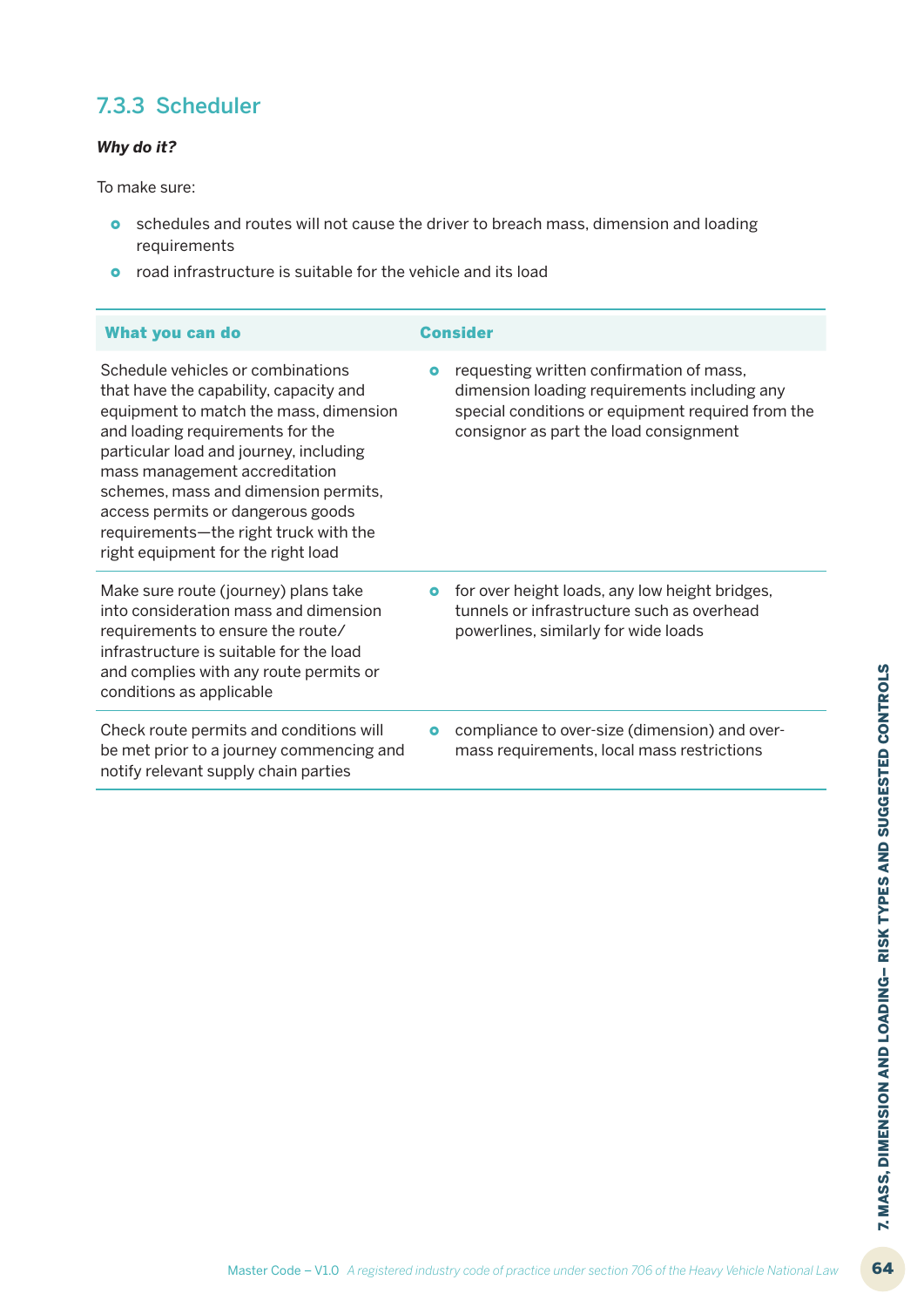### 7.3.4 Consignor and Consignee

#### *Why do it?*

- **o** requests and contractual arrangements do not cause or encourage other CoR parties to breach mass, dimension and loading requirements
- **o** accurate load weights are known
- o loaded vehicles comply with gross and axle/axle group weights
- **o** loads are placed to maintain vehicle stability and safety
- **•** loads are secured to prevent them falling or being dislodged from the vehicle
- **•** an appropriate method has been used to restrain the load on a heavy vehicle
- o loads are restrained in a way that meets the loading performance standards

| What you can do                                                                                                                                                                                                                                    | <b>Consider</b>                                                                                                                                                                                                                                                                                                                                                                                                                                                                           |  |
|----------------------------------------------------------------------------------------------------------------------------------------------------------------------------------------------------------------------------------------------------|-------------------------------------------------------------------------------------------------------------------------------------------------------------------------------------------------------------------------------------------------------------------------------------------------------------------------------------------------------------------------------------------------------------------------------------------------------------------------------------------|--|
| Before you engage a third party (e.g.<br>prime contractor or operator), find<br>out whether they have a reputation for<br>running a safe and compliant business                                                                                    | do they participate in any accreditation schemes?<br>$\bullet$<br>have they undertaken any audits or assessments<br>$\bullet$<br>of the effectiveness of controls that manage mass,<br>dimension and loading risks?                                                                                                                                                                                                                                                                       |  |
| Make sure your requests of, and any<br>contractual arrangements with, the<br>third party do not reward or encourage<br>the operator or driver to breach mass,<br>dimension and loading requirements                                                | do agreements have incentives that may encourage<br>O<br>overloading?                                                                                                                                                                                                                                                                                                                                                                                                                     |  |
| Initiate alerts when consignment<br>arrangements with the potential to cause<br>the operator or a driver to breach mass,<br>dimension and loading requirements are<br>identified                                                                   | uniformly dense and heavy loads, large indivisible<br>$\bullet$<br>loads including over-size and over-mass loads,<br>non-specific or specialised load types such<br>as awkwardly shaped items or prefabricated<br>components or loads with a high centre of gravity                                                                                                                                                                                                                       |  |
| Make sure you have a review process<br>in place to check the third party is<br>performing the activity according to your<br>contractual arrangements and that those<br>arrangements are effective in managing<br>mass, dimension and loading risks | are there any new mass, dimension or loading<br>$\bullet$<br>risks that may arise from the interaction between<br>the parties and are the arrangements put in place<br>effective to manage these risks?<br>if not effective, improve compliance or change the<br>$\bullet$<br>arrangements<br>implementing regular contract performance<br>$\bullet$<br>reviews or similar forums<br>inspections and assessments of mass, dimension<br>$\bullet$<br>and loading requirements and controls |  |
| Have regular catch-ups with other CoR<br>parties to discuss and manage any issues                                                                                                                                                                  | tactical meetings that focus on day-to-day<br>۰<br>operations                                                                                                                                                                                                                                                                                                                                                                                                                             |  |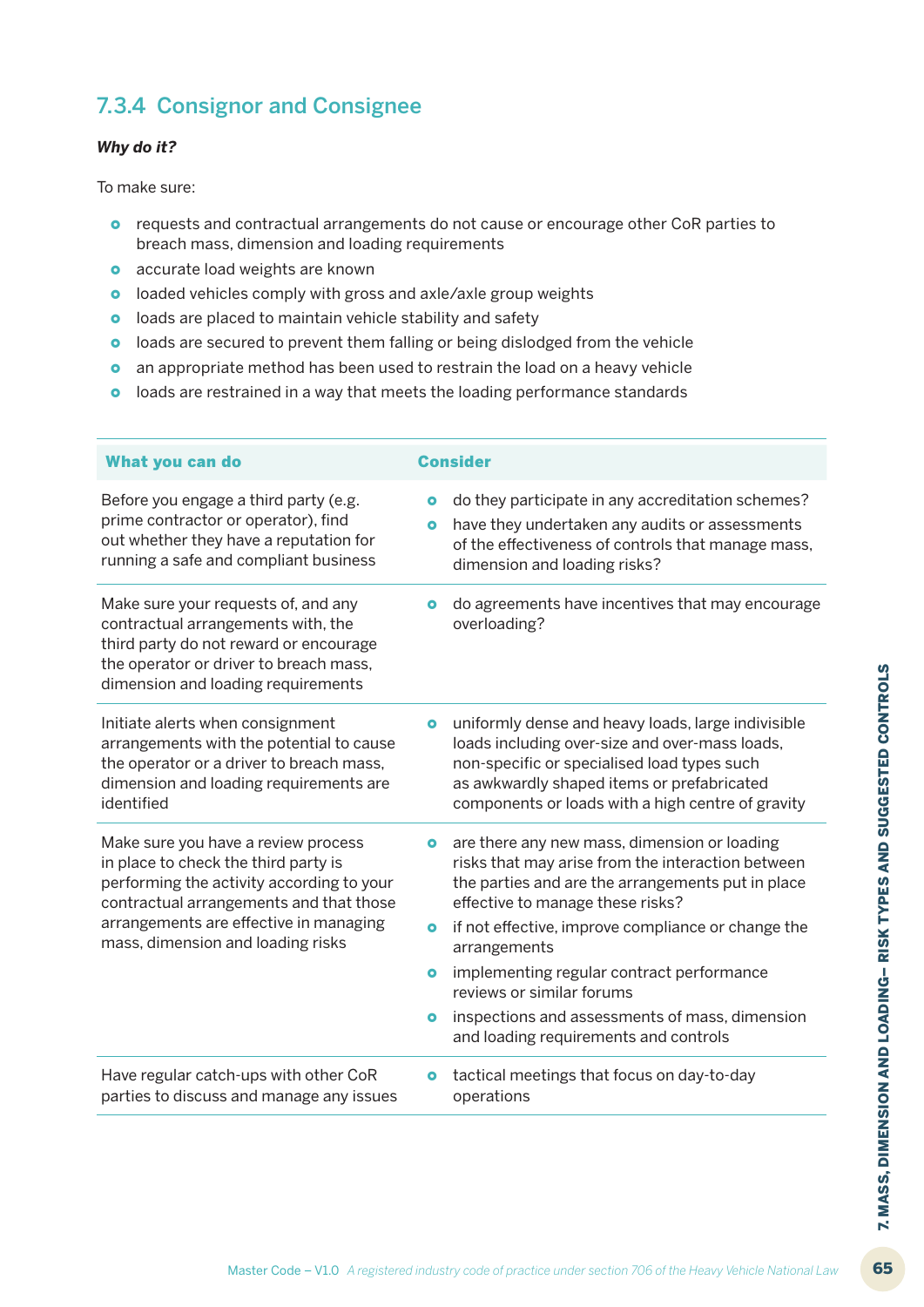| Provide operators and drivers with<br>accurate load weights and dimensions<br>prior to or at the point of loading (refer<br>sections 186 and 187 of the HVNL)                                                                                        | O<br>$\bullet$<br>$\bullet$ | load plans, consignment notes, despatch<br>documents, container weight declarations<br>load weights may need to take into consideration<br>the weight of the goods and any packaging<br>materials, pallet, stillage or dunnage<br>for sealed loads, operators and drivers are provided<br>with a load declaration, akin to container weight<br>declaration |
|------------------------------------------------------------------------------------------------------------------------------------------------------------------------------------------------------------------------------------------------------|-----------------------------|------------------------------------------------------------------------------------------------------------------------------------------------------------------------------------------------------------------------------------------------------------------------------------------------------------------------------------------------------------|
| Verify the transport of dangerous goods<br>is undertaken per the requirements of the<br>Australian Dangerous Goods Code (refer<br>separate legislation)                                                                                              | $\bullet$                   | checking specific loading and load restraint<br>requirements if a dangerous goods class label is<br>present                                                                                                                                                                                                                                                |
| Develop load restraint systems for<br>common loads and provide to responsible<br>parties for implementation (such as<br>operators and loading managers)                                                                                              | $\bullet$                   | industry specific guidance materials and<br>instructions on load positioning and restraint                                                                                                                                                                                                                                                                 |
| If required, have an appropriately skilled,<br>experienced and qualified person (for<br>example, a certified engineer) certify the<br>load restraint system used meets the<br>loading performance standards                                          | $\bullet$                   | referring to the Certification and Technical Advice<br>modules in the Load Restraint Guide                                                                                                                                                                                                                                                                 |
| For specialised or complex load types<br>(such as large, heavy or awkwardly<br>shaped items or prefabricated<br>components that are difficult to load and<br>restrain) have a certified engineer design<br>and select the load restraint system used |                             |                                                                                                                                                                                                                                                                                                                                                            |

**Note:** *If you are a consignor or consignee who also performs other roles in the chain of responsibility, including but not limited to packing or loading activities, refer to respective subsections under this Section 7.3.*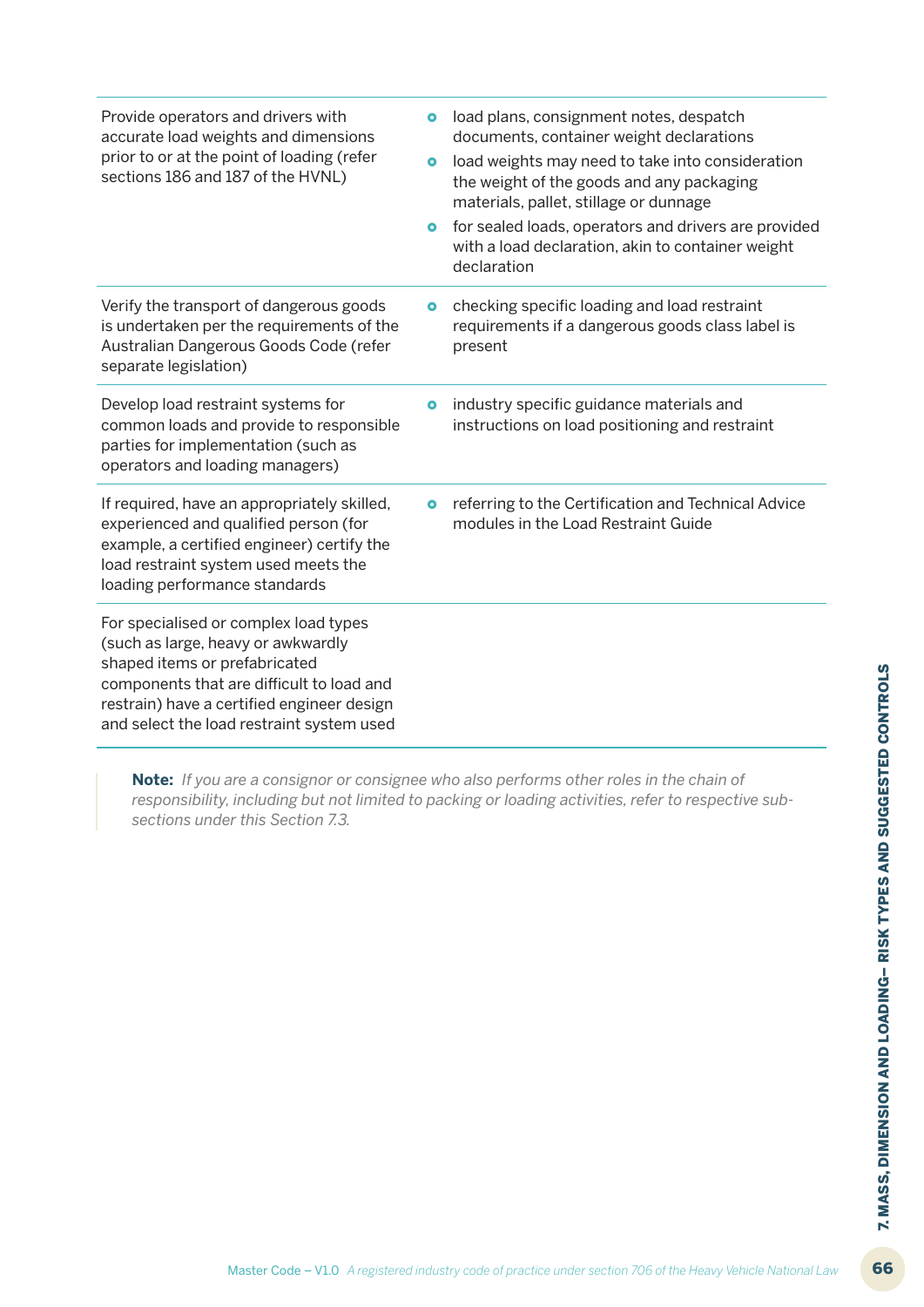### 7.3.5 Packer

#### *Why do it?*

- **o** accurate weights of packaged goods including container weights are known
- **o** packaged goods are accurately itemised or identified
- **o** packaged goods are properly secured to prevent movement
- **o** packaging remains operative and serviceable

| What you can do                                                                                                                                                                                                           |                        | <b>Consider</b>                                                                                                                                                                                                           |
|---------------------------------------------------------------------------------------------------------------------------------------------------------------------------------------------------------------------------|------------------------|---------------------------------------------------------------------------------------------------------------------------------------------------------------------------------------------------------------------------|
| Provide loading managers, operators and<br>drivers with accurate packaged goods/load<br>weights and dimensions prior to or at the<br>point of loading (refer sections 186 and 187<br>of the HVNL)                         | $\bullet$              | consignment notes, despatch documents,<br>container weight declarations. Note: Load weights<br>may need to take into consideration the weight<br>of the goods and any packaging materials, pallet,<br>stillage or dunnage |
| Communicate the way goods are packed<br>in the load and details of load positioning<br>to operators, drivers and other relevant<br>parties in the supply chain, to maintain<br>load stability and integrity               | $\bullet$              | packing procedures or instructions, load plans                                                                                                                                                                            |
| Verify packaged goods, unitising and<br>containment systems can support the<br>weight of the load, meet the loading<br>performance standards and are robust<br>enough to withstand handling, for<br>example, by forklifts | $\bullet$              | determining the strength ratings of any packaging<br>method used and supplying these for inclusion in<br>calculations of load restraint system compliance<br>with loading performance standards                           |
| If required, have an appropriately skilled,<br>experienced and qualified person (for<br>example, a certified engineer) certify the<br>packaging strength rating used in load<br>restraint calculations                    | $\bullet$              | referring to the Certification and Technical Advice<br>modules in the Load Restraint Guide                                                                                                                                |
| Verify and monitor packaged goods<br>meet mass, dimension and loading<br>requirements (per above suggested<br>controls)                                                                                                   | $\bullet$<br>$\bullet$ | conducting quality assurance (QA) checks of<br>packaging integrity<br>seeking feedback from other CoR parties                                                                                                             |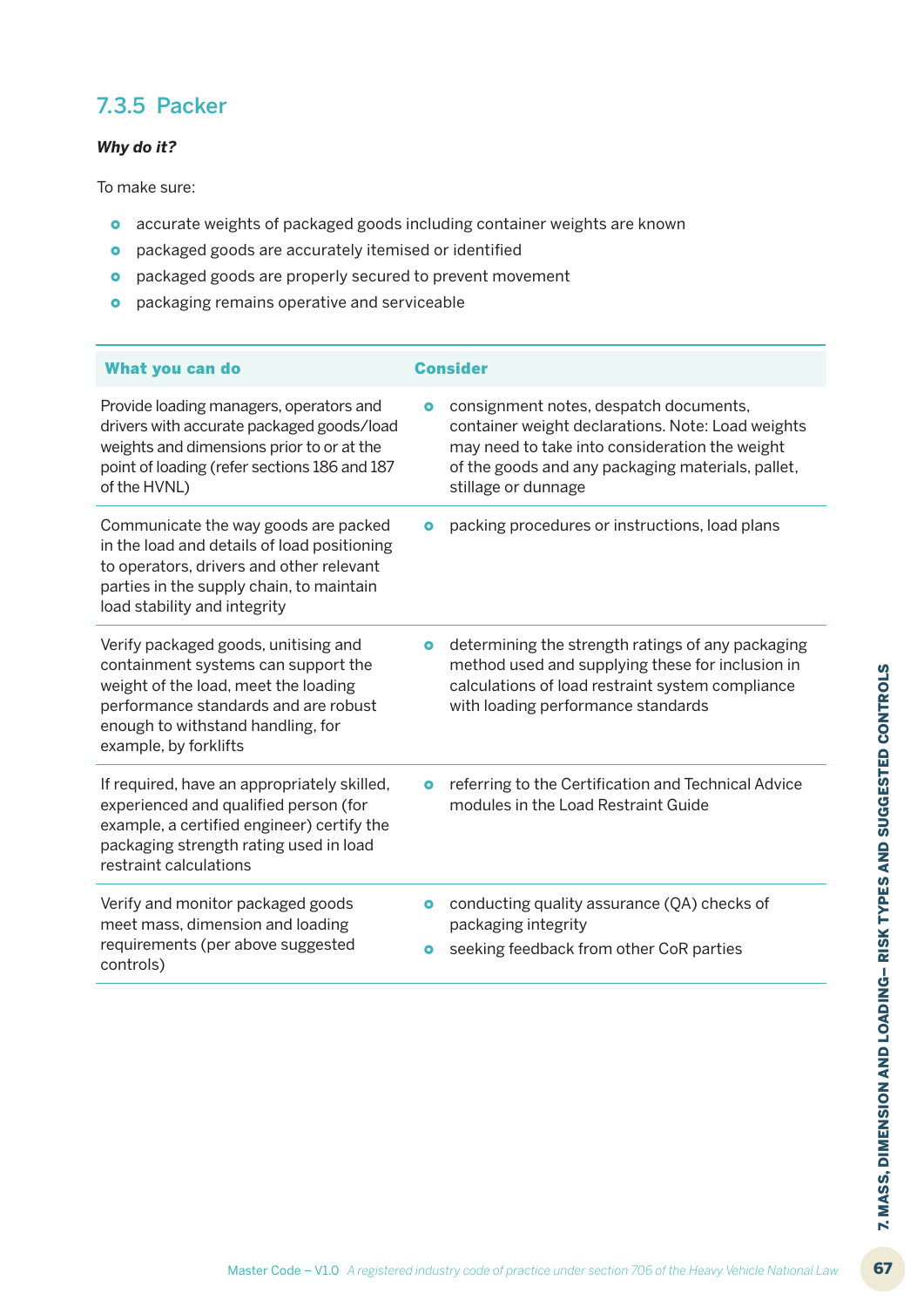# 7.3.6 Loading Manager, Loader and Unloader

#### *Why do it?*

- $\bullet$  the vehicle or combination is fit for task
- **o** accurate weights of goods, including container weights, are known
- **o** loaded vehicles comply with gross and axle/axle group weights
- **o** loads are placed to maintain vehicle stability and safety
- **o** loads are secured to prevent them falling or being dislodged from the vehicle
- **o** an appropriate method has been used to restrain the load on a heavy vehicle
- **o** loads are restrained in a way that meets the loading performance standards

| What you can do                                                                                                                                                       | <b>Consider</b>                                                                                                                                                                                                                                                                                                                                                                                                                                                                                                                                                                                                                                                                                                                                                                                       |
|-----------------------------------------------------------------------------------------------------------------------------------------------------------------------|-------------------------------------------------------------------------------------------------------------------------------------------------------------------------------------------------------------------------------------------------------------------------------------------------------------------------------------------------------------------------------------------------------------------------------------------------------------------------------------------------------------------------------------------------------------------------------------------------------------------------------------------------------------------------------------------------------------------------------------------------------------------------------------------------------|
| Provide drivers with accurate load weights<br>and dimensions at the point of loading<br>(refer sections 186 and 187 of the HVNL)                                      | consignment notes, despatch documents,<br>$\bullet$<br>container weight declarations. For sealed<br>loads, provide operators and drivers with a load<br>declaration, the same as a container weight<br>declaration                                                                                                                                                                                                                                                                                                                                                                                                                                                                                                                                                                                    |
| Verify the appropriate vehicle with the<br>capability, capacity and equipment to<br>match the mass, dimension and loading<br>requirements is provided                 | written confirmation from the prime contractor<br>$\bullet$<br>or operator as part the load consignment and<br>acceptance, cross-checked with the driver at the point<br>of loading, such as vehicle tare mass and GVM, length<br>and width requirements                                                                                                                                                                                                                                                                                                                                                                                                                                                                                                                                              |
| Measure load weights and monitor<br>compliance with gross and axle/axle<br>group mass limits, container maximum<br>limit (for containerised goods)                    | access to onsite or offsite weighbridges, for heavier/<br>$\bullet$<br>larger or unevenly distributed loads that may be<br>required to be weighed prior to every journey<br>using of vehicles or combinations or loading<br>$\bullet$<br>equipment fitted with on-board mass systems (weigh<br>scales) or air pressure gauges<br>cubic capacities and waterlines for contained, evenly<br>$\bullet$<br>distributed or lighter weight loads<br>sampling programs for loads that are consistent in<br>$\bullet$<br>type and frequency<br>calculations or modelling of mass (based on batch<br>$\bullet$<br>weights)<br>physically weighing the load for initial verification to<br>$\bullet$<br>confirm compliance and verifying ongoing compliance<br>at an agreed frequency based on severity of risk |
| Compare estimated weights with any<br>confirmed weights where possible and<br>take any variations into consideration<br>when adjusting future loading<br>arrangements | checking your estimated load weight against<br>$\bullet$<br>recorded weights (e.g. where a load is not<br>weighed at the loading point but is weighed at the<br>destination for invoicing)                                                                                                                                                                                                                                                                                                                                                                                                                                                                                                                                                                                                            |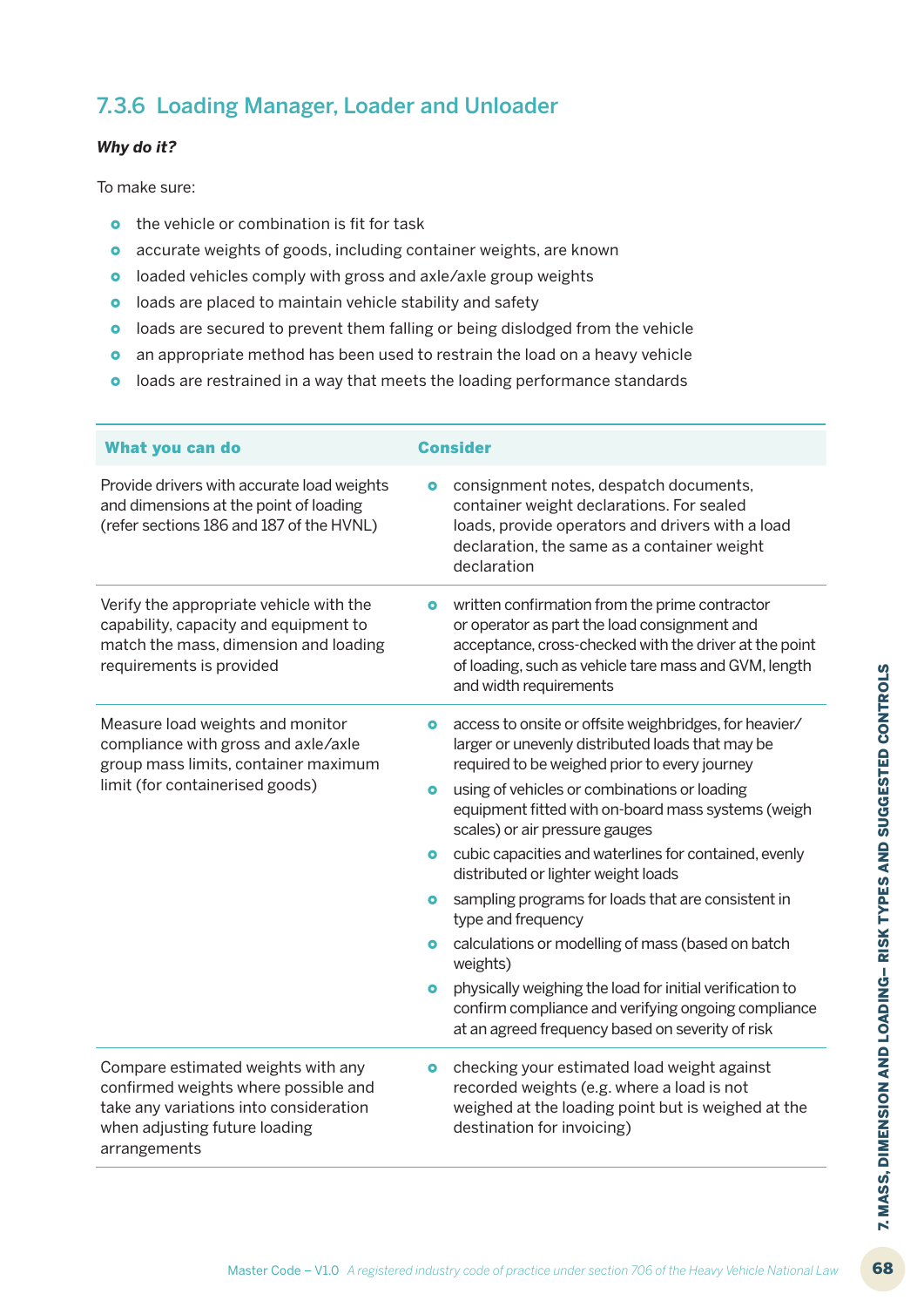| Identify requirements applicable to the<br>load or the vehicle prior to the journey and<br>make sure loads are suitably prepared to<br>comply with requirements, manage risk<br>and maintain a safe road environment | $\bullet$              | checking unitised loads or ancillary items are<br>appropriately secured, indivisible loads and<br>components, welfare of livestock, containment of<br>hazardous waste                                      |
|----------------------------------------------------------------------------------------------------------------------------------------------------------------------------------------------------------------------|------------------------|------------------------------------------------------------------------------------------------------------------------------------------------------------------------------------------------------------|
| Communicate load preparation<br>requirements and positioning details to<br>operators, drivers and loaders                                                                                                            | $\bullet$              | documented load distribution plans and diagrams,<br>procedures and work instructions, task specific<br>training                                                                                            |
| Verify the accuracy of positioning and<br>distribution of the load, including its<br>stability, in accordance with loading<br>instructions                                                                           | $\bullet$              | documented load distribution plans, load planning<br>tools                                                                                                                                                 |
| Adjust load positioning and distribution<br>upon request by other                                                                                                                                                    | $\bullet$              | making sure loaders are readily available to adjust<br>loads when required                                                                                                                                 |
| Verify the transport of dangerous goods<br>is undertaken per the requirements of the<br>Australian Dangerous Goods Code (refer<br>separate legislation)                                                              | $\bullet$              | specific loading and load restraint requirements if a<br>dangerous goods class label is present                                                                                                            |
| Verify loads are placed, secured or<br>restrained in compliance with a loading<br>requirement applying to the vehicle                                                                                                | $\bullet$<br>$\bullet$ | checking the Loads module in the Load Restraint<br>Guide for advice on specific load types<br>load restraint also applies to restraint of goods                                                            |
|                                                                                                                                                                                                                      | $\bullet$              | within freight containers<br>for tie-down restraint, work out how much load<br>restraint you need using the Working Out Load<br>Restraint module and tie-down tables in the Load<br><b>Restraint Guide</b> |
|                                                                                                                                                                                                                      | $\bullet$              | for direct restraint, to determine what strength<br>lashings you need use the Working Out Load<br>Restraint module or load tables in the Load<br><b>Restraint Guide</b>                                    |
|                                                                                                                                                                                                                      | $\bullet$              | calculating the required load restraint for a<br>vehicle's load and generating a load restraint<br>plan. Provide this plan to relevant parties for<br>implementation                                       |
| Calculate load restraint requirements for<br>every load prior to loading and provide<br>outcomes to responsible party's for<br>implementation (such as operators and<br>loaders)                                     | $\bullet$              | generating a load restraint plan to be followed                                                                                                                                                            |
| Develop load restraint systems for<br>common loads and provide to responsible<br>parties for implementation (such as<br>operators and loaders)                                                                       | $\bullet$              | industry specific guidance materials and<br>instructions on load positioning and restraint                                                                                                                 |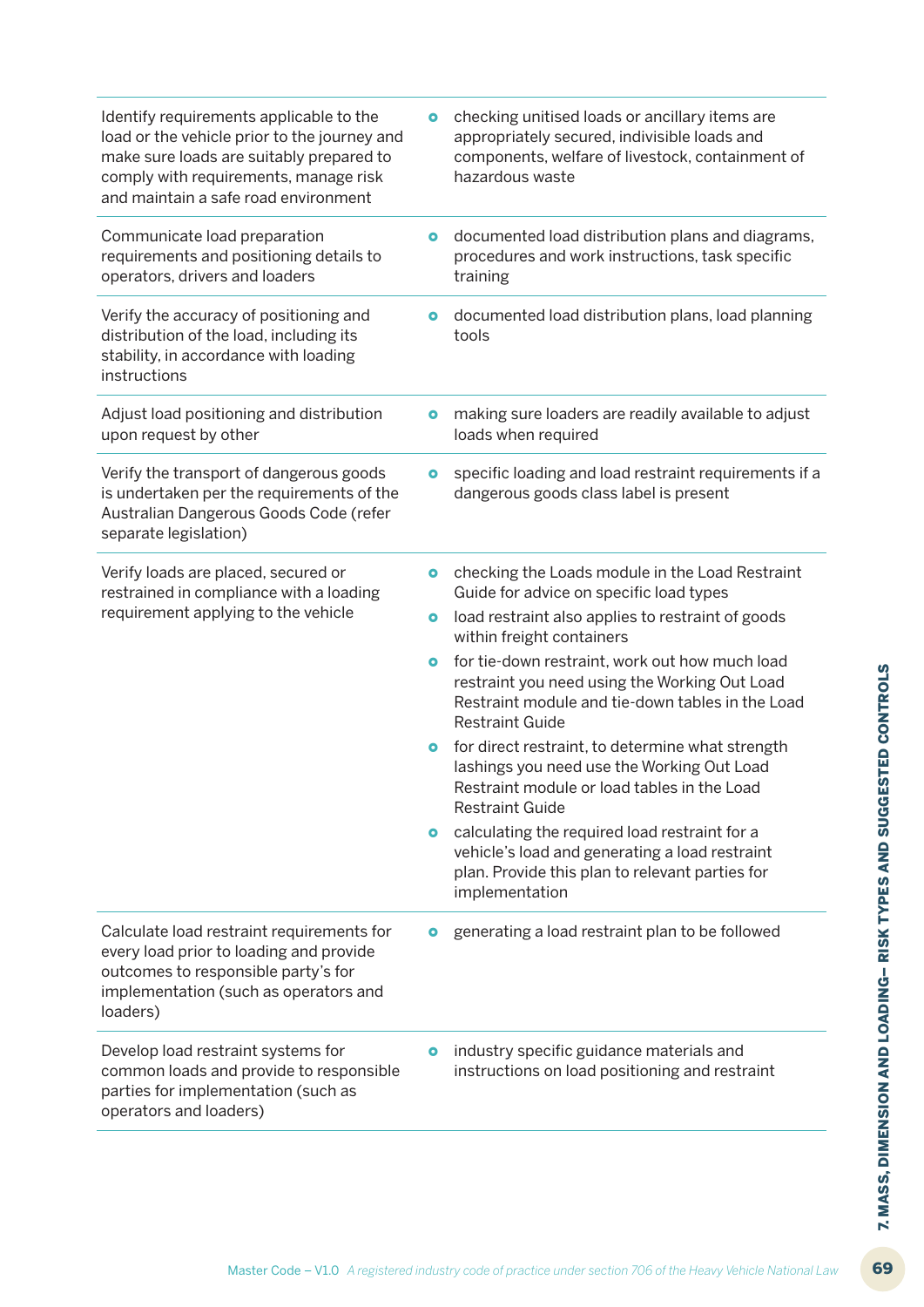| For non-specific or specialised load<br>types (for example, large, heavy or<br>awkwardly shaped items or prefabricated<br>components that are difficult to load and<br>restrain) have a certified engineer design<br>and select the load restraint system<br>used, or as applicable refer to certified<br>load restraint systems provided by other<br>supply chain parties | ۰         | industry specific load restraint guidelines                                                                                      |
|----------------------------------------------------------------------------------------------------------------------------------------------------------------------------------------------------------------------------------------------------------------------------------------------------------------------------------------------------------------------------|-----------|----------------------------------------------------------------------------------------------------------------------------------|
| If required, have an appropriately skilled,<br>experienced and qualified person (for<br>example, a certified engineer) certify the<br>load restraint system used meets the<br>loading performance standards                                                                                                                                                                | $\bullet$ | referring to the Certification and Technical Advice<br>modules in the Load Restraint Guide                                       |
| Confirm equipment used to restrain a load<br>is load rated equipment, including rated<br>vehicle structures                                                                                                                                                                                                                                                                | $\bullet$ | manufacturer's specifications                                                                                                    |
| Monitor adherence to mass, dimension<br>and loading requirements and take<br>remedial action as required                                                                                                                                                                                                                                                                   | O         | mass sampling program, checking of dimensions,<br>load restraint inspections by trained and qualified<br>persons                 |
| Review loading arrangements and<br>practices to confirm methods are<br>appropriate and effective                                                                                                                                                                                                                                                                           | $\bullet$ | loading infrastructure and equipment is fit for<br>purpose to meet loading requirements                                          |
| Maintain mass, dimension and loading<br>requirements during pick-up and delivery<br>of part loads such as compliance with axle<br>weights and proper restraint                                                                                                                                                                                                             | $\bullet$ | a journey plan that instructs the driver on how this<br>could be achieved                                                        |
|                                                                                                                                                                                                                                                                                                                                                                            | $\bullet$ | load checks to be carried out at the pick-up and<br>delivery points to ensure the load has not shifted<br>and the load is secure |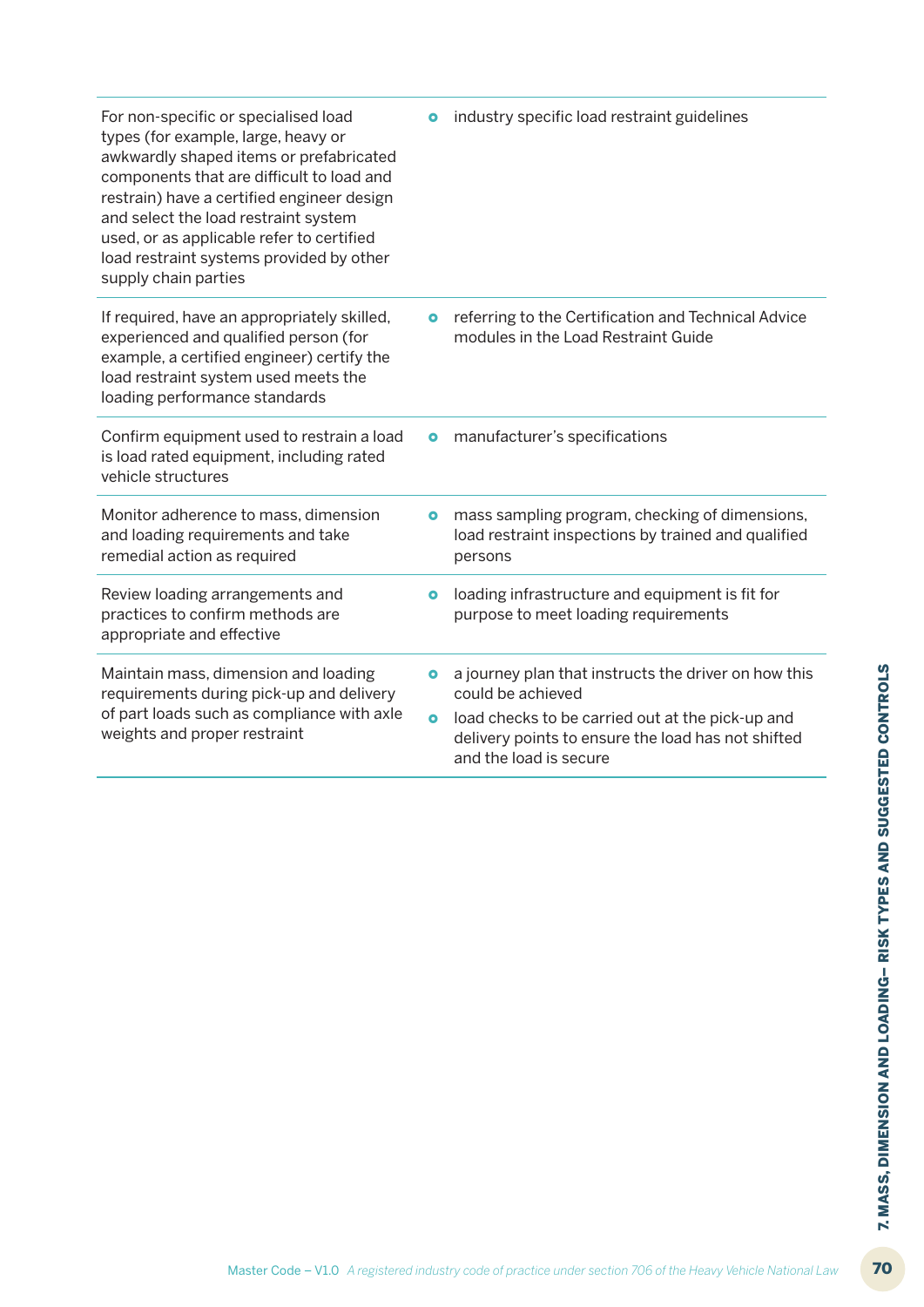# 8 VEHICLE STANDARDS - RISK TYPES AND SUGGESTED CONTROLS

### 8.1 WHAT IS THE RISK?

The main purpose of the vehicle standards obligations in the HVNL is to ensure the safe operation of a heavy vehicle and that heavy vehicles used on roads are of a standard and in a condition that prevents or minimises safety risks.

There is a risk that the behaviour or business practices of "off-road" CoR parties may result in a driver feeling pressured to drive an unsafe or defective heavy vehicle.

Unsafe or defective heavy vehicles, for example a heavy vehicle with faulty brakes, may cause serious injuries and fatalities to drivers and other road users if involved in a motor vehicle incident, or damage to road infrastructure and the environment.

Safety critical components on a heavy vehicle include:<sup>26</sup>

- **•** brakes—must operate effectively and be correctly adjusted, including serviceable airlines
- **•** couplings—fifth wheel and other towing devices must be in a serviceable condition and provide the necessary load carrying capacity
- **o** steering and suspension—must be in good working order and allow the driver to effectively control the vehicle
- **•** wheels, tyres and hubs—must be of a suitable type and condition and provide the necessary load carrying capacity, speed rating and control of the vehicle, including inflation, tread integrity and wheel security.

Defective brakes, steering, suspension and tyres can severely affect the stability, braking and steering performance of a vehicle and can result in the driver losing control of the vehicle. Loss of control of a heavy vehicle can have significant impacts on public safety through serious injuries and fatalities to drivers or passengers, other road users and the general public.

The condition of the fifth wheel coupling (turntable) and other towing devices is also important to prevent trailers decoupling or detaching and being damaged. If a trailer comes free from the hauling vehicle when moving it may endanger the lives of other road users and pedestrians through a direct collision or by causing other drivers to swerve to avoid it.

Other components that can affect heavy vehicle roadworthiness and impact the safety of drivers, other road users and the general public include:<sup>27</sup>

- **o** structure and body condition
- **o** seats and seatbelts
- **o** lights and reflectors
- **o** mirrors
- **o** windscreen and windows
- **•** engine, driveline and exhaust.

<sup>26</sup> NHVR, National *Heavy Vehicle Inspection Manual* (NHVIM), Version 2.2, July 2017

<sup>27</sup> National Heavy Vehicle Inspection Manual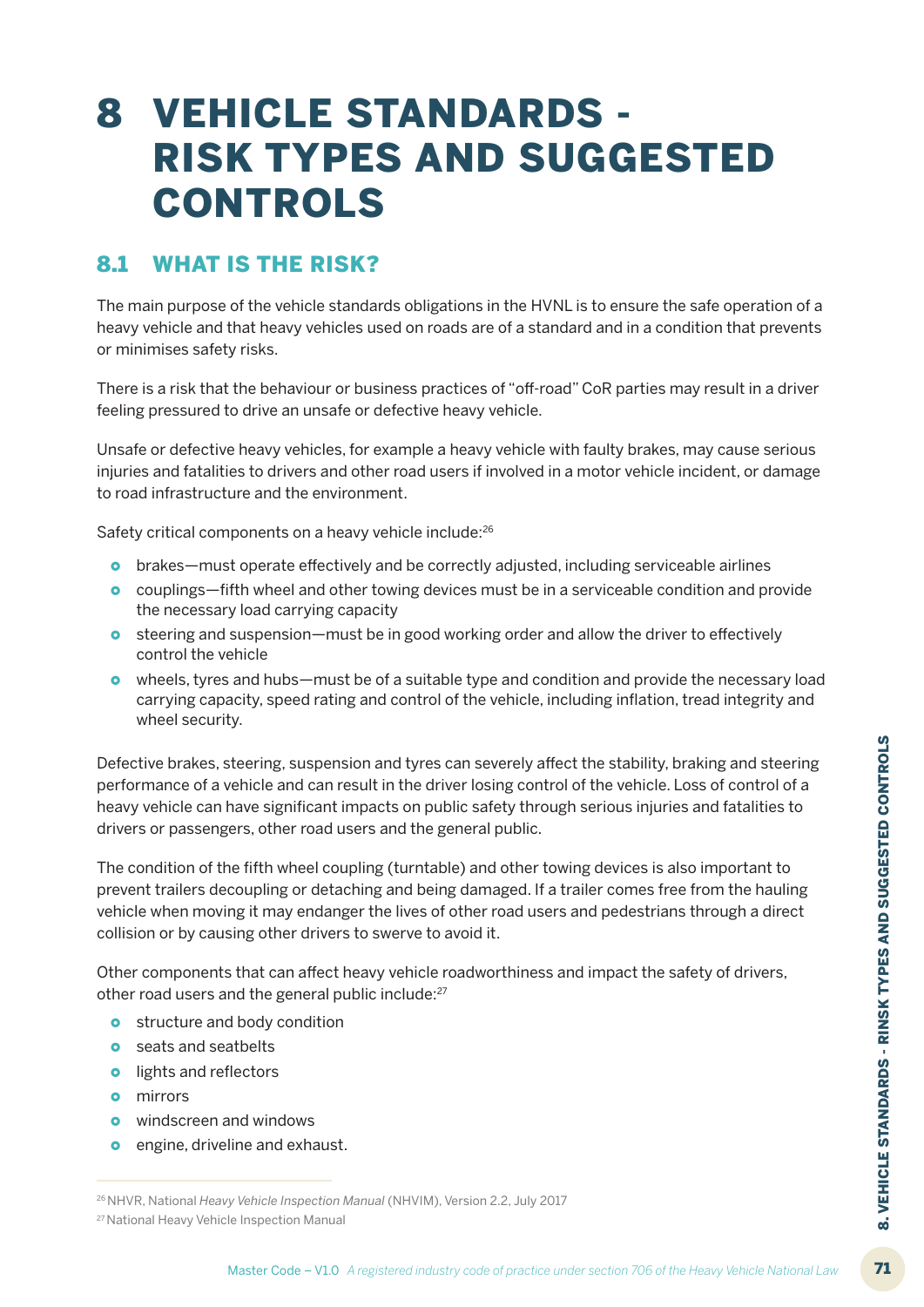An effective system for inspection, fault finding, recording, maintenance and repair is critical for a safe trucking operation and to support the safety of transport activities, as outlined in the following sections.

Contributing factors that may cause safety risks or encourage a CoR party to operate heavy vehicles that are unsafe or defective include but are not limited to:

- **o** lack of policy and procedures, or systems to report non-compliance
- **•** ineffective two-way consultation, cooperation and coordination of all parties along the chain
- **o** inadequate information, training, instruction and/or supervision of vehicle standards obligations and associated procedures
- **•** conflicting commercial arrangements between parties
- **•** poorly planned or executed maintenance and/or inadequate oversight to verify suitability
- **o** inadequate fault recording and reporting, prioritisation and repairs
- **o** poor workmanship and/or inadequate oversight to verify suitability
- **o** deliberate actions of drivers or other parties
- **•** inadequate monitoring and/or due diligence by all parties to ensure safety and compliance of transport activities.

### 8.2 WHAT DOES THE LAW SAY?

#### HVNL section 26C – Primary duty

Each party in the chain of responsibility for a heavy vehicle must ensure, so far as is reasonably practicable, the safety of the party's transport activities relating to the vehicle.

Each party must, so far as is reasonably practicable–

- **•** eliminate public risks and, to the extent it is not reasonably practicable to eliminate public risks, minimise the public risks; and
- **•** ensure the party's conduct does not directly or indirectly cause or encourage– the driver of the heavy vehicle to contravene this Law; or another person, including another party in the chain of responsibility, to contravene this Law.

#### HVNL section 60 – Compliance with heavy vehicle standards

A person must not use, or permit to be used, on a road a heavy vehicle that contravenes a heavy **vehicle standard** applying to the vehicle.

#### HVNL section 89 – Safety requirement

A person must not use, or permit to be used, on a road a heavy vehicle that is unsafe.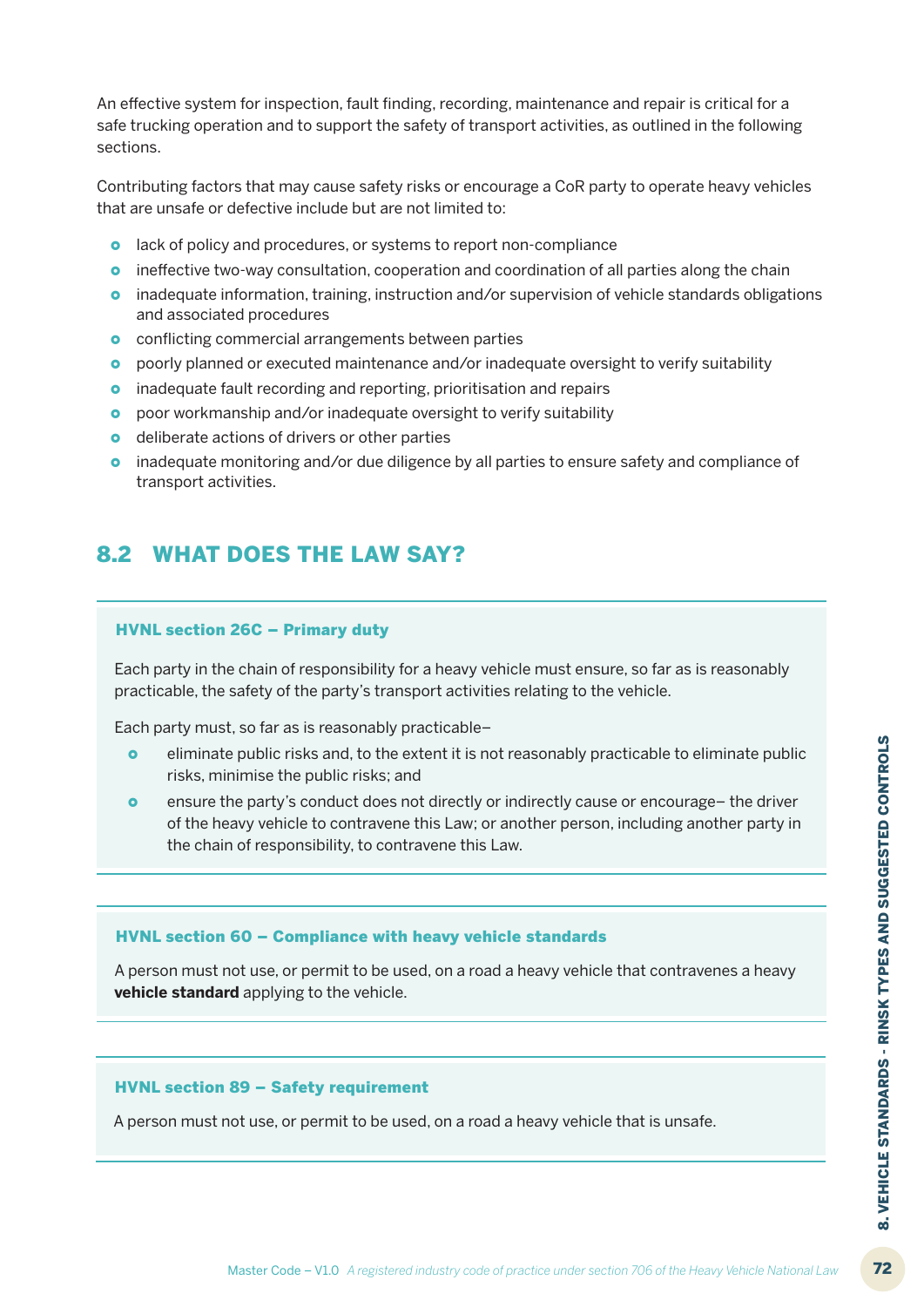**Note:** *Transport activities also includes contracting, directing or employing a person to carry out other activities associated with the use of a heavy vehicle (such as maintaining or repairing the vehicle). Therefore, maintaining or repairing the vehicle have been included under the umbrella of vehicle standards as these activities can affect the condition and roadworthiness of a heavy vehicle.*

*Vehicle Standards, or Heavy Vehicle Safety Standards, are the standards derived from Australian Design Rules, HVNL and Heavy Vehicle (Vehicle Standards) National Regulation that set out the minimum safety, emissions and anti-theft requirements that apply to heavy vehicles. The vehicle standards are used to guide heavy vehicle inspections as published in the National Heavy Vehicle Inspection Manual (NHVIM).*

*Vehicle standards apply to the vehicle, vehicle components and equipment, including all the equipment fitted to, or forming part of, the vehicle. Vehicle components and equipment include for example, truck bodies and trailers, cranes and other permanently affixed loading/unloading devices or load restraint equipment.*

## 8.3 WHAT YOU CAN DO AND WHY

CoR parties should implement a risk-based approach to manage safety and ensure compliance with all requirements of the HVNL including vehicle standards. A dedicated risk assessment of your vehicle standards hazards, and vehicle standards requirements can identify where risks might arise in your business. [Section 3](#page-25-0) of this Code provides information on how to conduct a risk assessment.

Consider any unique or different circumstances relating to your transport activities in your risk assessment and control the risks accordingly.

For example, risk factors relating to vehicle safety standards, including maintenance and repairs, may include but are not limited to—heavy vehicles frequently operating on unsealed roads, or regularly transporting over-size over-mass loads, or exposure to harsh environments, either within or external to the heavy vehicle during loading, driving or unloading.

Controls to manage the risks associated with vehicle standards requirements, based on your role/s in the Chain of Responsibility, are suggested in this section. You need to consider the outcomes of the risk assessment of your vehicle standards risks when developing and implementing controls and make sure that they are appropriate to the size and nature of your transport activities.

An example of a specific control used to manage the risks associated with maintenance and repairs to meet vehicle standards is a maintenance management system. An effective vehicle maintenance management system involves the following steps, as shown in Figure 7:

- **1. Daily check**  a simple visual safety check at the start of each day
- **2. Fault recording and reporting** a documented system for recording and reporting vehicle faults
- **3. Fault prioritisation and repair** a system to identify and assess the nature and severity of faults and place priorities on their repair
- **4. Scheduled maintenance**  periodic maintenance schedules, with identified service periods, that describe the tasks to be completed
- **5. Records and documentation** to manage and maintain the effective operation of the maintenance management system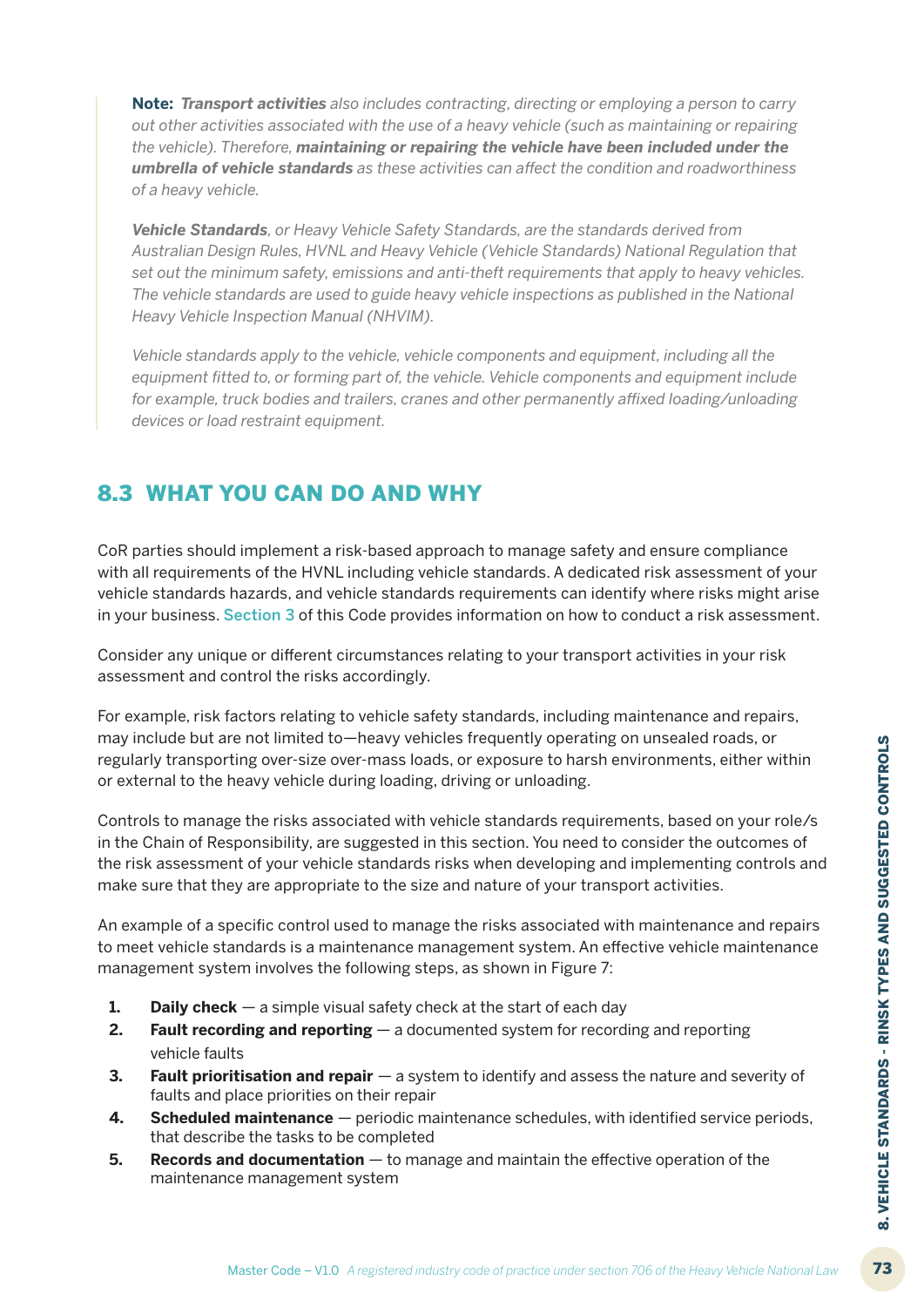- **6.** Responsibilities, training and education what the tasks are in your maintenance management system and who is responsible for each of those tasks, the skills and knowledge required to perform the tasks
- **7. Internal review** systems to monitor the performance and review the effectiveness of the maintenance management system and acting if problems are identified.

#### **Figure 7** Maintenance management system

| <b>STEP 1.</b> | <b>Daily Check</b>                       |  |
|----------------|------------------------------------------|--|
| STEP 2.        | <b>Fault recording and reporting</b>     |  |
| STEP 3.        | <b>Fault prioritisation and repair</b>   |  |
| STEP 4.        | <b>Scheduled maintenance</b>             |  |
| STEP 5.        | <b>Records and documentation</b>         |  |
| STEP 6.        | Responsibilities, training and education |  |
| STEP 7.        | <b>Internal review</b>                   |  |

More information on Step 7: Internal review is available in [Section 2.7](#page-23-0) of this Code.

A useful tool to help manage some of the elements of the maintenance management system is the fleet maintenance system. The fleet maintenance system helps keep track of things like fault repair and periodic maintenance. The fleet maintenance system may be an off-the-shelf software program, an electronic spreadsheet or a simple paper-based system.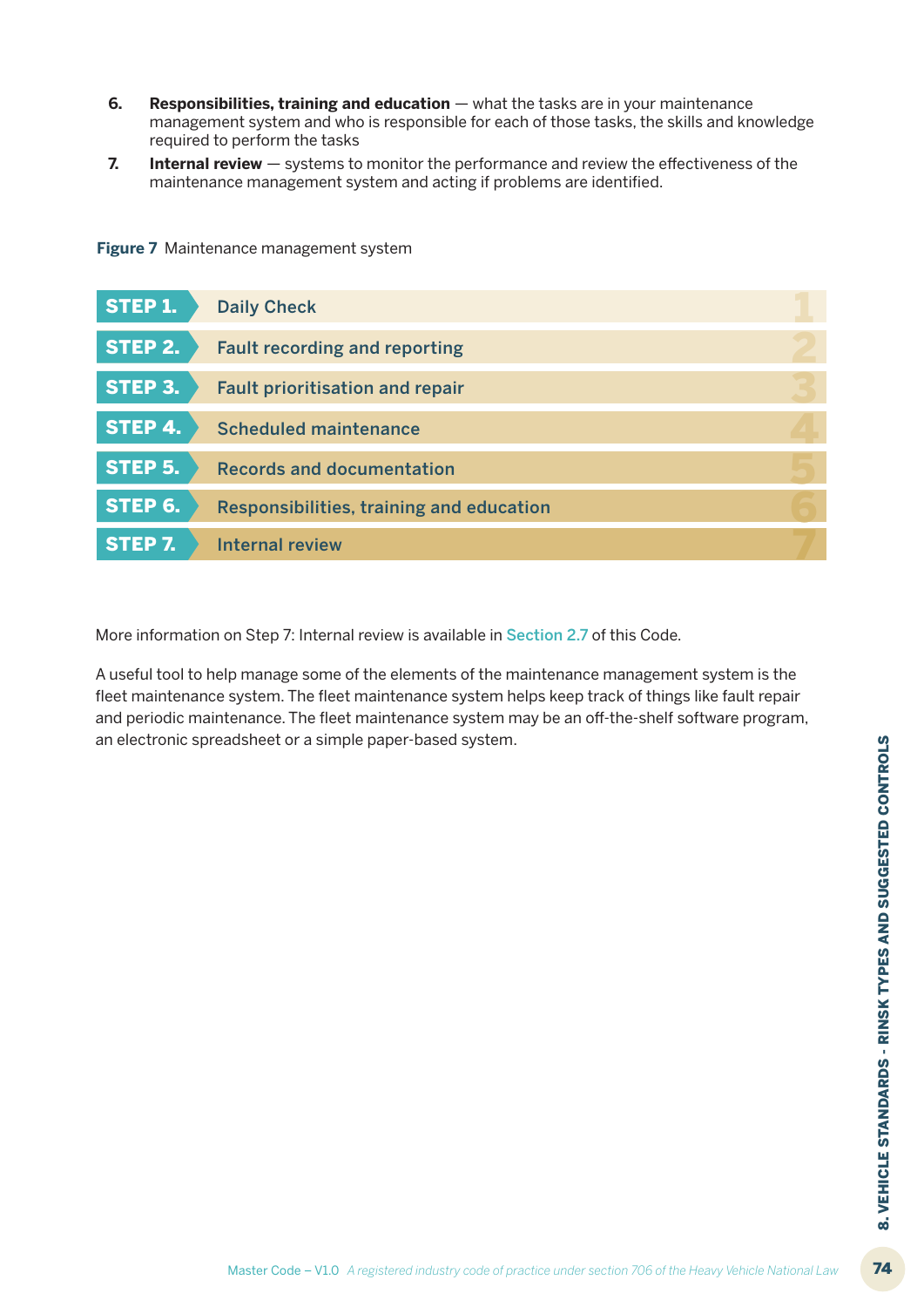## 8.3.1 Employer and Prime Contractor

### *Why do it?*

- **o** heavy vehicles are safe, roadworthy and properly maintained
- **o** heavy vehicles used on a road comply with heavy vehicle standards
- o unsafe heavy vehicles are not used on a road and drivers are not asked to operate an unsafe vehicle

| What you can do                                                                                                                                                                                                                                 | <b>Consider</b>                                                                                                                                                                                                                                                                                                                                                                                                                                                                                                                      |
|-------------------------------------------------------------------------------------------------------------------------------------------------------------------------------------------------------------------------------------------------|--------------------------------------------------------------------------------------------------------------------------------------------------------------------------------------------------------------------------------------------------------------------------------------------------------------------------------------------------------------------------------------------------------------------------------------------------------------------------------------------------------------------------------------|
| Refuse to enter a contract that you<br>consider has a risk of causing the<br>driver to use an unsafe heavy vehicle                                                                                                                              | contracts that require the operator to "sweat the assets"<br>O<br>(keep the wheels turning) and do not allow timetabling<br>of periodic maintenance                                                                                                                                                                                                                                                                                                                                                                                  |
| Before you engage a driver or<br>subcontractor find out whether<br>they have a safe driving record or<br>a reputation for running a safe and<br>compliant business                                                                              | conducting reference checks and assessments of their<br>$\bullet$<br>skills and capability to do the task safely<br>conducting in cab assessments of drivers prior to<br>$\bullet$<br>engagement<br>using road authority opt-in systems that allow a driver's<br>$\bullet$<br>traffic history to be shared<br>do subcontractors participate in any accreditation<br>$\bullet$<br>schemes?<br>have they undertaken any audits or assessments of the<br>$\bullet$<br>effectiveness of controls that manage vehicle standards<br>risks? |
| Make sure your requests of, and any<br>contractual arrangements do not<br>reward or encourage a driver to use<br>an unsafe heavy vehicle                                                                                                        | operators may feel pressured to keep their vehicles on<br>$\bullet$<br>the road and not carry out periodic maintenance                                                                                                                                                                                                                                                                                                                                                                                                               |
| Make sure you have a review process<br>in place to check the third party is<br>performing the activity according<br>to your contractual arrangements<br>and that those arrangements are<br>effective in managing the vehicle<br>standards risks | are there any new vehicle standards risks that may arise<br>$\bullet$<br>from the interaction between the parties and are the<br>arrangements put in place effective to manage these<br>risks?<br>if not effective, improve compliance or change the<br>$\bullet$<br>arrangements<br>implementing regular performance reviews<br>$\bullet$                                                                                                                                                                                           |
| Have regular catch-ups with other<br>CoR parties to discuss and manage<br>any issues                                                                                                                                                            | tactical meetings that focus on day-to-day operations<br>$\bullet$                                                                                                                                                                                                                                                                                                                                                                                                                                                                   |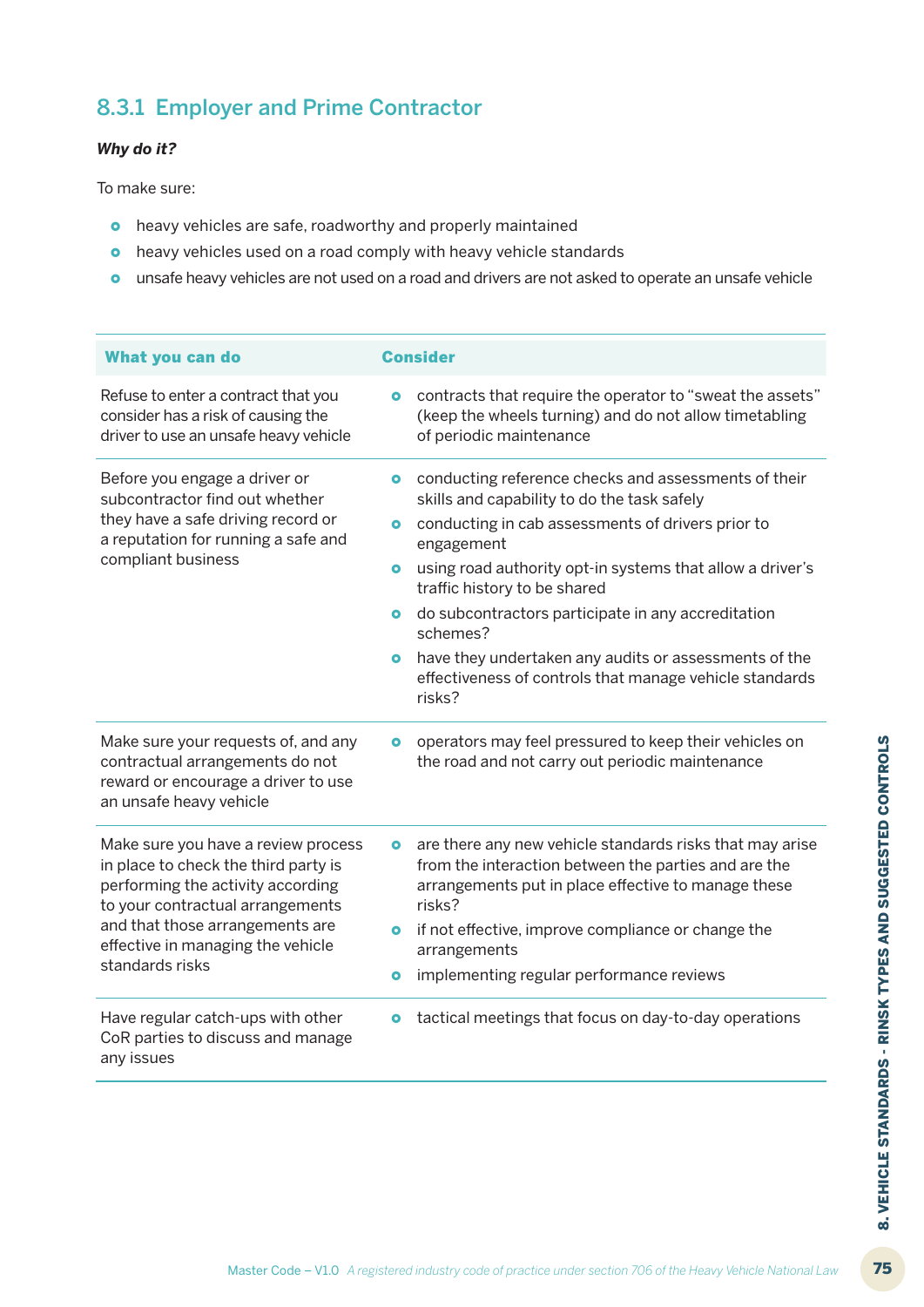### 8.3.2 Operator

### *Why do it?*

- **o** heavy vehicles are safe, roadworthy and maintained correctly
- **o** heavy vehicles used on a road comply with heavy vehicle standards
- **o** unsafe heavy vehicles are not used on a road and drivers are not asked to operate an unsafe vehicle

| What you can do                                                                                                                                      | <b>Consider</b>                                                                                                                                                                                                                                             |
|------------------------------------------------------------------------------------------------------------------------------------------------------|-------------------------------------------------------------------------------------------------------------------------------------------------------------------------------------------------------------------------------------------------------------|
| Refuse to enter a contract that you<br>consider has a risk of causing a driver to<br>use an unsafe heavy vehicle                                     | contracts that require you to "sweat the assets"<br>$\bullet$<br>(keep the wheels turning) and do not allow<br>timetabling of periodic maintenance                                                                                                          |
| Consider technological solutions to<br>improve heavy vehicle safety when<br>purchasing heavy vehicles and<br>components                              | electronic stability control, autonomous emergency<br>$\bullet$<br>braking, GPS-based telematic systems, in-cab driver<br>(fatigue and distraction) monitoring systems, lane<br>tracking warning and assistance systems                                     |
| Confirm heavy vehicles and<br>combinations are registered and meet<br>the heavy vehicle standards applying to<br>the vehicle and its components      | a procedure that includes checking requirements<br>۰<br>to make sure heavy vehicles meet safety standards<br>and/or purchasing specifications                                                                                                               |
| Initiate alerts when consignment<br>arrangements with the potential to<br>cause a driver to operate an unsafe or<br>defective vehicle are identified | heavy vehicles frequently operating on unsealed<br>$\bullet$<br>roads, or regularly transporting over size over mass<br>loads, or exposure to harsh environments, either<br>within or external to the heavy vehicle during loading,<br>driving or unloading |
| Inspect and record, correct and review<br>the effectiveness of any findings from<br>inspections of heavy vehicles                                    | treating any findings from external parties in the<br>$\bullet$<br>same way you would any faults identified internally<br>using your fleet maintenance system                                                                                               |
| Confirm the vehicle is fit for use and<br>identify a vehicle that is unsafe before<br>operation                                                      | daily check - a documented instruction for basic<br>$\bullet$<br>visual safety checks to detect problems with critical<br>safety components                                                                                                                 |
| Record and report any unsafe vehicles,<br>faults or defects before, during or after<br>operation (as soon as possible)                               | documented repair request form. All major or serious<br>$\bullet$<br>faults, including safety related faults, need to be fixed<br>before the vehicle is returned to service                                                                                 |
| Report and prioritise, repair and review<br>the effectiveness of any faults reported                                                                 | documented fault reports or repair request forms, or<br>$\bullet$<br>fleet maintenance system                                                                                                                                                               |
| Assess faults for severity, track their<br>correction or monitor until rectified                                                                     | a manual register to track progress and completion,<br>O<br>or fleet maintenance system                                                                                                                                                                     |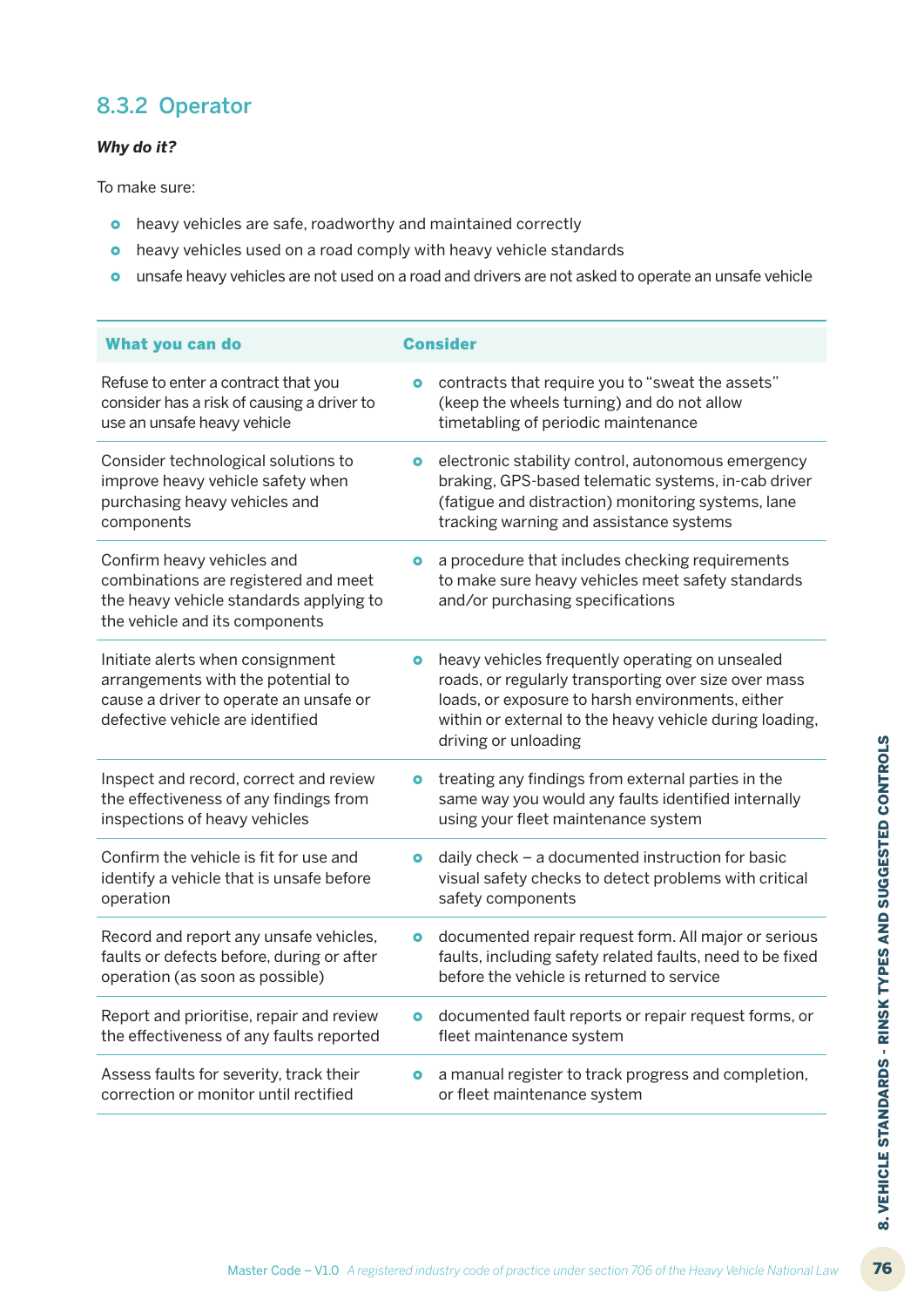| Implement a preventative (or periodic)<br>maintenance program including regular<br>servicing of vehicles, components and<br>equipment                                                | $\bullet$ | service schedules recommended by the<br>manufacturer or supplier. Service periods may<br>vary based on the operating conditions and may<br>need to be more frequent than the manufacturer's<br>recommendations - for example, heavy vehicles<br>frequently operating on unsealed roads, or regularly<br>transporting over size over mass loads, or exposed to<br>harsh environments |
|--------------------------------------------------------------------------------------------------------------------------------------------------------------------------------------|-----------|-------------------------------------------------------------------------------------------------------------------------------------------------------------------------------------------------------------------------------------------------------------------------------------------------------------------------------------------------------------------------------------|
|                                                                                                                                                                                      | $\bullet$ | the maintenance schedule should include identified<br>service periods that describe the tasks to be<br>undertaken                                                                                                                                                                                                                                                                   |
|                                                                                                                                                                                      | $\bullet$ | Note: maintenance and repairs should be carried out<br>by a person with appropriate skills, experience and<br>qualifications                                                                                                                                                                                                                                                        |
| Obtain any defect notices issued for<br>a vehicle, repair the vehicle, and keep<br>records of defects and repairs                                                                    | $\bullet$ | using your fleet maintenance system to keep track of<br>defects, actions and repairs                                                                                                                                                                                                                                                                                                |
| Identify and prevent from being used<br>by a driver any non-compliant or faulty<br>vehicle that does not comply with heavy<br>vehicle standards                                      | O         | a tag out and remove from service system or keeping<br>the vehicle keys in a secure location such as a locked<br>key box or locking out trailing equipment airlines                                                                                                                                                                                                                 |
| Encourage or incentivise other parties<br>to observe, record and report vehicle<br>faults to you                                                                                     |           |                                                                                                                                                                                                                                                                                                                                                                                     |
| Have regular catch-ups with other<br>CoR parties (e.g. prime contractors or<br>consignors) to demonstrate how you<br>perform the task safely and to discuss<br>and manage any issues | $\bullet$ | tactical meetings that focus on day-to-day<br>operations                                                                                                                                                                                                                                                                                                                            |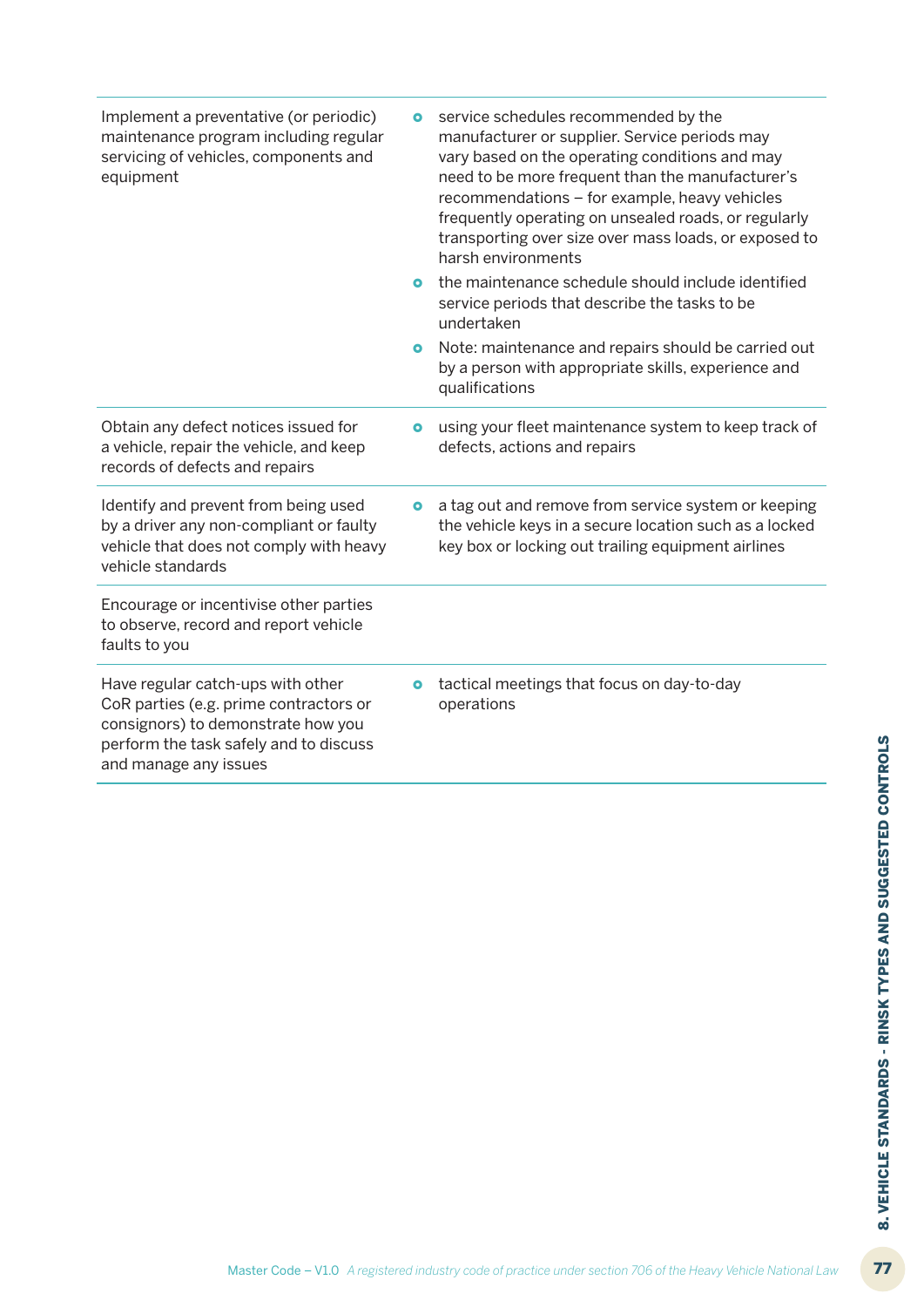### 8.3.3 Scheduler

### *Why do it?*

To make sure:

- o scheduling practices will not directly or indirectly cause or encourage a CoR party to operate vehicles that are unsafe or defective
- **o** drivers are scheduled to operate roadworthy vehicles and loads are not allocated to vehicles that are unsafe or defective

| <b>Consider</b>                                                                                                                                 |
|-------------------------------------------------------------------------------------------------------------------------------------------------|
|                                                                                                                                                 |
| verbal notification or using paper-based or electronic<br>$\bullet$<br>hazard report forms, documented fault reports or repair<br>request forms |
| written confirmation the vehicle is safe for use<br>$\bullet$                                                                                   |
|                                                                                                                                                 |

### 8.3.4 Consignor and Consignee

### *Why do it?*

To make sure:

**o** requests and contractual arrangements will not cause or encourage a CoR party to operate vehicles that are unsafe or defective

| What you can do                                                                                                                                                                 | <b>Consider</b>                                                                                                                                                                                               |
|---------------------------------------------------------------------------------------------------------------------------------------------------------------------------------|---------------------------------------------------------------------------------------------------------------------------------------------------------------------------------------------------------------|
| Before you engage a third party (e.g.<br>a prime contractor or operator), find<br>out whether they have a reputation for<br>running a safe and compliant business               | do they participate in any accreditation schemes?<br>$\bullet$<br>have they undertaken any audits or assessments of<br>$\bullet$<br>the effectiveness of controls that manage the vehicle<br>standards risks? |
| Make sure your requests of, and any<br>contractual arrangements with, the<br>third party do not reward or encourage<br>the operator or driver to use an unsafe<br>heavy vehicle | operators may feel pressured to keep their vehicles<br>$\bullet$<br>on the road and not carry out periodic maintenance                                                                                        |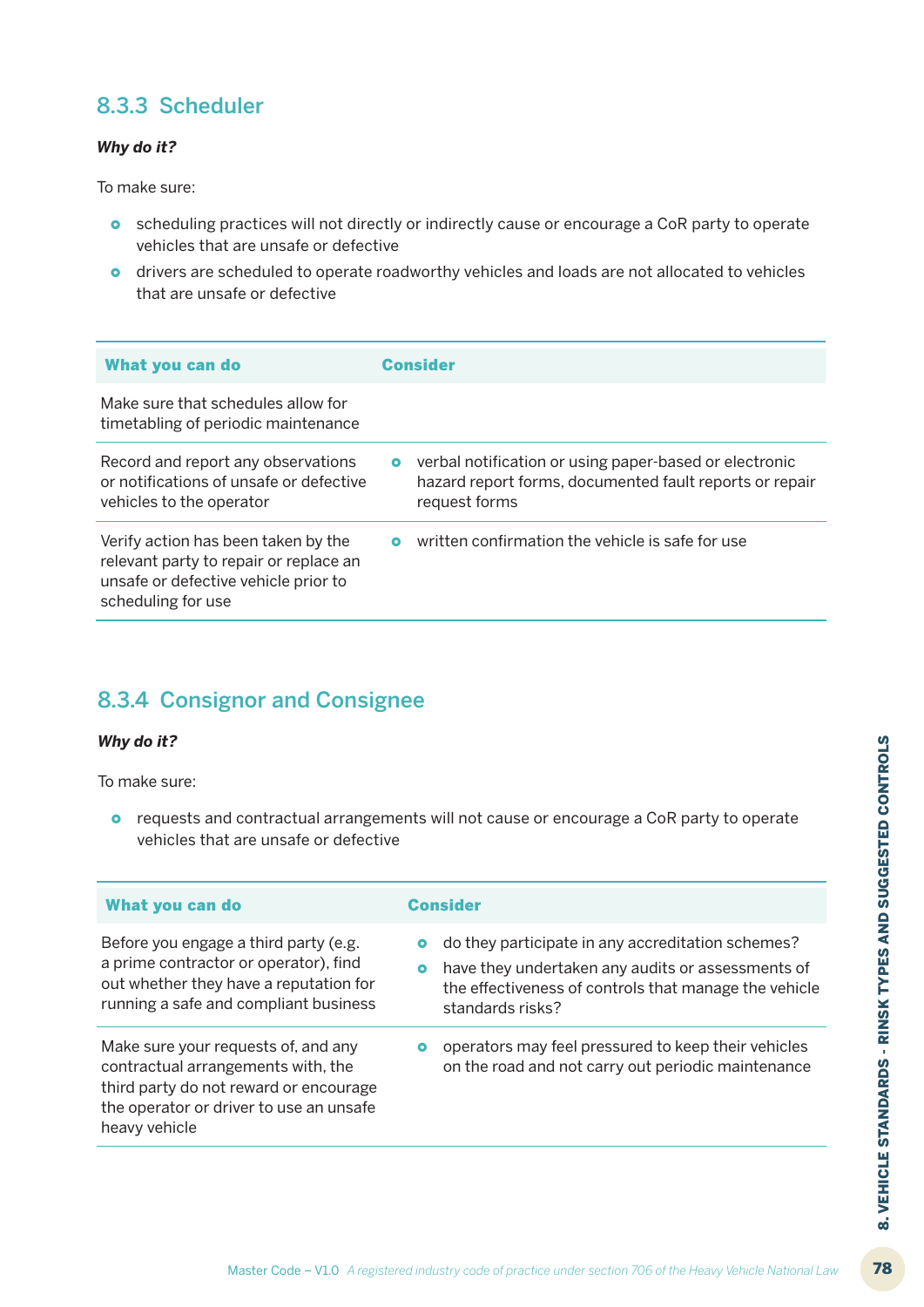| Initiate alerts when consignment<br>arrangements with the potential to<br>cause a driver to operate an unsafe or<br>defective vehicle are identified                                                                                         | $\bullet$                           | heavy vehicles frequently operating on unsealed<br>roads, or regularly transporting over-size over-<br>mass loads, or exposure to harsh environments,<br>either within or external to the heavy vehicle during<br>loading, driving or unloading                                                                                   |
|----------------------------------------------------------------------------------------------------------------------------------------------------------------------------------------------------------------------------------------------|-------------------------------------|-----------------------------------------------------------------------------------------------------------------------------------------------------------------------------------------------------------------------------------------------------------------------------------------------------------------------------------|
| Make sure you have a review process<br>in place to check the third party is<br>performing the activity according to<br>your contractual arrangements and<br>that those arrangements are effective in<br>managing the vehicle standards risks | $\bullet$<br>$\bullet$<br>$\bullet$ | are there any new vehicle standards risks that may<br>arise from the interaction between the parties<br>and are the arrangements put in place effective to<br>manage these risks?<br>if not effective, improve compliance or change the<br>arrangements<br>implementing regular contract performance reviews<br>or similar forums |
| Have regular catch-ups with other CoR<br>parties to discuss and manage any<br><i>issues</i>                                                                                                                                                  | $\bullet$                           | tactical meetings that focus on day-to-day<br>operations                                                                                                                                                                                                                                                                          |

**Note:** *If you are a consignor or consignee who also performs other roles in the chain of responsibility, including but not limited to packing or loading activities, refer to the respective sub-sections under this Section 8.3.*

### 8.3.5 Packer

#### *Why do it?*

- **o** packing practices will not cause or encourage a CoR party to operate vehicles that are unsafe or defective
- **o** vehicles that are observed to be unsafe or defective are not loaded and appropriate action taken

| What you can do                                                                                                               | Consider                                                             |
|-------------------------------------------------------------------------------------------------------------------------------|----------------------------------------------------------------------|
| Engage with the operator and other<br>parties in the Chain of Responsibility to<br>report on any unsafe or defective vehicles | using a paper-based or electronic hazard report<br>$\bullet$<br>form |
| Verify action was taken by the relevant<br>party to repair or replace an unsafe or<br>defective vehicle prior to use          | written confirmation the vehicle is safe for use<br>$\bullet$        |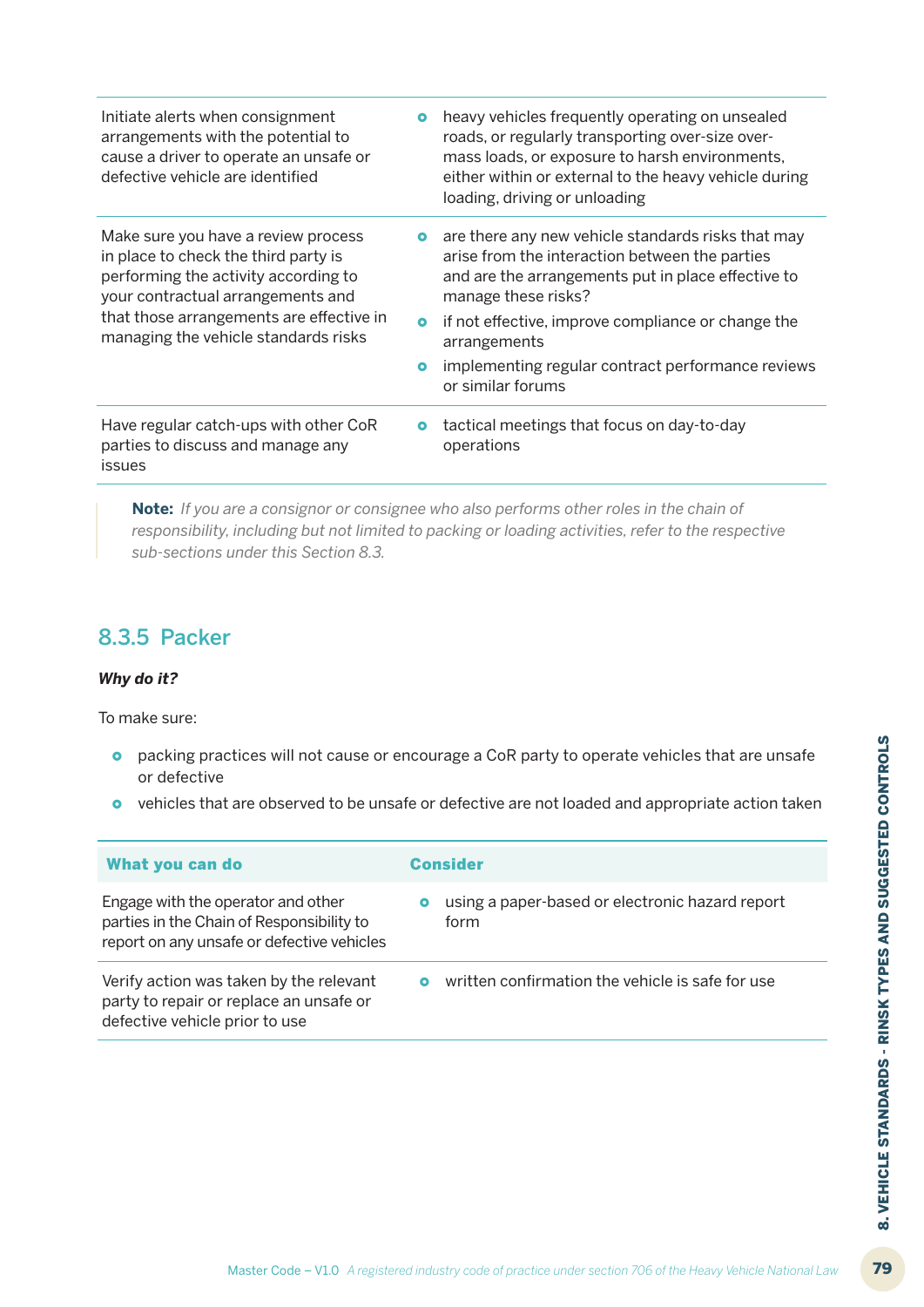# 8.3.6 Loading Manager, Loader and Unloader

### *Why do it?*

- **o** loading and unloading practices will not cause or encourage a CoR party to operate vehicles that are unsafe or defective
- **o** vehicles that are observed to be unsafe or defective are not loaded and appropriate action taken

| What you can do                                                                                                                  | Consider                                                                                                                                                        |
|----------------------------------------------------------------------------------------------------------------------------------|-----------------------------------------------------------------------------------------------------------------------------------------------------------------|
| Engage with the operator and other<br>parties in the Chain of Responsibility<br>to report on any unsafe or defective<br>vehicles | using a paper-based or electronic hazard report form<br>$\bullet$                                                                                               |
| Record and report any observations<br>of unsafe or defective vehicles                                                            | using a pre-prepared checklist of obvious and readily<br>$\bullet$<br>observable faults or defects such as balding tyres and<br>damaged equipment or components |
| Verify action was taken by the<br>relevant party to repair or replace an<br>unsafe or defective vehicle prior to<br>use          | written confirmation the vehicle is safe for use<br>$\bullet$                                                                                                   |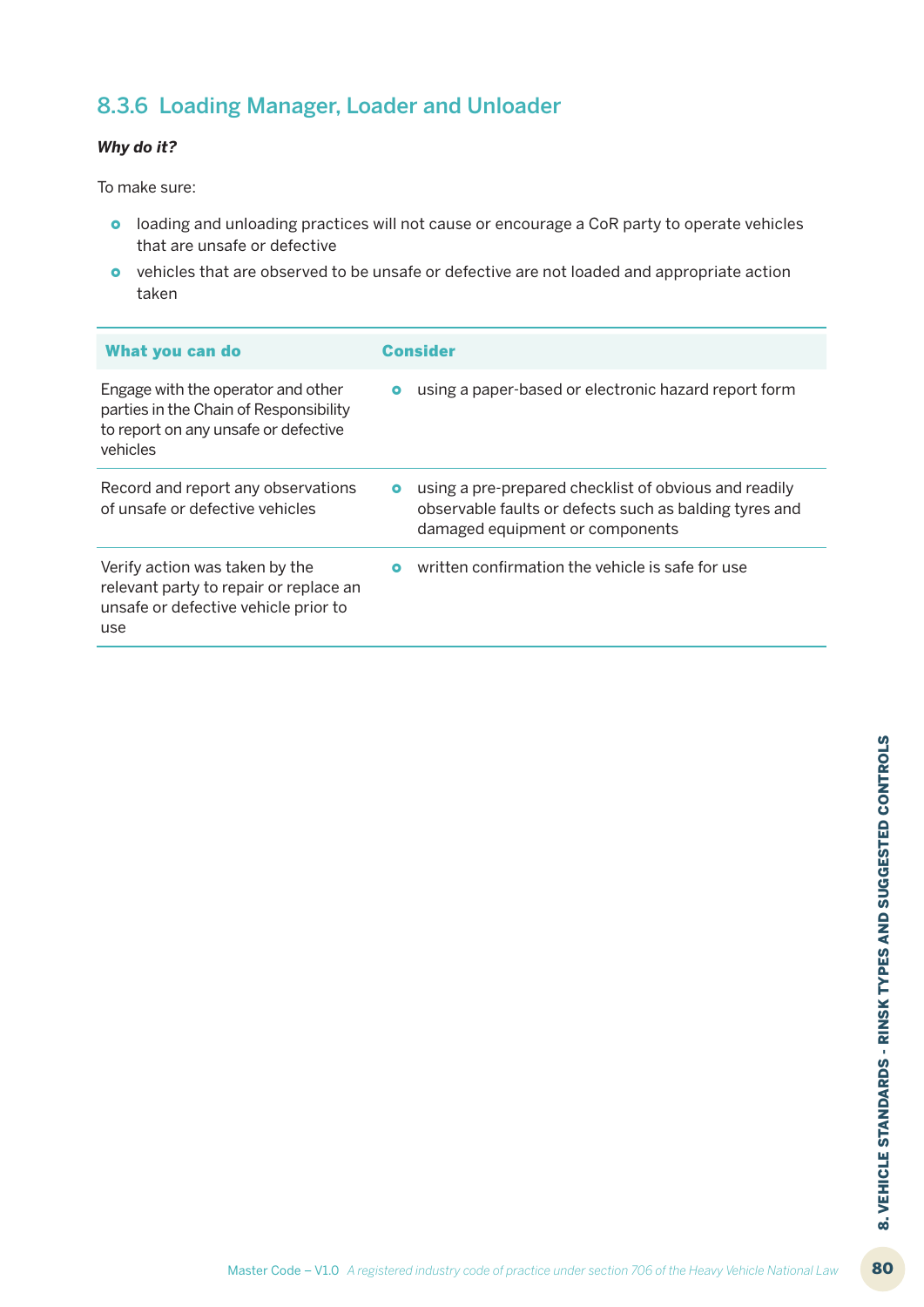This page intentionally left blank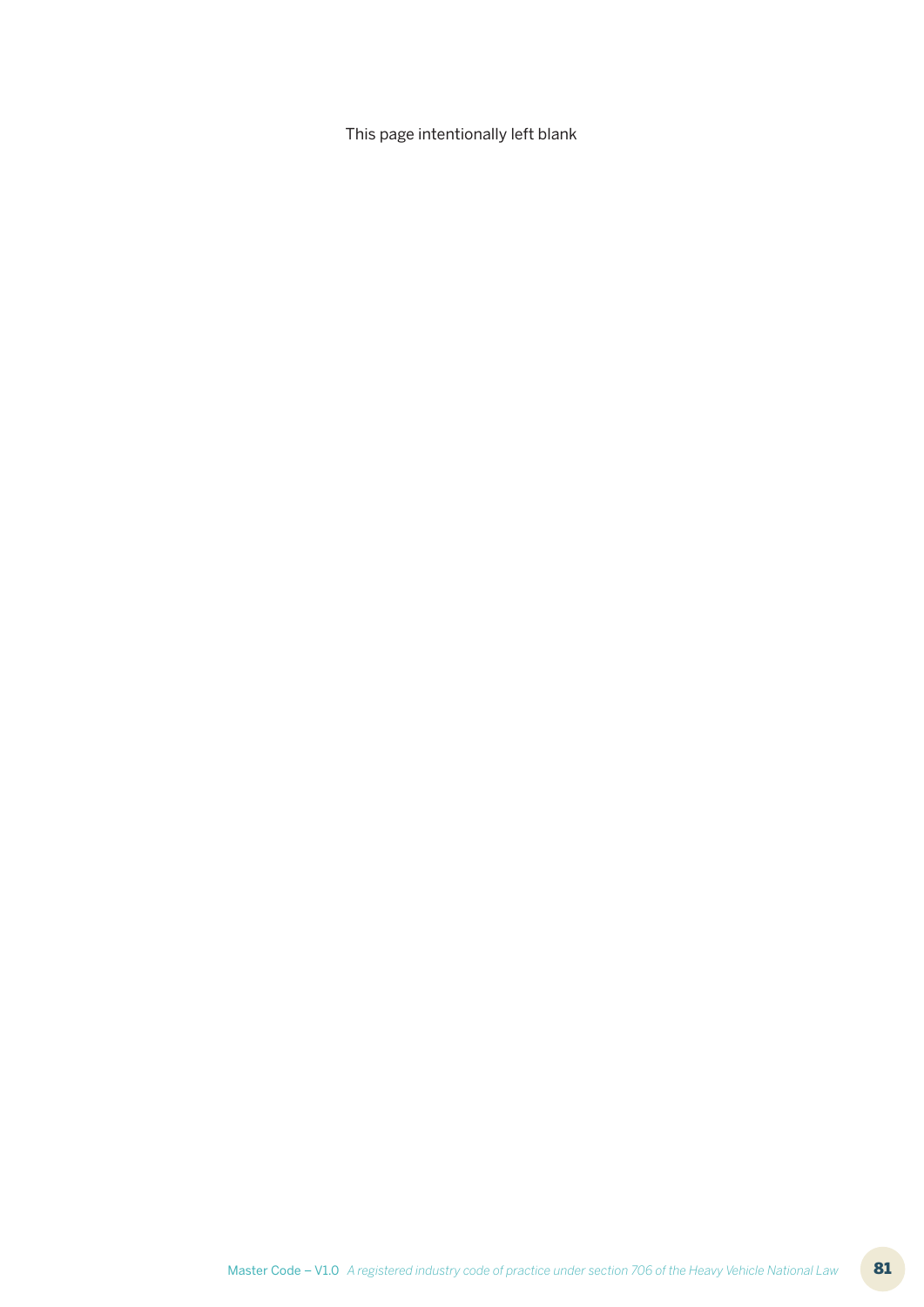# 9. APPENDICES

### 9.1 APPENDIX A – KEY TERMS AND DEFINITIONS

**Assurance** is a part of corporate governance in which management provides accurate and current information to stakeholders about the efficiency and effectiveness of its operating policies and procedures, and the status of compliance with statutory obligations of its business practices.

**ATM** (aggregate trailer mass), of a heavy trailer, means the total maximum mass of the trailer, together with its load and the mass imposed on the towing vehicle by the trailer.

**Australian Dangerous Goods (ADG) Code** provides consistent technical requirements for the land transport of dangerous goods across Australia. The ADG Code should be read in conjunction with relevant state or territory law.

**Australian Design Rules (ADRs)** contain mandatory requirements for the safe design and construction of vehicles and for the control of emissions and noise.

**Australian Standards** are voluntary documents that set out specifications, procedures and guidelines that aim to ensure products, services, and systems are safe, consistent, and reliable. They cover a variety of subjects, including consumer products and services, the environment, construction, energy and water utilities, and more.

**Business practices** refer to a person's practices in running a business associated with the use of a heavy vehicle on the road, including operating policies and procedures, human resource and contract management arrangements and the arrangements for preventing or minimising public risks.

**Comcare** is a statutory authority of the Australian Federal Government responsible for the administration and regulation of the Commonwealth's workers compensation and national WHS frameworks.

**Common heavy vehicle freight configurations**, some of the most common heavy vehicle combinations used in Australia (accessible from NHVR website www.nhvr.gov.au).

**Commonwealth Gazette notice** means a notice published in the Commonwealth of Australia Gazette (a printed publication of the Commonwealth Government of Australia). Gazette notices contain a range of information about legislation, including proclamations and notices of Commonwealth government departments and Courts, and other notices, for example amendments or exemptions to legal duties.

**Consequence** is the outcome of an event affecting the objectives of an organisation (objectives can include financial, health and safety, and environmental goals for example).

**Container weight declaration (CWD)** is a written declaration of the weight of a container and its contents. It may be either in hard copy or electronic form, or a placard attached to the freight container.

**Controls** are the activities undertaken to eliminate or minimise risk.

**CoR** means chain of responsibility.

**Cubic scanning** involves obtaining accurate product and package weight and dimension data provided by an electronic dimensioning or cubing system.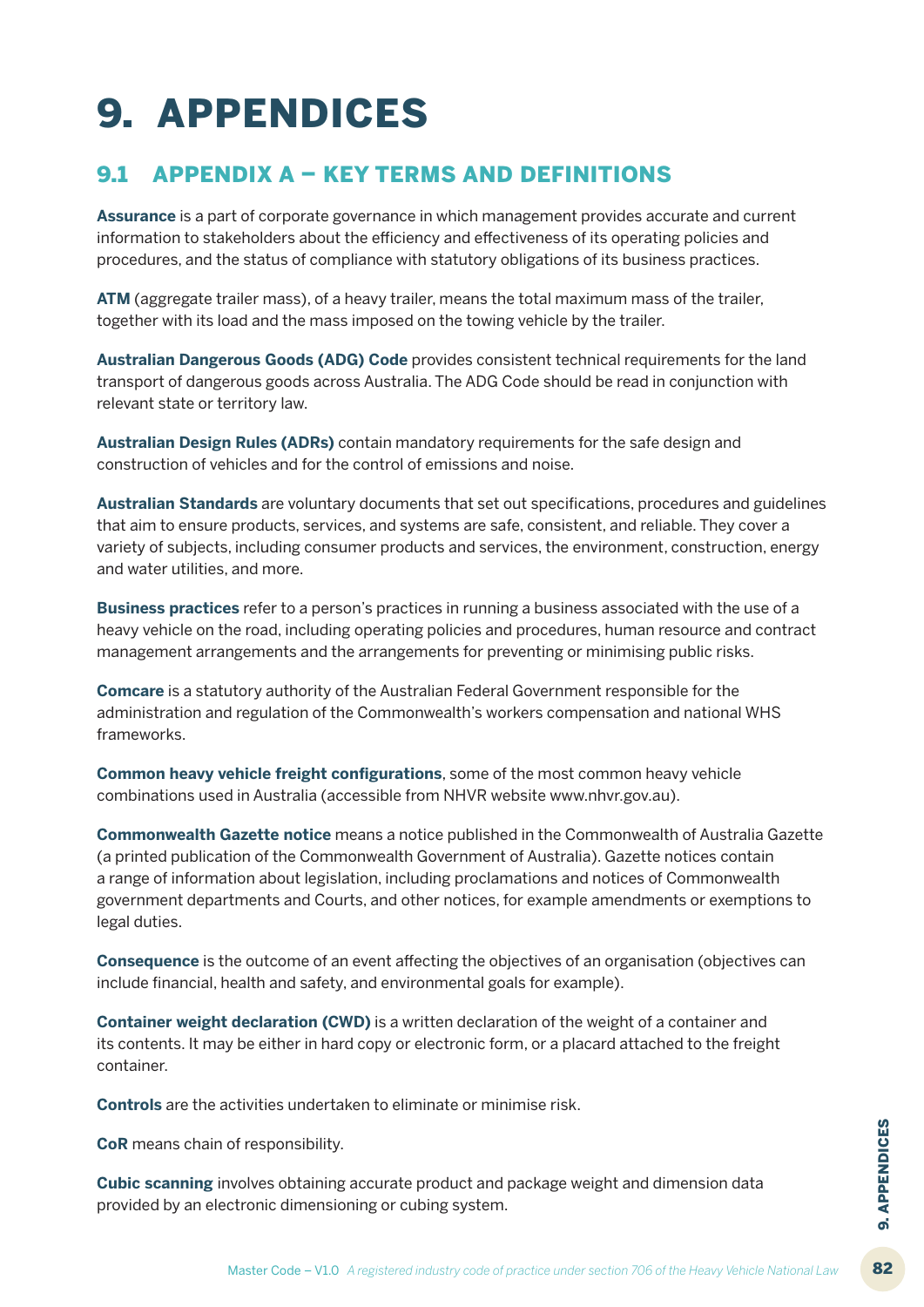**Dimension requirements** are the requirements about the dimensions of a heavy vehicle, the dimensions of a component of a heavy vehicle and the dimensions of a heavy vehicle's load – section 101 of the HVNL. The dimension requirements applying to a heavy vehicle are stated in Schedule 6 of the *Heavy Vehicle (Mass, Dimension and Loading) National Regulation.*

**Direct restraint** is a form of load restraint where the load is restrained by containing, blocking or attaching.

**Dunnage** is packing placed either between items of a load or between the base of a load and the surface of the vehicle's loading deck.

**Fatigue-regulated heavy vehicle** is a motor vehicle with a GVM of more than 12t; a combination with a GVM of greater than 12t; a fatigue-regulated bus.

**Freight container**, or container, is a re-usable container that is designed for the transport of goods by one or more modes of transport.

**Fourth party logistics (4PL)**, is an arrangement in which a firm contracts out (outsources) its logistical operations to two or more specialist firms (the third party logistics) and hires another specialist firm (the fourth party) to coordinate the activities of the third parties.

**GVM (Gross Vehicle Mass)**, of a vehicle, means the maximum loaded mass of the vehicle.

**Hazard** is any thing with the potential to cause harm or loss, this could be an activity or behaviour, a physical object, a situation or a management practice.

**Heavy Goods Vehicle**, under ADRs, means a goods vehicle with a 'Gross Vehicle Mass' exceeding 12.0 tonnes.

**Heavy Vehicle** means a vehicle with a GVM or ATM of more than 4.5t (a heavy motor vehicle or a heavy trailer), or a combination that includes a vehicle with a GVM or ATM of more than 4.5t (a heavy combination).

**HVNL** stands for Heavy Vehicle National Law.

**Human Factors** is about understanding **human** behaviour and performance. When applied to business operations, **Human Factors** knowledge is used to optimise the fit between people and the systems in which they work in order to improve safety and performance.

**Internal review** is generally a way of something being assessed through the collection of objective evidence. It provides critical information to the decision makers of the organisation and is used to confirm that the organisation meets specified requirements.

**Key Performance Indicators (KPIs)** are key business statistics which measure business performance in critical areas. KPIs show the progress (or lack of it) toward realising business objectives or strategic plans by monitoring activities which (if not properly performed) would likely cause severe losses or outright failure.

**Likelihood** is the chance of something happening (sometimes called probability).

**Load** includes the transport of goods (including animals or containers) or passengers using a heavy vehicle—for example a truck, combination or bus.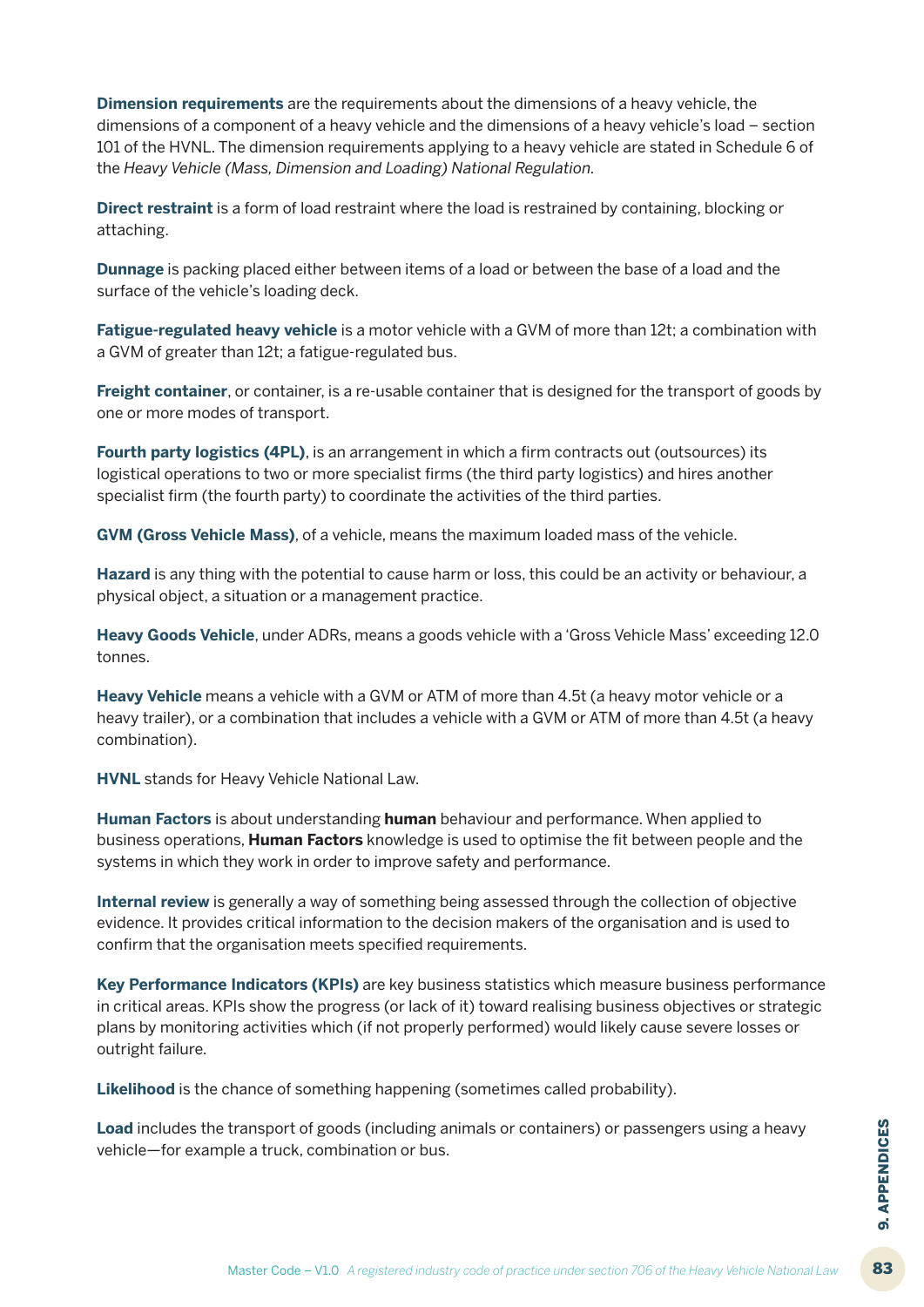**Loading performance standards**, the national regulations may prescribe standards (the loading performance standards) for heavy vehicles. For example, the performance standards in the Load Restraint Guide. 28

**Load restraint**, or restraint, is the way loads are effectively restrained on a vehicle. Loads can be restrained by two basic methods: tie-down or direct restraint (which includes containing, blocking and attaching).

**Load Restraint Guide** means a document of that name prepared by the National Transport Commission. The Load Restraint Guide is a modular document that provides drivers, owners, operators, freight consigners, vehicle manufacturers, equipment manufacturers and suppliers with the basic safety principles that should be followed when designing a load restraint system to ensure the safe and efficient transportation of loads.

**Loading requirements** are the requirements about securing a load on a heavy vehicle or a component of a heavy vehicle and may include requirements about the restraint or positioning of a load or any part of it – section 110 of the HVNL. The loading requirements applying to a heavy vehicle are stated in Schedule 7 of the *Heavy Vehicle (Mass, Dimension and Loading) National Regulation.*

**MDL** means mass, dimension and loading.

**Mass management accreditation scheme** is a formal process administered by the NHVR for recognising operators who have robust safety and other management systems in place. Operators accredited in the Mass Management module can access additional mass concessions.

**Mass requirements** are the requirements about the mass of heavy vehicles and the mass of components of heavy vehicles – section 95 of the HVNL. The mass requirements applying to a heavy vehicle are stated in Schedules 1 to 5A of the *Heavy Vehicle (Mass, Dimension and Loading) National Regulation.*

**NHVR** stands for National Heavy Vehicle Regulator. The NHVR is Australia's independent regulator for all vehicles over 4.5 tonnes gross vehicle mass.

**Non-compliance** is a failure or refusal to comply with something (such as a law, regulation, or term of a contract). For example, permitting an unsafe vehicle to be used on a road.

**Non-conformance** is a departure from specified requirements. In the context of safety, the "requirements" are to conform to the Safety Management System (SMS). For example, the activities described in CoR policies and procedures are not being carried out or followed.

**NTC** stands for National Transport Commission. The NTC is an inter-governmental agency charged with improving the productivity, safety and environmental performance of Australia's road, rail and intermodal transport systems.

**OEM** means Original Equipment Manufacturer.

**On-board mass system (OBM)** is a system that monitors all the axle groups in the vehicle combination and provides the mass readings of these axle groups to an Intelligent Access Program (IAP) system.

<sup>&</sup>lt;sup>28</sup> Note: The evidentiary effect of the Load Restraint Guide has been removed from section 115 of the HVNL. However, the wording of the performance standards contained in the Load Restraint Guide 2018 has been amended to facilitate the transfer of the performance standards into the HVNL and the Australian Road Rules. The NTC are in the process of updating the national regulations to include the loading performance standards directly in the law.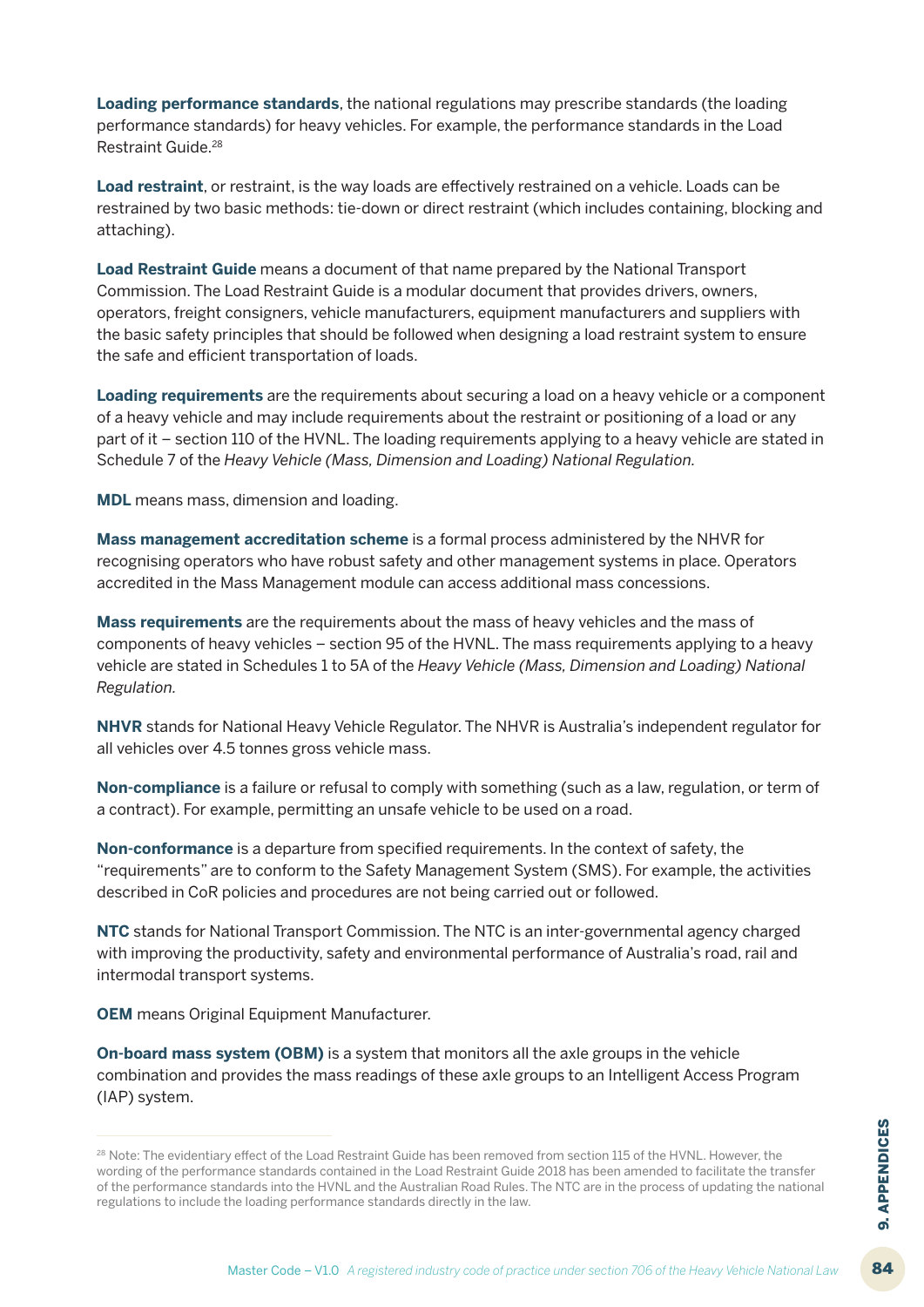**PBS** means Performance Based Standard.

**Primary WHS Law** for a participating jurisdiction, means the law that is declared by a law of that jurisdiction to be the primary WHS Law for the purposes of the HVNL.

**Policies** are clear, simple statements of how your organisation intends to conduct its business practices. They provide a set of guiding principles to help with decision making.

**Procedures** describe how policies will be put into action in your organisation. Procedures outline who will do what, the steps to take, and the documents or forms to use.

**Process (method or mechanism)** is a series of actions or steps taken in order to achieve a particular end, objective or outcome.

**Public risk** means a safety risk; or a risk of damage to road infrastructure.

**Public safety** means the safety of persons or property, including the safety of the drivers of, and passengers and other persons in, vehicles and combinations; and persons or property in or in the vicinity of, or likely to be in or in the vicinity of, road infrastructure and public places; and vehicles and combinations and any loads in them.

**Recovery break** is a rest between work opportunities that allows the driver to sleep (that is, they are sleep opportunities). These are breaks that are longer than 7 hrs but less than 30 hrs.

**Reset break**, is any break longer than 30 hours which contains two night rests (rest between the hours of midnight and 6am).

**RICP** means Registered Industry Code of Practice; an RICP establishes standards and procedures for parties in the chain of responsibility to identify, analyse, evaluate and mitigate general risks associated with meeting obligations under the HVNL.

**Risk** is the effect of uncertainty on objectives (an effect can be a positive or negative deviation from the expected outcome).

**Risk management** is the coordinated activities to direct and control an organisation with regard to risk. The risk management process consists of four key steps, as shown in Figure 4 in this Code, including identifying hazards; assessing risks; controlling risks; and monitoring and reviewing controls.

**Roster**, or driver's roster, is the forecast and planned work days and hours provided to a driver, in accordance with their maximum work and minimum rest hours requirements, incorporating fatigue management measures.

**Safety duty** means a major safety duty imposed under a relevant provision of the HVNL – see [Appendix B](#page-86-0) for the full list of the applicable provisions. Safety duties cover all major safety offences in the HVNL which have a direct safety link and that executive officers are able to manage as part of their role.

**Safety risk** means a risk to public safety; or of harm to the environment.

**Schedule**, or trip schedule, is the journey task provided to the driver. The schedule includes time, distance, route and rest options.

**Sleep Opportunity (SO)**, are opportunities for a driver to sleep which may occur with either a recovery or reset break.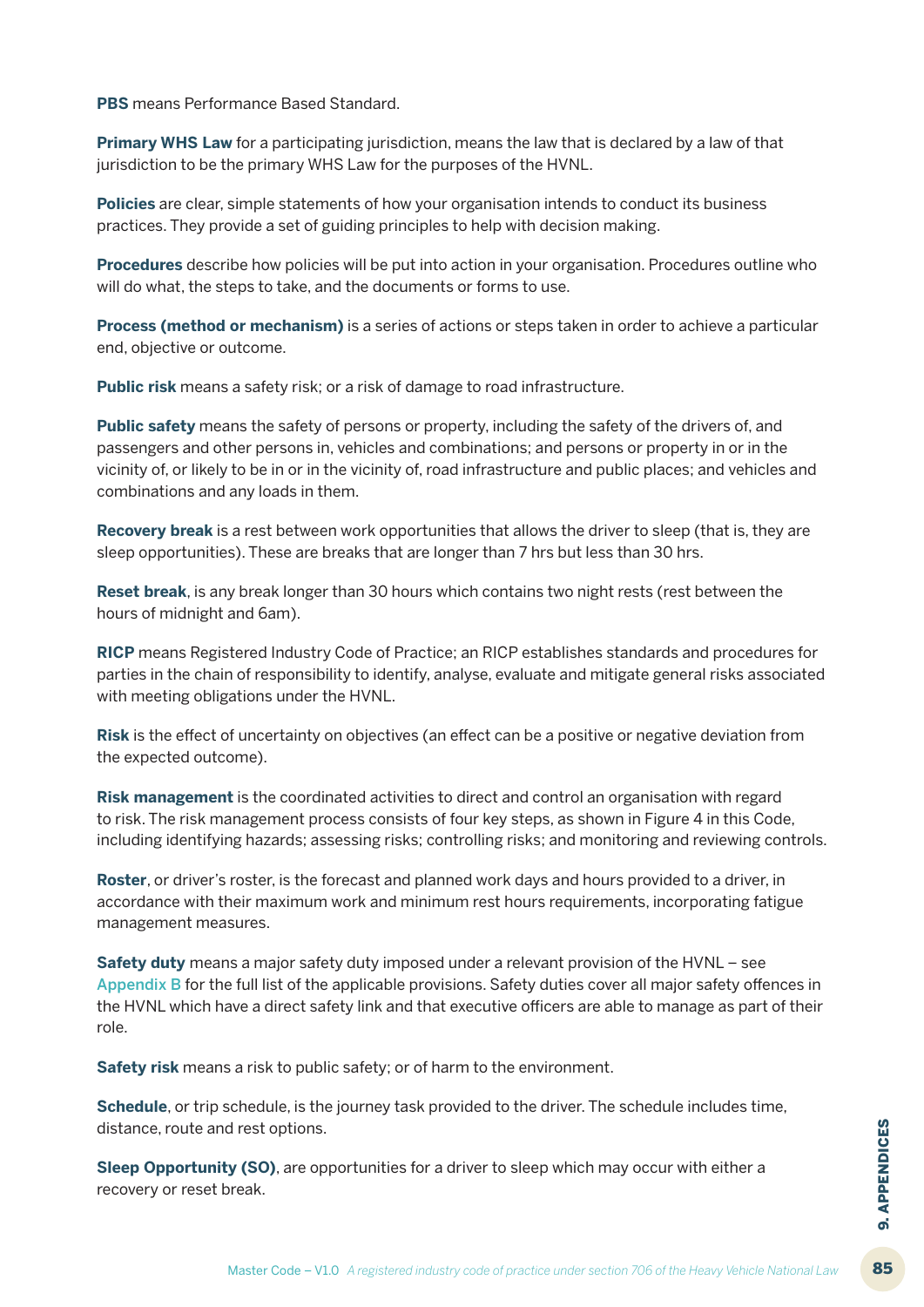**SMS** stands for Safety Management System.

**SRS** means Supplementary Restraint System.

**Stillage** is a metal structure for containing individual items of a load.

**SWA** stands for Safe Work Australia. SWA is an Australian government statutory body established to develop national policy relating to WHS and workers' compensation.

**System** is a set of resources and activities integrated in a business that all work together efficiently to help improve safety and other business imperatives. The system details the required documentation of policies, procedures and operational records associated with business practices.

**The Code, This Code** means this Registered Industry Code of Practice.

**Third party**, generally, a third party is anyone you interact with that's not an employee of your business. For example, third party interactions can take place with clients, prime contractors, subcontractors, freight warehousing, storage and loading facilities, and maintenance and equipment service providers.

**Third party logistics (3PL)** is an arrangement in which a firm with long and varied supply chains outsources its logistical operations to one or more specialist firms, the third party logistics providers.

**Tie down restraint**, is a form of load restraint where the load is restrained by friction (also called "indirect restraint").

**Transport activities** encompasses the 'business practices' and components of a transport business (for example, physical, management, labour and service), and the associated activities for which the parties in the Chain of Responsibility are expected to be responsible – for example, driving, directing, employing or contracting drivers, or consigning, scheduling, packing, loading, unloading and receiving goods. Transport activities also include carrying out other activities associated with the use of a heavy vehicle (such as maintaining or repairing the vehicle).

**Two-up driving arrangement** means an arrangement under which 2 persons share the driving of a fatigue-regulated heavy vehicle that has an approved sleeper berth.

**Vehicle Standards**, or Heavy Vehicle Safety Standards, are the standards derived from Australian Design Rules, HVNL and Heavy Vehicle (Vehicle Standards) National Regulation that set out the minimum safety, emissions and anti-theft requirements that apply to heavy vehicles. The vehicle standards are used to guide heavy vehicle inspections as published in the National Heavy Vehicle Inspection Manual (NHVIM).

**WHS** stands for Work Health and Safety, also known as Occupational Health and Safety (OHS).

**Work Opportunity (WO)** is work time plus work related rest or breaks between commencing and finishing work. At least a 7 hour break is necessary to signify the end of a work opportunity.

**Work sequence** is a series of work opportunities and recovery rest breaks between reset rest breaks.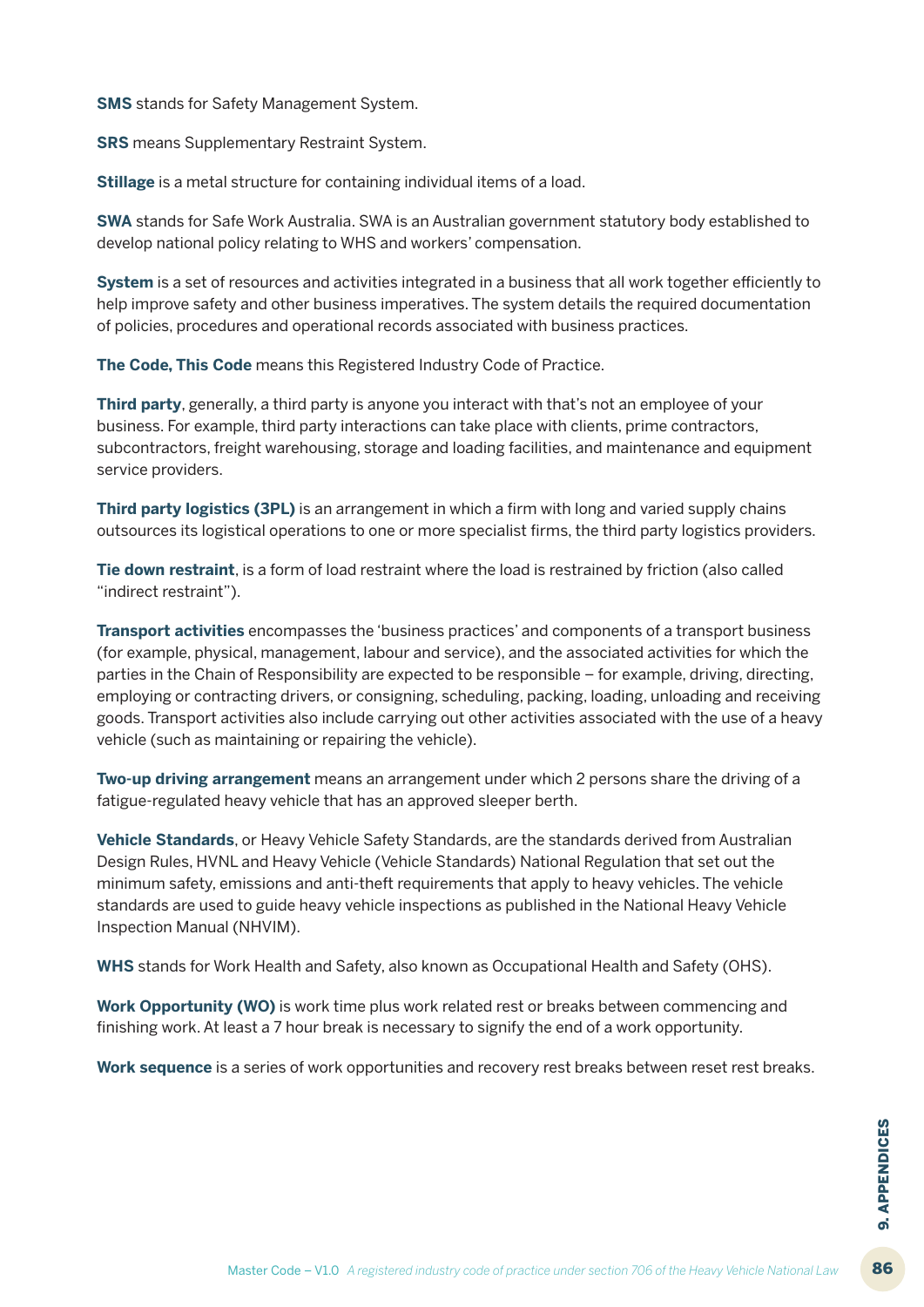### <span id="page-86-0"></span>9.2 APPENDIX B – SAFETY DUTY

means a duty imposed under any of the following provisions

| <b>Section</b>          | <b>Offence</b>                                                                                                                                                                                                                             | <b>Max. Penalty</b>           |
|-------------------------|--------------------------------------------------------------------------------------------------------------------------------------------------------------------------------------------------------------------------------------------|-------------------------------|
| <b>26C</b>              | Failing to comply with duty in 26C - Offences in 26 F, G and H.                                                                                                                                                                            | See chapter 1<br>of this Code |
| 26E(1) or (2)           | Prohibited requests and contracts (26E) - Requests or contract<br>terms that encourage people to speed, drive whilst fatigued, drive<br>in breach of work and rest hours, or to commit another offence to<br>avoid breaching fatigue laws. | \$10000                       |
| 89(1)                   | Safety Requirement (89) - Permitting unsafe vehicle to be used.                                                                                                                                                                            | \$6000                        |
| $93(1), (2)$ or $(3)$   | Person must not tamper with speed limiter fitted to heavy<br>vehicle (93)                                                                                                                                                                  | \$10000                       |
| $129(1)$ , (2) or (3)   | Contravening condition of mass or dimension exemption<br>generally (129) - Using or permitting use of vehicle that breaches<br>condition of permit or notice.                                                                              | \$6000                        |
| 137                     | Using class 2 heavy vehicle $(137)$ – Using or permitting use of a<br>class 2 heavy vehicle without authorisation.                                                                                                                         | \$6000                        |
| 150(1)                  | Contravening condition of class 2 heavy vehicle authorisation<br>(150) - Breach of condition of authorisation by driver or operator.                                                                                                       | \$6000                        |
| 153A(1)                 | Using restricted access vehicle (153A) - Using or permitting use<br>of RAV without authorisation.                                                                                                                                          | \$6000                        |
| 186(2), (3), (4) or (5) | False or misleading transport documentation for goods (186)<br>- Consignor, packer, receiver, loader or loading manager of goods<br>must ensure transport documentation is not false or misleading.                                        | \$10000                       |
| 187(2) or (3)           | False or misleading information in container weight<br>declaration (187) - Responsible entity for a freight container, and<br>operator, must ensure that CWD is not false or misleading.                                                   | \$10000                       |
| 335(1)                  | Person must not tamper with approved electronic recording<br>system (335)                                                                                                                                                                  | \$10000                       |
| 336(1)                  | Person using approved electronic recording system must not<br>permit tampering with it (336)                                                                                                                                               | \$10000                       |
| 337(2)                  | Intelligent access program reporting entity must not permit<br>tampering with approved electronic recording system (337)                                                                                                                   | \$10000                       |
| 454(1) or (2)           | Offence to tamper with approved intelligent transport system<br>(454)                                                                                                                                                                      | \$10000                       |
| 467                     | <b>Compliance with conditions of BFM accreditation or AFM</b><br>accreditation (467)                                                                                                                                                       | \$6000                        |
| 470(2), (3) or (4)      | General requirements applying to operator with heavy vehicle<br>accreditation (470) - Operator to provide information to drivers<br>and keep certain documents.                                                                            | \$6000                        |
| 604                     | Contravention of supervisory intervention order (604) - Person<br>order applies to does not comply with order.                                                                                                                             | \$10000                       |
| 610                     | Contravention of prohibition order (610) - Person order<br>applies to does not comply with order.                                                                                                                                          | \$10000                       |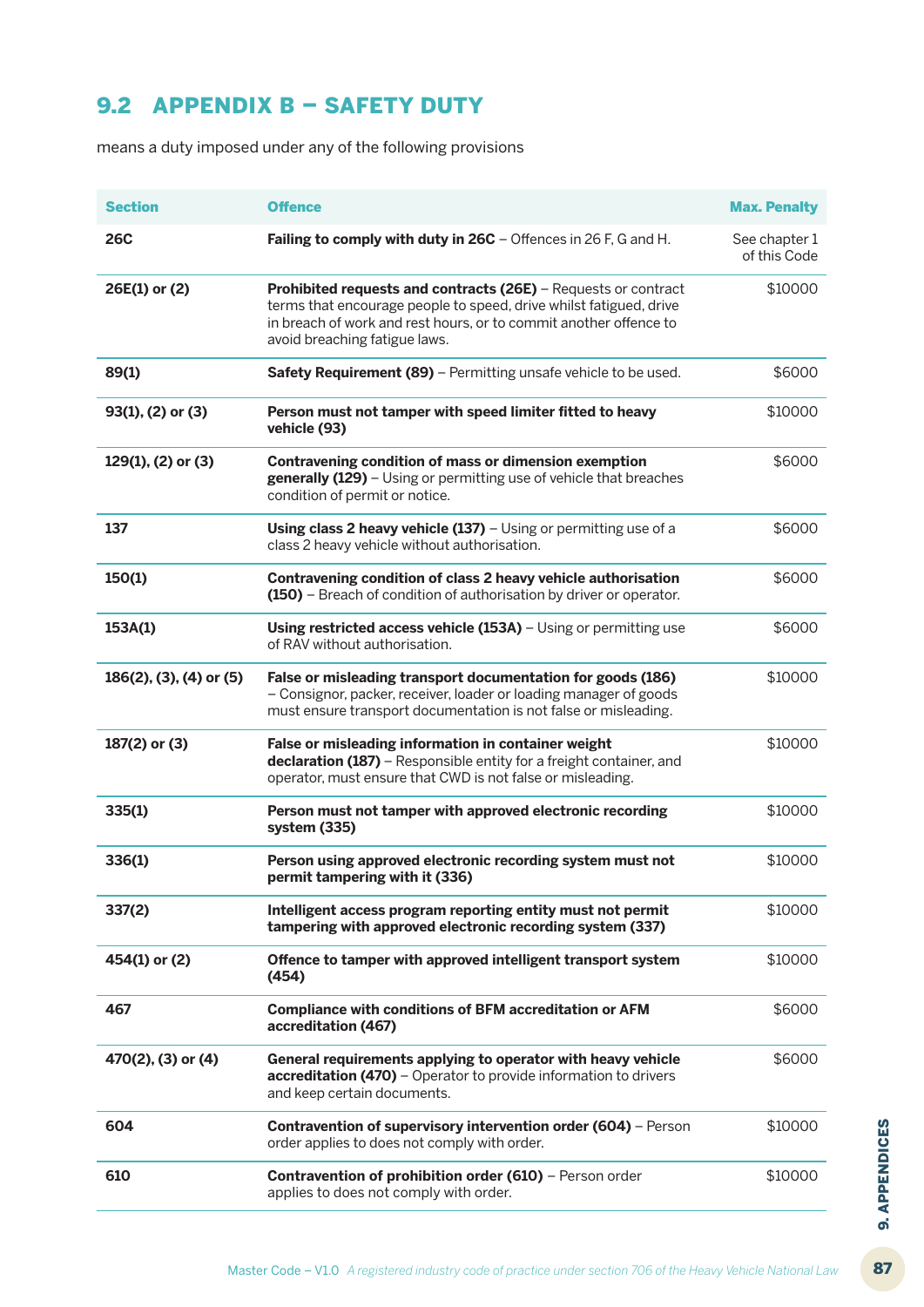### 9.3 APPENDIX C – EXAMPLES OF KEY PERFORMANCE INDICATORS

#### General#

- **•** Number of CoR events / alerts (by severity level)
- **•** Number of CoR breaches (infringements, fines and prosecutions) (by severity level)
- **•** Number of incidents (and near misses) where CoR was a contributing factor (by severity level)
- **•** Status of incidents or actions (open/closed) which can be an indicator of management commitment and availability of resources
- **•** Summary reports of key findings from incidents and audits, including corrective action taken / controls implemented

#### Speed

- **•** Number of fleet fitted with speed limiters and percentage serviced/calibrated to schedule
- **•** Number of fleet fitted with speed monitoring systems for example GPS units

#### Fatigue

- **•** Fitness for duty checks and pass levels (including drug and alcohol testing)
- **•** Adherence to timeslots and time spent queuing
- **•** Average truck turnaround times and deviations above upper control limits

#### Mass, dimension and loading

**•** Number of mass, dimension and loading inspections and pass level

#### Vehicle standards

- **•** Number of vehicles overdue for scheduled maintenance
- **•** Number of overdue non-scheduled fault repair/maintenance requests

#CoR means speed, fatigue (including work and rest hours), mass, dimension and loading, and vehicle standards.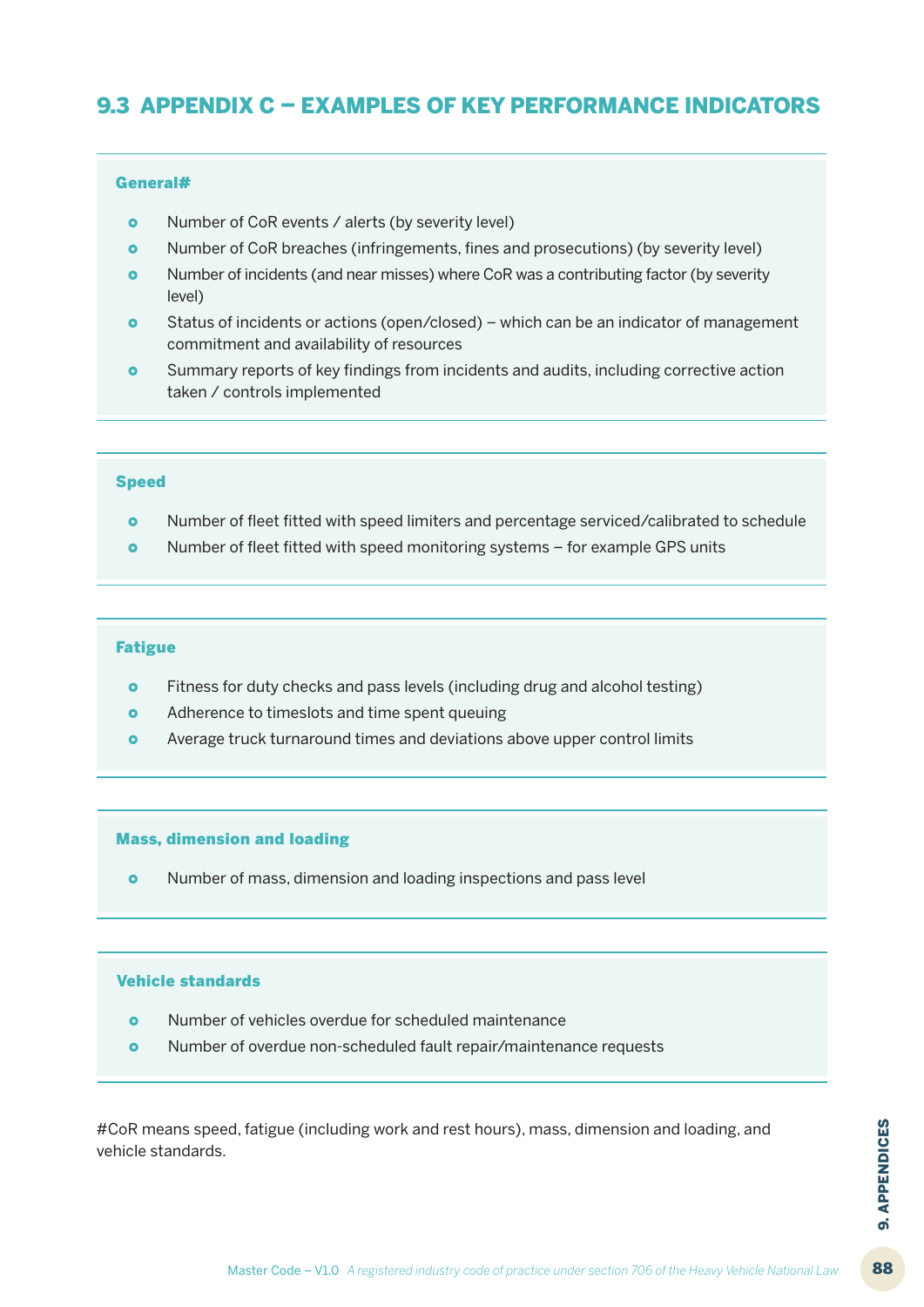### 9.4 APPENDIX D – FURTHER INFORMATION<sup>29</sup>

#### **APPENDIX D.1: SPEEDING – FURTHER INFORMATION**

Australian Road Rules (national model law), 6 November 2015, Australasian Parliamentary Counsel's Committee (PPC), National uniform legislation – Official versions, assessed on PPC website at www. pcc.gov.au – Refer respective state and territory road rule laws

Centre for Accident Research & Road Safety – Queensland (CARRS-Q), State of the Road Fact Sheet: *Speeding*, August 2015

Transport Certification Australia (TCA), Intelligent Speed Management (ISM) operating requirements to accurately measure and report vehicle speeds using GPS – For operators that choose to use GPSbased telematics systems

### **APPENDIX D.2: FATIGUE – FURTHER INFORMATION**

Australian Government, training.gov.au, *TLI – Transport and Logistics Training Package*, accessed at www.training.gov.au

Austroads, *Assessing Fitness to Drive, For Employers and Heavy Vehicle Operators*, accessed on the Austroads website at www.austroads.com.au

Government of Western Australia, Department of Mines, Industry Regulation and Safety, *Commercial vehicle driver fatigue management training*, accessed at www.commerce.wa.gov.au

*Heavy Vehicle (Fatigue Management) National Regulation*, 6 February 2016, accessed on the QLD Government Queensland Legislation website at www.legislation.qld.gov.au

Main Roads Western Australia, *Western Australia Heavy Vehicle Accreditation Scheme, Fatigue Management Module Standards*, Document No: D16#582360, September 2016

National Heavy Vehicle Regulator (NHVR), *Safety, accreditation and compliance, Fatigue management,*  accessed on the NHVR website at www.nhvr.gov.au

National Heavy Vehicle Regulator (NHVR), *Basic Fatigue Management (BFM) Accreditation Guide,*  February 2014 (201402-0002)

National Heavy Vehicle Regulator (NHVR), *Advanced Fatigue Management (AFM) Business Rules*, Version 1.2, November 2013

National Heavy Vehicle Regulator (NHVR), *Advanced Fatigue Management (AFM) standards* (NHVR0146-1)

National Heavy Vehicle Regulator (NHVR), *Risk Classification System for Advanced Fatigue Management Policy,* Version 2.0, June 2013

National Transport Commission (NTC), *Guidelines for Managing Heavy Vehicle Driver Fatigue*, August 2017

National Transport Commission (NTC), *Heavy vehicle driver fatigue reference library,* accessed on the NTC website at www.ntc.gov.au

 $29$  Note: As amended from time to time – current a time of registration.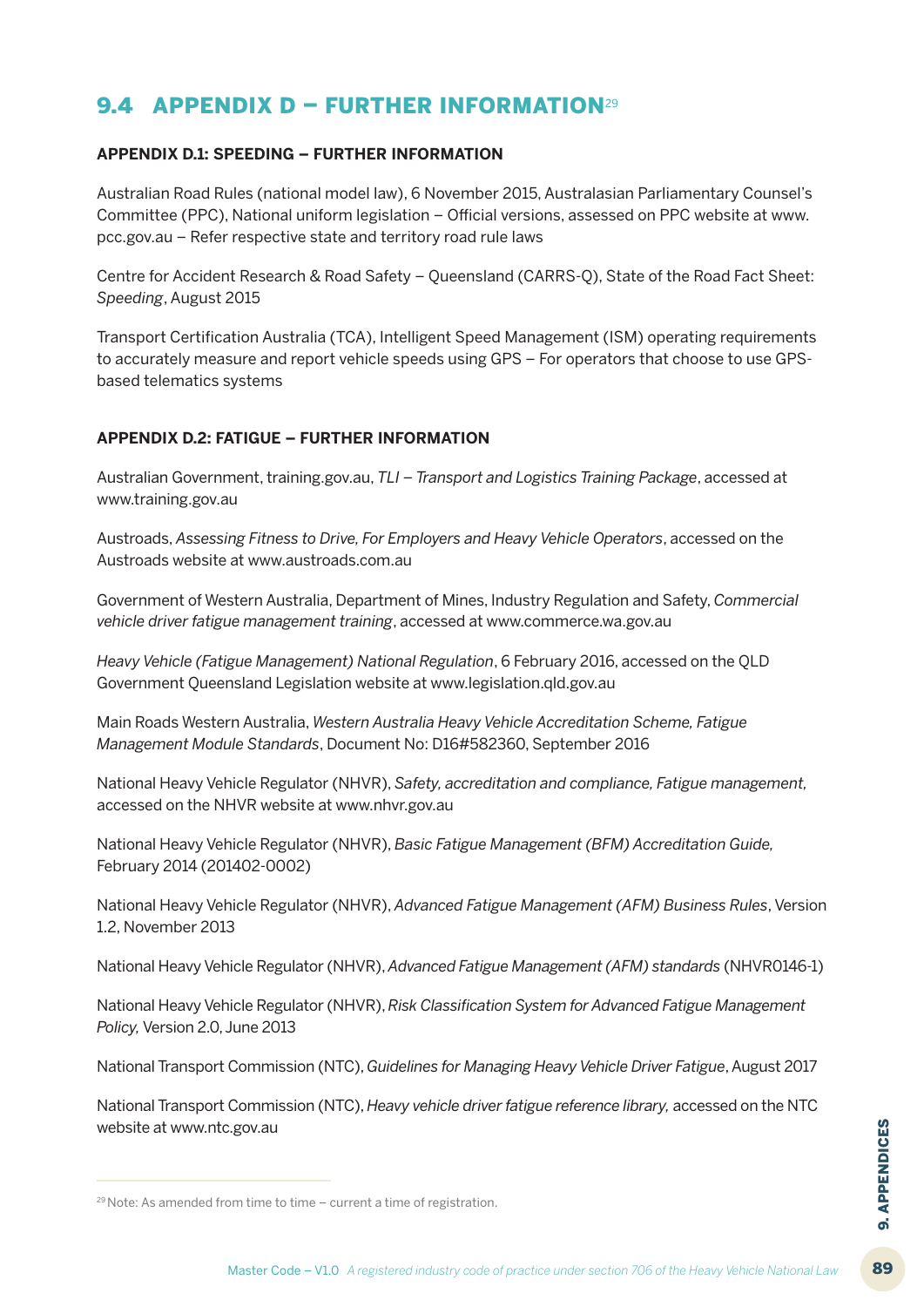### **APPENDIX D.3: MASS, DIMENSION AND LOADING – FURTHER INFORMATION**

Heavy Vehicle (Mass, Dimension and Loading) National Regulation, 6 February 2016, accessed on the Queensland Government Legislation website at www.legislation.qld.gov.au

National Transport Commission (NTC), Load Restraint Guide, 2018 – accessed on the NTC website at www.ntc.gov.au

National Transport Commission (NTC), Australian Code for the Transport of Dangerous Goods by Road & Rail (Australian Dangerous Goods Code), 2018, Edition 7.6 – accessed on the NTC website at www. ntc.gov.au

National Heavy Vehicle Regulator (NHVR), Mass Management Accreditation Guide, January 2013 (0001|01/2013)

Main Roads Western Australia, Western Australia Heavy Vehicle Accreditation Scheme, Dimension and Loading Management Module Standards, June 2016

Main Roads Western Australia, Western Australia Heavy Vehicle Accreditation Scheme, Mass Management Module Standards, April 2016

Transport Certification Australia Limited (TCA), *On-Board Mass* (OBM) Functional and Technical Specification, TCA-S09, Version 1.1, May 2018 – accessed on the TCA website at www.tca.gov.au

#### **APPENDIX D.4: VEHICLE STANDARDS – FURTHER INFORMATION**

Australian Design Rules (ADRs), accessed on the Australian Government Federal Register of Legislation at www.legislation.gov.au

Heavy Vehicle Competency Based Assessment (HVCBA) – Pre-Operational Checks – Refer respective state and territory Heavy Vehicle Driver Handbooks

Heavy Vehicle (Vehicle Standards) National Regulation, 6 February 2016, accessed on the QLD Government Queensland Legislation website at www.legislation.qld.gov.au

NHVR Performance-Based Standards (PBS) accessed on the NHVR website at www.nhvr.gov.au/roadaccess/performance-based-standards

NHVR, Vehicle Standards Bulletin 6 (VSB6), accessed on the NHVR website at www.nhvr.gov.au

NHVR, Vehicle Standards Guides (VSG series), accessed on the NHVR website at www.nhvr.gov.au

NHVR, National Heavy Vehicle Inspection Manual (NHVIM), Version 2.3, July 2018

Australian Government, Department of Infrastructure and Regional Development, *Fuel Tax Credit for Heavy Diesel Vehicles: Guidelines for Environmental Criteria* (Generic maintenance schedules in criteria 4), June 2006/DOTARS 050054, accessed at www.infrastructure.gov.au

NHVR, Maintenance Management Accreditation Guide, January 2013 (0003|01/2013)

Main Roads Western Australia, Western Australia Heavy Vehicle Accreditation Scheme, Maintenance Management Module Standards, Document No: D16#580468, September 2016